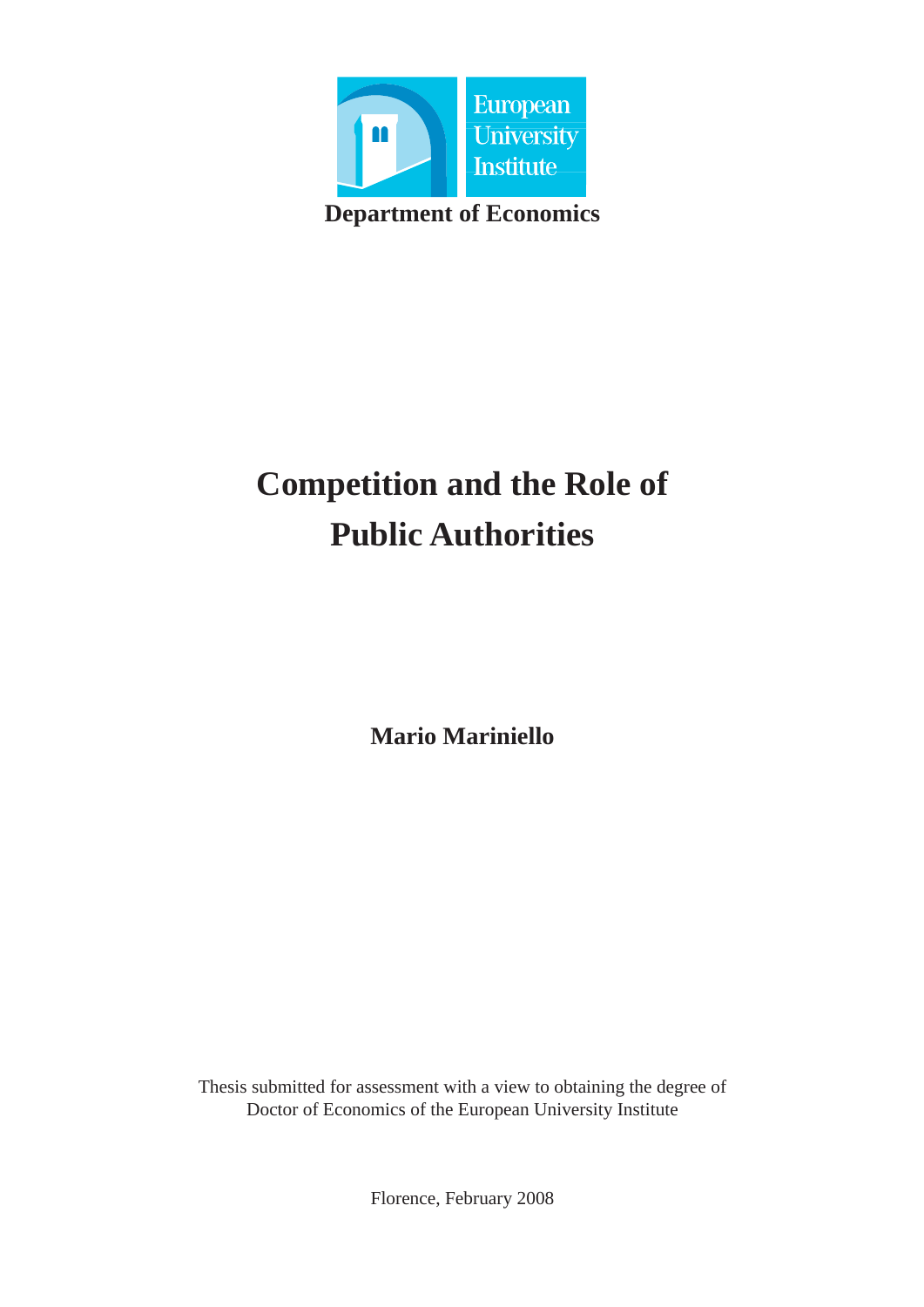# EUROPEAN UNIVERSITY INSTITUTE **Department of Economics**

# **Competition and the Role of Public Authorities**

# **Mario Mariniello**

Thesis submitted for assessment with a view to obtaining the degree of Doctor of Economics of the European University Institute

### **Examining Board:**

Prof. Massimo Motta, European University Institute (Supervisor) Prof. Bruce Lyons, University of East Anglia Prof. Paul Seabright, University of Toulouse Prof. Karl Schlag, Universitat Pompeu Fabra

© 2008, Mario Mariniello No part of this thesis may be copied, reproduced or transmitted without prior permission of the author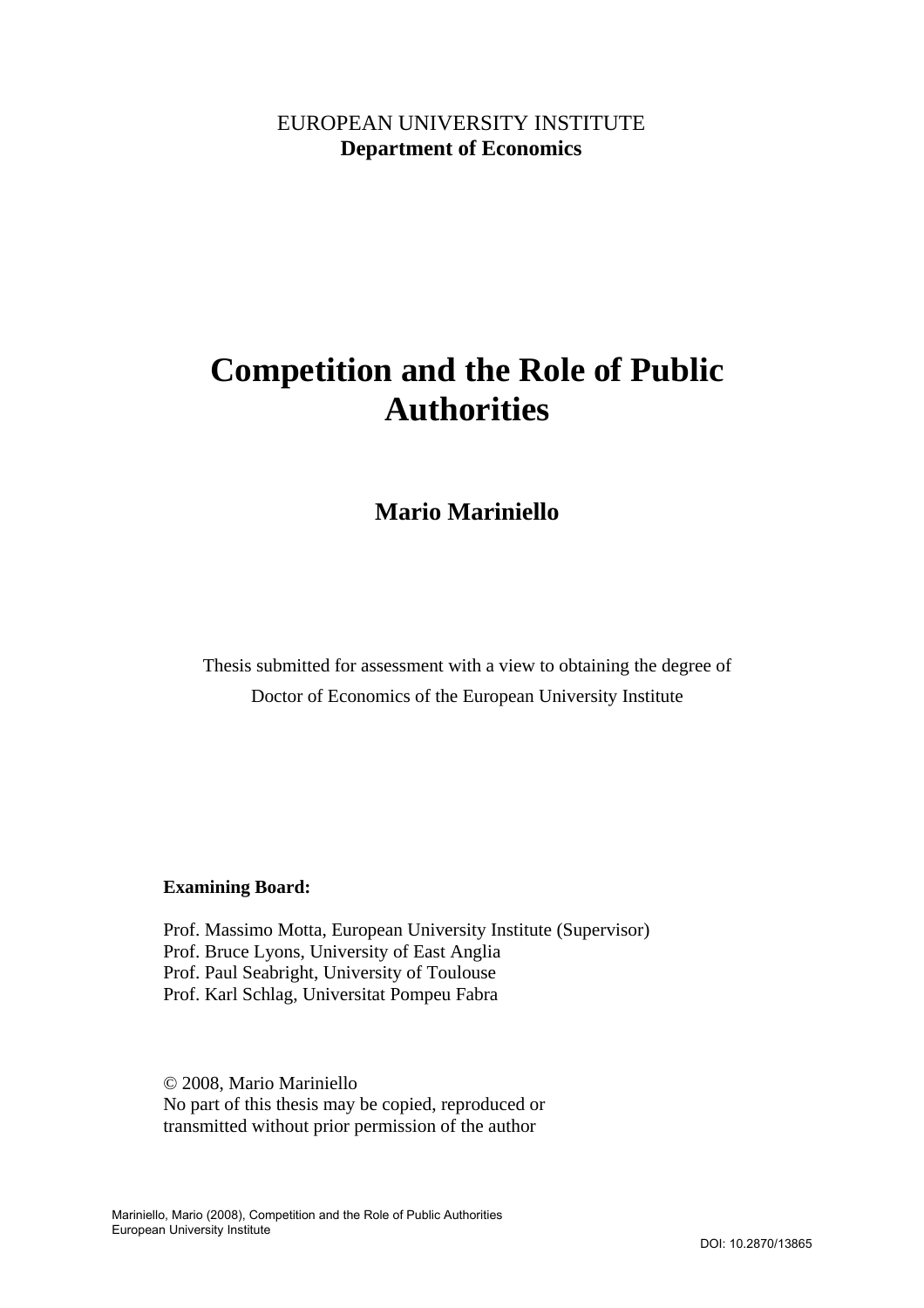# Competition and the Role of Public Authorities

Mario Mariniello

July 2007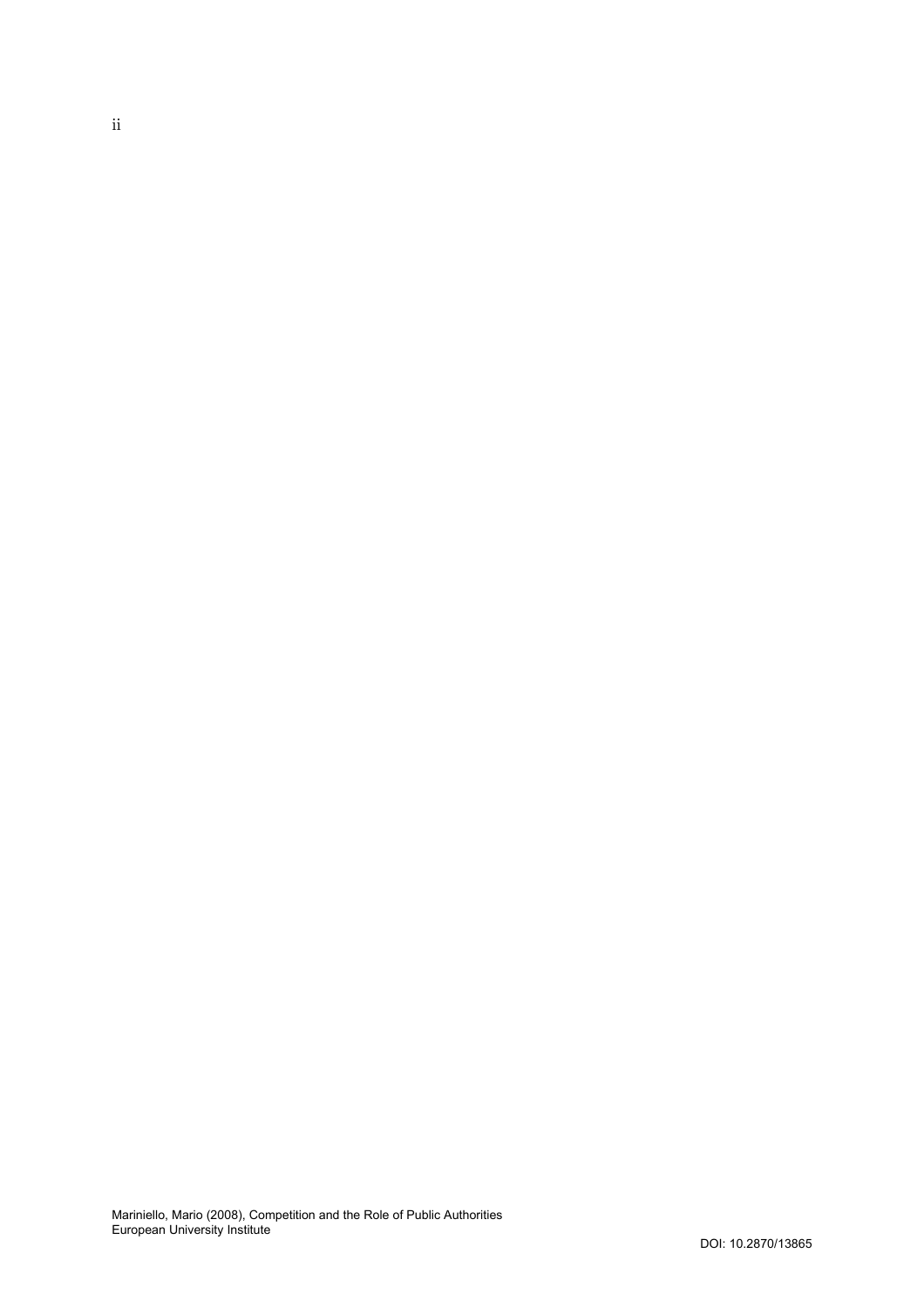# **Contents**

# Introduction vii

| $\mathbf{1}$   | Should Variable Cost Aid Be Banned? |                                                                                                      |                |  |
|----------------|-------------------------------------|------------------------------------------------------------------------------------------------------|----------------|--|
|                | 1.1                                 |                                                                                                      | $\overline{2}$ |  |
|                | 1.2                                 | The Model                                                                                            | 6              |  |
|                |                                     | The solution of the basic model $\ldots \ldots \ldots \ldots \ldots \ldots \ldots \ldots 8$<br>1.2.1 |                |  |
|                |                                     | 1.2.2                                                                                                | -17            |  |
|                |                                     | 1.2.3                                                                                                | 20             |  |
|                | 1.3                                 |                                                                                                      | 23             |  |
|                | 1.A                                 |                                                                                                      | 26             |  |
|                |                                     |                                                                                                      | 26             |  |
|                |                                     | 1.A.2                                                                                                | 33             |  |
|                |                                     |                                                                                                      | 36             |  |
| $\overline{2}$ |                                     | Should Small or Young Firms Be Subsidized?<br>39                                                     |                |  |
|                | 2.1                                 |                                                                                                      | 40             |  |
|                | 2.2                                 | The Model                                                                                            | 44             |  |
|                |                                     | 2.2.1                                                                                                | 44             |  |
|                |                                     | 2.2.2                                                                                                | 47             |  |
|                |                                     | 2.2.3                                                                                                | 50             |  |
|                |                                     | 2.2.4                                                                                                | 52             |  |
|                |                                     | 2.2.5<br>A Proposal for an Alternative Subsidy Scheme                                                | 55             |  |
|                | 2.3                                 |                                                                                                      | -60            |  |
|                |                                     |                                                                                                      | 62             |  |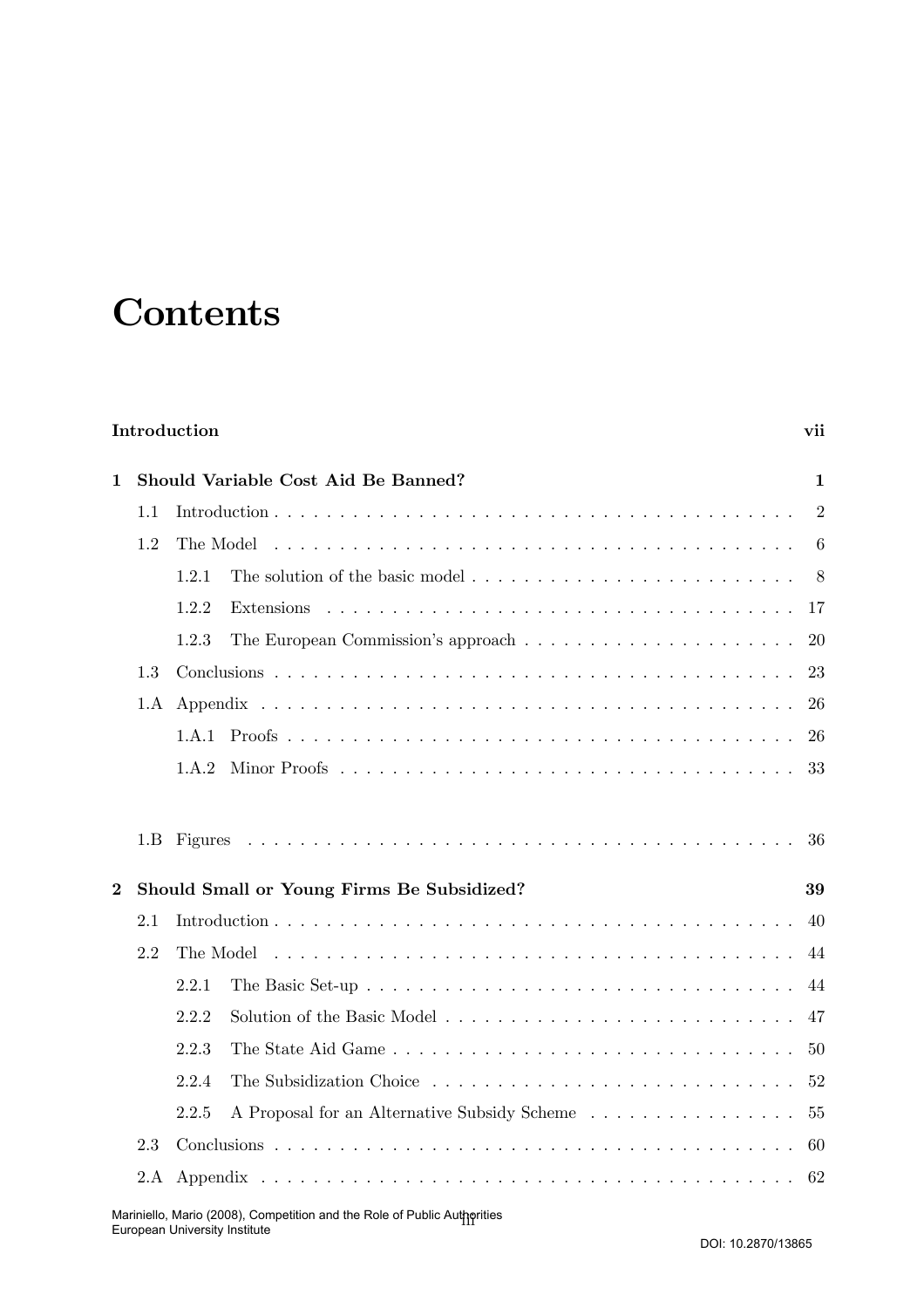#### iv PREFACE

|     | 3 Does Publicity Affect Competition?                            | 63 |
|-----|-----------------------------------------------------------------|----|
| 3.1 |                                                                 |    |
| 3.2 |                                                                 |    |
|     | 3.2.1                                                           |    |
| 3.3 |                                                                 |    |
| 3.4 |                                                                 |    |
|     | 3.4.1                                                           |    |
|     | 3.4.2                                                           |    |
|     | Regression Framework and Aggregation of the Effects 78<br>3.4.3 |    |
|     |                                                                 |    |
| 3.5 |                                                                 |    |
|     |                                                                 |    |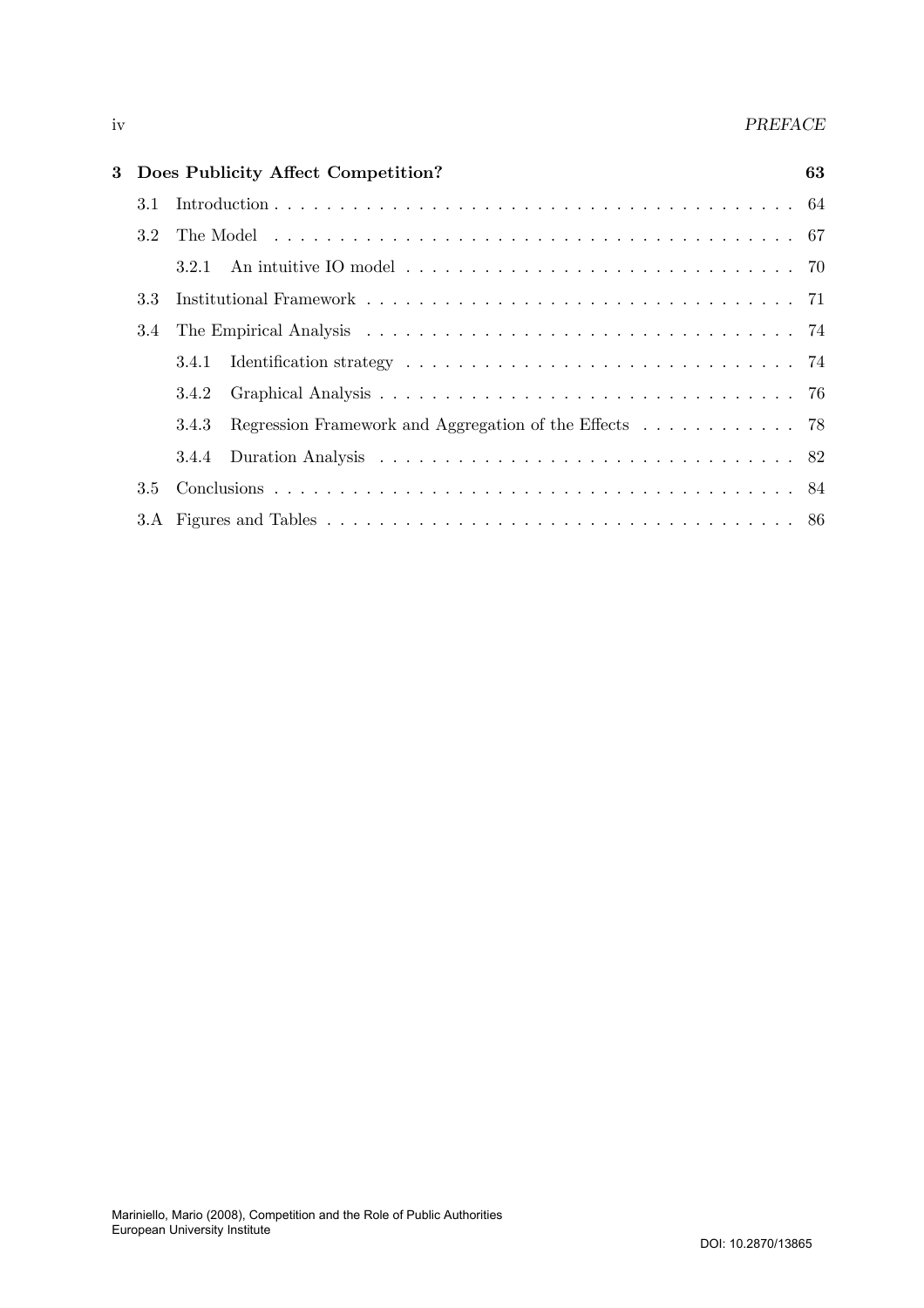# Acknowledgements

#### γνωθι σαυτoν

Whatever are your aims or aptitude, starting a PhD programme is always a challenge. As with research in general, you take a road which unlikely will bring you where you did expect. When I took my road at the European University Institute I did not even know what being a PhD student means. After four years, I eventually began to have a clue: being a researcher means being able to deal with a deep solitude turning it in a resource rather than a burden. Indeed, devoting most of your time to your research alone is a way to force yourself to open your eyes on everything that surrounds you. As the photographer, the researcher is lonely because in this way he can confront himself with the people he meet on his path and eventually realize how much important they are in order to form his own view of the world.

It might sounds weird, but through solitude I realized that I need the others in order to develop my research and ultimately to get to know myself.

Many are the people who I met on my path and who let me understand more about my self and my work. I thank all of them with all my heart.

In particular, I am in debt with Massimo Motta, my supervisor, who was always ready to provide me with his sharp intuitions and helpful advices on my research as well as on the development of my carreer. Treating me as a friend more than as a supervisee he thought me how important is being human and professional at the same time. I hope to be able to do the same in the future.

I also owe much to Karl Schlag, my second supervisor. Karl's enthusiasm and rigour had a big impact on my research. During our talks, Karl had the impressive ability to read in my words what I was hardly able to define in my mind. That helped me very much.

My last year at the Institute was moreover marked by a great stroke of luck: Chiara Fumagalli spent her sabbatical year at the Economics Department and greatly contributed to my research.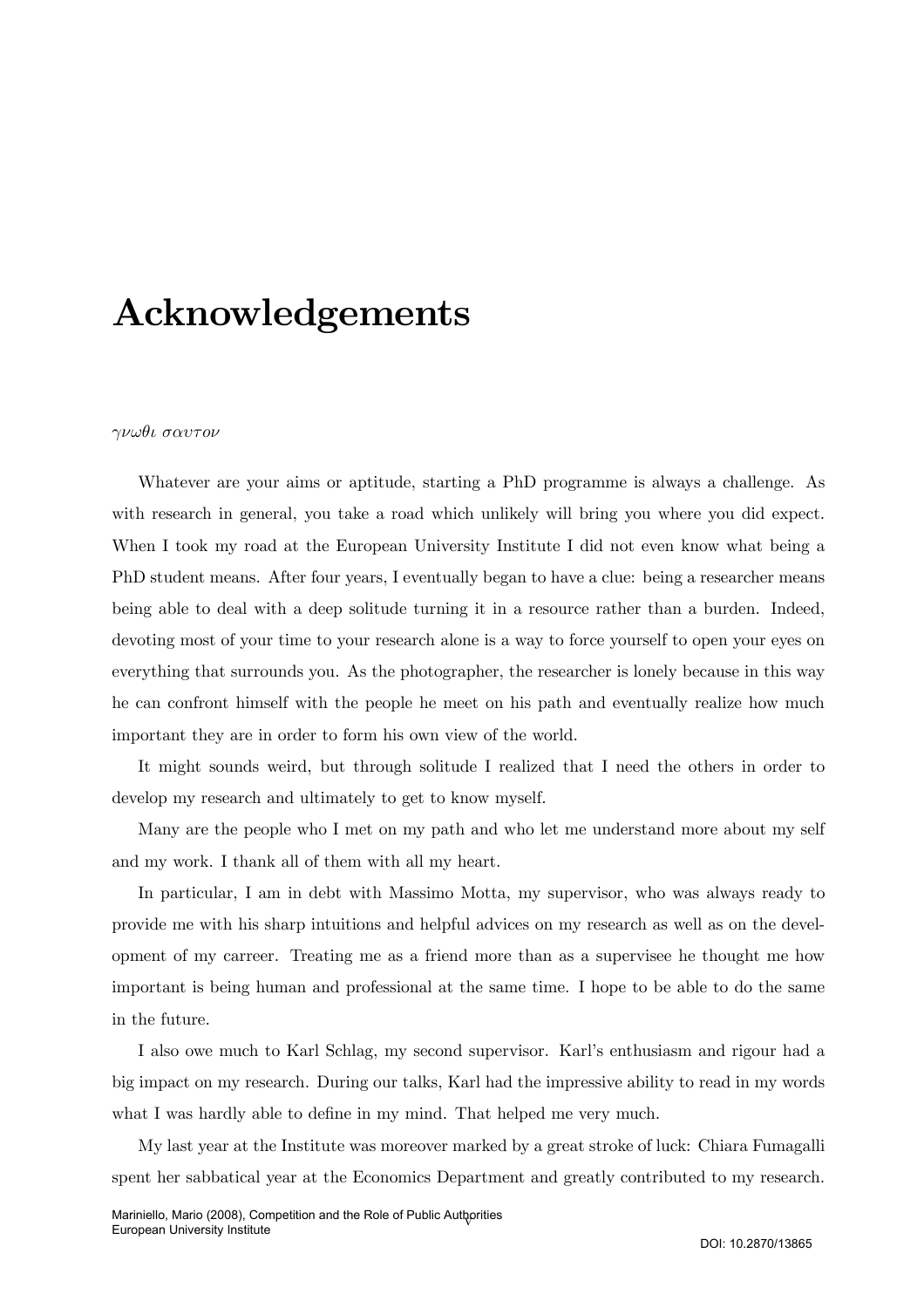I wonder why she did not come before!

Finally, Alessandro Petretto with his unconditioned esteem provided me with great support and taught me how beautiful is to spread your knowledge to people. Let me mention as well the help I received from Pascal Courty, Luigi Guiso, Andrea Ichino, Helder Vasconcelos, Amelia Fletcher, John Fingleton and the OFT.

I also thank Yves Meny and the European University Institute for providing me with a wonderful enviroment where to live in these four years. In particular Yves was always ready to sustain my 'artistic' efforts with enthusiasm and great spirtit: thanks a lot!

And... how could I have survived without the wonderful ladies of the Department staff? Thank you very much Manuela Bastianelli, Marcia Gastaldo, Jessica Spataro, Julia Valerio and Lucia Vigna.

Many of my collagues came along with me during my PhD. Among them, my first thought goes to Stephan Fahr and his generosity of spirit: as I expect to become a 'roamer worker' as he is, I really would like to grasp from him his ability to integrate within local communities; actually my Florentine friends wonder whether Stephan was born abroad or in San Frediano!

Then my coautor Decio Coviello, who definetely has the three qualities anybody would love to find in a coworker: cleverness, sincerity and enthusiasm, and Lapo Filistrucchi, who provided me always with the right advice at the right moment.

I also should thank: Gregor Langus, David Stallibrass, Katrin Rabitsch, Elvira Prades, Clara Barrabés Solanes, Irina Balteanu, Aurora Ascione, Renato Faccini, Marcello Sartarelli, Lili Karlinger, Andrea Gallice, Giovanni Callegari, the guys from Delta Pavonis, Irene Bueno, Martina Salvante, Camil Ungureanu, Loredana, Fiamma and the whole mensa team.

I also thank all the people who were close to me in these years: my long standing friends Tommaso Barsali, Leonardo Salvini, Lorenzo Sieni, Edoardo Carloni, Filippo Giachi, Dario Bianchi, Cristina Brondello, Letizia Ciani, Stefania Ciullo, Astrid Diehl, Julia Gomez, Camilla Matera, Valerio Nardoni, David Rosadini, Enrico Bonaiuti; my parents, Luana Pistozzi (who I am sure I will see running again very soon) and Tommaso Mariniello; Susy Mariniello, Leonardo Traversi and my wonderful nephews: Irene and Jacopo.

Finally, my greatest debt is with Erika Pacciani, whose intense eyes can enlight even the darkest of my days.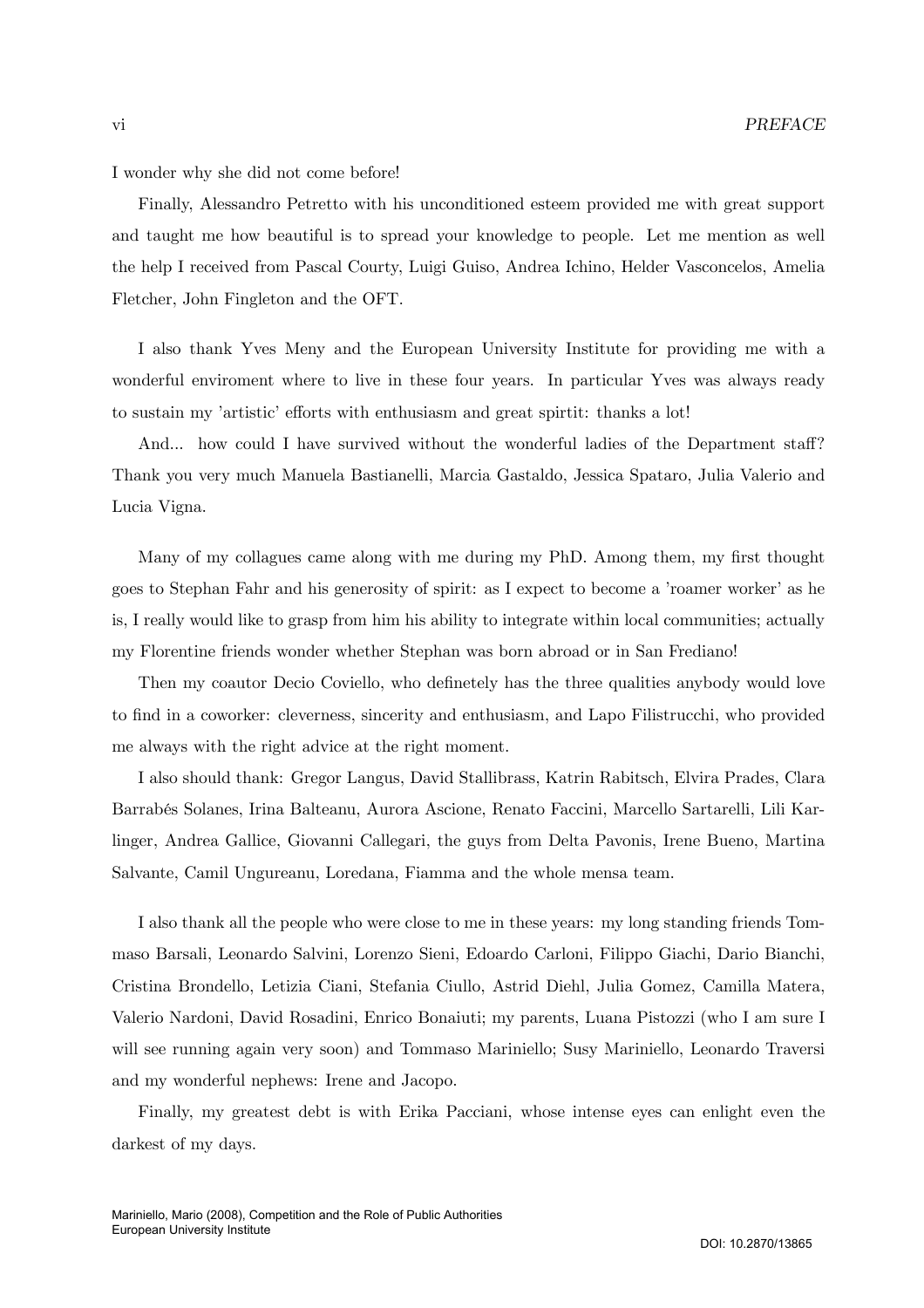# Introduction

This thesis aims at shading light on three issues which are at the forefront of the European Commission's agenda. The first two chapters deal with the issue of state subsidies and their impact on market competition and development. Both papers design a theoretical setting where such impact can be assessed and provide for the tools needed for welfare analysis. The third chapter, instead, is mainly empirical and aims at measuring the effect on competition due to an increase in advertising in the context of public procurement auctions. Throughout this introduction, I will briefly describe the motivation and the main insights underlying each chapter.

State aid control is one of the main activity of the European Competition Authority. According to the provision reported in the EU Treaty, a state aid is an advantage granted on a selective basis to undertakings by national public authorities. As only some of the (actual or potential) competitors in a market are entitled to get the aid, anytime that such aid is granted, reasonable concerns about a consequential harmful distortion of competition arise. A firm which gets a subsidy might be able to drive out from the market a competitor which is not entitled to get it or it might prevent other firms to enter the market. The same firm might decide to reduce its efforts in developing a better technology which could reduce its costs, because the aid turned it to be not worthy doing. Firms might find unprofitable to invest in innovative activities if their competitors have higher chances to achieve good results thanks to government intervention. And so forth: the list could be much longer. For that reason, the EU Treaty contains a general prohibition of state aid.

The Treaty, however, provides for several exceptions to this ban. The exceptions broadly refer to those cases where the distortion of competition due to the adoption of a state aid system is more than offset by its benefit. Indeed, state aid can be used to stimulate the development of backward economic areas, to rescue firms which are experiencing temporary difficulties or to facilitate firms to access financial markets and funding innovative projects. Thus, if specific conditions are met,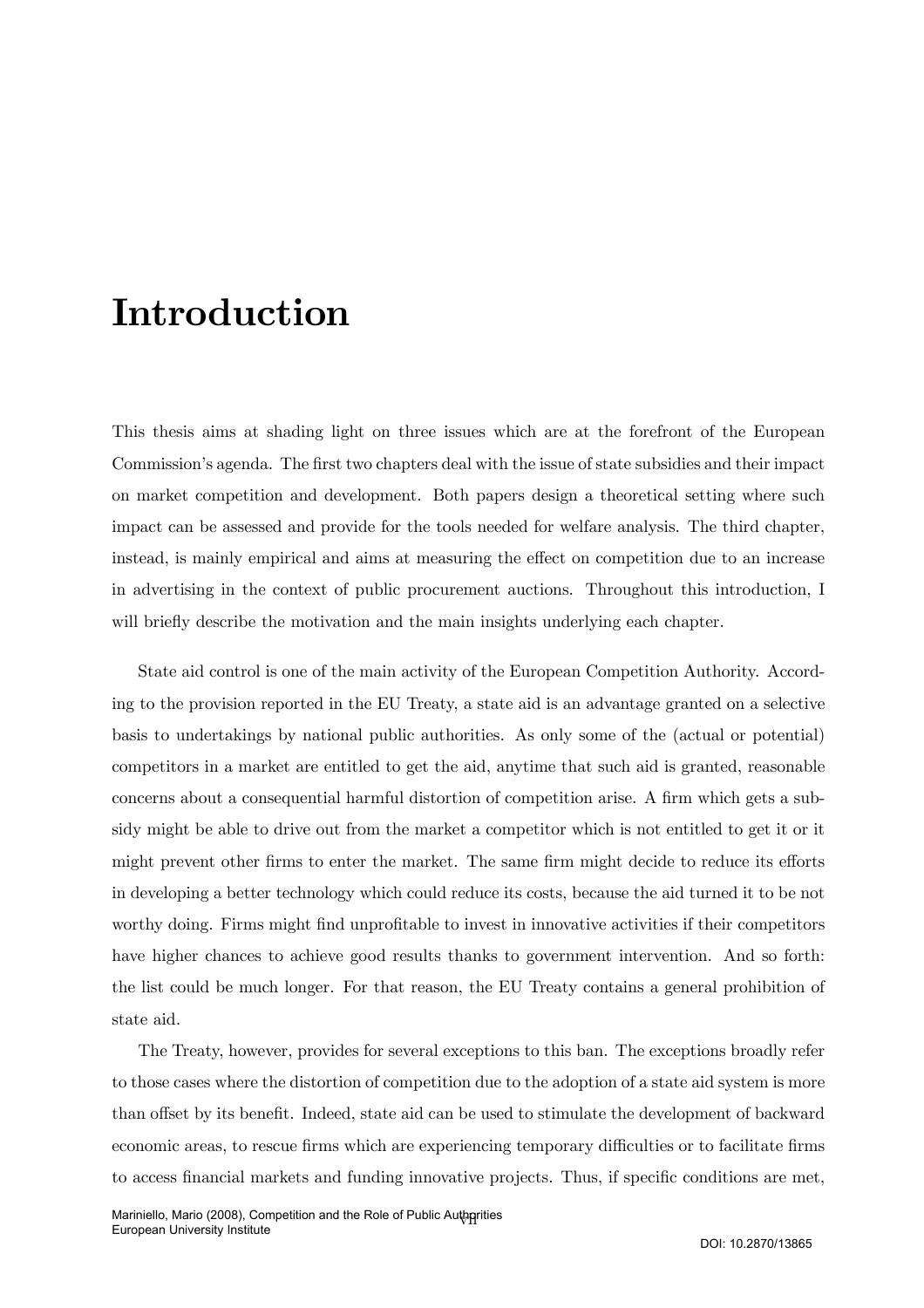a Member State can be allowed to use subsidy, provided that it has a positive effect on social welfare.

Due to information availability and time constraints the Competition Authority is not always able to check whether that specific state aid had a positive impact on welfare, though. It turns out that some per se rules are needed in order to facilitate the screening of those aid schemes which potentially have a negative impact on welfare. One of these rules (which is more properly an established practice) concerns the shape of the aid: according to the European Commission, subsidies which lower firms' variable cost are more distortive than subsidies which lower firms' fixed entry cost. The purpose of the first chapter "European State Aid Policy: Should Variable Cost Aid Be Banned?" is to analyze that statement and check whether it is correct or not.

This question is rather new to the literature: Garcia and Neven (2005) are the first to propose a comparison between variable and fixed cost aid, but in their analysis the government's choice is exogenous and no welfare evaluation of different government's policies can be provided. Chapter 1 instead introduces a simple model where the effect of a general ban of variable cost aid  $(VCA)$ by a supra-national Authority can be assessed according to the endogenous choices implemented by Member States. The model shows that if the minimum  $VCA$  necessary to make the entrant break even and enter the market does not cause an incumbent firm to exit the market, then the only type of aid which can occur at the equilibrium is  $VCA$ , whatever is the shadow cost of subsidization. This happens because while fixed cost aid  $(FCA)$  has a positive impact on welfare which is given by an increase in competition,  $VCA$  has an additional positive effect which is due to an increase in the efficiency of one of the competing firms. Given these findings, the model shows that a general ban of  $VCA$  is unlikely to be an optimal policy. Indeed, Chapter 1 reaches the following conclusions: the European Commission should not prevent governments to use VCA if the competing firms do not belong to the European Union or if the Commission adopts a consumer surplus standard and the unique case in which prohibiting  $VCA$  is welfare enhancing occurs only when the incumbent firm originates from a Member State which is not the one granting the aid.

Difficulties in accessing financial market is claimed to be one of the main factors hampering innovation in Europe. Firms may have good projects without being able to raise the financial resources needed to develop them due to lack of information available to investors. The European Commission reckons this issue to be particularly relevant for small and young enterprises and thus lets Member States implement aid schemes which stimulate innovation of firms which are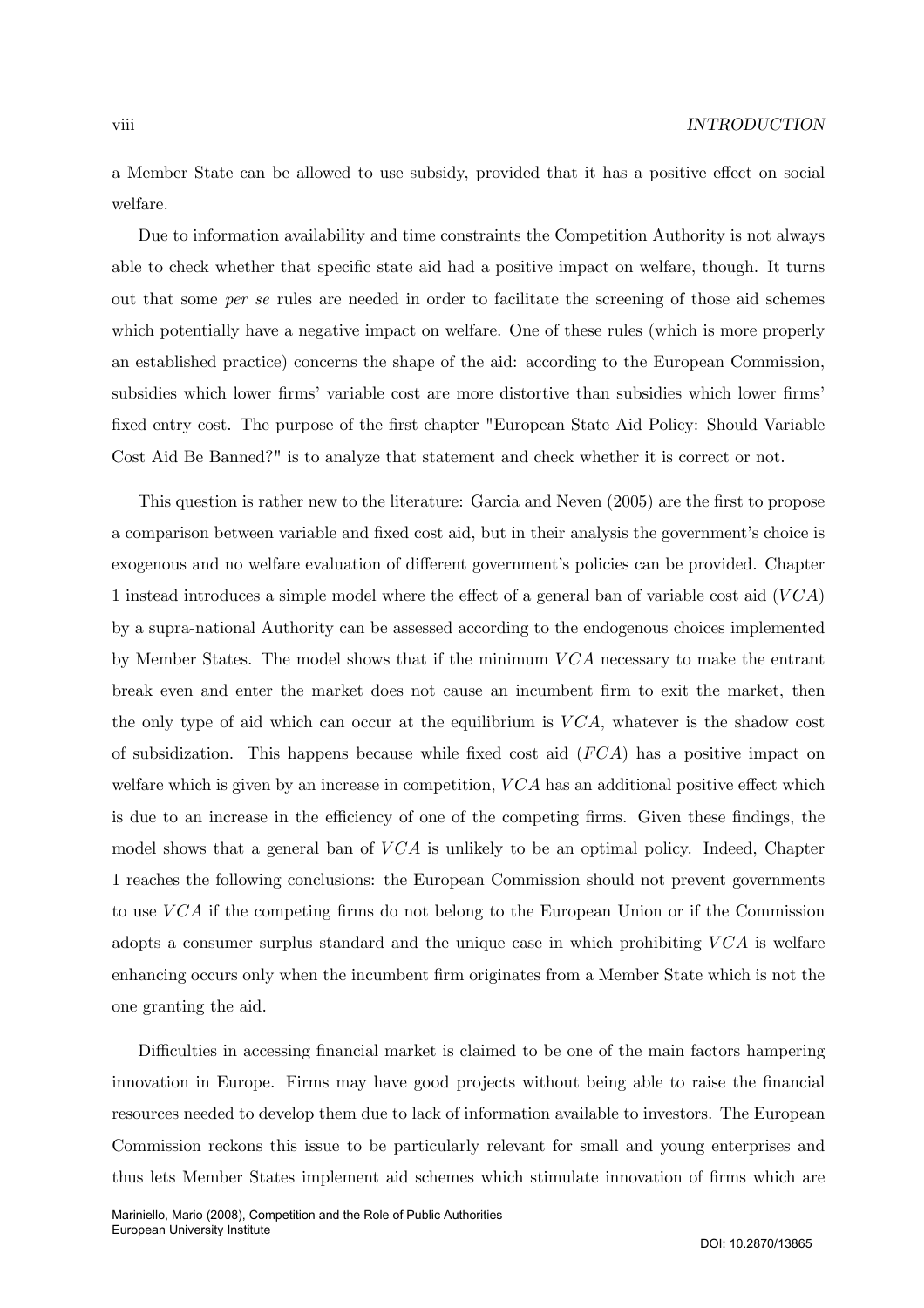smaller or younger than specific thresholds. The purpose of Chapter 2, "Innovation Subsidies and Imperfect Financial Market: Should Small or Young Firms Be Subsidized?", is to analyze the impact of a state aid system according to the size or age of firms, namely to their ability to get funded by banks.

The idea that small or young firms are more affected by market failures is well accepted in the literature (see for example Beck - 2005). This does not mean that subsidizing those firms is necessarily welfare enhancing: indeed, subsidizing firms which are more affected by market failures obviously entails higher costs. Chapter 2 extends the basic model of Holmström and Tirole (1997) introducing asymmetries among firms by considering the amount of information available to banks, which differs from firm to firm. The model shows that, within this setting, a state aid policy which targets only small or young firms maximizes total welfare if the proportion of firms with high probability of success in the economy is sufficiently high. That happens because, even if it is more costly to grant a subsidy to a small or young firm, the positive impact of the subsidy on innovation more than offsets that cost, since the aid targets firms which more likely strictly need it in order to innovate. The model moreover shows that the optimal state aid policy always implies a proportion of firms which do not get the aid even if they would need it in order to innovate. This proportion depends positively on the total cost of investment and negatively on the proportion of firms with high innovative ability in the economy.

In addition, Chapter 2 proposes an alternative aid scheme in which the aid is granted only after the firm has asked a loan to the bank. The advantage of this aid scheme relies on the fact that within it the government can use the bank as a 'filter' in order to select the projects for which the subsidy is strictly necessary. This aid scheme is proved to work better the bigger or the more experienced is the firm.

The last Chapter, "Does Publicity Affect Competition? Evidence from Discontinuities in Public Procurement Auctions" (joint with Decio Coviello), is an empirical analysis of the effect of advertising on tenders for public procurement. There is general consensus in the literature about the existence of a positive relation between number of bidders and auctioneer's rent which, in the context of public procurement auction, is represented by the offered rebate on the price paid by the contracting authority to the winner for the accomplishment of the works. No consensus exists, though, on the effect of an increase in the number of potential bidders. Indeed, the larger is the number of potential participants the lower is the incentive to submit a bid, given the existence of non-negligible participation costs which makes entry risky. As a consequence, advertising a tender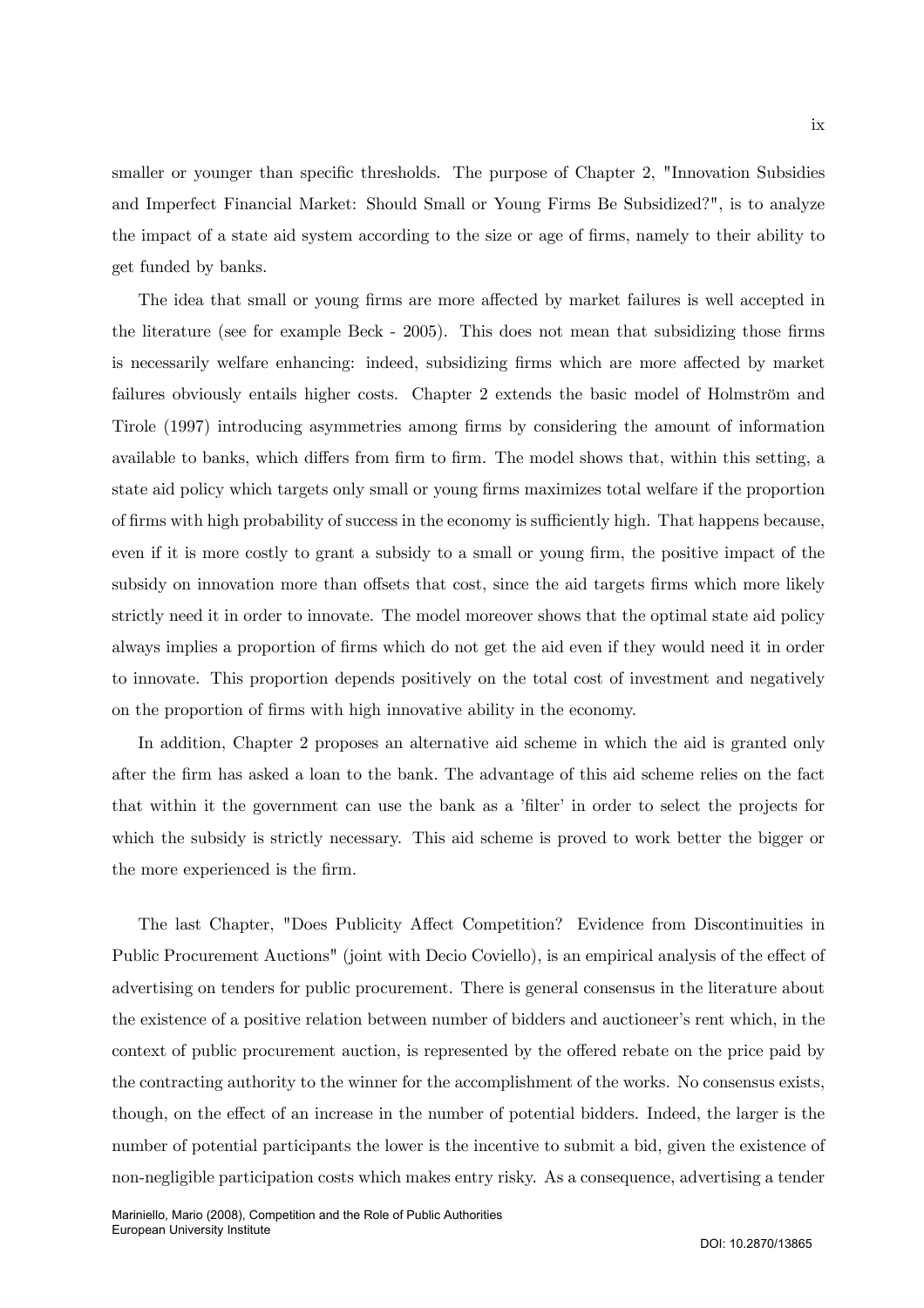(and thus enlarging the number of potential participants) has an ambiguous effect on auction's final outcome. This result has been proved by Menezes and Monteiro (2000) with a model of auction with endogenous entry but it has not been tested empirically yet. Using a unique dataset on public tenders which took place in Tuscany - Italy in the period 2000 - 2006, Chapter 3 tests the causal effects of publicity by exploiting discontinuities in the Italian law on public procurement auctions. Indeed, the law identifies groups of auctions on the basis of their starting value. To each group a different level of compulsory advertisement policy which might be local, regional, national or European, is associated. Chapter 3 thus implements a Regressions Discontinuity Design (RDD) which allows to compare auctions with similar starting values immediately above or below each discontinuity threshold separating different groups. The empirical analysis reports evidence of a positive and statistically significant effect of publicity on the number of participants to auctions and on the winning rebate. Evidence of a negative correlation between competition and the time to deliver the good put on auction is also reported. Finally, Chapter 3 attempts to identify the effect of publicity on the composition of bidders and finds that advertisement significantly raises the probability that the winner of the auction is a firm which do not belong to the region where the auction takes place. As coordination with outsiders is more difficult, it is thus possible that publicity affects the auctioneer's rent also by decreasing the likelihood of collusive agreements between the participating firms.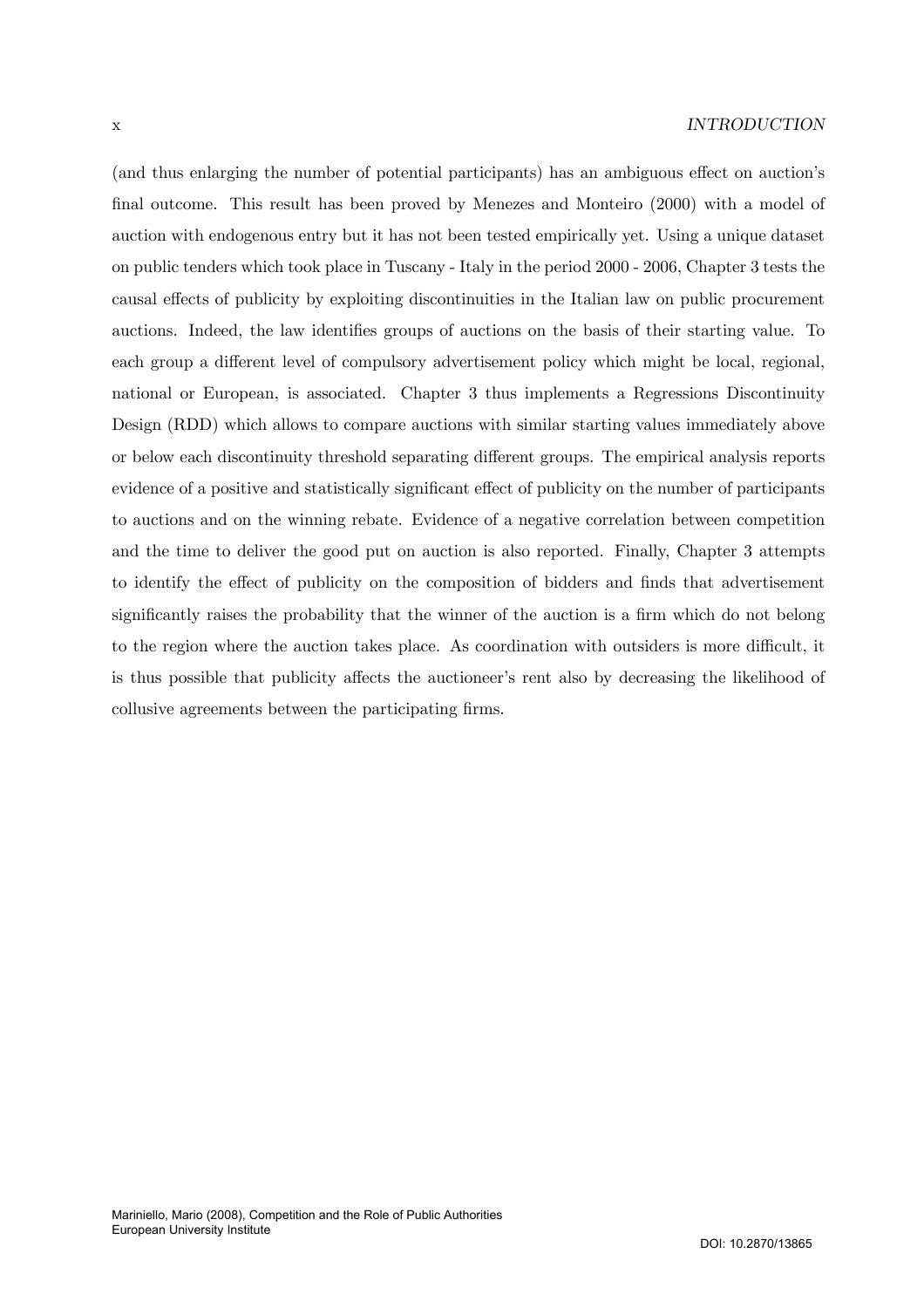Chapter 1

# Should Variable Cost Aid Be Banned?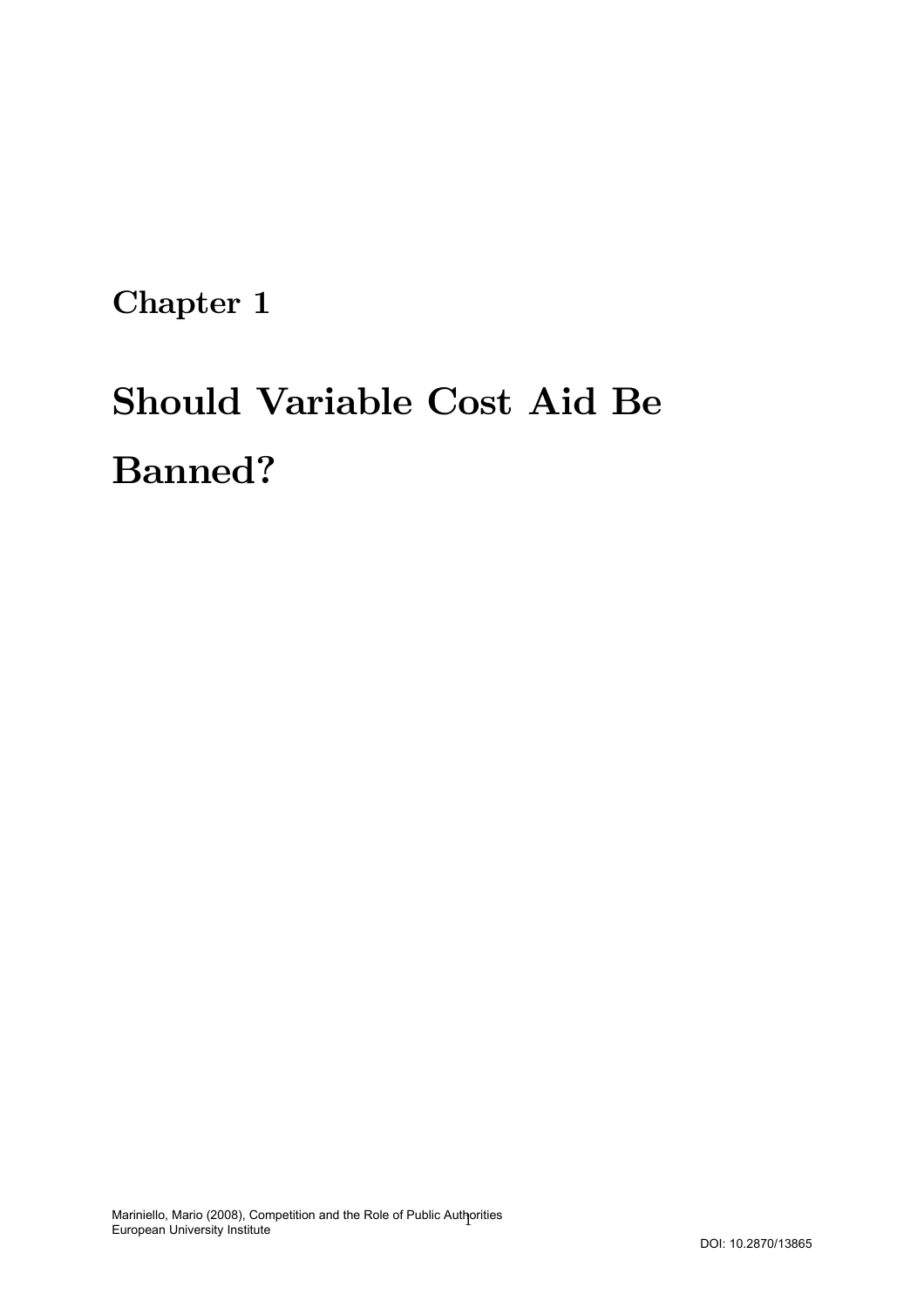## 1.1 Introduction

In principle, the use of state aid is banned by the Treaty establishing the European Community. One of the main reasons for the ban lies in the fact that subsidies, altering the relative positions of competing firms, usually lead to welfare reducing distortions in the market. The Treaty, however, allows for a number of exceptions to the general ban whenever the potential distortion of a subsidy is low enough to be overcome by its potential benefits, such as the support of a depressed area or the growth of a particular sector of a country's economy. The purpose of this paper is to analyze a well-established policy of the European Commission on the compatibility of state aid with the Treaty's rules according to which subsidies which lower firms' variable cost  $(VCA)$  are more distortive than subsidies which lower firms' fixed entry cost  $(FCA)$ . To a certain extent, the definition of variable cost aid coincides with what the Commission calls operating state aid i.e. aid ordinarily associated with business' normal operations. As an illustration, consider a recent European competition policy case: the  $Ryanair$  - Charleroi case.<sup>1</sup> In short, the publicly controlled airport of Charleroi granted some benefits to the air carrier Ryanair in order to encourage the opening of new routes to Charleroi. These benefits have been considered state aid by the Commission, but only some of them have been found to be incompatible with EU rules, given the exceptional features of the depressed area of Charleroi. The Commission decided that those benefits which were sufficiently tied to the start-up of new routes and to the development of the airport could have been considered compatible with the Treaty of Rome under the provision of Article  $87(3)(c)$ . On the other hand, those aids which were intended to reduce Ryanair's variable cost had to be given back, since they did not meet the compatibility criteria established by the Commission. Examples of the first type of subsidies - those that were finally allowed - are: 160,000 euros per new route opened, up to a maximum amount of 1,920,000 euros; 200 square meters free of charge to be used for offices and as engineering store; a lump sum contribution to promotional activities. Examples of the second type of subsidies - those that were banned are: a preferential rate for landing charges of 1 euro per boarding passenger, which is about one half of the official standard rate charged to airlines in Belgium; a rate of 1 euro per passenger for ground-handling services which is about ten times lower than the average rate charged to other airlines.<sup>2</sup>

 $1$ OJ 2004 L137/1, 12 February 2004

<sup>&</sup>lt;sup>2</sup>For reasons which will become clear later (when we will illustrate the basic setting of the model), notice that the complainer in the Ryanair-Charleroi case is AEA, the Association of European Airlines. Among the 31 members, only one (Brussels Airline) is Belgian. Notice, moreover, that Ryanair's competitors in Charleroi are just four (Blue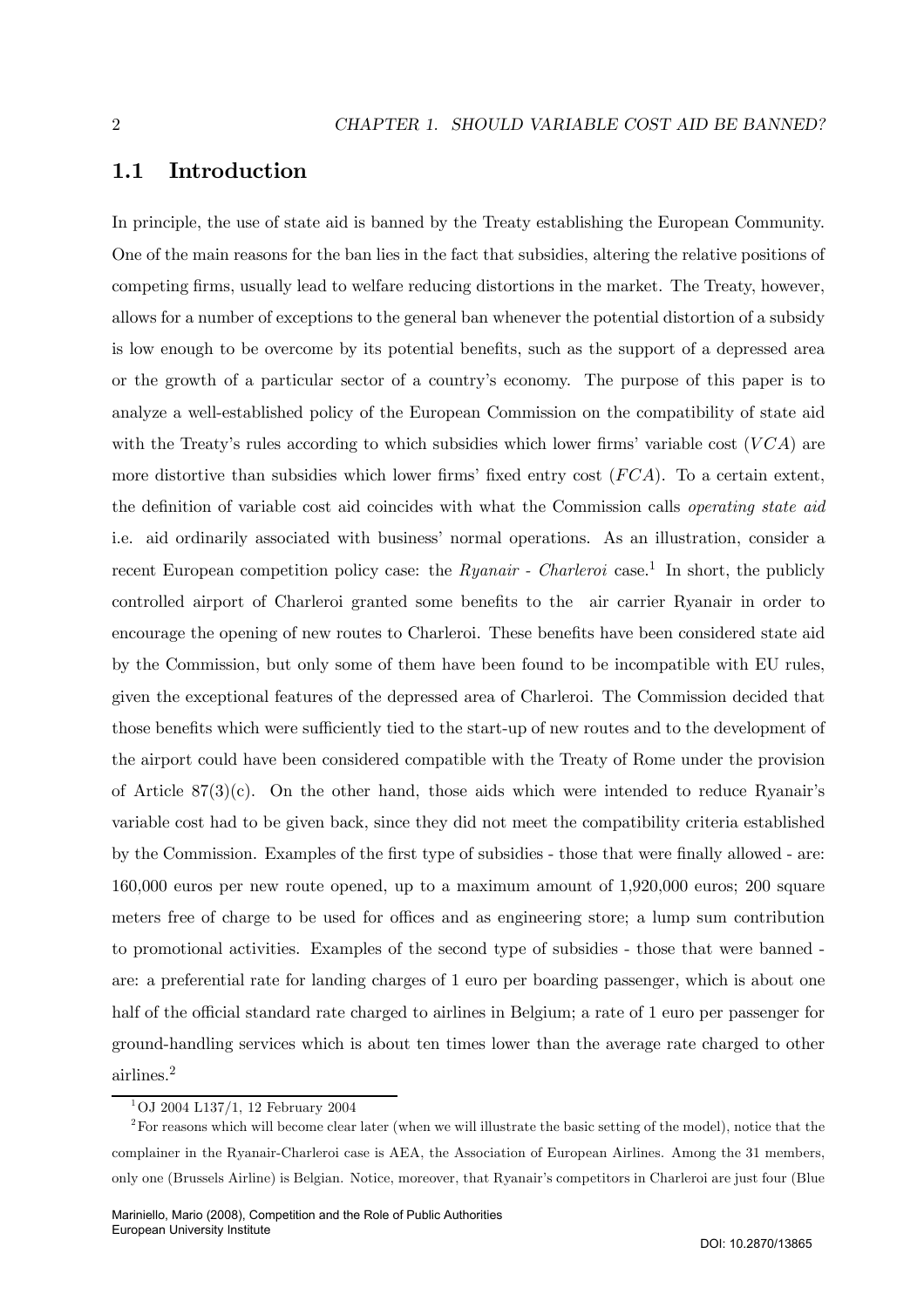#### 1.1. INTRODUCTION 3

Rather than being an isolated case, the Ryanair - Charleroi case decision is a manifestation of a general approach which has become evident during past years in the Commission's official documents and decisions. The Commission's guidelines on national regional aid clearly states that, in the context of aid to stimulate the development of depressed areas, aid to initial investment is allowed while *aid aimed at reducing a firm's current expenses is normally prohibited.*<sup>3</sup> Nevertheless, as a confirmation that this kind of approach is a general one and that it concerns aids which do not fall into the regional aid category, it is sufficient to have a look at the list of decisions taken in the past years and to notice that the likelihood of being considered illegal state aid is much higher for aids which use tax reduction instruments rather than a direct grant instruments. Think for example of cases such as the Italian tax breaks for companies listed for the first time on the EU stock exchanges, where the motivation for outlawing the aid scheme is that the subsidy is proportionate to the revenues earned by the beneficiaries.<sup>4</sup> Or to the case of three aid schemes implemented by the Basque province, where the Commission states "...as they [the aid schemes] also constitute operating aid, doubts exist about their compatibility with the common market". In the words of the Commission, the aid schemes were indeed designed to relieve firms of cost tax charges they would normally have to bear as part of their everyday management of usual activities and are, as a consequence, illegal.<sup>5</sup>

Our aim is to study whether this approach is consistent with a rigorous competition policy analysis. Although it is true that state subsidies may introduce distortions in the market, it is not generally true that banning variable cost subsidies and allowing start-up subsidies is optimal for a welfare maximizing Competition Authority. Any optimal choice requires consideration of the trade-off between the possible gain in welfare due to an increase in competition (which may be brought by variable cost aids too) and the possible loss of welfare brought by the distortions introduced in the market. The approach taken by the European Commission on the Ryanair - Charleroi case and, in general, on state aid seems to lack such a consideration. The model presented in this paper addresses that concern focusing on the competition policy aspect of state aid only and leaving aside alternative possible concerns such as lobbying or public choice issues. The focus is on a specific kind of aid, that is aid to attract foreign direct investment (FDI), and in the basic setting the two competing firms are foreigners. Much have been said on state aid to

Air, Jet4you, On Air, Wizz Air). None of them is Belgian.

<sup>3</sup>Commission's guidelines on national regional aid, OJ C 74, 10/03/1998 0009-0031  $^{4}$ IP/05/304

 ${}^{5}$ IP/00/1244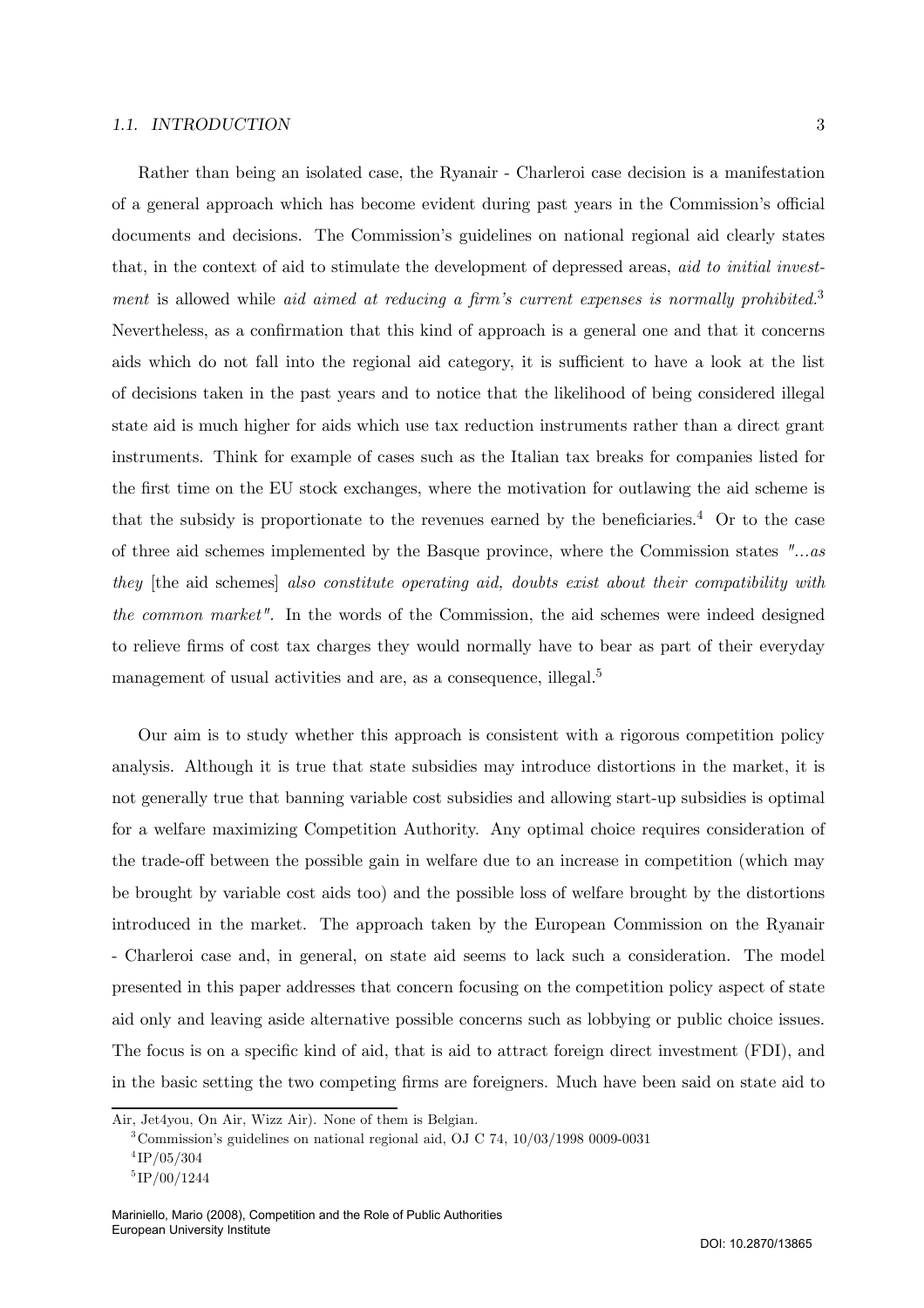attract FDI (Brander and Spencer [1985], Krugman [1987], Markusen et al. [1995], Markusen and Venables [1997], Barros and Cabral [2000], Fumagalli [2003]) but these works exhibit significant differences with the model presented in this paper. Usually the presence of more than one government competing in order to attract FDI is assumed, local firms are assumed to play a role in host markets and the analysis does not include a comparison among different possible aid instruments which could be implemented. In this paper, on the contrary, I abstract from those features to focus on the welfare effects of different ways of financing foreign direct investments. Therefore, in the model there is only one government, there are no local producers (the incumbent is also supposed to be foreign-owned) and externalities are not modelled for simplicity. That is: the focus is not on what is the reason why the government wants to subsidize entry - spillovers, labor market imperfections, and so on. The robustness of the model's results are however tested when these assumption are relaxed in Section 2.2.

As we shall see, the model outlined in Section 2 suggests that  $VCA$  is always preferred to FCA whenever the government decides to intervene and both state aid instruments do not cause the incumbent firm to exit the market. The conclusion is that a general ban that prevents governments from using variable cost aid may be welfare detrimental by forcing the government to adopt a sub-optimal policy.

Although the basic setting of the model is rather stylized, the results of the paper appear to be robust to generalization. Garcia and Neven [2005] show how the impact of state aid depends on market concentration: they find that the distortions induced by entry of a subsidized firm tend to be reduced when competition between domestic firms is increased. The results of my paper are shown to be robust to the extension of the game to  $n$  playing firms and to the introduction of an externality function which links entry to the local economy. The model is extended for the case in which the incumbent firm is domestic as well. In that case the government internalizes the negative effect on the incumbent's profits due to entry and state aid becomes less likely. Moreover, the unique kind of aid which is granted at the equilibrium is FCA, because the implicit further reduction in the incumbent's profits due to a reduction of the entrant's marginal cost makes  $VCA$ always inferior to FCA in terms of welfare. This result suggests that the likelihood of a negative impact of a ban on variable cost aid by the European Commission is reduced whenever domestic firms play a significant role in the game.

The model's results have a clear policy implication: a Competition Authority should assess the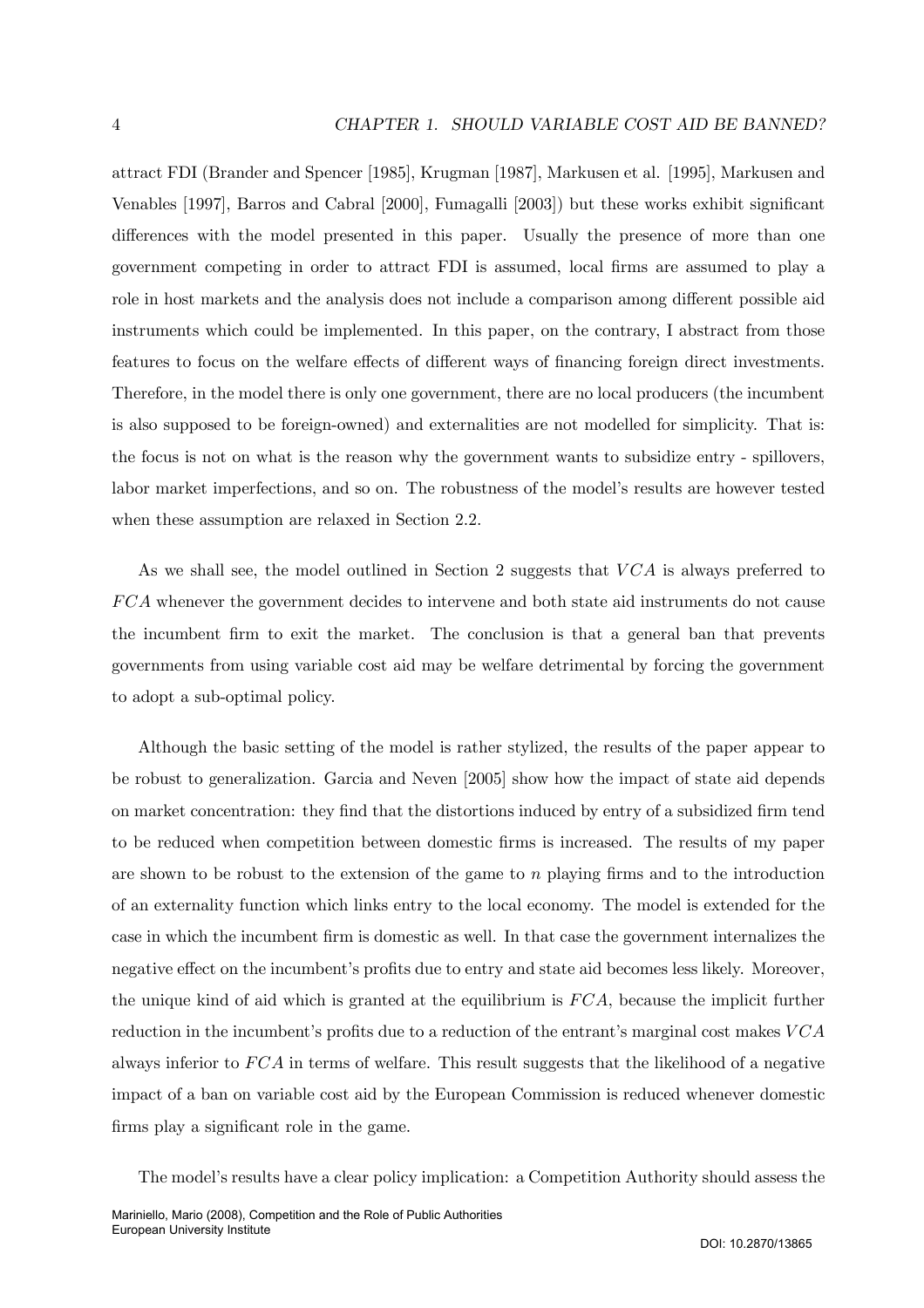#### 1.1. INTRODUCTION 5

impact of an aid on competition and welfare independently of the way in which it is granted,  $VCA$ or FCA. A decision which depends largely on the kind of state aid instrument used might then require additional justification and should be carefully analyzed. We are aware that contingent rules are difficult to administer, though. Indeed, the model suggests a rule of thumb which can be used to select those cases where variable cost aid should be looked at with suspect. These are those cases where the incumbent firm is foreigner with respect to the government granting the

aid but domestic with respect to the supranational Competition Authority.

These results may be naturally compared with those few works in the literature where the authors focus more closely on subsidies and competition in the context of European Union's competition policy. Collie [2000, 2002] models a situation where governments subsidize their own firms in order to increase their competitiveness and to catch the increasing oligopolistic profits. He then concludes that the shadow cost of subsidization is crucial in determining whether prohibiting state aid is welfare enhancing. In the model outlined in this paper the shadow cost  $\lambda$  of the subsidy has, instead, a secondary impact on the general conclusions. An increase in  $\lambda$  reduces state intervention's likelihood and increases the advantage given by granting  $FCA$ rather than  $VCA$ . It turns out that the impact of a ban of  $VCA$  on welfare is lower since the government is willing to use  $VCA$  in fewer cases. Nevertheless, even taking into consideration that  $FCA$  improves its relative advantage with respect to  $VCA$  when the entrant is inefficient,  $FCA$  would never arise for any value of  $\lambda$  in the basic setting i.e. when both the two competing firms are foreigners. Thus only  $VCA$  can occur at the equilibrium and the general conclusions are unaltered.

Besley and Seabright [1999] analyze the role of subsidies in a static and dynamic framework and suggest a way of using the strategic trade literature to assess the European Union's approach to state aid. Nicolaides and Bilal [1999] check the validity of EU rules on state aid in promoting efficiency arguing that aid aimed to correct market failure should be allowed even if they may have cross-border effects. Compared to these researches, this paper proposes an analytical approach and a new setting in which to assess the European competition policy on state aid.

The paper is organized as follows. In the following section I describe the basic setting, solve the model and test the robustness of the results obtained through several extensions to the basic model. In Section 3 I describe the conclusions and discuss the policy implications of the model. The proofs of the results are illustrated in Appendix A (Appendix B contains the minor proofs with all the algebraic expressions, which are not reported in the paper for ease of exposition).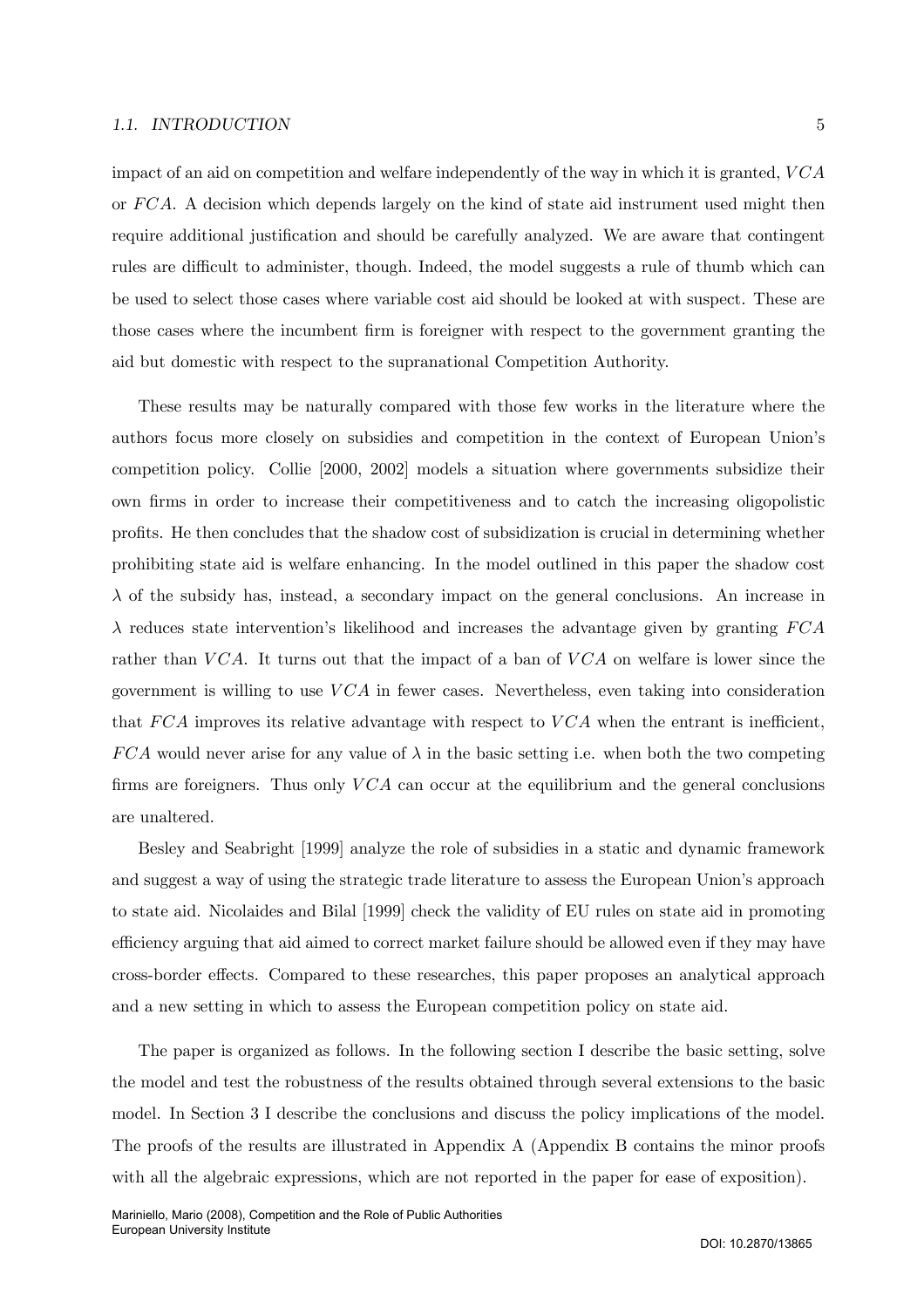### 1.2 The Model

The players of the game are: the government  $G$  of a representative country, an entrant firm  $E$ and an incumbent firm  $I$ . At the moment the game starts,  $E$  is outside the market and  $I$  is inside the market producing  $q_i^m > 0$ . Firm j has constant marginal cost  $0 \leq C_j \leq 1$ . In addition, E has to pay a fixed cost of entry  $K > 0$  if it enters the market. Firm j's net-of-costs profit is  $\pi_i$ . Consumers' demand is given by:

$$
Q = 1 - P
$$

where  $Q = q_i + q_e$  is total output produced by the two firms and P is the associated market price. The government maximizes total domestic welfare  $W(C_e, C_i, K, \lambda)$ , where  $\lambda \geq 1$  is the shadow cost of the subsidy.<sup>6</sup> In order to abstract from strategic trade policy (or rent-extraction) considerations, in this basic setting it is assumed that both  $I$  and  $E$  are foreign firms and that the government maximizes the following welfare function:

$$
W(C_e, C_i, K, \lambda) = CS(C_e, C_i) - \lambda S(C_e, C_i, K)
$$
\n
$$
(1.1)
$$

where  $CS(C_e, C_i)$  is the consumer surplus and  $S(C_e, C_i, K)$  is the subsidy.<sup>7</sup> As it can be seen, the welfare function does not explicitly include any positive externalities to the local economy due to the entrance of a foreign firm in the market. This hypothesis is made for the sake of simplicity and it is discussed in Section 2.2.3.

The focus of the analysis is on the effect of subsidies on the competition between E and I. For that reason, we can concentrate on the relative instead of the absolute efficiency of the two competing firms. So, for simplicity, in the rest of the paper it is assumed  $C_i = \frac{1}{2}$ .<sup>8</sup>

The game has four stages:<sup>9</sup>

In the paper stage 1 and 2 are separated because this structure of the game facilitates the analysis.

 $6\lambda = 1$  when lump-sum taxes are feasible (Collie [2002]). Empirical evidence shows that  $\lambda$  may vary from 1 (Kaplow [1996]) to 2.65 (Feldstein [1997]).

<sup>&</sup>lt;sup>7</sup>Notice that the welfare function maximized by the government would be the same if the government adopts a consumer surplus standard and one of the two or both firms are domestic.

<sup>8</sup>Section 2.2.1 relaxes and discusses this assumption in order to check whether the government would ever grant an aid such that the incumbent firm is crowded out from the market by the entrant firm (this can happen only if  $C_i > \frac{1}{2}$ ). Indeed, Mariniello [2006] lets  $C_i$  vary and formally shows that if entry forces the incumbent to exit the market, the government does not grant any subsidy.

<sup>9</sup>Stage 1 and stage 2 could be brought together by saying that in stage 1 the government chooses the level of each type of subsidy which can also be zero. That would have no impact on the solution of the game, though.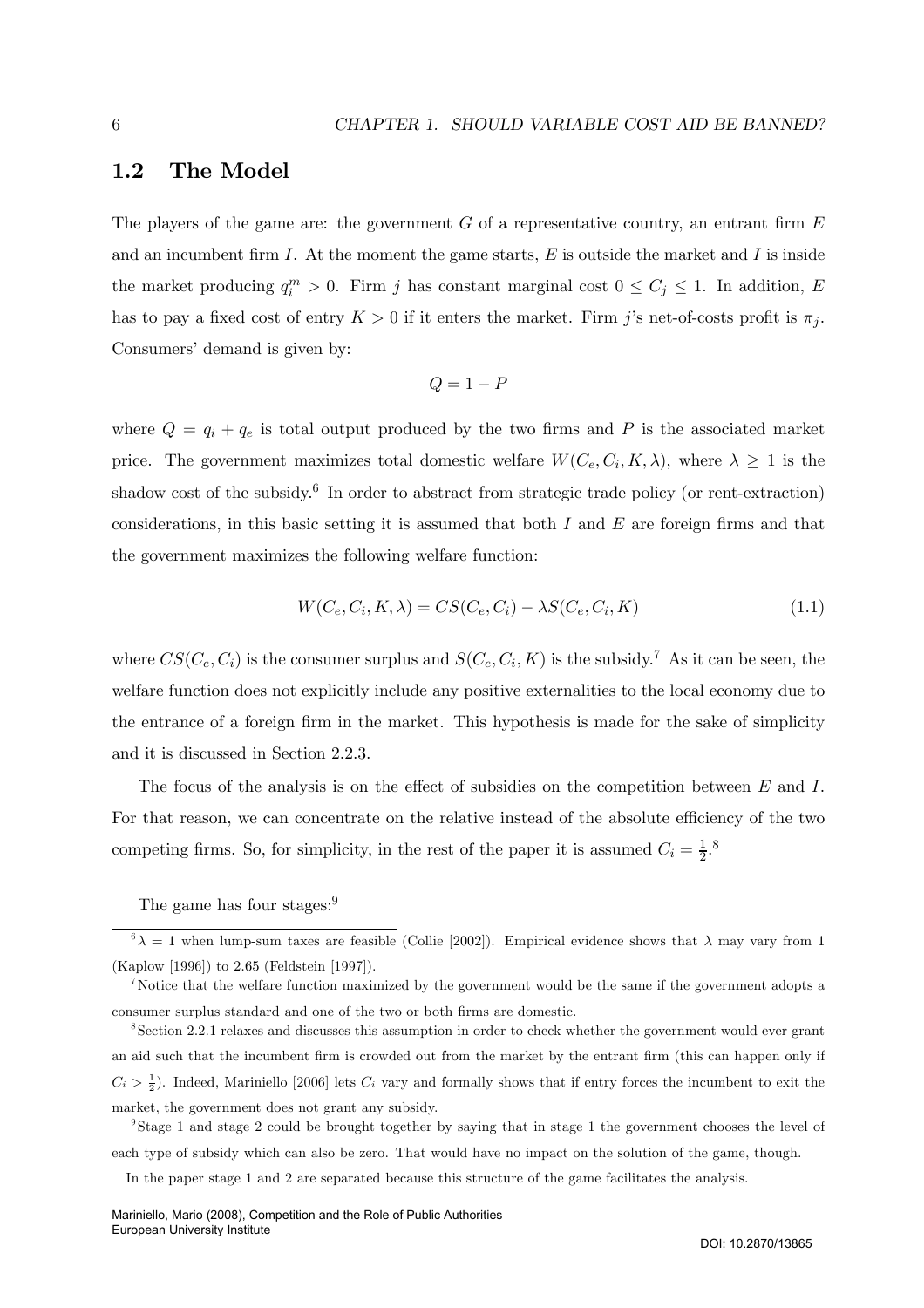#### 1.2. THE MODEL 7

- 1. The government chooses between one of the following actions: financing a reduction in the size of K in order to allow the entrant to enter the market (fixed cost aid,  $FCA$ ); financing a reduction in  $C_e$  (variable cost aid, VCA) for the same purpose; leaving the entrant's fixed and variable cost unchanged (no intervention, NI).
- 2. The government chooses the amount of subsidy to be provided, if any. Define  $S_k$  as subsidy to fixed cost and  $S_c$  as subsidy to marginal cost. If the government has chosen  $FCA$  in the previous stage, it fixes  $S_k > 0$  and  $S_c = 0$ . If it has chosen  $VCA$ , it fixes  $S_c > 0$  and  $S_k = 0$ . If the government has chosen NI in the first stage, it sets  $S_k = S_c = 0$ .
- 3. After observing the government's decision, the entrant  $E$  chooses whether to enter the market or not.
- 4. Firms in the market compete à la Cournot setting the output levels  $q_i$ .

The aim of the model is to outline situations where an entrant firm intends to enter the market but does not choose to do so because the presence of an entry barrier proxied by the fixed cost K makes entry unprofitable. To focus on the interesting case where entry does not occur absent state aid, we need to impose the following restrictions R on the cost parameters:

#### **R 1** The fixed cost barrier is sufficient to deter entry

First, we require that  $E$  is not efficient enough to overcome by itself the entry barrier, otherwise there would be no need for subsidization. In other words, a sufficiently large subsidy is strictly needed by E in order to profitably enter the market.

#### R 2 The fixed cost barrier is necessary to deter entry

Second, we require that, absent entry barriers, the two firms are able to coexist in the market. Suppose that this was not the case i.e. that the market sustains only one firm. Then the comparison between  $FCA$  and  $VCA$  is pointless: both the two aid instruments would force the incumbent out if effective in making the entrant enter the market. Then, regardless of the type of aid instrument implemented, competition would be distorted by an effective subsidy. This case is of marginal interest for the analysis proposed.

#### R 3 VCA can be effective in triggering entry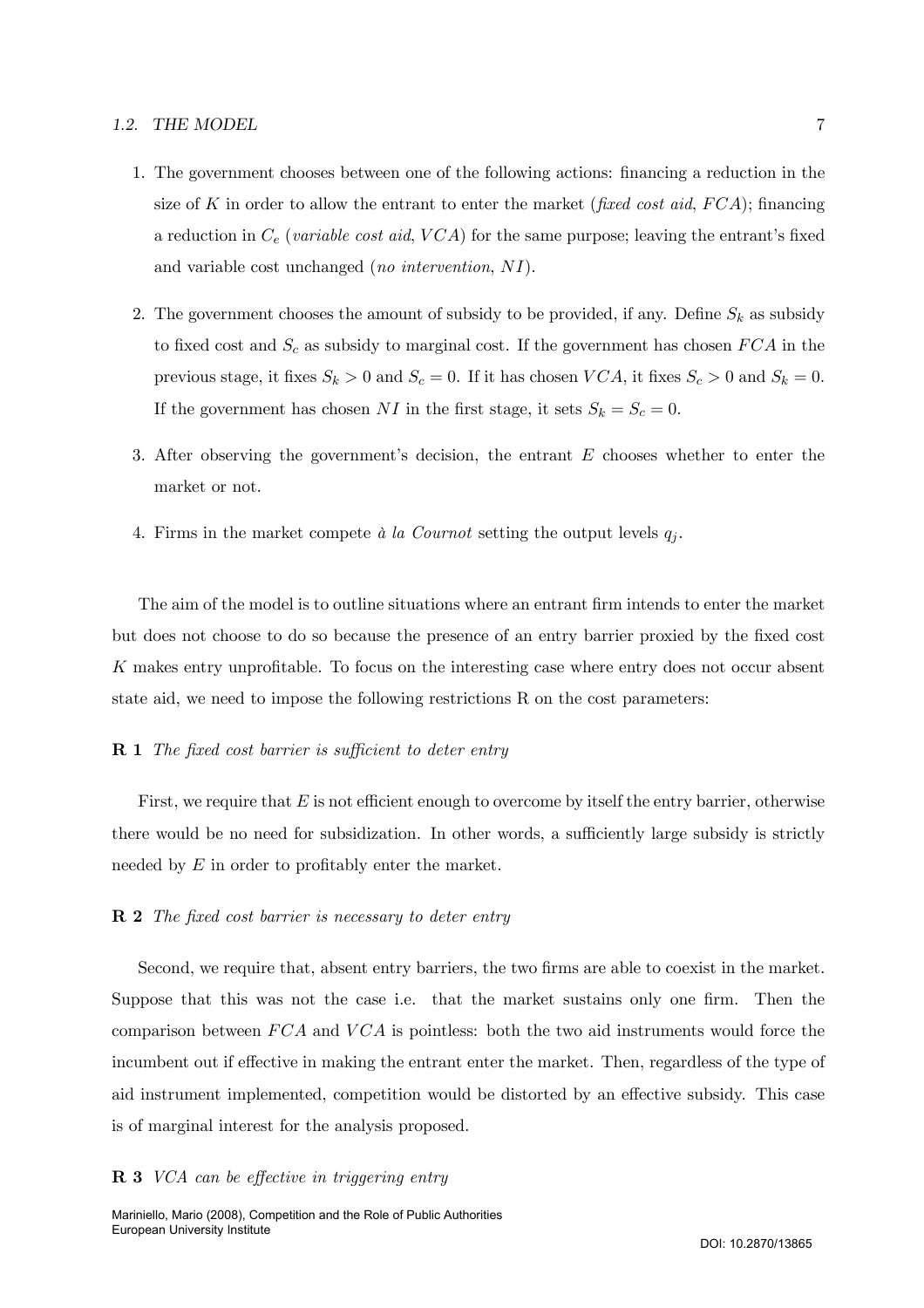Third, we assume that the government cannot turn a cost into a benefit and we require that the maximum variable cost subsidy that can be granted (i.e.  $S_c = C_e$ ) is enough to let the entrant enter the market and produce a positive quantity. If that was not the case, there would be no reason to compare  $FCA$  with  $VCA$ , because the only state aid instrument that could be implemented by the government would be FCA.

Restrictions R1 - R3 are formally summarized in the following table:

|                           | formulation            | restriction                               |
|---------------------------|------------------------|-------------------------------------------|
| $\bf R$ 1                 | $\pi_e < 0$            | $\frac{3}{4} - \frac{3}{2}\sqrt{K} < C_e$ |
| $\overline{\mathrm{R}}$ 2 | $q_e > 0$ if $K = 0$   | $C_e < \frac{3}{4}$                       |
|                           | $q_i > 0$ if $K = 0$   | $C_e > 0$                                 |
| ${\bf R}$ $3$             | $q_e > 0$ if $C_e = 0$ | $K<\frac{1}{4}$                           |

To understand how each restriction is formally expressed, it is sufficient to notice that in the last stage of the game firm j chooses  $q_j = \frac{1+C_{l\neq j}-2C_j}{3}$  if  $q_j > 0$  and that E's profits amount to  $\pi_e = \left(\frac{\frac{3}{2}-2C_e}{3}\right)$  $\chi^2$  $- K > 0.$ 

#### 1.2.1 The solution of the basic model

Let us solve the game by backward induction:

#### Stage 4: firms' output choice

In this stage firms in the market compete à la Cournot and decide how much to produce.

If the entrant has entered the market in the previous stage, equilibrium quantities and price are:

$$
q_e = \frac{3 - 4(C_e - S_c^*)}{6}, \quad q_i = \frac{(C_e - S_c^*)}{3}, \quad Q = \frac{3 - 2(C_e - S_c^*)}{6}, \quad P = \frac{3 + 2(C_e - S_c^*)}{6}
$$
(1.2)

If the entrant did not enter the market in the previous stage then quantities and price are:

$$
q_e^o = 0, \quad q_i^o = Q^o = \frac{1}{4}, \quad P^o = \frac{3}{4} \tag{1.3}
$$

Notice that  $P^o > P$  and  $Q^o < Q \; \forall \; C_e.$ 

Mariniello, Mario (2008), Competition and the Role of Public Authorities European University Institute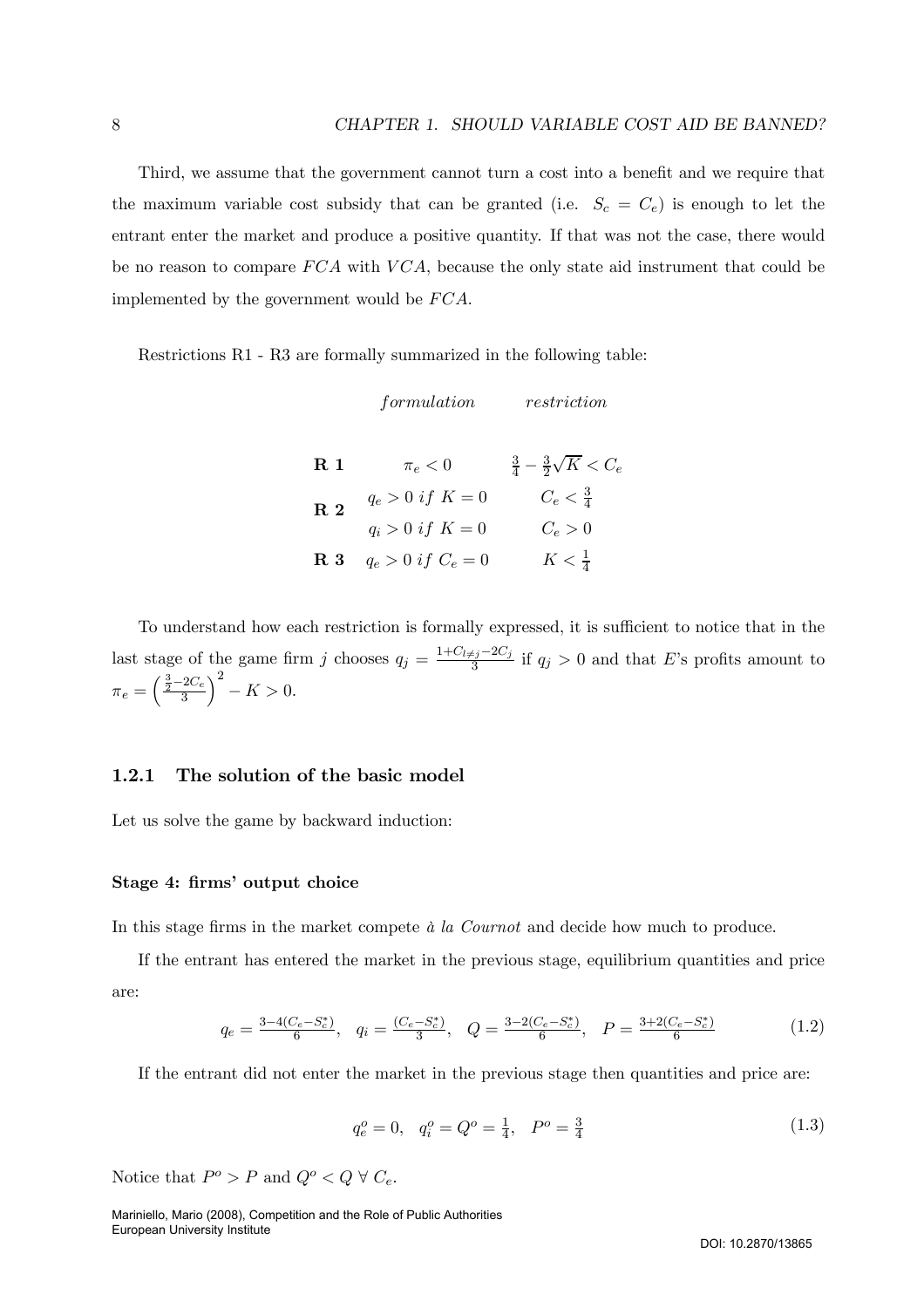#### 1.2. THE MODEL 9

#### Stage 3: the decision of the entrant

Firm E decides to enter the market whenever it obtains non negative profits, i.e. whenever:

$$
\pi_e(C_e, K, S_c, S_k) = \frac{\left(\frac{3}{2} - 2(C_e - S_c)\right)^2}{9} - (K - S_k) \ge 0
$$

#### Stage 2: the government chooses the subsidy levels

In stage two the government sets  $S_k$  and  $S_c$  in order to achieve the highest possible level of welfare, given the method chosen  $(FCA, VCA, NI)$  in stage 1. To this aim it proves helpful to define the threshold values  $\overline{K}(C_e)$  and  $\overline{C_e}(K)$  which are those values for K and  $C_e$  at which by entering the market, the entrant makes non-negative profits:

$$
\overline{K}(C_e) := \frac{\left(\frac{3}{2} - 2C_e\right)^2}{9} \tag{1.4}
$$

$$
\overline{C_e}(K) := \frac{3 - 6\sqrt{K}}{4} \tag{1.5}
$$

If the government is adopting  $FCA$  then it has to set  $S_k$  s.t. the new entry barrier faced by the entrant  $K - S_k$  is below or equal to  $\overline{K}$ . On the other hand, if the government is adopting VCA, then it has to set  $S_c$  s.t. the new marginal cost of the entrant  $C_e-S_c$  is lower than or equal to  $\overline{C_e}$ . In the following the optimal choice of  $S_k$  and  $S_c$  made by the government is analyzed.

The optimal choice of  $S_k$  when  $FCA$  has been chosen If the government has chosen  $FCA$ in the first stage, in the second stage it chooses  $S_k$  such to:

$$
\max_{S_k} W_k(C_e, S_k, \lambda)
$$
  
s.t.  $K - S_k \le \overline{K}$ 

where  $W_k(C_e, S_k, \lambda) := CS_k(C_e) - \lambda S_k$  is the welfare function when adopting FCA. Not surprisingly, the unique solution for the maximization problem is  $S_k^* = K - \overline{K}$  i.e. it is such that E breaks even. The government has no incentive to set  $K - S_k < \overline{K}$  because this does not entail any beneficial effects. It would increase the cost of the subsidy keeping constant the gain in consumer surplus associated with entry.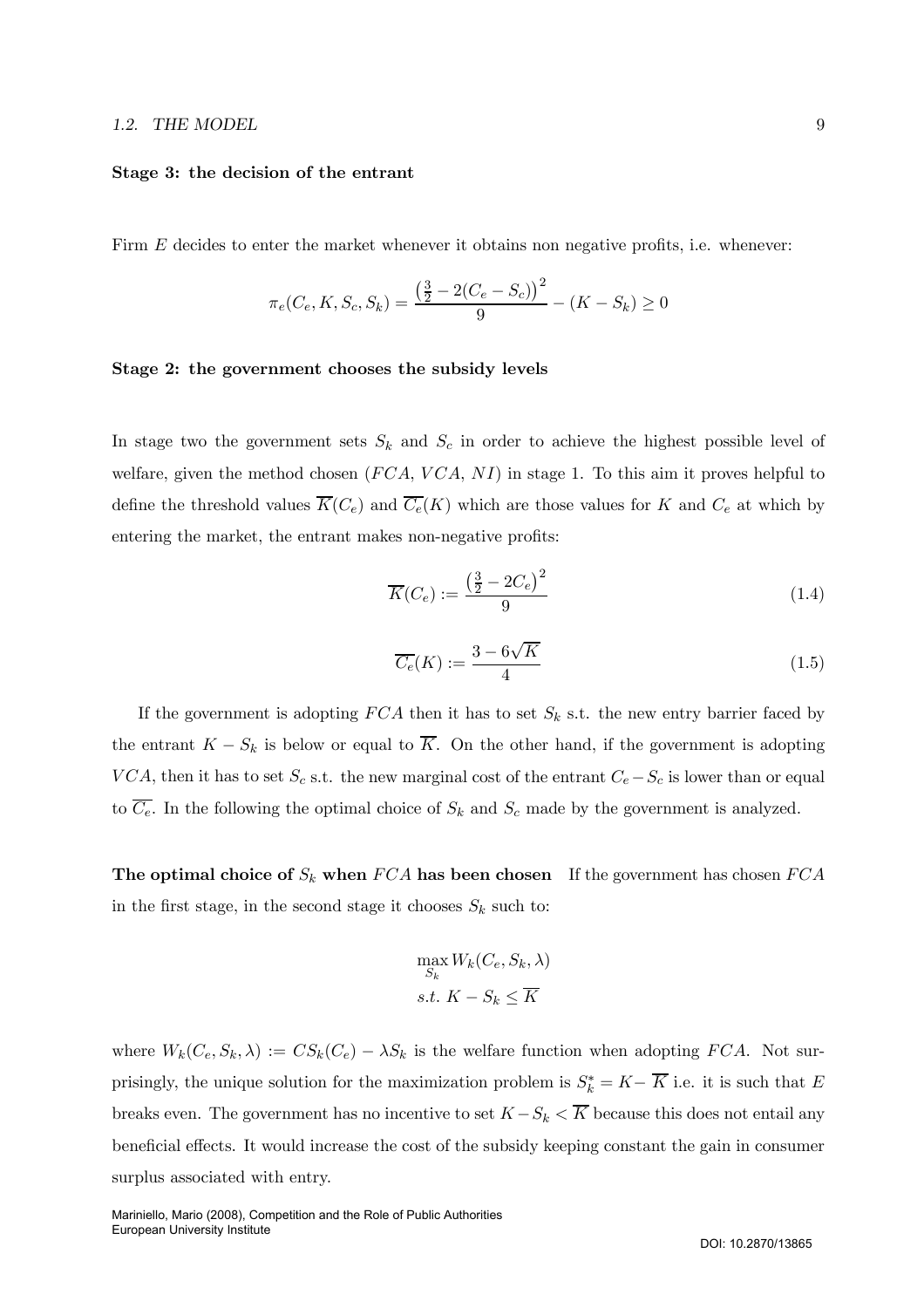The optimal choice of  $S_c$  when  $VCA$  has been chosen When  $VCA$  has been chosen in the first stage, the government chooses  $S_c$  to

$$
\max_{S_c} W_c(C_e, S_c, \lambda)
$$
  
s.t.  $C_e - S_c \le \overline{C_e}$ 

where  $W_c(C_e, S_c, \lambda) := CS_c(C_e, S_c) - \lambda q_e(C_e, S_c)S_c$  is the welfare function when adopting  $VCA$ . The solutions are illustrated by the following lemma:

**Lemma 1.1** If VCA is chosen by the government, then two cases may arise: (i) If the entrant is relatively inefficient  $(C_e > C_e(K, \lambda))$ , the optimal subsidy level  $S_c^*$  is the one that makes the entrant to break even  $(S_c^* = C_e - \overline{C_e}(K))$ . (ii) If, instead, the entrant is relatively efficient  $(C_e \leq C_e(K,\lambda))$ , the optimal subsidy level  $S_c^*$  is higher than what is strictly needed by the entrant to enter the market  $(S_c^* \geq C_e - C_e(K))$ .

#### Proof. See Appendix B. ■

In the first case the entrant is inefficient with respect to the entry barrier. That is: because of a high entry barrier or of an inefficient entrant, facilitating entry is costly. In that case the government limits its intervention to the least subsidy capable to trigger entry. On the other hand, if triggering entry is relatively cheap because K or  $C_e$  are low enough, the optimal subsidy reduces the marginal cost of the entrant more than what it is needed to enter the market. Indeed, when subsidizing entry is cheap, the gain in consumer surplus due to a reduction of the entrant's marginal cost offsets the relatively low additional cost represented by a greater subsidy. In this case the entrant enters the market and makes positive profits, while in the former case it just breaks even. Notice that the threshold value  $C_e(K, \lambda)$  is decreasing in the shadow cost of subsidization  $\lambda$  as well:

$$
\frac{\partial \widehat{C}_e(K,\lambda)}{\partial K} < 0, \frac{\partial \widehat{C}_e(K,\lambda)}{\partial \lambda} < 0
$$

the more costly is rising funds to finance state aid the less likely is that subsidization is used by the government as an instrument to increase consumer surplus through a reduction of the marginal costs of those firms that would anyhow enter the market.

It is interesting to notice, moreover, that, since restrictions R1 and R2 defines an upper and a lower bound for  $C_e$ , they implicitly identify the intervals of values of the entry cost  $K$  for which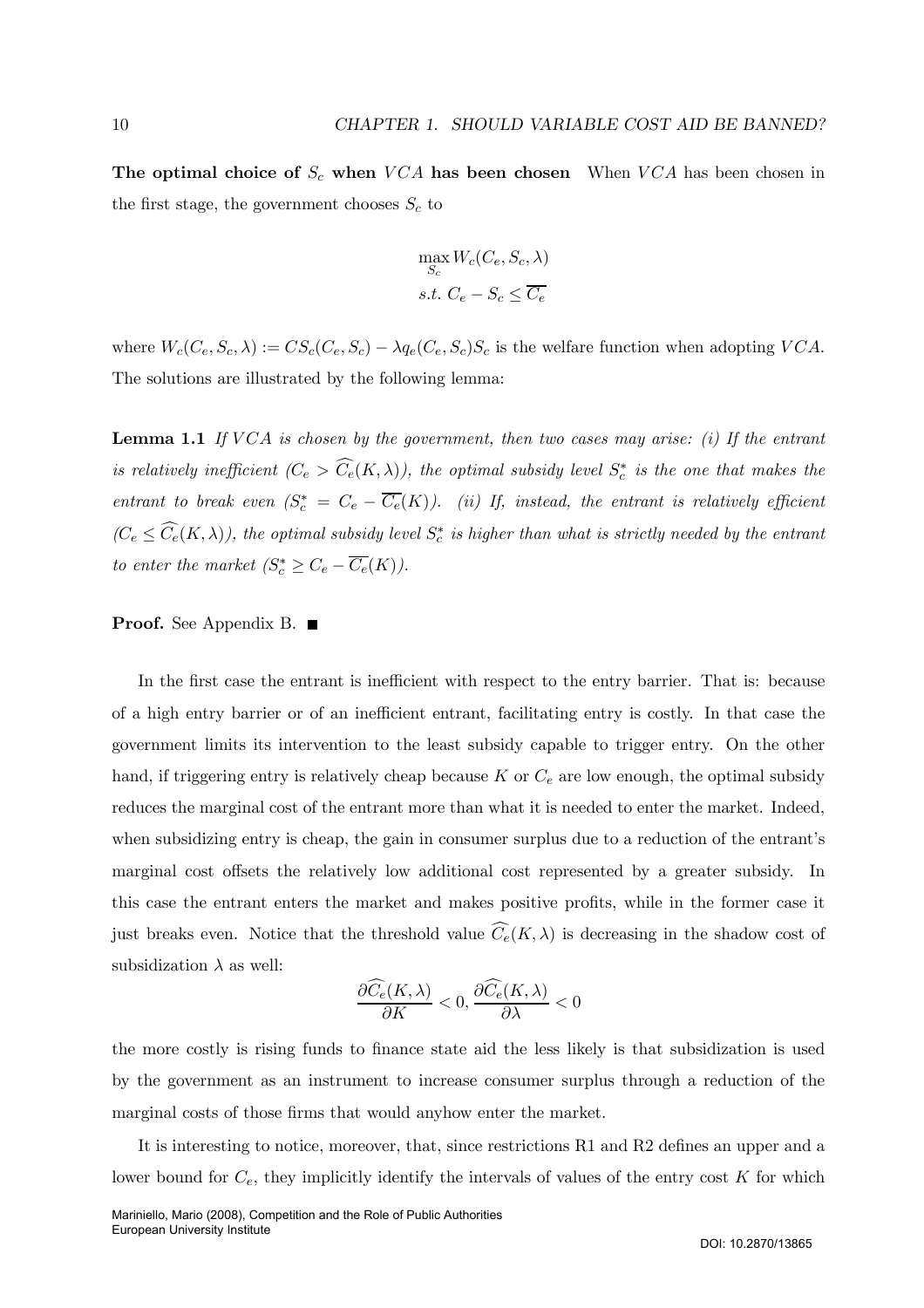#### 1.2. THE MODEL 11

just one of the two mentioned variable cost aid types may arise:

$$
K < \frac{1}{4(12\lambda - 1)^2} \quad \implies \quad S_c^* > C_e - \overline{C_e}
$$
\n
$$
\frac{1}{4(12\lambda - 1)^2} \le K \le \frac{1}{4(6\lambda - 1)^2} \quad \implies \quad S_c^* \ge C_e - \overline{C_e}
$$
\n
$$
K > \frac{1}{4(6\lambda - 1)^2} \quad \implies \quad S_c^* = C_e - \overline{C_e}
$$

Since  $C_e$  cannot be bigger than  $\frac{3}{4}$ , if K is very small, it is always the case that  $C_e < \widehat{C}_e(K, \lambda)$ and the optimal subsidy is such that  $S_c^* > C_e - C_e$ . On the other hand, since  $C_e$  cannot be lower than  $\frac{3}{4} - \frac{3}{2}$  $\sqrt{K}$ , for sufficiently high values of K it is always the case that  $C_e > \widehat{C}_e(K, \lambda)$  and the subsidy is such that  $S_c^* = C_e - \overline{C_e}(K)$ . For intermediate values of K, both cases arise.

#### Stage 1: the government chooses among different types of aid

In the first stage of the game the government compares each possible action and then chooses the one which is associated with the highest level of welfare. Given the optimal choices of the subsidy in stage two, the welfare yielded by  $NI$ ,  $FCA$  and  $VCA$  are  $W_o^*$ ,  $W_k^*$  and  $W_c^*$  respectively, as it is illustrated in the following table:

| NI  | $W_o^* = \frac{1}{32}$                                                                                                                                                                                                                                                                |                                        |
|-----|---------------------------------------------------------------------------------------------------------------------------------------------------------------------------------------------------------------------------------------------------------------------------------------|----------------------------------------|
| FCA | $W_k^* = \frac{(1.5 - C_e)^2}{18} - \lambda \left(K - \frac{(1.5 - 2C_e)^2}{9}\right)$                                                                                                                                                                                                |                                        |
| VCA | $W_{\tilde{c}}^* = \frac{\lambda^2 (4C_e - 9)^2}{8(12\lambda - 1)^2} - \lambda \left( \frac{6\lambda + 1 - 8\lambda C_e}{2(12\lambda - 1)} \right) \left( C_e - \frac{3(3\lambda - 1) + 12\lambda C_e}{2(12\lambda - 1)} \right) \quad with \quad C_e \leq \widehat{C}_e(K, \lambda)$ |                                        |
|     | $W_{\widehat{c}}^* = \frac{1}{2} \left( \frac{1+2\sqrt{K}}{4} \right)^2 - \lambda \sqrt{K} \left( C_e - \frac{3-6\sqrt{K}}{4} \right)$                                                                                                                                                | with $C_e > \widehat{C_e}(K, \lambda)$ |

Let us compare the three options two-by-two:

#### • VCA vs FCA

First, let us compare  $VCA$  with  $FCA$ . We need to consider two cases. In the first case the entrant is efficient  $(C_e \leq C_e(K,\lambda))$  and  $S_c^*$  is such that the entrant makes positive profits. Appendix A (proof. 1) shows that in this case  $VCA$  is always preferred to  $FCA$ . To understand the intuition for that result, consider the limit case where the entrant is almost efficient enough to overcome by herself the entry barrier and  $C_e \leq C_e(K,\lambda)$ . In that case, if the government chooses to grant  $VCA$  such that the entrant breaks even,  $FCA$  and  $VCA$  are equivalent: at the limit costs are zero and the effect on consumer surplus is the same. However, from Lemma 1.1 we know that if the entrant is very efficient the government prefers to grant a bigger subsidy if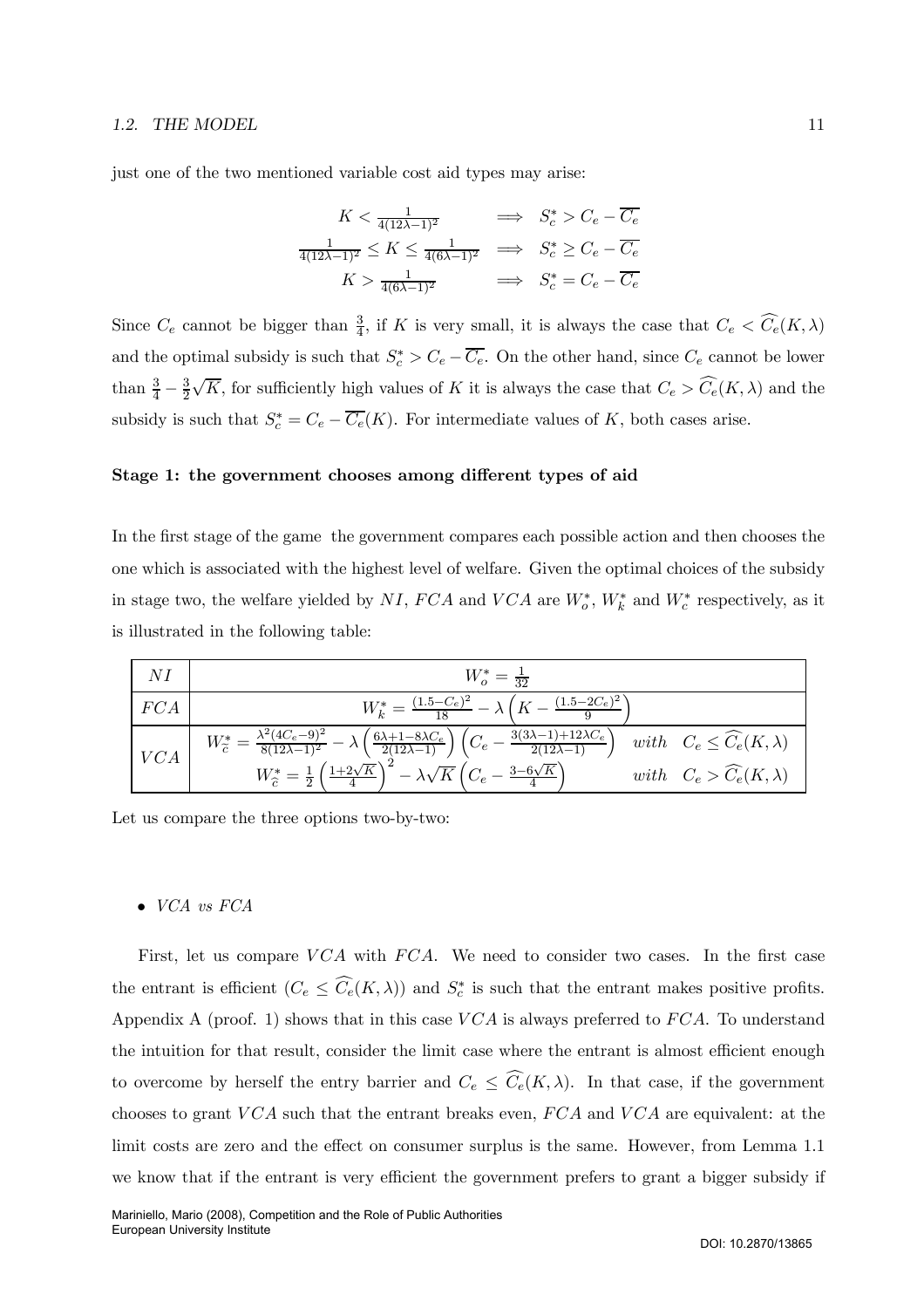using VCA. So VCA allows the government to reach a higher level of welfare with respect to FCA if the entrant is efficient enough to make the government willing to grant her an additional aid with respect to what is strictly needed to trigger entry.

In the second case, instead, the entrant is inefficient  $(C_e > C_e(K, \lambda))$  and the government grants an aid such that she breaks even  $(S_c^* = C_e - C_e)$ . To study this case, it proves useful to split the analysis in two parts in order to understand how the two effects, gain in consumer surplus and loss in public resources, influence the government's choice.

Let us discuss the impact on consumer surplus, first. It turns out that the gain in consumer surplus yielded by the optimal  $VCA$  is always superior to that yielded by  $FCA$ :

$$
CS_c = \frac{1}{2} \left( \frac{1.5 - (C_e - S_c^*)}{3} \right)^2 > CS_k = \frac{1}{2} \left( \frac{1.5 - C_e}{3} \right)^2
$$

by  $C_e - S_c^* < C_e$ . The intuition for that result is simple: while  $FCA$  raises consumer surplus only through competition,  $VCA$  has the same effect plus an additional positive effect given by the increase in the efficiency of one of the two firms competing in the market. The two aid instruments have the same effect on consumer surplus only at the limit when  $E$  is efficient enough to overcome by herself the entry barrier (a case which is excluded by R1). Let us move now to the loss in public resources due to the subsidy. In this case the analysis is less straightforward. It turns out that when the entrant is relatively inefficient,  $VCA$  costs more than  $FCA$ . Figure 1 represents the two aids' cost curves as a function of  $C_e$  (the algebraic expressions are reported in Appendix  $B)$ <sup>10</sup>

### insert figure 1

As figure 1 shows, the cost of providing  $VCA$  is linear and increasing in  $C_e$  while the cost of providing  $FCA$  is concave in  $C_e$ : as the entrant becomes relatively less efficient ( $C_e$  increases) both

 $10$ An interesting issue to be considered is the existence of government's budget constraints. It is possible, indeed, that a domestic government is not able to implement a welfare improving subsidy because the amount of resources needed is greater than the amount of resources available to the agency in charge to grant the aid. In that case, the government may be forced to use the aid instrument which costs less, even if implementing an other aid instrument would lead to higher welfare levels. In the setting here described, it might be that  $FCA$  is chosen even if  $W_c^* > W_K^*$ because FCA costs less than VCA (Appendix B shows that this is the case when  $C_e > \frac{3(1-\sqrt{K})}{4}$ ) and the budget constraint BC is lower than  $\lambda q_e S_c^*$  (which is the least amount of resources needed to implement  $VCA$ ). Moreover, Appendix B shows that whenever  $VCA$  and  $FCA$  have the same cost,  $VCA$  is preferred to  $FCA$ .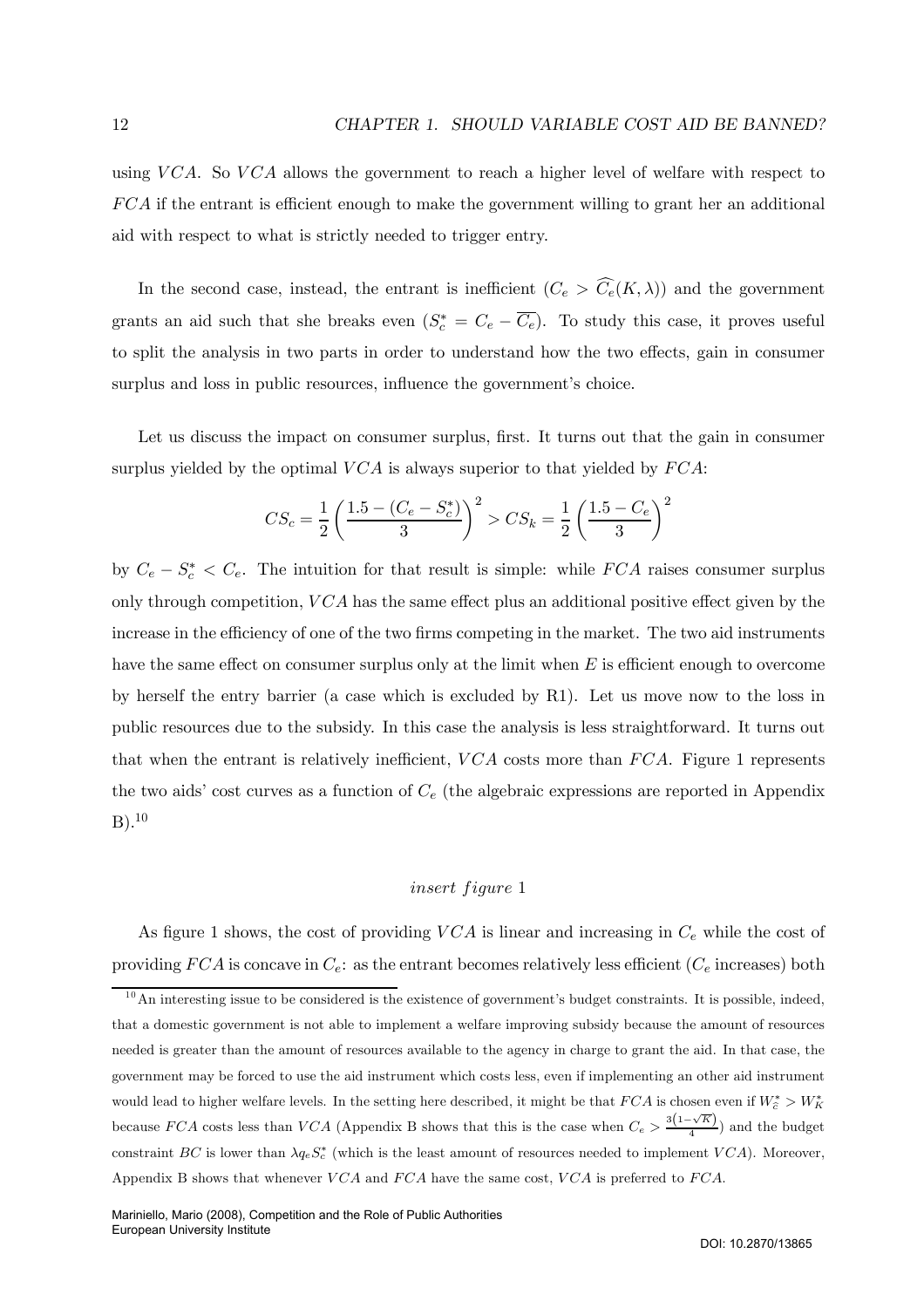the two aid instruments cost more, but while the cost of granting  $VCA$  increases at a constant rate, the cost of granting  $FCA$  is marginally decreasing. Hence the bigger is  $C_e$  the higher is the difference between the two cost functions. The intuition for that result is the following: when  $VCA$  is granted, the quantity produced by the firm once it is in the market is always the same, whatever is the original marginal cost of the entrant. Indeed, when  $C_e > C_e(K, \lambda)$ , the government chooses  $S_c^*$  such that  $C_e - S_c^* = C_e(K)$ . For that reason, the post-entry amount of quantity produced  $q_e(C_e)$  remains constant and equal to  $\overline{q_e}(C_e(K))$  whatever is the original degree of efficiency of the entrant. It turns out that an increase of an  $\varepsilon > 0$  in  $C_e$  is translated in an equivalent increase of  $\varepsilon$  in the cost of subsidization with VCA. On the other hand, if the government implements  $FCA$ , an increase in  $C_e$  (which now remains unaltered after the subsidy is granted) obviously determines an increase in the cost of the aid because the profits earned by  $E$  are reduced and the gap between  $E$ 's profits and the entry cost which must be offset by the subsidy is consequently increased. However, the negative effect of a marginal increase in  $C_e$  on  $E$ 's profits is smaller the bigger is  $C_e$ , given firms' quadratic profit function. So the marginal cost of granting  $FCA$  is decreasing in  $C_e$ .

In short, granting  $VCA$  to an inefficient entrant is costly if compared to granting  $FCA$ , because with  $VCA$  the firm that receives the subsidy does not incorporate her efficiency level in her production choices, while with  $FCA$  she does.

Notice that, for ease of exposition, the analysis just illustrated uses  $C_e$  as a proxy of the relative inefficiency of the entrant with respect to the entry barrier, which is held constant. We could nevertheless use K for the same purposes: holding  $C_e$  constant, an increase in K reduces the relative efficiency of the entrant as well, and the result explained above would not change: as K increases, VCA becomes relatively more expensive with respect to  $FCA$ .<sup>11</sup>

We can thus identify those values of K such that  $VCA$  is preferred to  $FCA$ . Indeed, the government chooses  $VCA$  instead of  $FCA$  if (and only if):

$$
K \le \frac{(3(8\lambda + 3) - 4C_e(8\lambda + 1))^2}{36(4\lambda - 1)^2} = \psi(C_e, \lambda)
$$
\n(1.6)

<sup>&</sup>lt;sup>11</sup>Notice though that if we let the subsidy cost depends only on K and hold  $C_e$  constant, the cost functions of the two aid instruments have different shape: now the  $FCA$ 's cost function is linear in K and the  $VCA$ 's cost function is convex in  $K$ : indeed, an increase in  $K$  needs to be offset either by an equal increase in the lump-sum subsidy (if  $FCA$ ) either with a marginally increasing reduction in  $C_e$  (if  $VCA$ ), given firms' convex profit function. The result illustrated holding  $K$  constant thus does not change.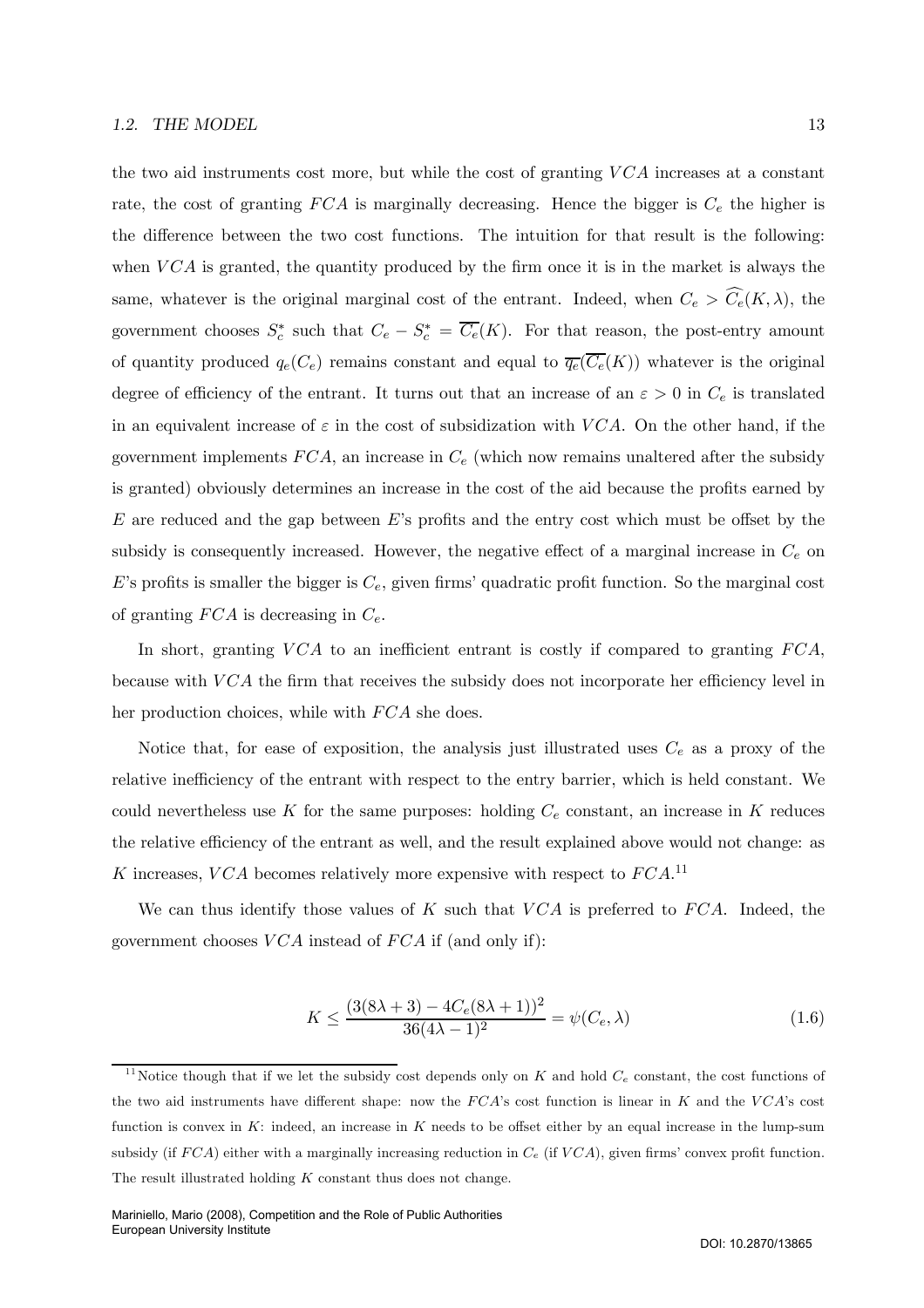Notice that the relationship between  $\psi(C_e, \lambda)$  and  $\lambda$  is negative. Indeed:

$$
\frac{\partial \psi(C_e, \lambda)}{\partial \lambda} < 0
$$

which means that an increase in the shadow cost of subsidy reduces  $VCA$ 's comparative advantage with respect to FCA. The explanation is rather straightforward: we have seen that when the entrant is inefficient, an increase in its marginal cost determines an increase in the (positive) difference between  $VCA$ 's and  $FCA$ 's granting costs. An increase in  $\lambda$  then magnifies the relative burden that choosing  $VCA$  entails with respect to choosing  $FCA$ .

### • FCA vs NI

The welfare yielded by  $NI$  is simply the consumer surplus when only the incumbent is in the market. The difference with the welfare yielded by  $FCA$  is then made up of two opposite effects: a gain in the consumer surplus due to an increase in competition in the market, and a loss in terms of the public resources needed to finance the aid.<sup>12</sup> The lower is the entry barrier, the cheaper to trigger entry, the more likely the former effect dominates. Indeed, solving for  $K$  we get that the government prefers  $FCA$  to NI if (and only if):

$$
K \le \frac{16C_e^2(8\lambda + 1) - 48C_e(4\lambda + 1) + 9(8\lambda + 3)}{288\lambda} = \sigma(C_e, \lambda)
$$
\n(1.7)

The threshold  $\sigma(C_e, \lambda)$  is decreasing in  $\lambda$  and  $C_e$  in the interval defined by restrictions R2 (i.e. whenever  $0 < C_e < \frac{3}{4}$ : the less efficient the entrant, the lower is the gain in consumer surplus and the more costly to pull down the entry barrier. Hence, the less likely that FCA is preferred to NI. Similarly, a greater  $\lambda$  implies an higher burden on public resources and the subsidy is less beneficial for welfare.

This result combined with the one reported above, leads us to achieve a first important conclusion concerning the equilibrium. Appendix A (proof. 2) shows that  $\psi(C_e, \lambda)$  is always greater than  $\sigma(C_e, \lambda)$  for any feasible value of  $\lambda$ . This implies the following proposition:

**Proposition 1.1** whenever FCA is preferred to VCA, NI is preferred to FCA. Hence FCA never arises at the equilibrium.

<sup>&</sup>lt;sup>12</sup>Notice that when a subsidy is granted the gain in consumer surplus is always non-negative: since  $CS_k(C_e)$  is decreasing in  $C_e$ , to show that  $CS_k(C_e) \geq CS_o$  it is sufficient to set  $C_e$  at its maximum value  $C_e = \frac{3}{4}$  and notice that at that value  $CS_k(\frac{3}{4}) = CS_o$ .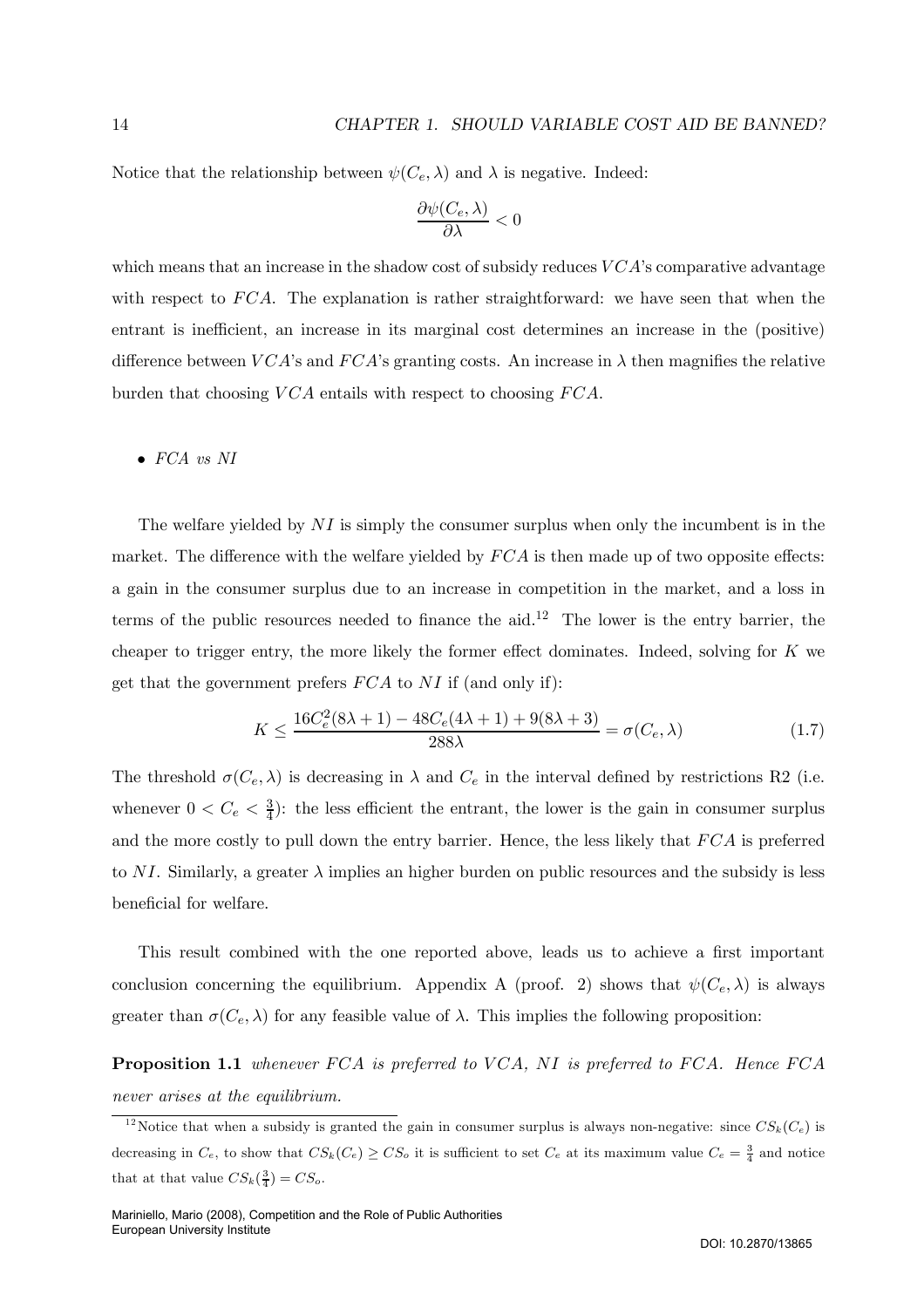#### 1.2. THE MODEL 15

#### **Proof.** See Appendix A (proof. 2).  $\blacksquare$

The intuition behind this result is the following: for  $FCA$  to be preferred to  $VCA$  when the entrant is inefficient  $(C_e > C_e(K, \lambda))$  it is necessary that the entry barrier is relatively big. In that case, however, financing entry is too costly if compared to the benefits obtained in terms of consumer surplus. It is thus preferable not to intervene at all instead of granting FCA. Hence  $FCA$  cannot arise at the equilibrium.<sup>13</sup>

#### • VCA vs NI

Now let us compare the welfare yielded by  $VCA$  with the welfare yielded by NI. As in the first comparison studied, two different cases arise. In the first one the government grants a  $VCA$ higher than what is strictly needed to let E enter the market (i.e.  $C_e \leq C_e(K, \lambda)$ ). In that case, it always prefers  $VCA$  to  $NI$ : if  $C_e$  is so low that  $S_c^*$  is higher than the threshold level, then entry is very cheap and the gain in terms of consumer surplus due to  $VCA$  always offset its cost.<sup>14</sup>

Instead, when  $E$  is sufficiently inefficient so that the government chooses a subsidy such that E breaks even (i.e.  $C_e > C_e(K, \lambda)$ ), VCA is preferred to NI if (and only if):

$$
K \le \left(\frac{6\lambda + 1 - 8\lambda C_e}{12\lambda - 1}\right)^2 = \tau(C_e, \lambda)
$$
\n(1.8)

where the threshold  $\tau(C_e, \lambda)$  is decreasing in  $C_e$  and  $\lambda$ . The intuition for this result is similar to the one illustrated for the previous case.

Appendix A shows that the threshold  $\tau(C_e, \lambda)$  is always smaller than the threshold  $\psi(C_e, \lambda)$ (proof 2) and greater than the threshold  $\sigma(C_e, \lambda)$  (proof 4).

Imagine, by contradiction, that  $\tau(C_e, \lambda) > \psi(C_e, \lambda)$ : that would mean that there exists an interval of values of the entry barrier  $(\psi(C_e, \lambda) < K < \tau(C_e, \lambda))$  such that  $FCA$  is preferred to  $VCA$  and NI is preferred to  $FCA$ , since we know the threshold which identifies the values of K for which NI is preferred to  $FCA$ ,  $\sigma(C_e, \lambda)$ , is lower than  $\psi(C_e, \lambda)$ . However, when  $K < \tau(C_e, \lambda)$ , VCA is preferred to NI, and this case is ruled out by transitivity i.e.  $FCA \succ VCA$  and  $NI \succ FCA \Longrightarrow VCA \not\succ NI.$ 

Similarly, imagine that  $\sigma(C_e, \lambda) > \tau(C_e, \lambda)$ . That would mean that there exists an interval of values of the entry barrier K where NI is preferred to VCA (when K is bigger than  $\tau(C_e, \lambda)$ ) and where FCA is preferred to NI (when K is smaller than  $\sigma(C_e, \lambda)$ ). But since  $\sigma(C_e, \lambda)$ 

 $13$ This result is as well illustrated graphically in figure 3-4 below.

 $14$ See Appendix A (proof 3) for a formal proof.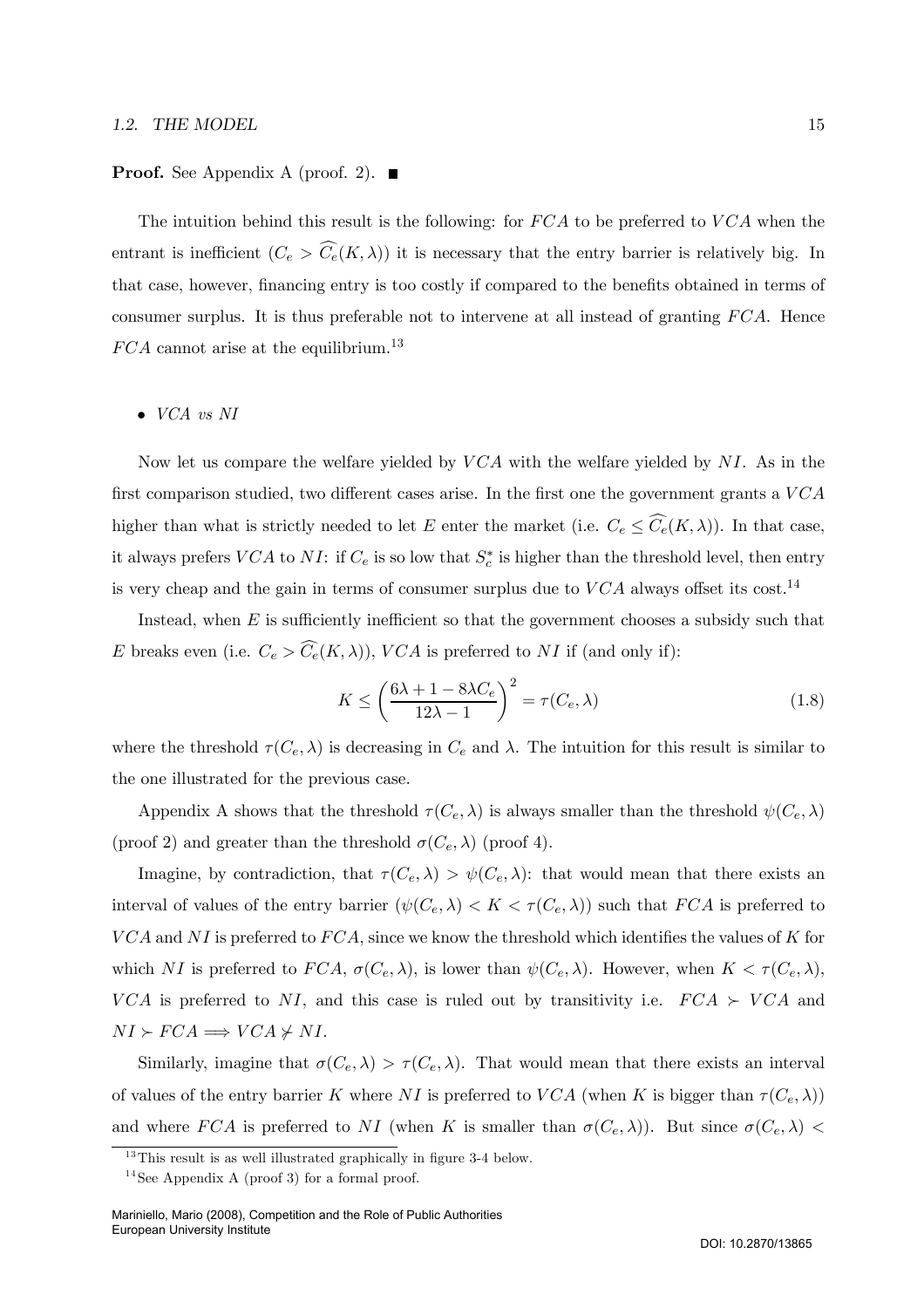$\psi(C_e, \lambda)$ , in the same interval VCA should be preferred to FCA, and this case is ruled out for a reason similar to the one illustrated above:  $NI \succ VCA$  and  $FCA \succ NI \Longrightarrow VCA \not\succ FCA$ .

### $insert$  figures  $2, 3, 4$

Figure 2-4 illustrate graphically these results. Figure 2 represents the three thresholds identified and the relative government's choice in stage 1. Figures 3 and 4 describe the welfare functions correspondent to the three possible choices of the government in stage 1 with two different values of  $\lambda$ : as anticipated above, an increase in the shadow cost of subsidy decreases the comparative advantage of  $VCA$  with respect to  $FCA$  but it is still not sufficient to let  $FCA$  occur at the equilibrium.

It turns out that the only two options which might occur at the equilibrium are  $VCA$ , if K or  $C_e$  are small enough, or  $NI$  in the opposite case:

if either 
$$
C_e \leq C_e(K, \lambda)
$$
 or  $K \leq \tau(C_e, \lambda)$  then the government's choice is VCA  
if  $C_e > \widehat{C}_e(K, \lambda)$  and  $K > \tau(C_e, \lambda)$  then the government's choice is NI

It is easy to check, moreover, that  $C_e \leq \widehat{C_e}(K,\lambda) \implies K \leq \tau(C_e,\lambda).$ <sup>15</sup> In other words, there cannot exist an interval of values where  $C_e \leq C_e(K, \lambda)$  and  $K > \tau(C_e, \lambda)$ . So the condition for  $C_e$  is redundant, and we can thus simplify the equilibrium result as in the following proposition:

**Proposition 1.2** If  $K \leq \tau(C_e, \lambda)$  then the government chooses to adopt VCA, if  $K > \tau(C_e, \lambda)$ the government chooses not to subsidize the entrant firm.

**Proof.** It follows directly from  $(1.8)$  and Proposition 1.1.  $\blacksquare$ 

Since at equilibrium the government never chooses to grant FCA, the model may appear to be in contrast with the Ryanair - Charleroi's facts or with all the other cases in which both kinds of aid were granted. This result however depends on the no mix-form aid assumption: if the government in the model is allowed to lower both  $K$  and  $C_e$  at the same time then both  $FCA$ and VCA can occur at the equilibrium.<sup>16</sup> Another possible explanation for observing FCA is

<sup>&</sup>lt;sup>15</sup>Recall  $\tau(C_e, \lambda)$  is decreasing in  $C_e$  and notice that  $\tau(\widehat{C}_e, \lambda) = 4K > K$ .

 $1<sup>6</sup>$  If we allow for mixed forms of aid in the model, the conclusions are unaltered. Indeed, the pure form aid choices are a subset of the mix form aid choices (if the government can use mix form aid, it can always set  $FCA = 0$  and replicate the no mix form case solution). Thus welfare can only increase if the government is allowed to use both  $FCA$  and  $VCA$  at the same time.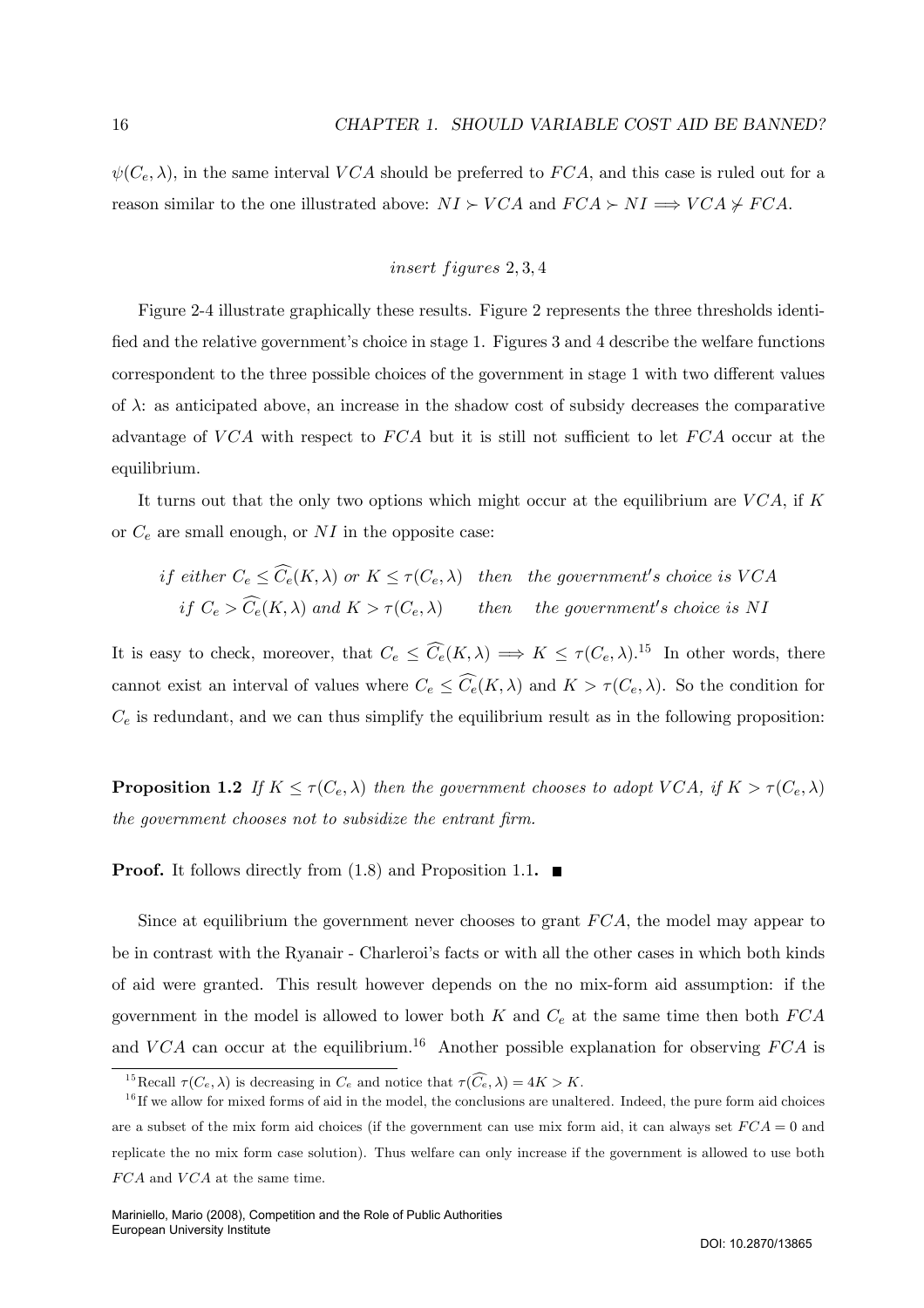simply that the government may anticipate that the likelihood of a negative decision from the European Commission is higher when  $VCA$  is implemented. Indeed, there exists an interval of values for the parameters where if the government cannot grant a  $VCA$  it grants a  $FCA$ , adopting a sub-optimal decision. Finally, a third explanation is that the government is not able to choose the optimal aid instrument because it is rationally bounded or because its choices are limited by some budget constraints (see footnote 10).

#### 1.2.2 Extensions

In the following I will illustrate four possible extensions to the basic model and check the robustness of the results obtained above. Here I will report only an informal explanation. The reader interested in the formal treatment may refer to Mariniello [2006].

#### Crowding out is possible

If we let  $C_i \epsilon(0,1)$  then crowding out becomes feasible. Indeed, by letting the entrant enter the market, the government can indirectly cause the incumbent firm to exit the market, because VCA can bring the entrant's marginal cost so low such that the incumbent is not able to sustain competition anymore. It is possible to show, though, that this never happens at the equilibrium: the gain in the consumer surplus (net of subsidy cost) brought by  $VCA$  when the incumbent firm exits the market is never higher than the gain in consumer surplus (net of subsidy cost) brought by FCA. The formal proof follows two steps: first, it is possible to show that when the government can trigger entry with  $VCA$  without causing the crowding out effect (i.e.  $C_i$  is low enough such that  $C_e = \overline{C_e}(K, C_i) \Rightarrow q_i(C_e, C_i) < 0$  it never grants a subsidy such that I is forced out (i.e. it does not grant  $VCA$  which is higher than what is needed to pull down the entry barrier). Second, it can be shown that if  $C_i$  is so high that triggering entry with  $VCA$  necessarily causes the incumbent to be crowded out from the market  $(C_e = \overline{C_e}(K, C_i) \Rightarrow q_i(C_e, C_i) < 0)$ , then  $FCA$ is always preferable to  $VCA$ . This result is rather intuitive: if E is already efficient, then  $FCA$  is surely better, because consumer surplus is higher when two firms are in the market. If, instead, both  $E$  and  $I$  are inefficient, substituting an inefficient incumbent with an efficient entrant by granting  $VCA$  can yield a higher level of consumer surplus with respect to the case of competition between two inefficient firms, but the cost that should be sustained by the government to trigger entry is so high that still FCA would be preferable.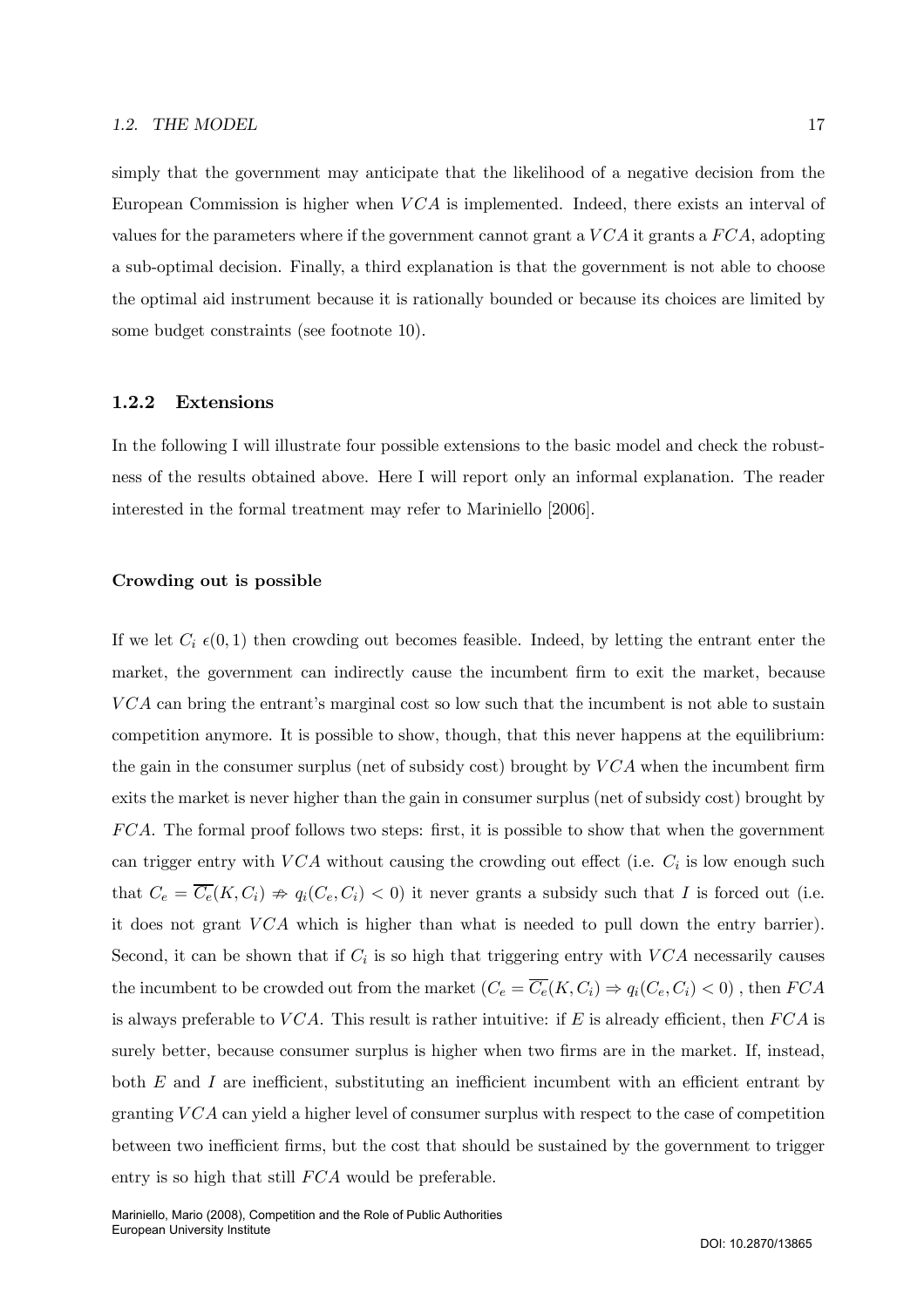We can conclude that a rational government does not use  $VCA$  when this aid instrument is capable to force exit of incumbent firms.

#### More than one incumbent firm

Since the marginal gain in consumer surplus associated with entry is expected to be lower when more than two firms are playing the game, the results that have been shown above might be expected to change if we increase the number of playing firms. This is not the case, though.

Let us suppose that in the domestic market  $(n - 1) > 1$  symmetric firms are operating producing  $q_i > 0$  and making positive profits. Their marginal cost is  $c = \frac{1}{2}$ . Restrictions R1-R3 of the basic model are then modified accordingly:

|                           | formulation            | restriction                                    |
|---------------------------|------------------------|------------------------------------------------|
| $\mathbf R$ 1             | $\pi_e < 0$            | $\frac{1+n}{2n} - \frac{1+n}{n}\sqrt{K} < C_e$ |
| $\overline{\mathrm{R}}$ 2 | $q_e > 0$ if $K = 0$   | $C_e < \frac{1+n}{2n}$                         |
|                           | $q_i > 0$ if $K = 0$   | $C_e > 0$                                      |
| $\bf R$ 3                 | $q_e > 0$ if $C_e = 0$ | $K<\frac{1}{4}$                                |

Solving the game by backward induction as we did in the basic setting, we obtain a generalization of Proposition 1.2:

**Proposition 1.3** when n firms are playing the game, if  $K \leq \tau^n(C_e, \lambda, n)$  then the government chooses to adopt VCA, if  $K > \tau^n(C_e, \lambda, n)$  the government chooses not to subsidize the entrant firm. FCA never arises at the equilibrium.

Proof. Appendix A (proofs 5 - 8) generalize the results needed to prove Proposition 1.2 and hence prove Proposition 1.3.  $\blacksquare$ 

The result of the basic setting are then robust to the generalization to  $n$  firms. Appendix A (proof 9) moreover shows that  $\frac{\partial \tau^n(C_e,\lambda,n)}{\partial n} < 0$ : when the number of incumbents increases, the condition for subsidization becomes stricter (i.e. state aid is less likely). This happens because the marginal positive effect of entry on consumer surplus is reduced and the amount of public resources needed to trigger entry is increased as n becomes larger. Nevertheless, restrictions R1 and R2 are 'elastic' with respect to n: they become less strict when n is larger. It turns out that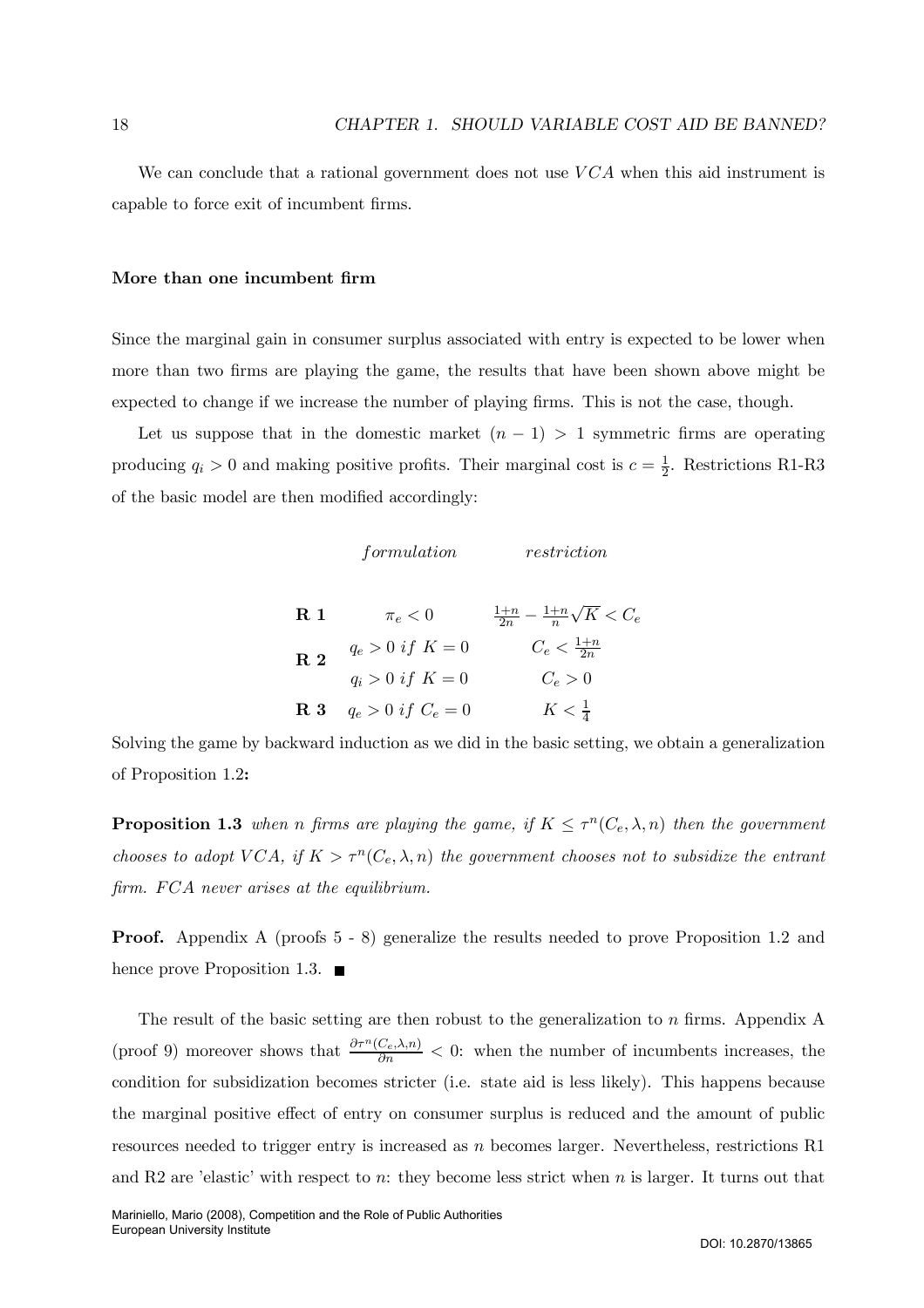the lower bound for  $C_e$  is decreasing in n: there always can be an entrant firm which is so efficient with respect to the entry barrier such that  $VCA$  is the optimal choice of the government.

#### Externality associated with entry

The basic model adopts a welfare function in which the local economy is not included. However, when subsidies to attract FDI are granted, a positive spillover effect to other local markets due to entry is usually proposed as the main justification for subsidization. For example, in the Ryanair - Charleroi case, Ryanair and the Walloon government claimed that, opening new routes to Charleroi, Ryanair contributed to the growth of the Walloon's region through an increase in the activities of markets complementary to airport's services such as public transports, hotels, restaurants and so forth.

Including an externality to the domestic economy in the objective function of the government does not undermine the main result of the basic model, though. Indeed, the presence of a spillover correlated with the amount of quantity produced in the market strengthens the validity of the results, since  $VCA$  would be even more welfare enhancing: the total quantity produced in the market is increased when the marginal cost of the entrant is reduced.

#### Domestic incumbent

The basic model assumes that both the incumbent and the entrant are foreign firms: we might then wonder whether playing the game with a domestic incumbent would change the results illustrated above. If the incumbent is domestic, his profits enters the objective function of the government, which now becomes:

$$
W(C_e, K, \lambda) = CS(C_e) + \pi_i(C_e) - \lambda S(C_e, K)
$$

where  $\pi_i$  are the incumbent's profits. Solving the game by backward induction, we achieve a first result which contrasts with that reached with the basic model:

Lemma 1.2 If the incumbent is domestic, the government always chooses a subsidy level such that the entrant breaks even.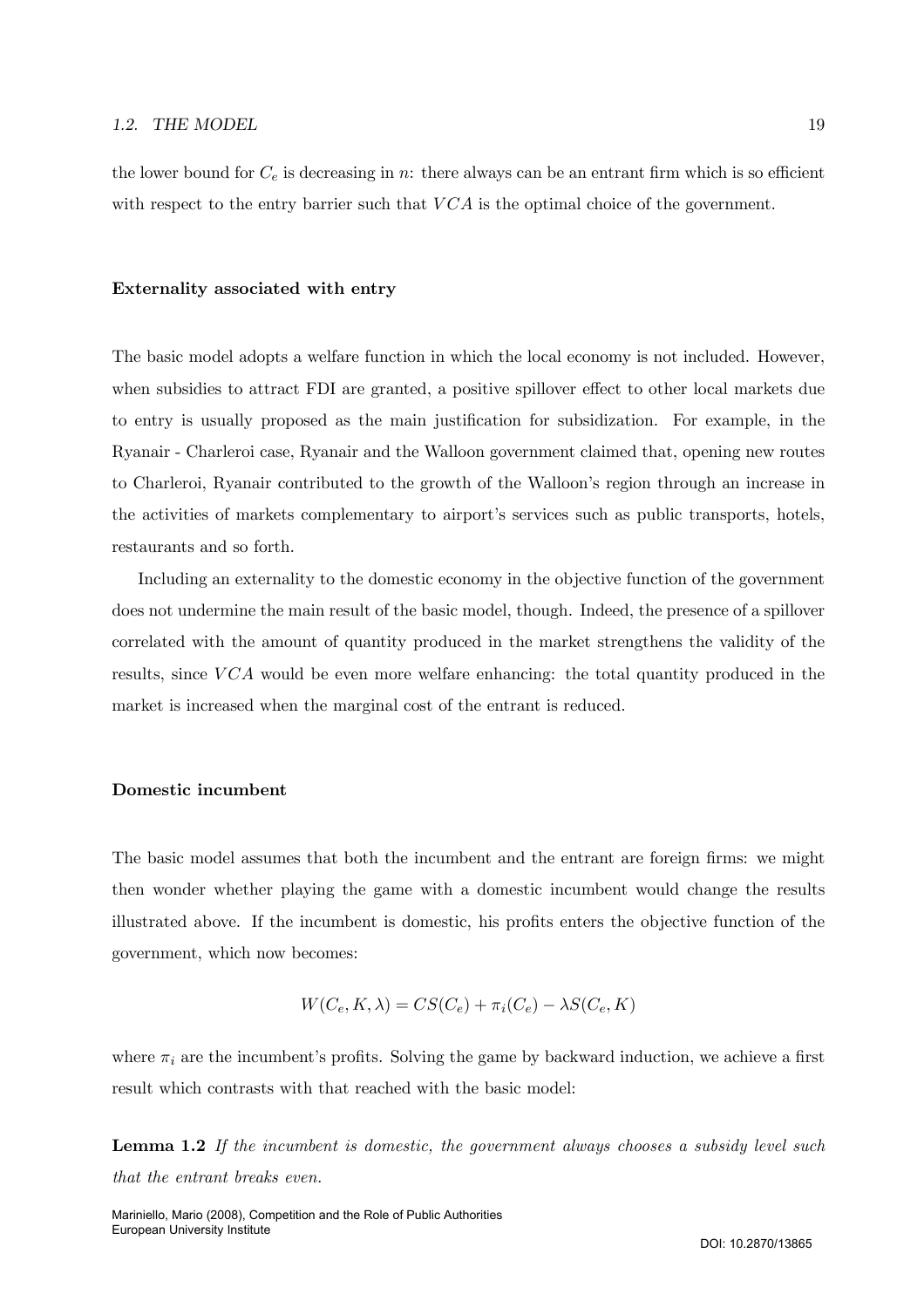**Proof.** It follows directly from the solution of the optimization problem.  $\blacksquare$ 

Lemma 1.2 tells us that even if the entrant is very efficient, the optimal level of subsidy  $S_c^*$  when VCA has been chosen is such that  $S_c^* = C_e - C_e(K)$ . Contrary to what happens when the incumbent is foreign, the government internalizes the negative effect that  $S_c$  has on the domestic incumbent's profits by reducing its competitor's marginal cost and prefers to choose the minimum level of  $S_c$  capable to trigger entry. In addition, it is possible to show that the government never chooses  $VCA$  in stage 1: when the incumbent is domestic, in fact, subsidy is very unlikely because the gain in consumer surplus due to an increase in competition unlikely offsets the loss in incumbent's profits and the loss in public resources needed to trigger entry. If that happens, however, then  $FCA$  is better than  $VCA$  for the reasons just illustrated: the government prefers not to lower  $E$ 's marginal cost in order to not lower too much  $I$ 's profits.

These results can be summarized as it follows:

**Proposition 1.4** If the entrant is inefficient enough, then at the equilibrium subsidy does not occur regardless of the size of the entry barrier.

**Proof.** See Appendix A (proof. 10).  $\blacksquare$ 

**Proposition 1.5** if  $K \leq \sigma^d(C_e, \lambda)$  then the government chooses to adopt  $FCA$ , if  $K > \sigma^d(C_e, \lambda)$ the government chooses not to subsidize the entrant firm.  $VCA$  never arises at the equilibrium.

**Proof.** See Appendix A (proof. 11).  $\blacksquare$ 

#### 1.2.3 The European Commission's approach

insert figures 5,6

In this section of the paper I discuss the implication of the model for the European Commission's approach to state aid. Solving the basic model we have seen that for sufficiently low values of K and  $C_e$ , granting a VCA to an entrant firm is an optimal policy for a government maximizing domestic welfare. It turns out that a specific competition policy which allows FCA but bans VCA may lead to sub-optimal equilibria where domestic welfare is not maximized. Figures 5 and 6 report the government's optimal choice for given variable cost parameters (the second-best choices when  $VCA$  cannot be chosen are in brackets). Figure 5 shows the equilibrium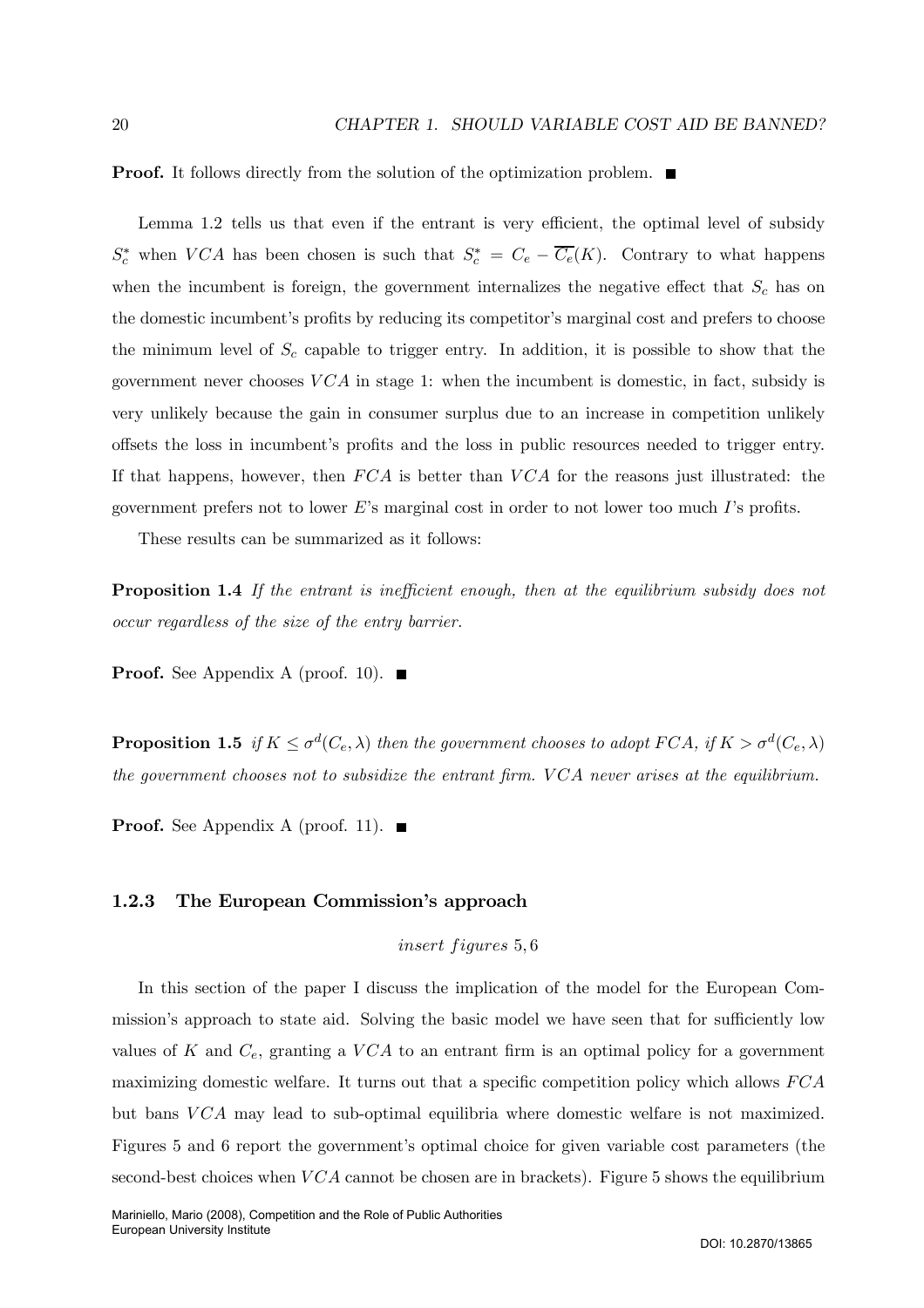#### 1.2. THE MODEL 21

government's choices when  $VCA$  is allowed while figure 6 shows the government's choices when VCA is banned. As expected, in both figures the greater are  $C_e$  and K, the wider is the area of no-intervention. Notice that, if the European Commission allows  $VCA$ , the entrant enters the market with the government's help for the set of combinations for  $C_e$  and K which pick out points below  $\tau(C_e, K)$ . On the contrary, when VCA is not allowed, only those points lying below  $\sigma(C_e, K)$  lead to equilibria where two firms compete in the domestic market.<sup>17</sup>

How detrimental to domestic welfare can the European Commission's policy be? As a limit case, assume that lump sum taxes are feasible  $(\lambda = 1)$ , that K is such that  $W_k^* = W_o^* = \frac{1}{32}$  (i.e. the welfare yielded by  $FCA$  is equal to that obtained without granting any subsidy) and that  $C_e$ is very close to its lowest feasible value given the previous conditions (this in turn means that K is very close to its upper bound defined by R3).<sup>18</sup> We thus have the following values for the parameters:

$$
K = 0.2499
$$
  

$$
C_e = 0.1214
$$

which lead to the following levels of welfare:

$$
W_k^* = W_o^* = 0.03125
$$
  

$$
W_c^* = 0.06432 \approx 2 \times W_k^*.
$$

Differently stated, allowing the government to grant  $VCA$  doubles domestic welfare. Alternatively, one could say that if the European Commission bans VCA it might generate a loss of potential gain in welfare of up to 100%. On the other hand, if we let the incumbent firm be domestic rather than foreign, the ban of  $VCA$  has no effect on domestic welfare, since we know from Proposition 1.5 that in this case  $VCA$  is never chosen by the government (why would a government subsidies entry of foreign firms which displace domestic ones?).

It is now natural to ask whether the European Commission should or should not ban  $VCA$ . Answering that question requires taking into account two factors: the competing firms' nationality and the objective function maximized by the European Commission,  $W^{EU}$ . If both the incumbent

<sup>&</sup>lt;sup>17</sup>Recall that Appendix A (proof 1) shows that  $\tau(C_e, \lambda) - \sigma(C_e, \lambda)$  is greater than zero and the interval is never empty.

 $1<sup>8</sup>$ It is easy to see that at these conditions the the gain in welfare yielded by  $VCA$  with respect to the other two options is maximized.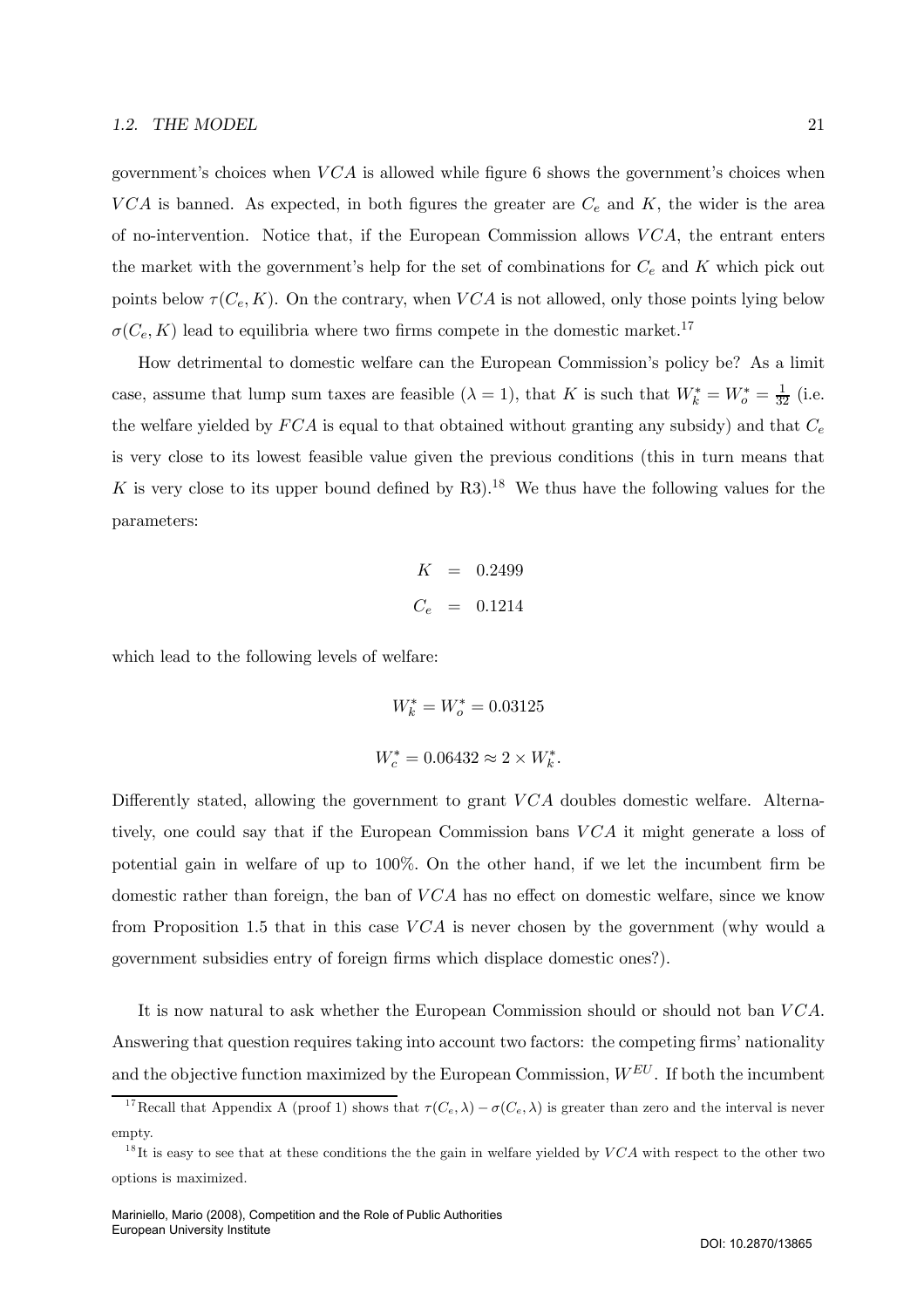and the entrant do not belong to the European Union then the answer is straightforward:  $VCA$ should not be banned. Indeed, in that case the objective function of the European Commission coincides with that of the Member State which is granting the subsidy:  $W^{EU} = W = CS - \lambda$ . On the other hand, if the incumbent or both the two firms belong to the European Union, then the answer depends on what is the objective function of the European Commission. If the Commission maximizes consumer surplus only, then  $VCA$  should not be prohibited, for the same reason illustrated above (even if the competing firms are European, their profits do not enter  $W^{EU}$ ).

If, on the contrary, the Commission maximizes total welfare, then prohibiting  $VCA$  can be an optimal policy, because the Member State and the Commission have different objective function (and hence rank the available aid instruments differently). Indeed, suppose that the incumbent originates from a Member State which is not the one in charge to grant the aid: then its profits are not included in the objective function of the government in our model, because the firm is foreigner with respect to it  $(W = CS - \lambda S)$ . However, the incumbent's profits contribute to the European Union's welfare  $(W^{EU} = CS + \pi_I - \lambda S)$  and the use of VCA would be detrimental from the European Commission's perspective, as it follows from Proposition 1.5.19

The analysis just illustrated can then be summarized as follows:

**Proposition 1.6** (i) If the European Commission adopts a consumer welfare standard, banning  $VCA$  is a sub-optimal policy. (ii) If the European Commission adopts a total welfare standard, prohibiting VCA is sub-optimal if the competing firms do not belong to the European Union.

**Proof.** The proof follows from Proposition 2.

**Proposition 1.7** Prohibiting VCA is an optimal policy if (and only if) the European Commission adopts a total welfare standard and the incumbent firm originates from a Member State which is not the one granting the aid.

<sup>&</sup>lt;sup>19</sup>Notice that, limit case aside,  $E$  enters the market making zero profits, because the aid is such that it breaks even (see Lemma 1). So  $\pi_E$  does not influence  $W^{EU}$  even if E belongs to the European Union. If, instead, E is so efficient that  $VCA$  is granted in a way such that its profits are positive, then the objective function of the European Union is  $W^{EU} = CS + \pi_I + \pi_E - \lambda CS$ . VCA should still be prohibited, though, because the contribution to welfare due to the entrant's profits is lower than the loss in incumbent's profits due to  $VCA$ . Appendix A (proof 12) proves this result.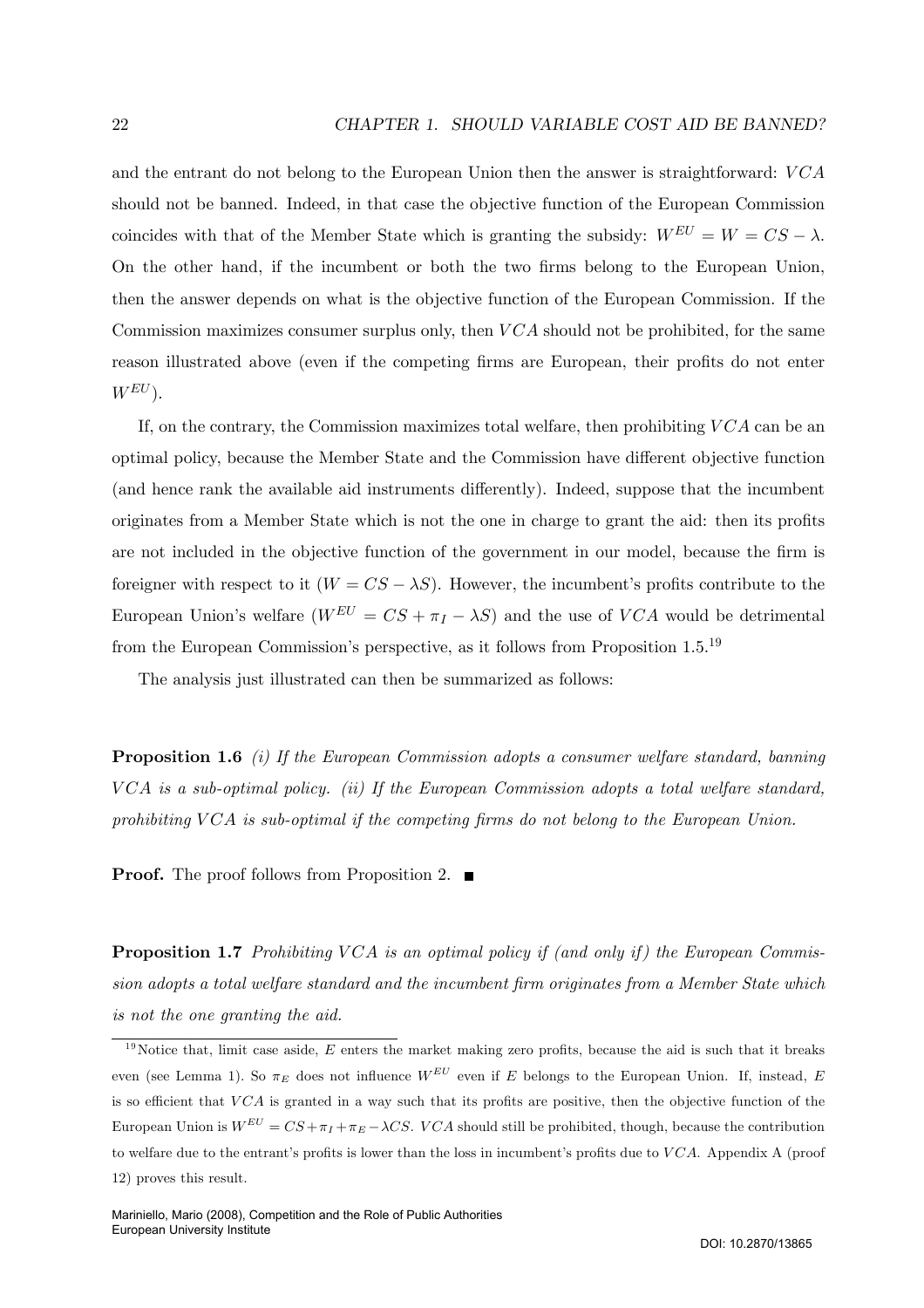#### 1.3. CONCLUSIONS 23

**Proof.** The proof follows from Proposition 5 and Appendix A (proof 12).  $\blacksquare$ 

Proposition 1.6(i) may have relevant implications. Many experts report of an increasing weight attributed by Antitrust Authorities to consumers' welfare rather than to total welfare: for Schmalensee [2004] the benefits of entry are usually assessed by the U.S. Antitrust Authority solely on the basis of its impact on consumers' welfare; Derek Morris, former chairman of the Competition Commission in the U.K., stated that "...in practice, competition policy effectively gives a very high weighting to consumer welfare and a very low weighting elsewhere  $^{\prime\prime\prime}$ <sup>20</sup>. Neelie Kroes, the European Commissioner for Competition Policy, stated very recently: "The consumer is at the heart of competition enforcement. [...] we are applying this 'consumer welfare standard' through better use of economic analysis in our work<sup>"21</sup>. And although many economists are still reluctant to suggest the use of a consumers' welfare standard in competition policy analysis,<sup>22</sup> there is a growing literature on mergers, which tends to emphasize the benefits of a consumers' welfare approach with respect to a total welfare approach (see, for example, Lyons [2002] and Neven and Roller [2005]). It turns out that Proposition 1.6 can have a broad impact on competition policy analysis of state aid, even if the competing firms belong to the European Union.

## 1.3 Conclusions

This paper addresses the economic grounds of the European Commission's approach to state aid to attract foreign investment. In particular, it sheds light on a well-established policy of the Commission according to which state aid aimed to reduce variable cost of production  $(VCA)$ operating aid, in the terminology used by the Commission) is more distortive than state aid aimed to reduce fixed cost of entry (FCA or start-up aid).

In the basic setting of the model, two foreign firms are playing the game: one incumbent firm already present in the domestic market and one entrant firm which is unable to enter the market without the help of the domestic government.

The model allows us to reach the following conclusions: if the minimum  $VCA$  necessary to make the entrant break even and enter the market does not cause the incumbent firm to exit the market, then the only type of aid which can occur at the equilibrium is  $VCA$ . This conclusion

 $20^{\circ}$  Lecture of the national consumer council, 30 April 2002.

<sup>&</sup>lt;sup>21</sup>European Press Releases, http://europa.eu.int/rapid/pressReleasesAction.do?reference=SPEECH/06/691

<sup>&</sup>amp;format=HTML&aged=0&language=EN&guiLanguage=en

 $^{22}$  For an overview on welfare standards used in competition policy economics, see Motta [2004], pgg. 20-22.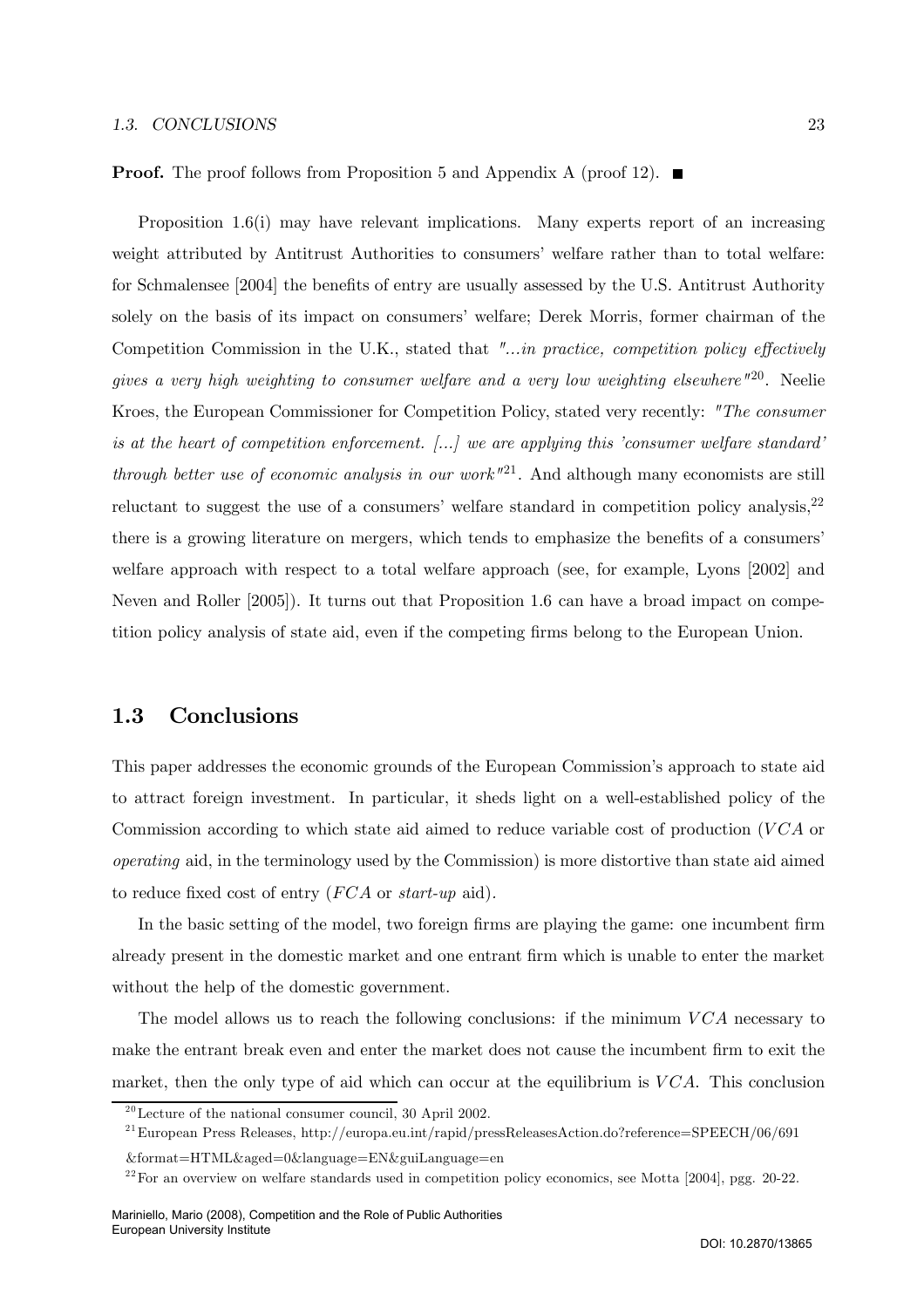holds independently of the amount of resources wasted in order to implement the subsidy. In other words whatever is the shadow cost of subsidy,  $VCA$  is always better than  $FCA$ , if the government is willing to grant a subsidy. This result thus differs with the recent literature on state aid in which the shadow cost of subsidy plays a determinant role (see, for example, Besley and Seabright [1999] or Collie [2000, 2002]).

On the other hand, if the minimum amount of  $VCA$  necessary to let the entrant enter the market is sufficient to force the incumbent out, then  $VCA$  is never granted by the government. In other words, a rational government never grants an aid such to give to the more efficient aid-endowed entrant firm the ability to crowd her competitor out from the market.

The same results are obtained when the basic setting is extended in order to allow for positive externalities in the domestic economy given by FDI and for a number  $n$  of firms playing the game. In the latter case, an increase in the number of incumbents decreases state aid's likelihood, since the marginal contribution of entry to consumer surplus is reduced. Whatever is the number of playing firms, however,  $VCA$  can always occur at the equilibrium.

The results mentioned above are not robust to the case of domestic (instead of foreign) incumbent firm, though. If the objective function of the government includes incumbent's profits, then two results are obtained: first, the government is much less likely to subsidize entry. Second,  $VCA$  never occurs and the only type of aid which can occur at the equilibrium is  $FCA$ . The reason why this happens is rather obvious: by including the incumbent's profits in its objective function, the government internalizes the negative effect of entry on the domestic competitor. The model shows that this negative effect is not offset by the potential gain in consumer surplus of a more efficient entrant, thus identifying  $FCA$  as the unique type of aid instrument which can be chosen by the government, when definite conditions for the parameters hold.

Given these findings, the model shows that a general ban of  $VCA$  is unlikely to be an optimal policy. The main policy implications of the model are expressed in Proposition 1.6 and Proposition 1.7: the European Commission should not prevent governments to use  $VCA$  if the competing firms do not belong to the European Union or if the Commission adopts a consumer surplus standard; the unique case in which prohibiting  $VCA$  is welfare enhancing is identified by Proposition 1.7 and it occurs only when the incumbent firm originates from a Member State which is not the one granting the aid.

A more general implication of the model is that an Antitrust Authority should not apply a general a priori rule that discriminates between operative aid and start-up aid. More precisely,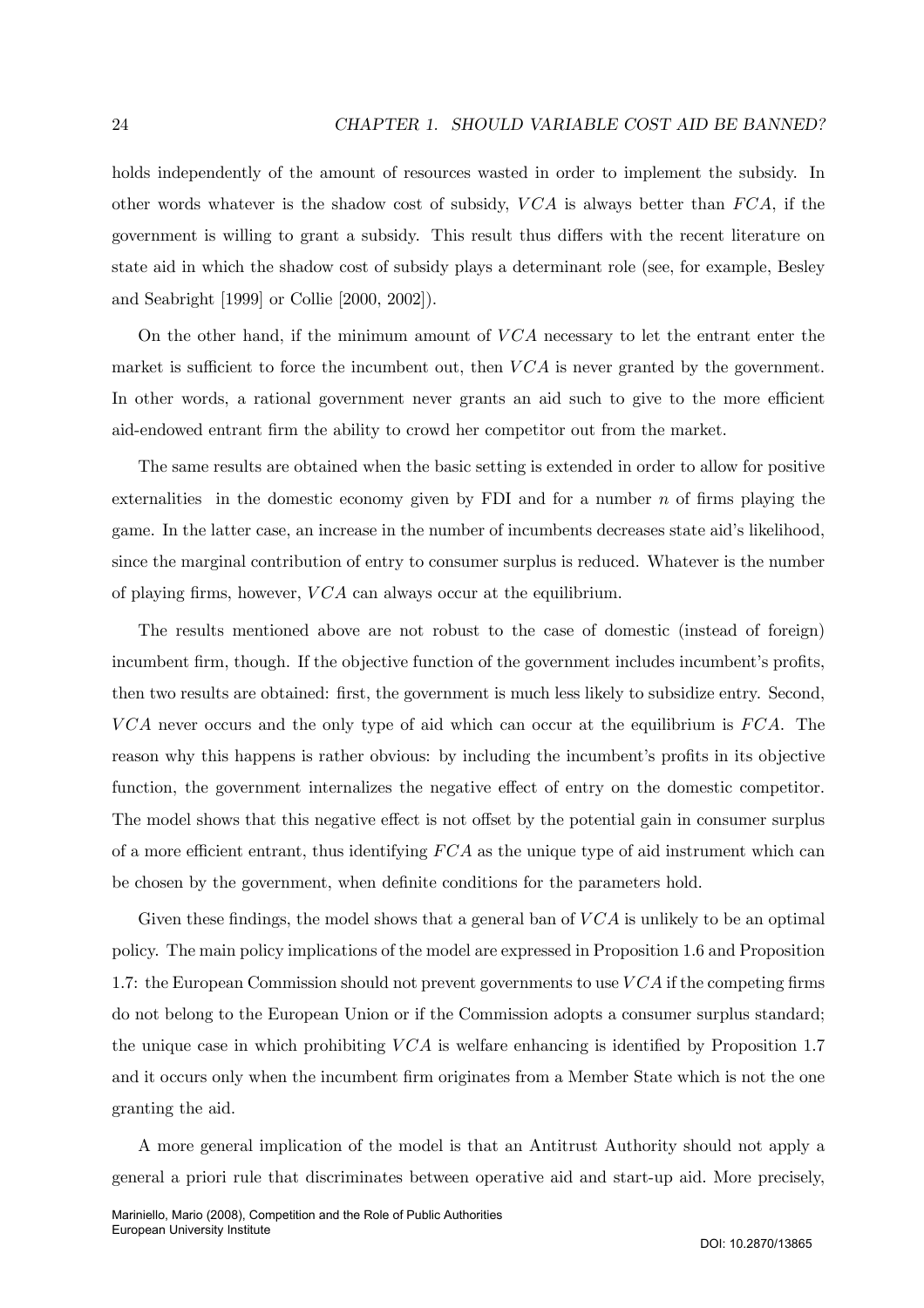the model casts doubts about the validity of the 'state aid instrument' argument supporting a Commission's decision. There might be several reasons why a  $VCA$  should not be allowed: bounded rationality of the government or lobbying are examples. But the mere fact of using one state aid instrument instead of another should not be a discriminant for accepting or rejecting the state aid programme: further economic analysis is needed in order for such Commission's decisions to be fully legitimated. In other words, the model suggests a *rule of reason* rather than a per se rule of prohibition for variable cost aid. It could be of interest, for example, to address the same issue from a political economy point of view and try to account for lobbying issues which might be one of the main reasons underlying the European Commission's worries for  $VCA$ . I plan to address that issue in a new research project.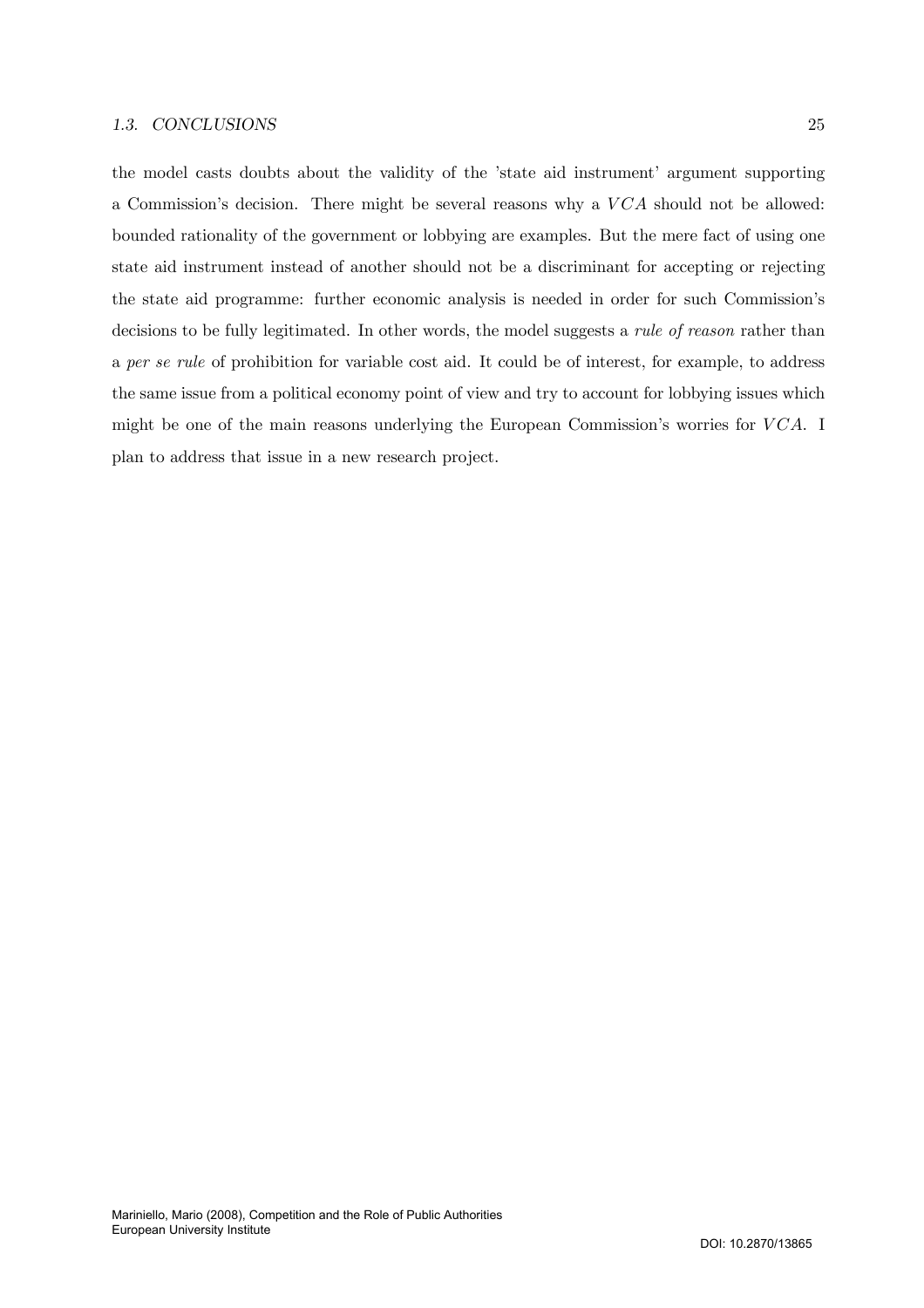# 1.A Appendix

## 1.A.1 Proofs

**Proof n. 1.** We need to show that  $W^*_{\tilde{c}}(C_e, \lambda) \ge W^*_k(C_e, K, \lambda)$  whenever  $S^*_c \ge C_e - C_e(K)$ . To that purpose, notice that  $W^*_{\tilde{c}}(C_e, \lambda) \ge W^*_{k}(C_e, K, \lambda)$  if (and only if):

$$
K \ge \frac{4C_e^2 (60\lambda^2 + 4\lambda - 1) - 12C_e (30\lambda^2 + 5\lambda - 1) + 9(15\lambda^2 + 4\lambda - 1)}{72\lambda(12\lambda - 1)} = \phi(C_e, \lambda)
$$

However restriction R1 implies K to be always bigger than  $\phi(C_e, \lambda)$ . Notice, in fact, that the difference:

$$
\frac{(1.5 - 2C_e)^2}{9} - \phi(C_e, \lambda) = \frac{(2C_e(6\lambda - 1) + 3(1 - 3\lambda))^2}{72\lambda(12\lambda - 1)} > 0
$$

is quadratic and positive, given  $\lambda \geq 1$ . It turns out that

$$
K > \frac{(1.5 - 2C_e)^2}{9} \ge \phi(C_e, \lambda)
$$

and  $W^*_{\tilde{c}}(C_e, \lambda) \ge W^*_{k}(C_e, K, \lambda)$  i.e. when the government grants a subsidy greater than what is strictly necessary,  $VCA$  is always preferred to  $FCA$ .

**Proof n. 2.** We need to show that  $\psi(C_e, \lambda) > \sigma(C_e, \lambda)$ . Proof 4 shows that  $\sigma(C_e, \lambda)$  is always smaller than function  $\tau(C_e, \lambda) = \begin{pmatrix} \frac{6\lambda + 1 - 8\lambda C_e}{12\lambda - 1} \end{pmatrix}$  $12\lambda-1$  $\big)^2$  (see below). In order to show that  $\psi(C_e, \lambda)$  $> \sigma(C_e, \lambda)$  it is then sufficient to show that  $\psi(C_e, \lambda) > \tau(C_e, \lambda) > \sigma(C_e, \lambda)$ .

By R2:

$$
(3(8\lambda + 3) - 4C_e(8\lambda + 1)) > 0
$$
  

$$
(6\lambda + 1 - 8C_e) > 0
$$

so

$$
\sqrt{\psi(C_e,\lambda)} > \sqrt{\tau(C_e,\lambda)} \Rightarrow \psi(C_e,\lambda) > \tau(C_e,\lambda)
$$

let

$$
F^{\psi-\tau}(C_e, \lambda) := \sqrt{\psi(C_e, \lambda)} - \sqrt{\tau(C_e, \lambda)}
$$

$$
F^{\psi-\tau}(C_e, \lambda) = \frac{4C_e(48\lambda^2 + 16\lambda - 1) - 3(48\lambda^2 + 32\lambda - 1)}{6(1 - 4\lambda)(12\lambda - 1)}
$$

notice that  $F^{\psi-\tau}(C_e, \lambda)$  is decreasing in  $C_e$ :

$$
\frac{\partial (F^{\psi-\tau}(C_e,\lambda))}{\partial C_e} = \frac{2(48\lambda^2 + 16\lambda - 1)}{3(1-4\lambda)(12\lambda - 1)} < 0
$$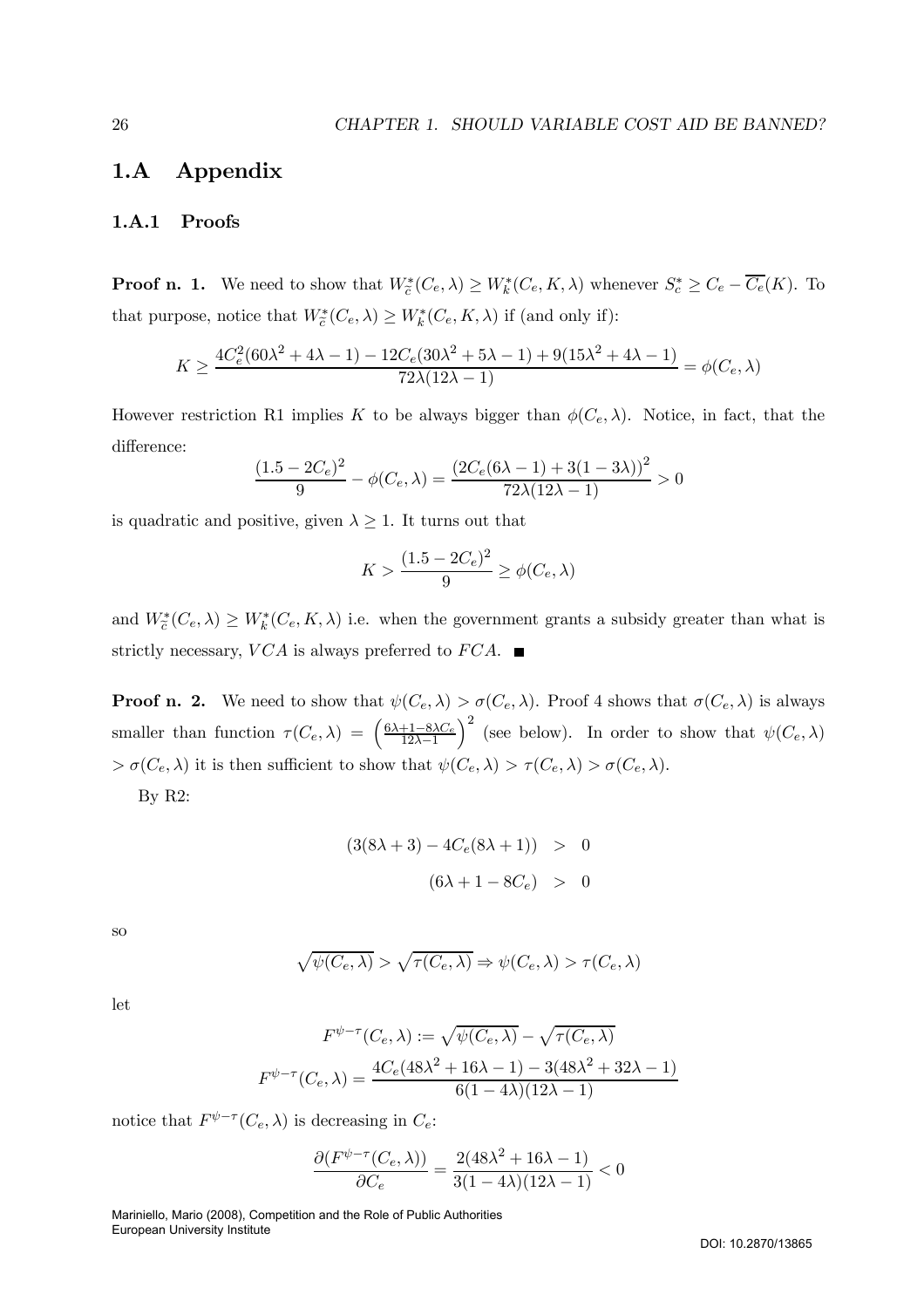#### 1.A. APPENDIX 27

if we substitute for the maximum value which can be assumed for  $C_e$  according to R2,  $C_e = \frac{3}{4}$ we get:

$$
F^{\psi-\tau}(\frac{3}{4},\lambda)=\frac{8\lambda}{(4\lambda-1)(12\lambda-1)}>0
$$

where the positive sign is given by  $\forall \lambda > 1$ . Hence  $\sqrt{\psi(C_e, \lambda)} > \sqrt{\tau(C_e, \lambda)} \Rightarrow \psi(C_e, \lambda) > \tau(C_e, \lambda)$ .  $\blacksquare$ 

**Proof n. 3.** We need to show that  $W^*_{\tilde{c}}(C_e, \lambda) \geq W^*_{o}$  whenever  $C_e \leq \widehat{C}_e(K, \lambda)$ . Let  $F^{\tilde{c}-o}(C_e, \lambda)$ be the difference between the two welfare levels:

$$
F^{\tilde{c}-o}(C_e, \lambda) := W_{\tilde{c}}^*(C_e, \lambda) - W_o^* =
$$
  

$$
\frac{\lambda^2 (4C_e - 9)^2}{8(12\lambda - 1)^2} - \lambda \left(\frac{6\lambda + 1 - 8\lambda C_e}{2(12\lambda - 1)}\right) \left(C_e - \frac{3(3\lambda - 1) + 12\lambda C_e}{2(12\lambda - 1)}\right) - \frac{1}{32}
$$

it is easy to see that  $F^{\tilde{c}-o}(C_e, \lambda)$  is convex in  $C_e$  and has a minimum in  $C_e = \frac{6\lambda+1}{8\lambda}$  where  $F^{\tilde{c}-o}(\frac{6\lambda+1}{8\lambda},\lambda)=0.$  Hence  $F^{\tilde{c}-o}(C_e,\lambda)\geq 0 \,\forall \lambda,C_e\leq \widehat{C_e}(K,\lambda).$ 

**Proof n. 4.** We need to show that  $\tau(C_e, \lambda) > \sigma(C_e, \lambda)$ .

Let

$$
F^{\tau-\sigma}(C_e,\lambda) := (\tau(C_e,\lambda) - \sigma(C_e,\lambda))
$$

notice that, given  $\lambda \geq 1$ ,  $F^{\tau-\sigma}(C_e, \lambda)$  is convex in  $C_e$ :

$$
\frac{\partial^2 F^{\tau-\sigma}(C_e,\lambda)}{\partial C_e^2} = \frac{48\lambda^2 + 16\lambda - 1}{9\lambda(12\lambda - 1)^2} > 0
$$

moreover:

$$
\frac{\partial F^{\tau-\sigma}(C_e, \lambda)}{\partial C_e} = 0 \iff C_e = \frac{C_e^{\tau-\sigma}}{2}
$$

$$
\frac{C_e^{\tau-\sigma}}{2(48\lambda^2 + 16\lambda - 1)}
$$

$$
\frac{\partial C_e^{\tau-\sigma}}{\partial \lambda} < 0
$$

$$
\lim_{\lambda \to \infty} \frac{C_e^{\tau-\sigma}}{2} = \frac{3}{2} > \frac{3}{4}
$$

Hence, we know that  $F^{\tau-\sigma}(\underline{C_{e}^{\tau-\sigma}},\lambda)$  is a global minimum and that  $\underline{C_{e}^{\tau-\sigma}}$  lies to the right of the maximum possible value of  $C_e$ ,  $\frac{3}{4}$  as implied by R2.

Now, if we substitute for  $C_e = \frac{3}{4}$  we get:

$$
F^{\tau-\sigma}(\frac{3}{4},\lambda) = \frac{1}{(12\lambda - 1)^2} > 0
$$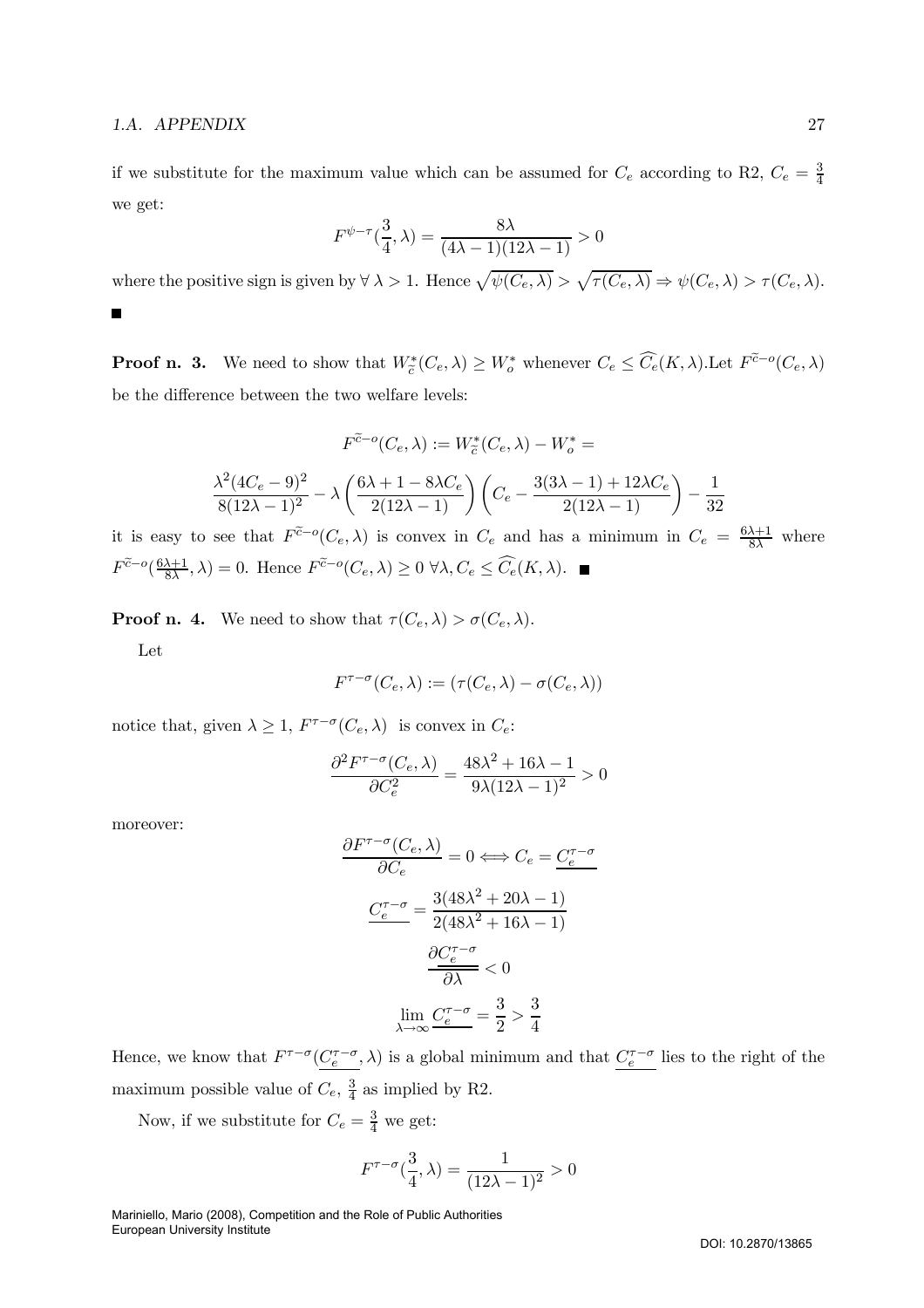we can conclude that  $F^{\tau-\sigma}(C_e, \lambda)$  is always positive in the interval of values for  $C_e$  defined by R1. So  $\tau > \sigma$ .

**Proof n. 5.** This is a generalization to n number of firms of proof 1. We need to show that  $W^{n*}_{\tilde{c}}(C_e, \lambda, n) \geq W^{n*}_{k}(C_e, K, \lambda, n)$  whenever  $S_c^* \geq C_e - \overline{C_e}(K)$ . To that purpose, notice that  $W^{n*}_{\tilde{c}}(C_e, \lambda, n) \ge W^{n*}_{k}(C_e, K, \lambda, n)$  if (and only if):

$$
K \ge \frac{4C_e^2(3n^4\lambda^2 + 2n^3\lambda^2 - n^2\lambda^2 + 2n\lambda - 1) - 4C_e(n+1)(3n^3\lambda^2 + n^2\lambda(2\lambda + 1) - n\lambda^2 + \lambda - 1)}{8\lambda(n+1)^2(2n^2\lambda + 2n\lambda - 1)} + \frac{(n+1)^2(3n^2\lambda^2 + 2n\lambda(\lambda + 1) - \lambda^2 - 1)}{8\lambda(n+1)^2(2n^2\lambda + 2n\lambda - 1)} = \phi^n(C_e, \lambda, n)
$$

I now show that  $K > \phi^n(C_e, \lambda, n) \ \forall \ C_e, n, \lambda$ . Indeed, R1 implies:

$$
K > \left(\frac{1 - 2nC_e + n}{2(1+n)}\right)^2 > \phi^n(C_e, \lambda, n)
$$

to see that, let:

$$
F^{\phi}(C_e, \lambda, n) := \left(\frac{1 - 2nC_e + n}{2(1+n)}\right)^2 - \phi^n(C_e, \lambda, n)
$$

$$
\frac{\partial (F^{\phi}(C_e, \lambda, n))}{\partial C_e} = 0 \Longleftrightarrow C_e = \underline{C_e^{\phi}}
$$

as  $n \geq 2$  and  $\lambda \geq 1$  we have moreover that:

$$
\frac{\partial^2 \left( F^{\phi}(C_e, \lambda, n) \right)}{\partial C_e^2} = \frac{(n^2 \lambda + n\lambda - 1)^2}{\lambda (n+1)^2 (2n^2 \lambda + 2n\lambda - 1)} > 0
$$

finally:

$$
F^{\phi}(\underline{C^{\phi}_e},\lambda,n)=0
$$

so  $F^{\phi}(C_e, \lambda, n)$  is convex in  $C_e$  and  $F^{\phi}(\underline{C_e^{\phi}}, \lambda, n)=0$  is a global minimum.

**Proof n. 6.** This is a generalization to n number of firms of proof 2. We need to show that  $\psi^{n}(C_{e}, \lambda, n) > \sigma^{n}(C_{e}, \lambda, n)$ . To do that, it is sufficient to show that  $\psi^{n}(C_{e}, \lambda, n) > \tau^{n}(C_{e}, \lambda, n)$ , as  $\tau^{n}(C_e, \lambda, n)$  is shown to be bigger than  $\sigma^{n}(C_e, \lambda, n)$  in proof 8 (see below).

By R2:

$$
n^{2}\lambda + n(\lambda + 1) - 1 - 2C_{e}n^{2}\lambda > 0
$$
  

$$
2n^{3}\lambda + 2n^{2}(\lambda + 1) + n - 1 - 2C_{e}n(2n^{2}\lambda + 1) > 0
$$

so

$$
\sqrt{\psi^n(C_e, \lambda, n)} > \sqrt{\tau^n(C_e, \lambda, n)} \Rightarrow \psi(C_e, \lambda) > \tau(C_e, \lambda)
$$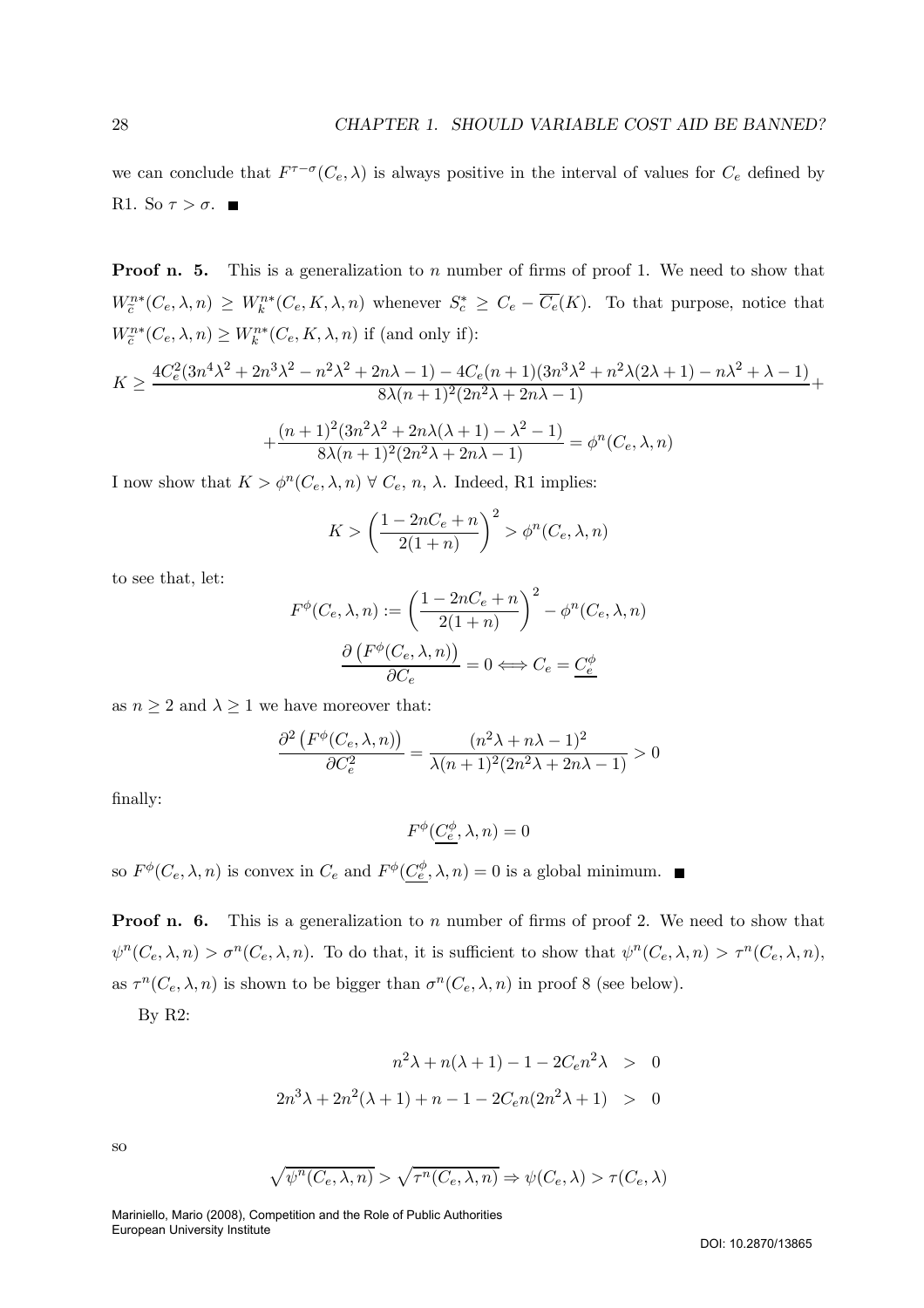# 1.A. APPENDIX 29

let

$$
F_n^{\psi-\tau}(C_e,\lambda,n) := \sqrt{\psi^n(C_e,\lambda,n)} - \sqrt{\tau^n(C_e,\lambda,n)}
$$

notice that  $F_n^{\psi-\tau}(C_e, \lambda, n)$  is decreasing in  $C_e$ :

$$
\frac{\partial (F_n^{\psi-\tau}(C_e,\lambda,n))}{\partial C_e}=\frac{n(n^4\lambda^2+2n^2\lambda(1-2\lambda)+4n\lambda-1)}{(n+1)(1-2n\lambda)(2n^2\lambda+2n\lambda-1)}<0
$$

if we substitute for the maximum value which can be assumed for  $C_e$  according to R2,  $C_e = \frac{1+n}{2n}$ we get:

$$
F_n^{\psi-\tau}(\frac{1+n}{2n}, \lambda, n) = \frac{2n^2\lambda(n-1)}{(2n\lambda-1)(2n^2\lambda+2n\lambda-1)} > 0
$$

where the positive sign is given by  $\lambda \geq 1$  and  $n \geq 2$ . Hence  $\sqrt{\psi^n(C_e, \lambda, n)} > \sqrt{\tau^n(C_e, \lambda, n)} \Rightarrow$  $\psi^n(C_e, \lambda, n) > \tau^n(C_e, \lambda, n).$ 

**Proof n. 7.** This is a generalization to n number of firms of proof 3. We need to show that  $W^{n*}_{\widetilde{c}}(C_e, n, \lambda) \geq W^{n*}_{o}(C_e, n, \lambda) \ \forall n.$ 

To see it, let:

$$
F_n^{\tilde{c}-o}(C_e, n, \lambda) = W_c^{n*}(C_e, n, \lambda) - W_o^{n*}(C_e, n, \lambda)
$$

$$
\frac{\partial F_n^{\tilde{c}-o}(C_e, n, \lambda)}{\partial C_e} = 0 \Longleftrightarrow C_e = \underline{C_e}
$$

$$
\frac{\partial^2 F_n^{\tilde{c}-o}(C_e, n, \lambda)}{\partial C_e^2} = \frac{n^2 \lambda^2}{2n^2 \lambda + 2n \lambda - 1} > 0
$$

$$
F_n^{\tilde{c}-o}(\underline{C_e}, n, \lambda) = 0
$$

hence  $F_n^{\tilde{c}-o}(C_e, n, \lambda)$  reaches a minimum and is equal to zero whenever  $C_e = \underline{C_e}$ . That in turns means that  $W^{n*}_{\tilde{c}}(C_e, n, \lambda) \geq W^{n*}_o(C_e, n, \lambda)$ .

**Proof n. 8.** This is a generalization to n number of firms of proof 4. We need to show that  $\tau^{n}(C_e, \lambda, n) > \sigma^{n}(C_e, \lambda, n)$  and we proceed in the same way of proof 4.

Let

$$
F_n^{\tau-\sigma}(C_e,\lambda,n) := (\tau^n(C_e,\lambda,n) - \sigma^n(C_e,\lambda,n))
$$

notice that, given  $\lambda \geq 1$  and  $n \geq 2$ ,  $F_n^{\tau-\sigma}(C_e, \lambda, n)$  is convex in  $C_e$ :

$$
\frac{\partial^2 F_n^{\tau-\sigma}(C_e, \lambda, n)}{\partial C_e^2} = \frac{4n^4\lambda^2 + 2n^2\lambda(1-2\lambda) + 4n\lambda - 1}{\lambda(n+1)^2(2n^2\lambda + 2n\lambda - 1)^2} > 0
$$

moreover:

$$
\frac{\partial F_n^{\tau-\sigma}(C_e, \lambda, n)}{\partial C_e} = 0 \Longleftrightarrow C_e = \underline{C_e^{\tau-\sigma}}_n
$$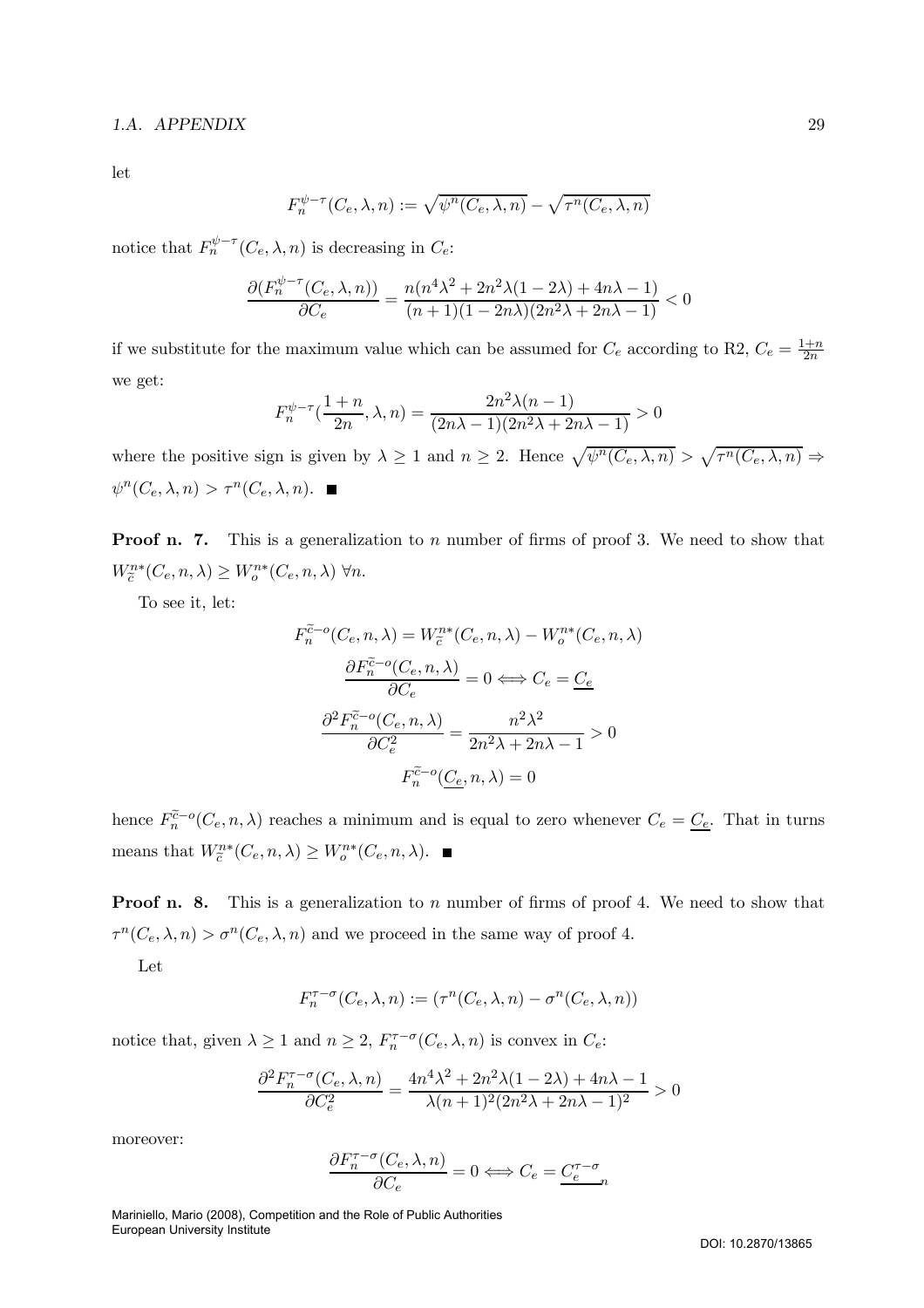we know then that  $F_n^{\tau-\sigma}(\underline{C_e^{\tau-\sigma}}_n, \lambda, n)$  is a global minimum. It is easy to notice, moreover, that  $C_e^{\tau-\sigma}$  lies at the right hand side with respect to  $\frac{1+n}{2n}$  which is the maximum value that can be assumed for  $C_e$  according to R2:

$$
\underbrace{C_e^{\tau-\sigma}}_{n} - \frac{1+n}{2n} = \frac{n\lambda(n^2-1)}{4n^4\lambda^2 + 2n^2\lambda(1-2\lambda) + 4n\lambda - 1} + \frac{n^2-1}{2n} > 0
$$

Now, if we substitute for  $C_e = \frac{1+n}{2n}$  we get:

$$
F_n^{\tau-\sigma}(\frac{1+n}{2n}, \lambda, n) = \frac{(n-1)^2}{(2n^2\lambda+2n\lambda-1)^2} > 0
$$

we can conclude that  $F_n^{\tau-\sigma}(C_e, \lambda, n)$  is always positive in the interval of values for  $C_e$  defined by R1. So  $\tau^n > \sigma^n$ .

**Proof n.** 9. To show that  $\frac{\partial \tau^n(C_e, \lambda, n)}{\partial n} < 0$ , first of all, notice that the numerator of  $\tau^n(C_e, \lambda, n)$ is positive:

$$
n^2\lambda + n(\lambda + 1) - 1 - 2C_e n^2 \lambda > 0
$$

since by R2

$$
C_e<\frac{n+1}{2n}
$$

and substituting  $C_e = \frac{n+1}{2n}$  into the previous expression gets:

$$
n^2\lambda + n(\lambda + 1) - 1 - 2\left(\frac{n+1}{2n}\right)n^2\lambda =
$$
  
 
$$
n - 1 > 0
$$

(the denominator of  $\tau^{n}(C_{e}, \lambda, n)$  is positive as well, as can be easily noticed)

then, let

$$
F^{\sqrt{\tau}}(C_e, \lambda, n) := \sqrt{\tau^n(C_e, \lambda, n)} = \frac{n^2 \lambda + n(\lambda + 1) - 1 - 2C_e n^2 \lambda}{2n^2 \lambda + 2n\lambda - 1}
$$

as  $F^{\sqrt{\tau}}(C_e, \lambda, n) > 0, \frac{\partial F^{\sqrt{\tau}}(C_e, \lambda, n)}{\partial n} < 0 \Rightarrow \frac{\partial \tau^n(C_e, \lambda, n)}{\partial n} < 0.$ 

Let us take the first order partial derivative of  $F^{\sqrt{\tau}}(C_e, \lambda, n)$  with respect to n:

$$
\frac{\partial F^{\sqrt{\tau}}(C_e, \lambda, n)}{\partial n} = -\left(\frac{4C_e n\lambda(n\lambda - 1) + 2n\lambda(n - 1) - \lambda + 1}{(2n^2\lambda + 2n\lambda - 1)^2}\right)
$$

the denominator is obviously positive. The numerator is positive as well; notice in fact that

$$
2n\lambda(n-1) - \lambda > 0
$$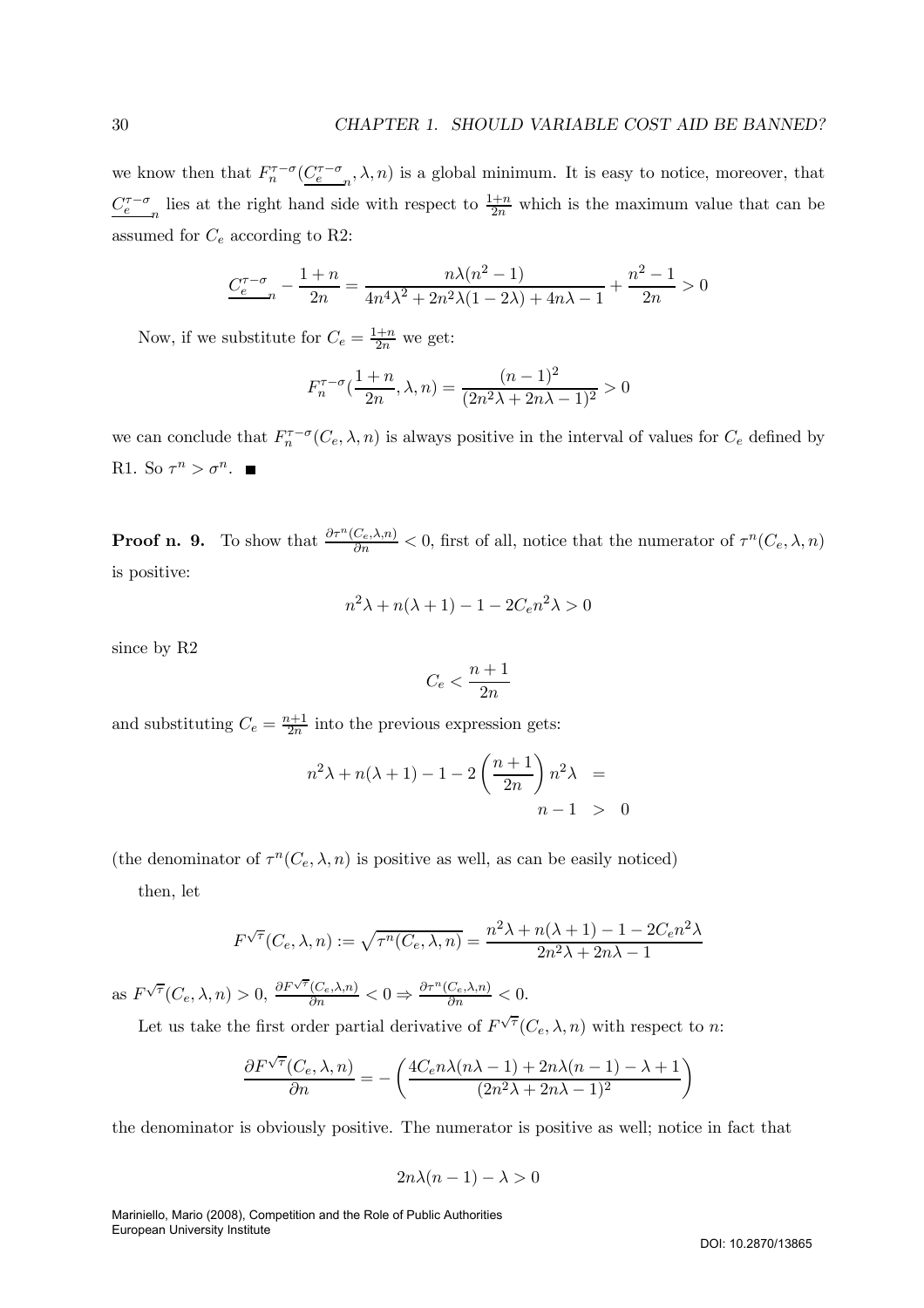as  $n \geq 2$ . Given the negative sign, that means that  $\frac{\partial \tau^n(C_e, \lambda, n)}{\partial n} < 0$ . This in turn means that  $\frac{\partial \tau^n(C_e, \lambda, n)}{\partial n} < 0$  in the interval defined by R2.

**Proof n. 10.** We need to show that if the entrant is sufficiently inefficient, regardless of the size of  $K$ , subsidization does not occur if the incumbent is domestic. To do so, notice that FCA is preferred to NI if  $K \leq \sigma^d(C_e, \lambda)$  and a necessary condition for VCA to be preferred to  $FCA$  is  $C_e > \frac{3(8\lambda+1)}{4(8\lambda+3)}$  (algebraic expressions are reported in Appendix B). Here I am showing that  $C_e > \frac{3(8\lambda+1)}{4(8\lambda+3)} \Longrightarrow K > \sigma^d(C_e, \lambda)$ . If we solve  $\sigma^d(C_e, \lambda)$  as a function of K, we get that  $FCA \succ NI$ if (and only if):

$$
C_e < \frac{3(2(4\lambda + 1) - \sqrt{32K\lambda(8\lambda + 3) + 1})}{4(8\lambda + 3)} = \Sigma^d(K, \lambda)
$$

let

$$
F^{\Sigma^{d}}(K,\lambda) := \frac{3(8\lambda + 1)}{4(8\lambda + 3)} - \Sigma^{d}(K,\lambda)
$$

$$
F^{\Sigma^{d}}(K,\lambda) = \frac{3(\sqrt{32K\lambda(8\lambda + 3) + 1} - 1)}{4(8\lambda + 3)} > 0
$$

hence  $\frac{3(8\lambda+1)}{4(8\lambda+3)} > \Sigma^d(K,\lambda)$ . That implies  $K > \sigma^d(C_e,\lambda)$  whenever  $C_e > \frac{3(8\lambda+1)}{4(8\lambda+3)}$ . That means that if the entrant is sufficiently inefficient, regardless of the size of  $K$ , subsidy does not occur at the equilibrium.  $\blacksquare$ 

**Proof n. 11.** In this proof I show that  $VCA$  is never an optimal choice for the government. To see that, we know that a necessary condition for  $VCA$  to be preferred is that it contemporaneously yields an higher level of welfare with respect to both  $NI$  and  $FCA$ . That implies the following necessary (but not sufficient) conditions (algebraic expressions are reported in Appendix B):

$$
C_e < \frac{6\lambda - 1}{8\lambda}
$$
\n
$$
K < \psi^d(C_e, \lambda)
$$

However  $C_e < \frac{6\lambda - 1}{8\lambda} \Rightarrow K > \psi^d(C_e, \lambda)$ . Indeed, notice that R1 implies:

$$
K > \frac{(1.5 - 2C_e)^2}{9}
$$

taking the difference

$$
\frac{(1.5 - 2C_e)^2}{9} - \psi^d(C_e, \lambda) = \frac{6\lambda - 1 - 8C_e\lambda}{4\lambda - 3} > 0
$$

it is easy noticing that the above condition always holds whenever  $C_e < \frac{6\lambda - 1}{8\lambda}$ .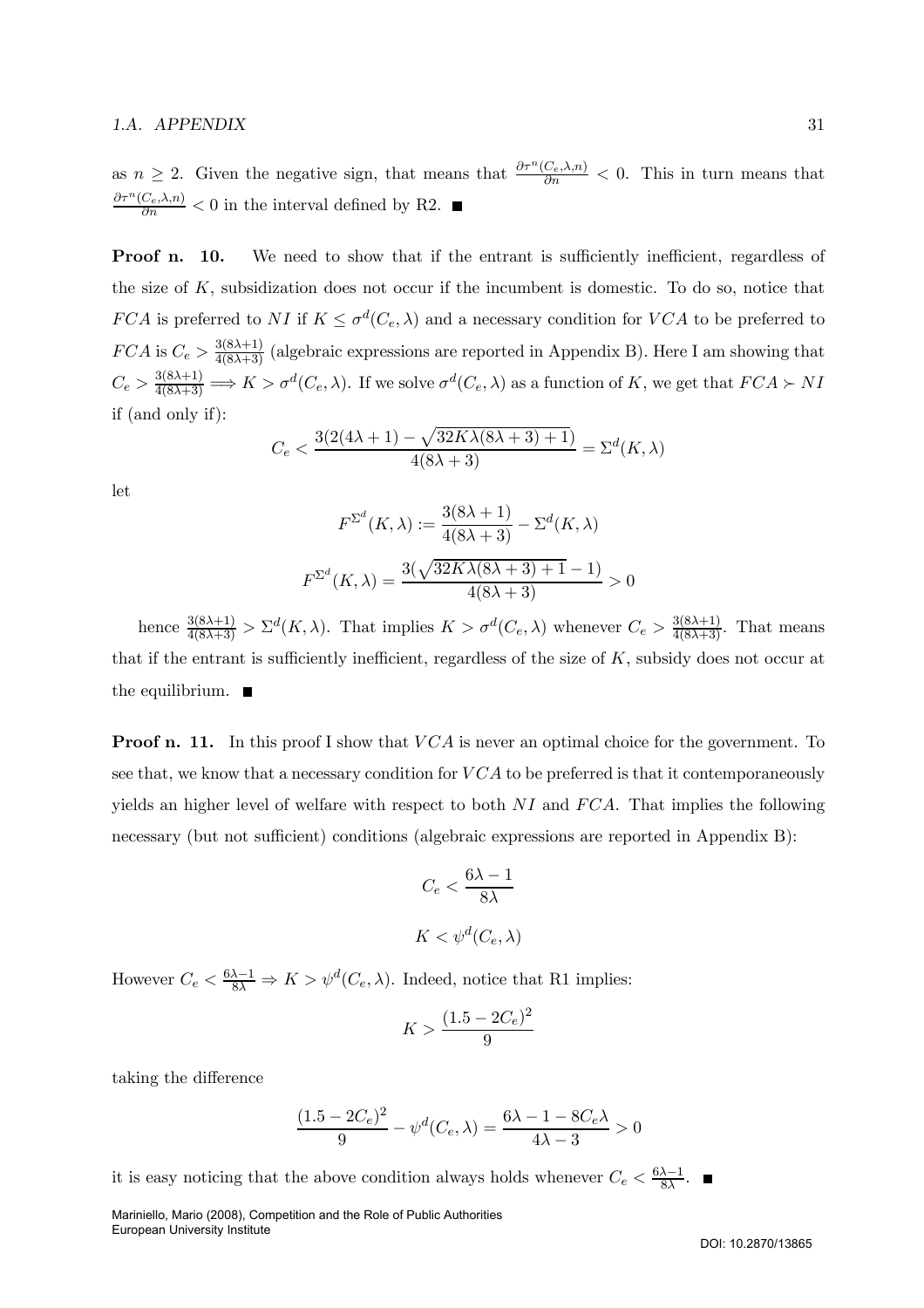**Proof n. 12.** When the entrant is efficient, i.e.  $C_e < C_e(K, \lambda)$ , and the government has chosen VCA in stage 1, the amount of subsidy granted exceeds the one strictly necessary to trigger entry. That means that E's profits are positive. From a total welfare perspective, however,  $VCA$  is a suboptimal policy. To see that, assume that  $C_e < C_e(K, \lambda)$ . Total welfare is then:

| NI         | $W_o^{tw*} = W_o^{d*} = \frac{1}{32} + \frac{1}{16}$                                                                                                                                                                                                                                                                                                                                   |  |
|------------|----------------------------------------------------------------------------------------------------------------------------------------------------------------------------------------------------------------------------------------------------------------------------------------------------------------------------------------------------------------------------------------|--|
| FCA        | $W_k^{tw*} = W_k^{d*} = \frac{(1.5 - C_e)^2}{18} - \lambda \left(K - \frac{(1.5 - 2C_e)^2}{9}\right) + \frac{C_e^2}{9}$                                                                                                                                                                                                                                                                |  |
| <b>VCA</b> | $W_{\widetilde{c}}^{tw*} = \frac{\lambda^2 (4C_e - 9)^2}{8(12\lambda - 1)^2} - \lambda \left( \frac{6\lambda + 1 - 8\lambda C_e}{2(12\lambda - 1)} \right) \left( C_e - \frac{3(3\lambda - 1) + 12\lambda C_e}{2(12\lambda - 1)} \right)$<br>$\frac{(3(3\lambda-1)+12\lambda C_e)}{2}$<br>$(1.5-2\left(\frac{3(3\lambda-1)+12\lambda C_e}{2(12\lambda-1)}\right))$<br>$2(12\lambda-1)$ |  |

where the term in square brackets represents E's profits.  $VCA$  is superior to NI iff:

$$
K < \frac{192C_e^2\lambda^2(4\lambda + 3) - 16C_e\lambda(72\lambda^2 + 42\lambda + 11) + 432\lambda^3 + 180\lambda^2 + 96\lambda + 13}{32(12\lambda - 1)^2} = \tau^{tw}(C_e, \lambda)
$$

since the comparative advantage of VCA with respect to NI is surely decreasing in  $\lambda$  in the interval defined by  $C_e \langle C_e(K,\lambda), \rangle$  let us impose  $\lambda = 1$ , so that  $VCA$  yields the maximum possible level of welfare. We thus have:

$$
\tau^{tw}(C_e, 1) = \frac{1344C_e^2 - 2000C_e + 721}{3872}
$$

By R1, K has to be bigger than  $\frac{(1.5-2C_e)^2}{9}$ . It turns out that it can never be below  $\tau^{tw}(C_e, 1)$ . Indeed, let

$$
F^{tw}(C_e) := \frac{(1.5 - 2C_e)^2}{9} - \tau^{tw}(C_e, 1) = \frac{3392C_e^2 - 5232C_e + 2223}{34848}
$$

It is easy to see that  $F^{tw}(C_e)$  is strictly convex in  $C_e$  and that

$$
\arg\min F^{tw}(C_e) = \frac{5}{848} > 0
$$

hence  $F^{tw}(C_e)$  is always greater than zero and K cannot be lower than  $\tau^{tw}(C_e, \lambda)$ , so VCA is never an optimal strategy for an Authority which maximizes total welfare if the incumbent is European, even if the entrant is very efficient and European as well.  $\blacksquare$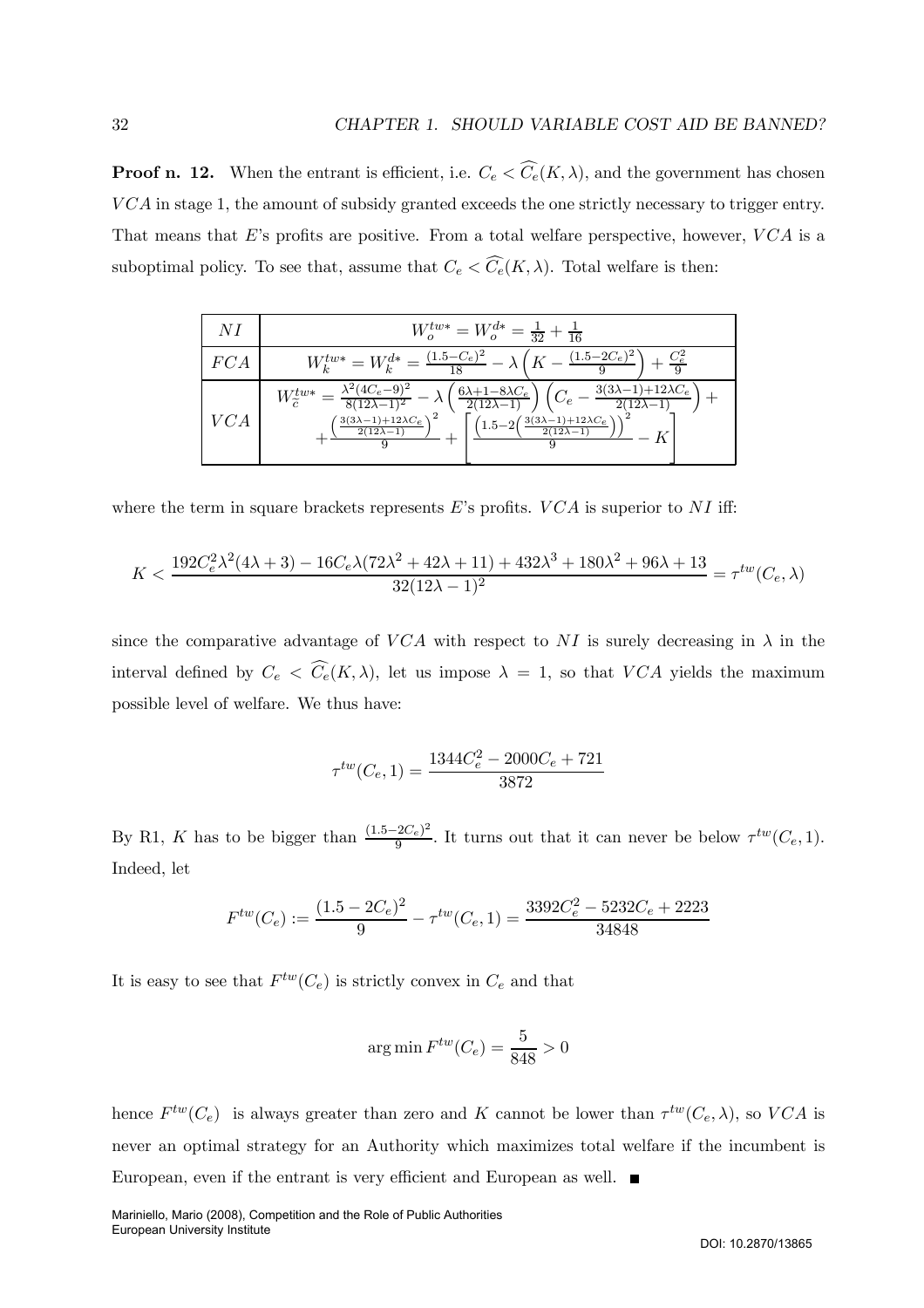## 1.A.2 Minor Proofs

# The optimal choices of the subsidy levels in the basic model

The optimal choice of Sk When  $FCA$  has been chosen in stage 1, the government chooses  $S_k$  as to:

$$
\max_{S_k} W_k(C_e, S_k, \lambda) := CS_k - \lambda S_k = \frac{(1.5 - C_e)^2}{18} - \lambda S_k
$$

The optimal level of  $S_k$  is then:

$$
S_k^* = K - \frac{(1.5 - 2C_e)^2}{9}
$$

The optimal choice of Sc When  $VCA$  has been chosen in stage 1, the government chooses

 $S_c$  as to:

$$
\max_{S_c} W_c(C_e, S_c, \lambda) := CS_c - q_e \cdot \lambda S_c = \frac{(1.5 - (C_e - S_c))^2}{18} - \frac{3 - 4(C_e - S_c)}{6} \cdot \lambda S_c
$$

The optimal level of  $S_c$  is:

$$
S_c^* = C_e - \frac{3(3\lambda - 1) + 12\lambda C_e}{2(12\lambda - 1)} \quad if \quad C_e \le \frac{6\lambda + 1 - 2\sqrt{K}(12\lambda - 1)}{8\lambda} = \widehat{C_e}(K, \lambda)
$$

$$
S_c^* = C_e - \frac{3 - 6\sqrt{K}}{4} \quad if \quad C_e > \widehat{C_e}(K, \lambda)
$$

it can be easily seen that  $C_e - \frac{3(3\lambda - 1) + 12\lambda C_e}{2(12\lambda - 1)} \leq C_e - \frac{3 - 6\sqrt{K}}{4}$  whenever  $C_e \leq \widehat{C}_e(K, \lambda)$ . Notice that:

$$
\frac{\partial \widehat{C}_e(K, \lambda)}{\partial K} = -\frac{12\lambda -1}{8\lambda\sqrt{K}} <
$$

< 0

$$
\frac{\partial \widehat{C}_e(K, \lambda)}{\partial \lambda} = -\frac{2\sqrt{K}+1}{8\lambda^2} < 0
$$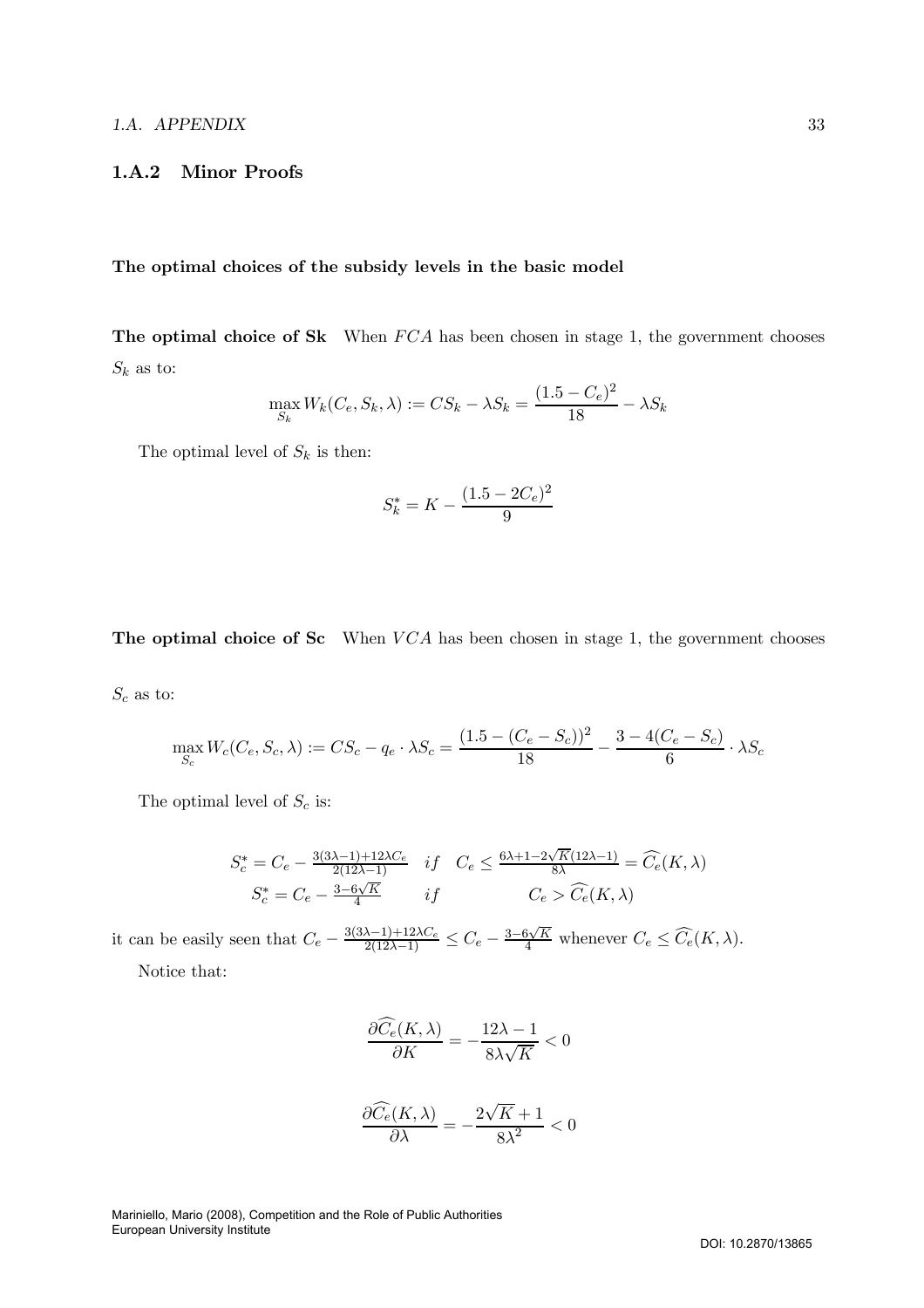## The comparison between FCA and VCA in the basic model

The cost of the subsidy The cost of granting a  $FCA$  and of granting a  $VCA$  is given by the following expressions respectively:

$$
C(FCA) = \lambda S_k^*
$$

$$
C(VCA) = \lambda q_e S_c^*
$$

Let  $\Delta(C_e, K, \lambda)$  be a positive function of the difference between the total cost of subsidizing E with  $VCA$  minus the total cost of subsidizing E through  $FCA$ :

$$
\Delta(C_e, K, \lambda) := \frac{C(VCA) - C(FCA)}{\lambda} = \sqrt{K} \left( C_e - \frac{3 - 6\sqrt{K}}{4} \right) - \left( K - \frac{\left(\frac{3}{2} - 2C_e\right)^2}{9} \right)
$$

notice that VCA costs more than  $FCA \ (\Delta(C_e, K, \lambda) > 0)$  whenever  $C_e > \frac{3(1-\sqrt{K})}{4}$  $\frac{\sqrt{H}}{4}$  or  $K >$  $\left(\frac{4C_e-3}{3}\right)^2$ .

Notice that whenever  $\Delta(C_e, K, \lambda) = 0$  (the two aid instrument have the same cost),  $VCA \succ$ FCA. To see that notice that:

$$
\psi(C_e, \lambda) - \frac{3\left(1 - \sqrt{K}\right)}{4} > 0 \text{ if } C_e < \frac{3}{4} \le \frac{3(16\lambda + 1)}{4(16\lambda - 1)}
$$

which is satisfied by R2.

If we differentiate  $\Delta(C_e, K, \lambda)$  for  $C_e$  we get:

$$
d\Delta = \sqrt{K}dC_e - \left(\frac{2}{3} - \frac{4}{9}C_e\right)dC_e
$$

notice that for any  $C_e > \frac{3}{2} - \frac{9}{4}$  $\sqrt{K}$ ,  $dC_e > 0 \Longrightarrow d\Delta > 0$ .

The negative relationship between  $\psi(C_e, \lambda)$  and  $\lambda$ :

$$
\frac{\partial \psi(C_e, \lambda)}{\partial \lambda} = \frac{2(4C_e - 5)(4C_e(8\lambda + 1) - 3(8\lambda + 3))}{3(1 - 4\lambda)^3} < 0
$$

## The extension of the model to n competing firms

In stage 1 welfare levels are:

| NI  | $W_0^{n*} = \frac{(n-1)^2}{8n^2}$                                                                                                                                                 |                                                |
|-----|-----------------------------------------------------------------------------------------------------------------------------------------------------------------------------------|------------------------------------------------|
| FCA | $W_k^{n*} = \frac{(1+n-2C_e)^2}{8(1+n)^2} - \lambda \left( K - \frac{(1-2nC_e+n)^2}{4(1+n)^2} \right)$                                                                            |                                                |
| VCA | $W_{\tilde{c}}^{n*} = \frac{\lambda (4C_e^2 n^2 \lambda - 4C_e(n^2 \lambda + n(\lambda + 1) - 1) + n^2(\lambda + 2) + 2n\lambda + \lambda - 2)}{8(2n^2 \lambda + 2n\lambda - 1)}$ | with $C_e \leq \widehat{C_e^n}(K, \lambda, n)$ |
|     | $W_{\odot}^{n*} = \frac{4\sqrt{K}(n^2\lambda + n(\lambda+1)-1) + n^2 - 2n + 1 - 8C_e\sqrt{K}n^2\lambda - 4K(2n^2\lambda + 2n\lambda - 1)}{2}$                                     | with $C_e > \widehat{C_e^n}(K, \lambda, n)$    |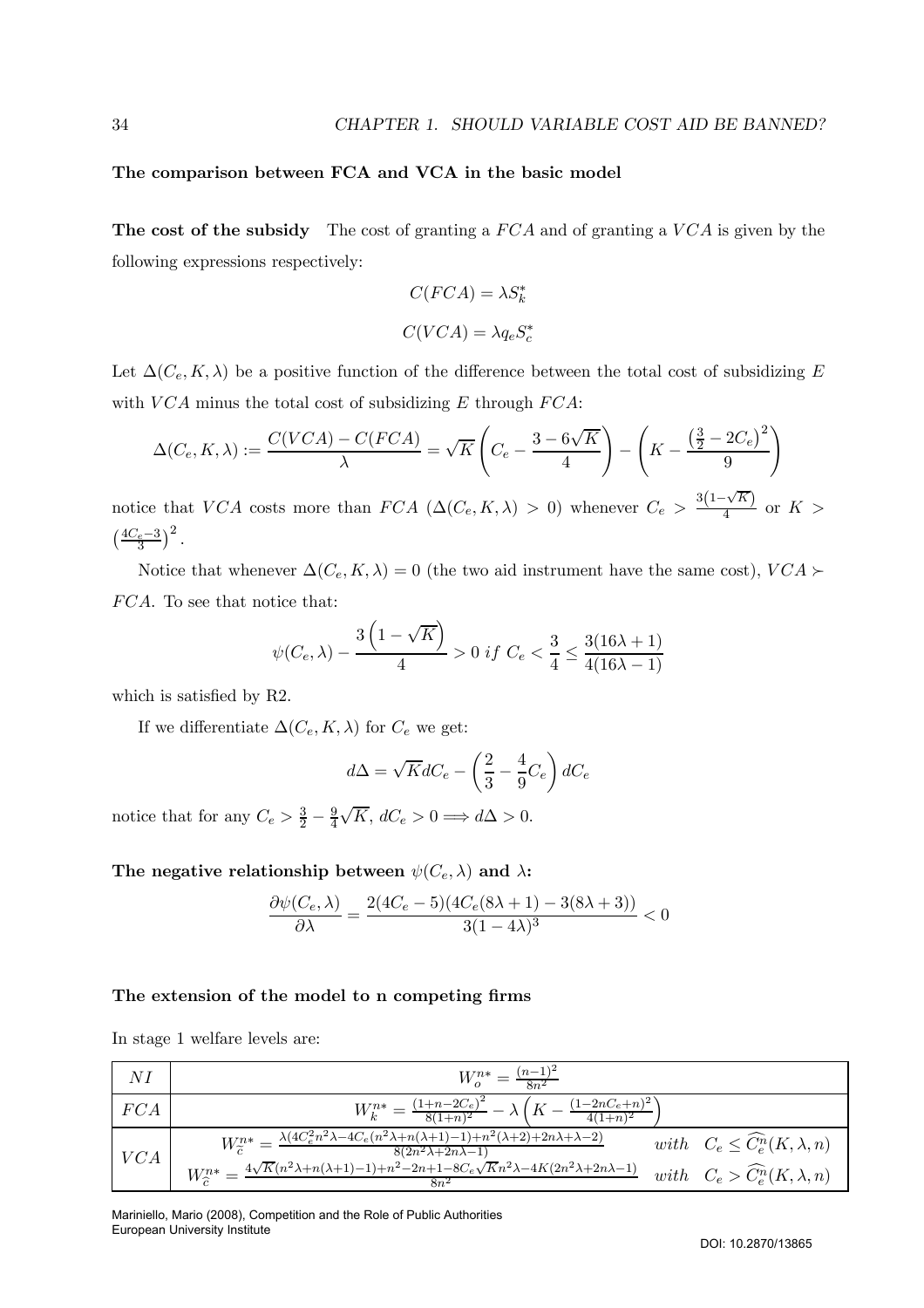## 1.A. APPENDIX 35

The corresponding thresholds are:

•  $FCA$  is preferred to  $NI$  if:

$$
K \le \frac{4C_e^2 n^2 (2n^2 \lambda + 1) - 4C_e n^2 (n+1)(2n \lambda + 1) + (n+1)^2 (2n^2 \lambda + 2n - 1)}{8n^2 \lambda (n+1)^2} = \sigma^n(C_e, \lambda, n)
$$

•  $VCA$  is preferred to  $NI$  if:

$$
K \le \left(\frac{n^2\lambda + n(\lambda + 1) - 1 - 2C_e n^2\lambda}{2n^2\lambda + 2n\lambda - 1}\right)^2 = \tau^n(C_e, \lambda, n)
$$

•  $VCA$  is preferred to  $FCA$  if:

$$
K \le \left(\frac{2n^3\lambda + 2n^2(\lambda + 1) + n - 1 - 2C_e n(2n^2\lambda + 1)}{2(n+1)(2n\lambda - 1)}\right)^2 = \psi^n(C_e, \lambda, n)
$$

## The extension of the model to domestic incumbent

In stage 1 welfare levels are:

|     | $W_o^{d*} = \frac{1}{32} + \frac{1}{16}$                                                                                                                             |
|-----|----------------------------------------------------------------------------------------------------------------------------------------------------------------------|
| FCA | $W_k^{d*} = \frac{(1.5 - C_e)^2}{18} - \lambda \left(K - \frac{(1.5 - 2C_e)^2}{9}\right) + \frac{C_e^2}{9}$                                                          |
|     | $VCA\mid W_c^{d*} = \frac{1}{2}\left(\frac{1+2\sqrt{K}}{4}\right)^2 - \lambda\sqrt{K}\left(C_e - \frac{3-6\sqrt{K}}{4}\right) + \left(\frac{3-6\sqrt{K}}{12}\right)$ |

where the last term in each expression are the incumbent's profits.

The corresponding thresholds are:

•  $FCA$  is preferred to NI if:

$$
K<\frac{16C^2_e(8\lambda+3)-48C_e(4\lambda+1)+9(8\lambda+1)}{288\lambda}=\sigma^d(C_e,\lambda)
$$

•  $VCA$  is preferred to  $NI$  if:

$$
K < \left(\frac{6\lambda - 1 - 8\lambda C_e}{3(4\lambda - 1)}\right)^2 = \tau^d(C_e, \lambda) \cap C_e < \frac{6\lambda - 1}{8\lambda}
$$

•  $VCA$  is preferred to  $FCA$  if:

$$
K < \frac{(4C_e(8\lambda + 3) - 3(8\lambda + 1))^2}{36(4\lambda - 3)^2} = \psi^d(C_e, \lambda) \cap C_e < \frac{3(8\lambda + 1)}{4(8\lambda + 3)}
$$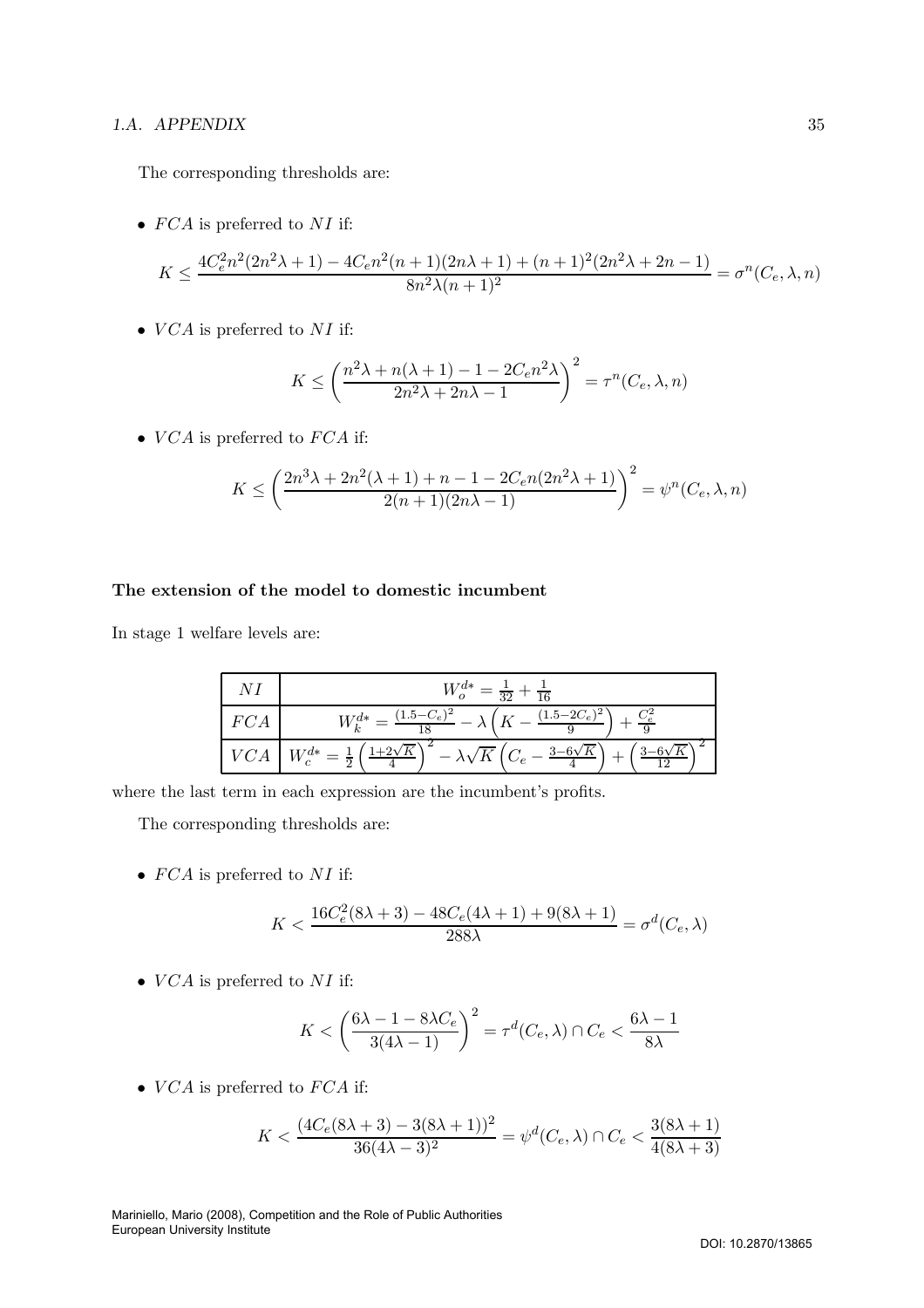

# 1.B Figures





figure  $2$  - The thresholds for  $K$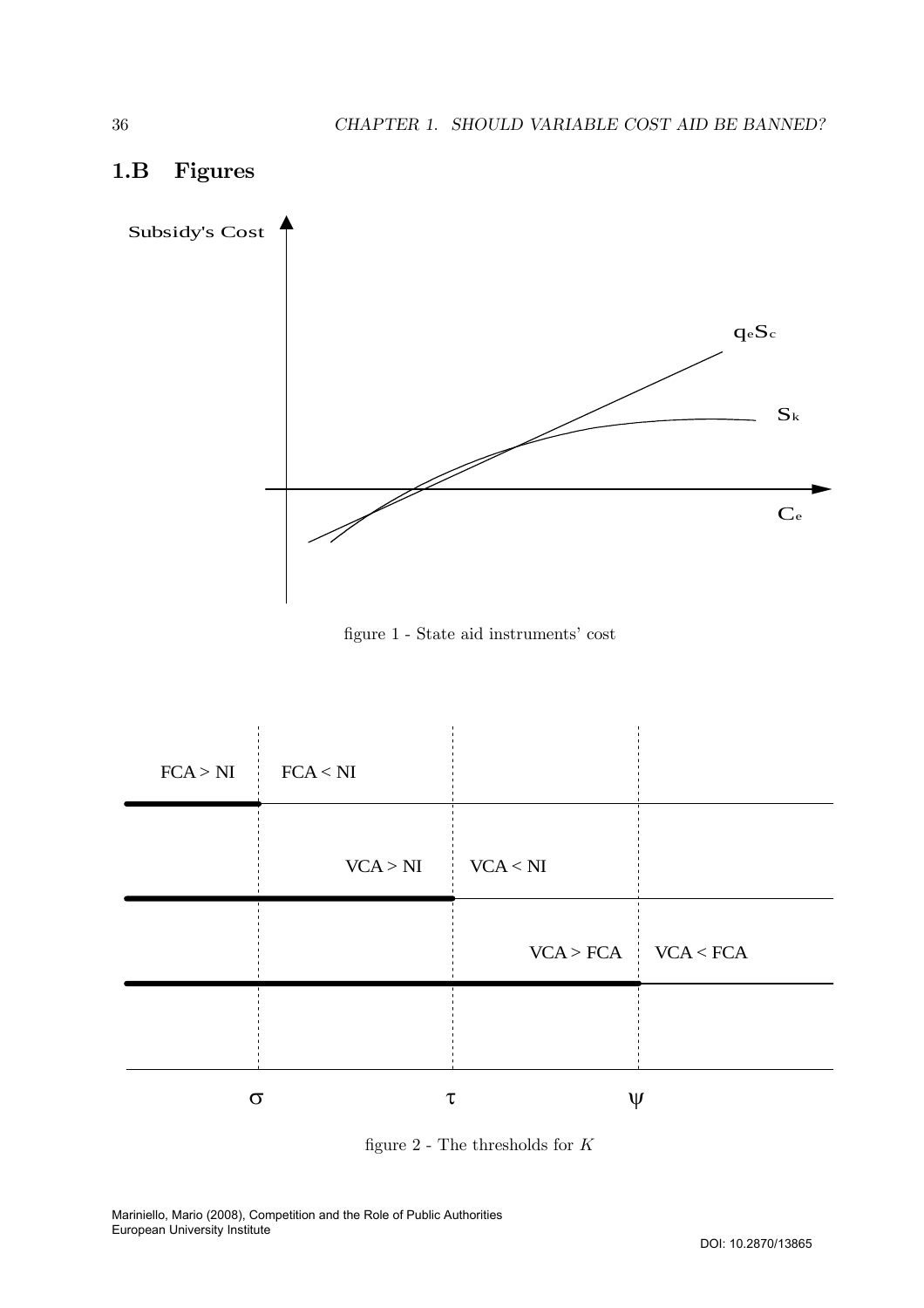

figure 3 - Welfare levels for given  $C_e =$  .675 and  $\lambda = 1$ 



figure 4 - Welfare levels for given  $C_e =$  .675 and  $\lambda = 2$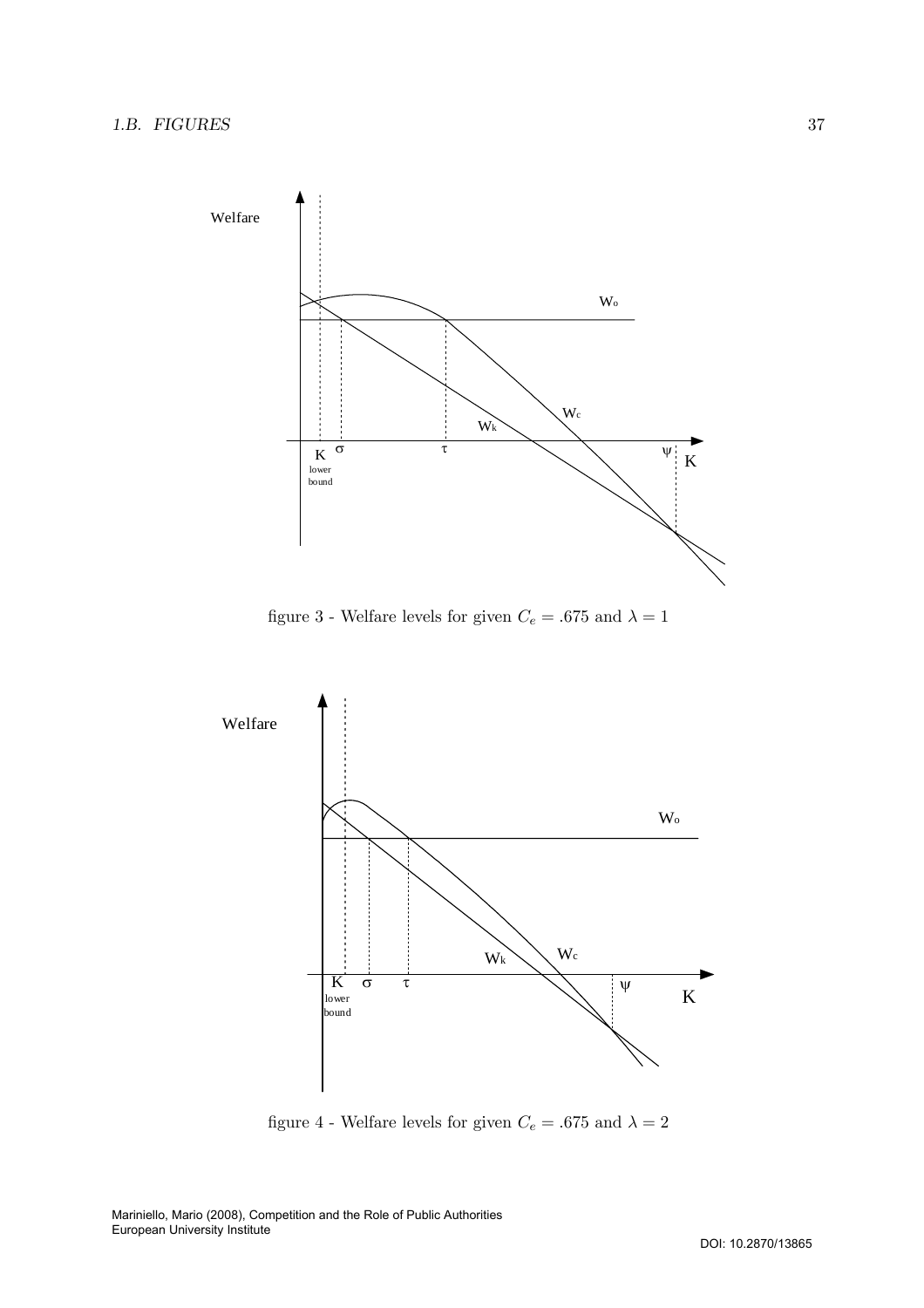

figure  $5$  - The government's choice when  $VCA$  is allowed



figure  $6$  - The government's choice when  $VCA$  is banned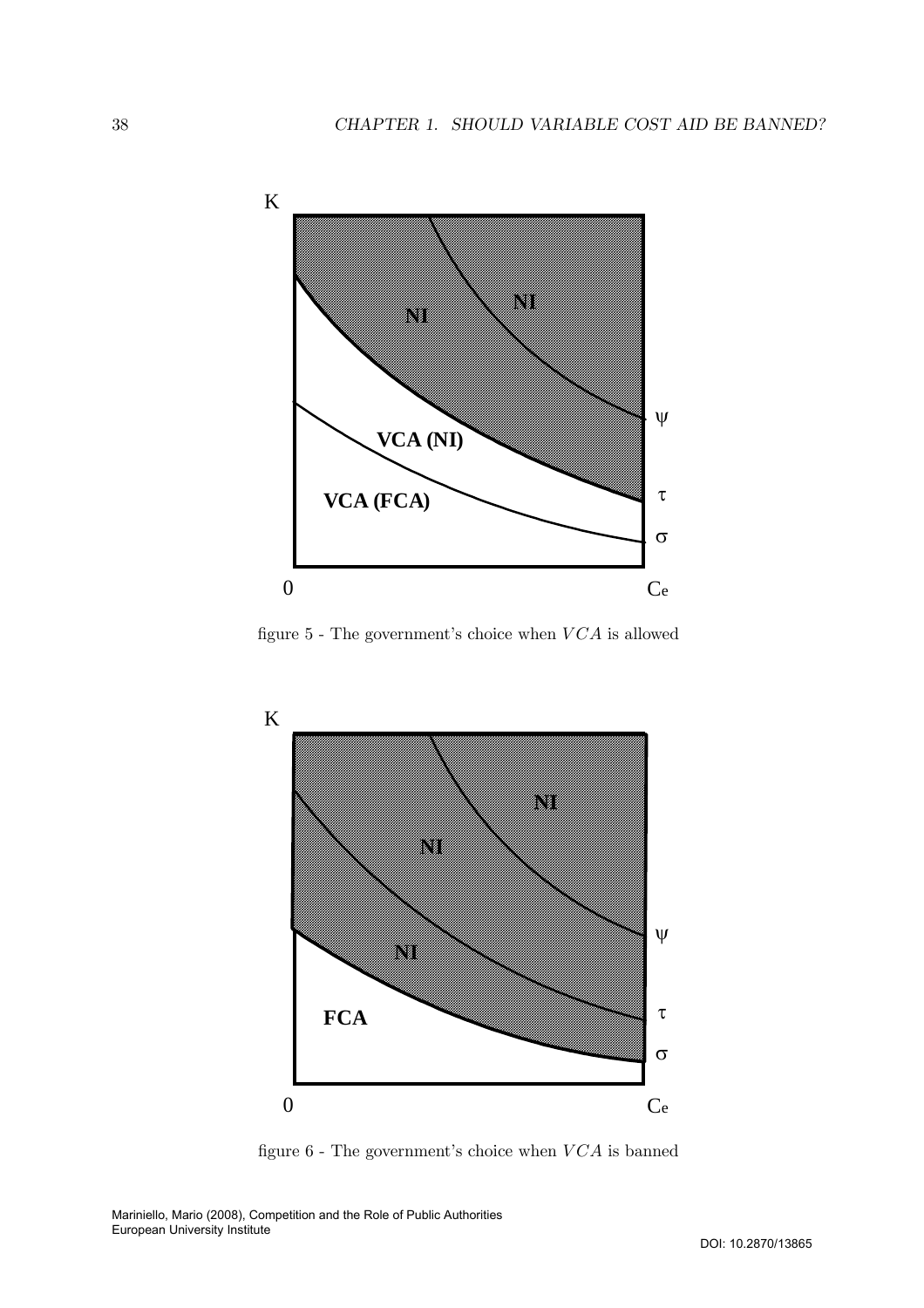Chapter 2

# Should Small or Young Firms Be Subsidized?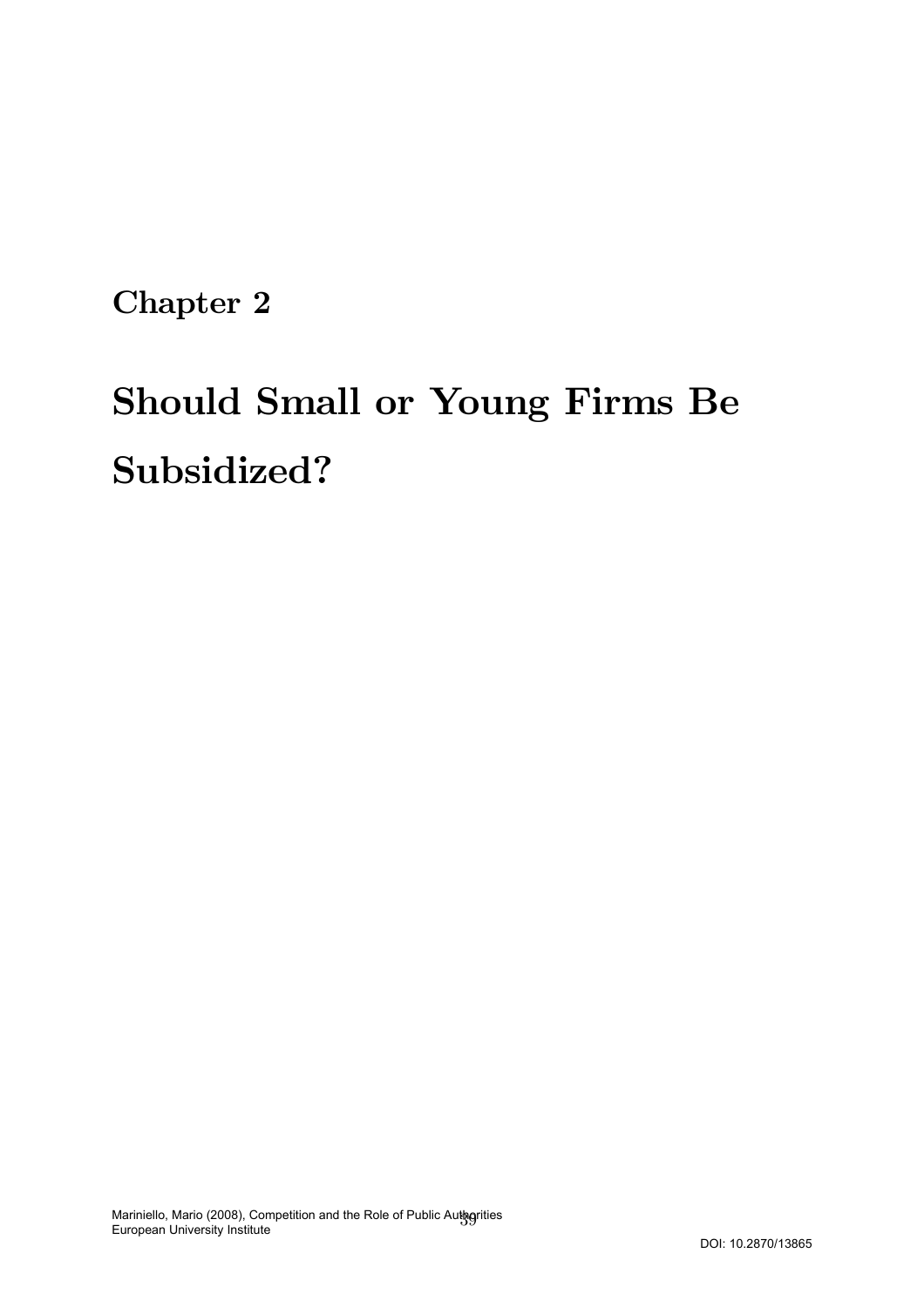# 2.1 Introduction

In March 2000, the European Council committed the European Union to become 'the most dynamic and competitive knowledge-based economy in the world' through a series of actions which came to be known as Lisbon strategy. After two years, in Barcelona, the European Council set the goal for overall spending on Research & Development (R&D) to 3% of GDP to be reached by 2010.

In the light of Lisbon and Barcelona, the European Commission has recently launched the "State Aid Action Plan" (SAAP) a road map to the modernization of the current Community framework for state aid. The proposed goal of the SAAP is a refined economic approach which would allow Member States to target market failures limiting market's distortions.

Within this context, the Commission shows to be particularly worried by young and smallmedium enterprises (SMEs) which more likely are affected by asymmetric information and hence experience difficulties to develop and carry on R&D projects at most. SME's and young firms are thus allowed to benefit from exceptions to the general provision of the European Treaty according to which state aid should not be used by Member States.

The 'market failure' argument is, however, not sufficient to support such policy: a comprehensive economic analysis which takes into consideration the cost of introducing a state aid scheme targeting small firms is indeed needed in order to assess its optimality from a total welfare perspective.

The purpose of this paper is to analyze the impact of the proposed rules on a specific issue where this conflict is particularly relevant: state aid to overcome financial market's imperfections.

A large body of the economic literature has tackled the problem of stimulating R&D through state subsidy, starting from the consideration that, due to its public good features, private investment in R&D tends to be less than socially desirable. A subset of this literature, mainly empirical, focuses on the assessment of the incentive effect of public funding, asking whether the relationship between public and private R&D investments is on balance characterized by 'complementarity' or by 'substitution'. David et al. (2000) and Klette et al. (2000) survey the existing literature concluding that a complementary relationship between privately and publicly financed R&D is often found in the empirical analyses but also that these results are usually not sustained by appropriate econometric methodology. García-Quevedo (2004) studies the existing empirical literature with a meta-econometric analysis and finds that no clear answer can be deducted by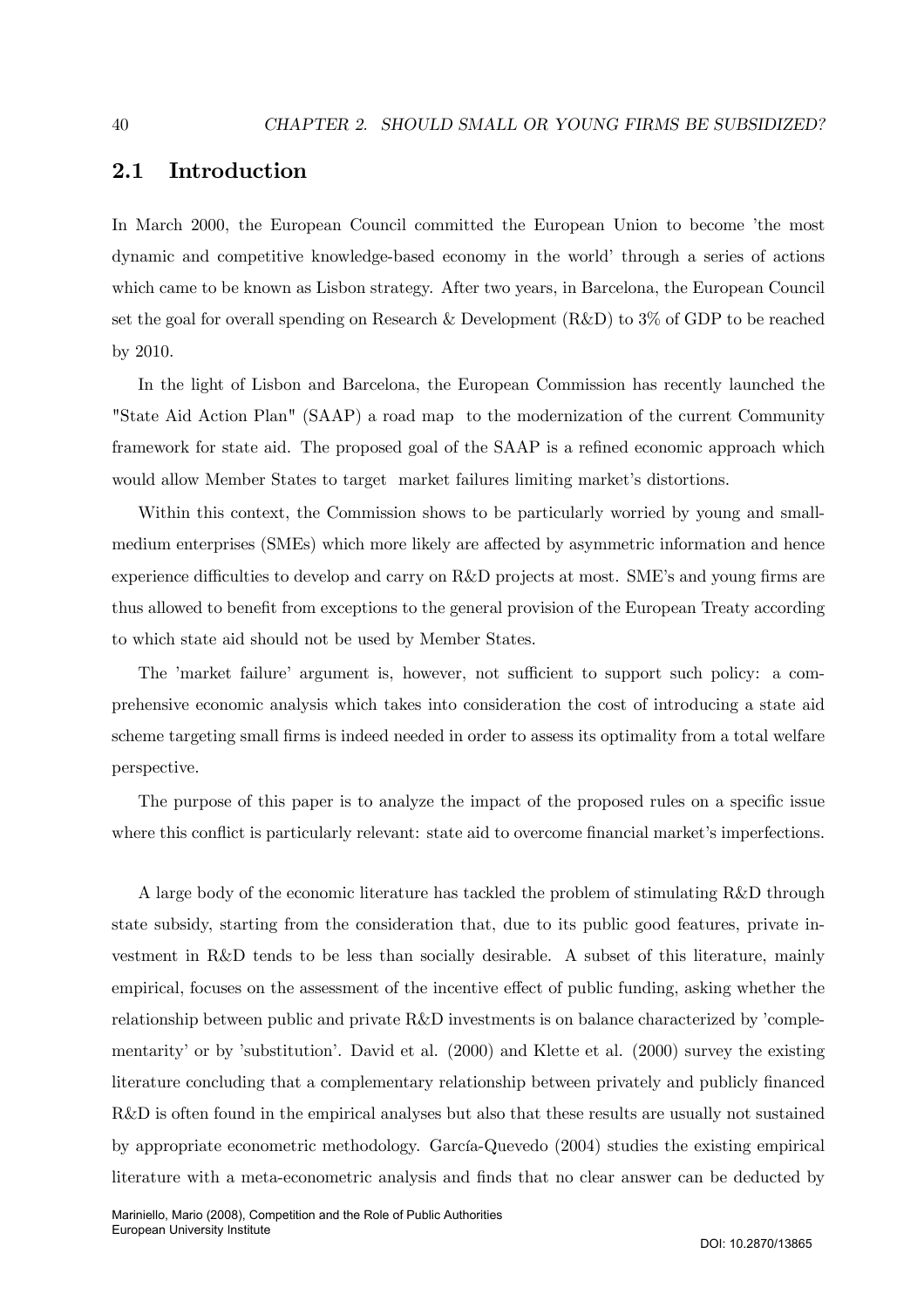#### 2.1. INTRODUCTION 41

evidence, given the ambiguity of the reported results.

This paper moves from the same concern about the effectiveness of public support to R&D and proposes a theoretical framework focused on firms' access to capital market where such concern is addressed. The aim is to reproduce in a simple setting some of the results which have been found in the theoretical<sup>1</sup> and empirical literature in imperfect financial market and to assess in that setting the impact of different state aid policies.

The model that is described in Section 2 is based on a simplified version of Holmström and Tirole (1997, henceforth HT). HT describe an incentive model of financial intermediation in which firms as well as intermediaries are capital constrained. They define a two periods game where players sign a financial contract in the first period and investment returns are realized in the second one. Due to moral hazard and limited borrowing capacity, capital-poor firms are unable to invest, whilst firms with strong balance sheets have better access to market finance and are less affected by credit crunches. The moral hazard problem is partially solved by monitoring which reduces managers' private benefit of shirking.

The model developed in this paper does not explore the monitoring issue nor it considers differences in firms' balance sheets. Instead, firms differ by the quantity and quality of information they are able to provide to banks when they present their projects. This is a particularly relevant issue since, coherently with the new capital requirement agreement (Basel II), banks are progressively turning to an internal assessment process rather than using the initial capital measurement system (Basel I) when deciding whether to grant a loan or not. Thus a good project presented by a firm which is more easily ranked by banks is more likely to be funded. On the other hand, a firm which is almost unknown to the bank, which has no or few experience in innovation or which is unable to provide enough details on the proposed activity, has a high probability of not being funded regardless of the quality of its project. The 'informative ability' of a firm in the model is proxied by a variable  $s_i$  and it is assumed to be directly correlated with firm's size and experience. As noted above, the European Commission considers firms' size and age very relevant in the context of imperfect financial market due to asymmetric information.2 The asymmetric information problem relies, in fact, on the assumption that the proposing subject has

<sup>&</sup>lt;sup>1</sup>For a review on corporate financing, see Cestone (1999).

<sup>&</sup>lt;sup>2</sup>In the Community Guidelines for Aid to Risk Capital (pg. 8), the Commission states: 'the main source of the market failures relevant to the supply of risk capital affecting in particular SMEs at an early stage of their development is imperfect and asymmetric information. This implies that potential investors face large difficulties and high costs in gathering reliable information on the business prospects of a SME or a new company. These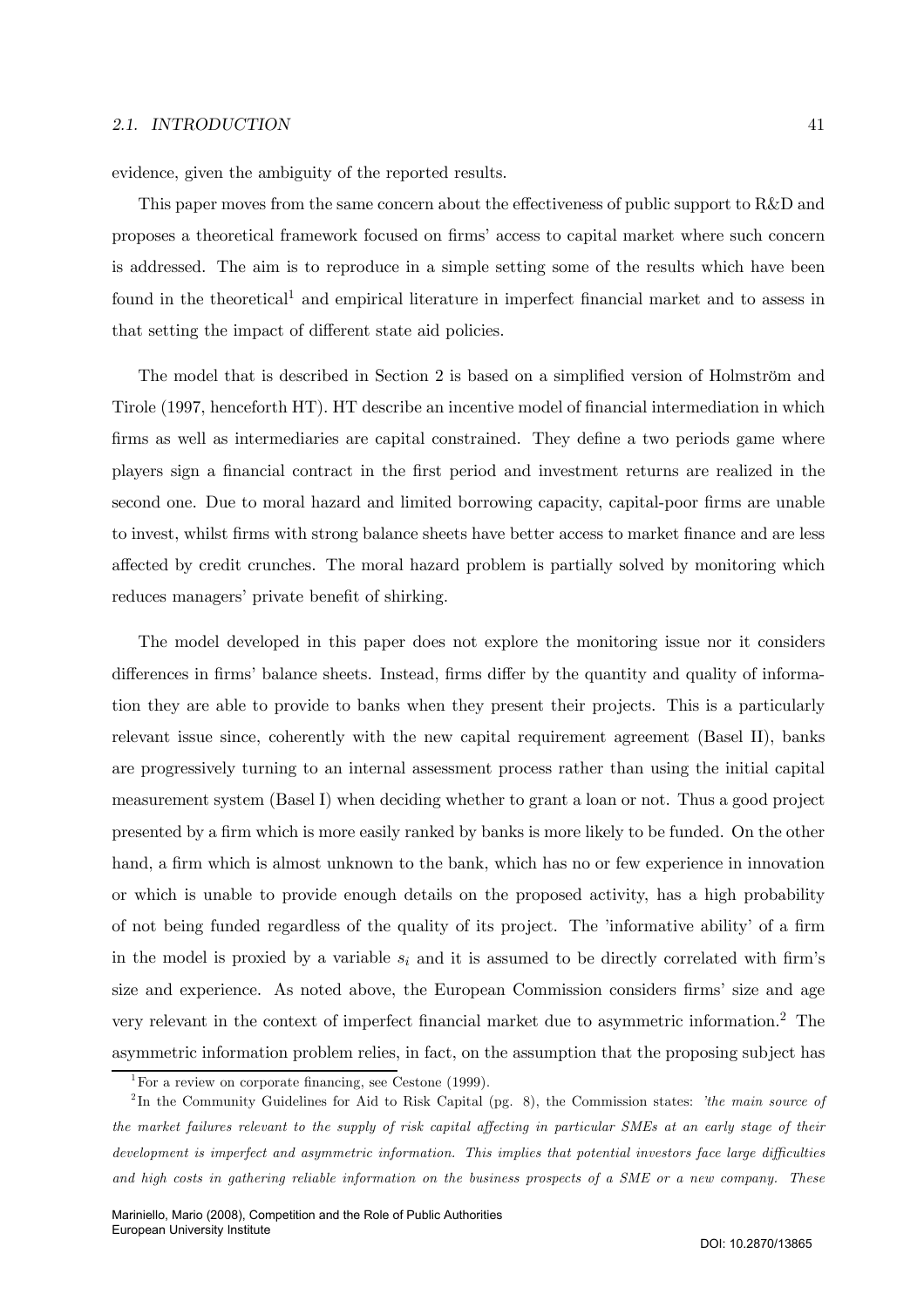usually better information on the likelihood of success of the project than the possible investor. The premium offered to compensate this lack of information represents the reason why external finance is more costly than internal finance (Akerlof, 1970 - Stiglitz and Weiss, 1981). This kind of problems is most likely to be observed whenever a firm has greater difficulties to signal its own degree of reliability and, consequently, it affects more young and small-medium enterprises justifying public intervention.3

Recent surveys on managers' opinion confirm that the existence of this information problem is felt particularly by young firms and SMEs. According to the 'Observatory of European SMEs' (2003):

- 41% of European SMEs have credit lines with one single bank, only 5% have credit lines with more than three banks

- A basic condition for providing loans to enterprises is that the banks have sufficient information about the enterprises to access the applications

- Often the problem of inadequate information is mentioned as one of the main aspects hampering bank finance to SMEs.

- There is a positive correlation between the size of an enterprise and the information provided to banks.

- Access to bank finance has become more difficult within the last twelve months because of collateral demand, increased transparency requirements and increased documentation requirements.

According to 'UNICE' (Union des Industries de la Communauté Européenne - 2005):

many banks have begun determining the individual risk profile of the borrower through an internal rating procedure. This implies increased scrutinity on the part of the lending institutions of a borrower's business operations and financial structure.

In order to properly assess the risk involved in a lending transaction, the financial

problems are particularly significant for companies where the assessment of the risks involved is more uncertain, i.e. for companies without any track record and/or available collateral and/or proprietary intellectual property, or for highly innovative or risky projects such as those related to the development of new technologies" .

<sup>3</sup>Several empirical works confirm these theoretical predictions (see for example: Devereux and Schiantarelli - 1990, Schiffer and Weder - 2001, Beck et al. - 2005). Hall (2002) provides a nice survey on that literature. According to Hall, there is clear evidence that 'small and start-up firms in the R&D-intensive industries face a higher cost of capital than their larger competitors and than firms in other industries'.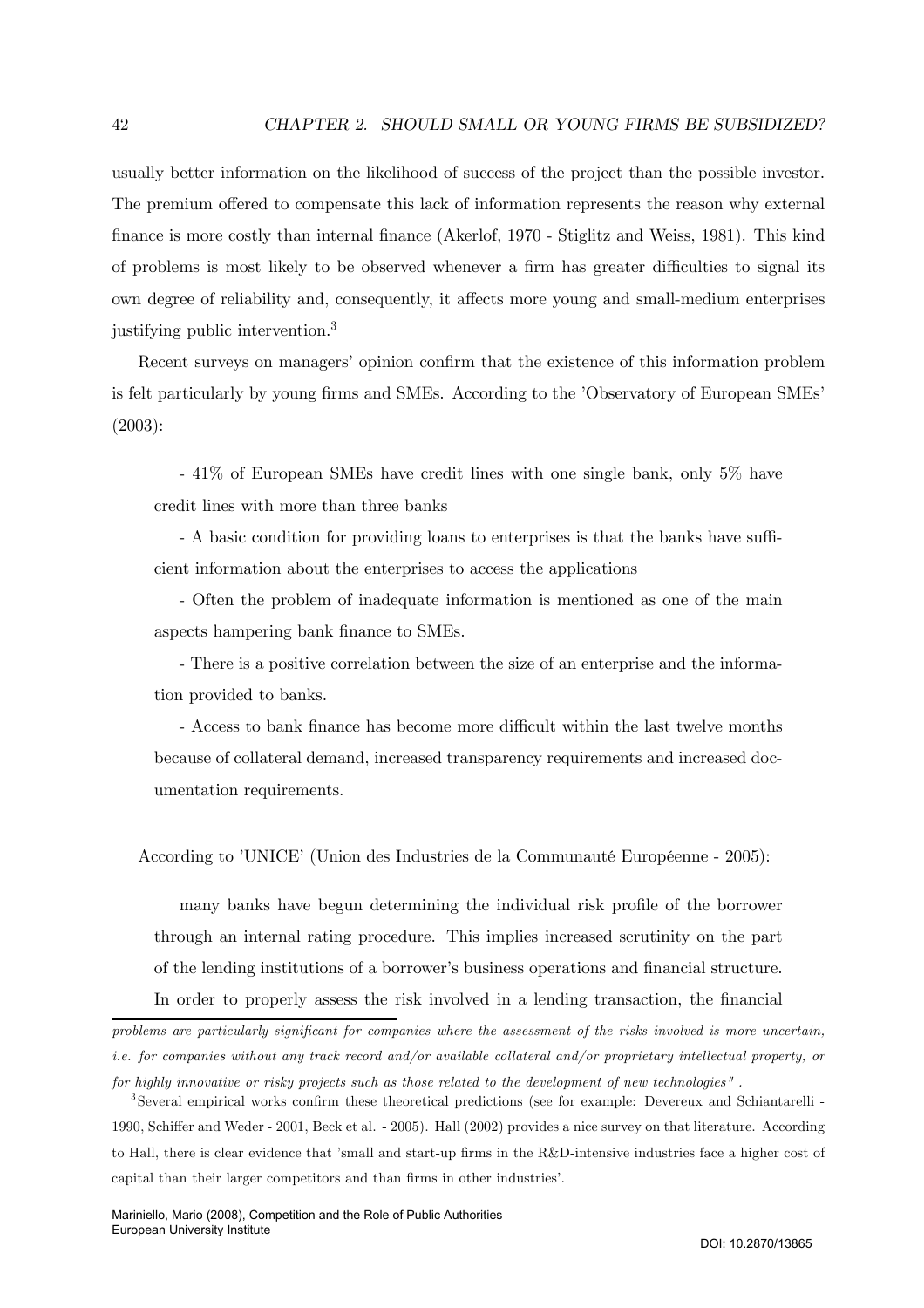#### 2.1. INTRODUCTION 43

institutions need to have sufficient knowledge about the line of business a company is involved in. This applies, in particular, to start-up companies.

Given these remarks, the model described in the following Section sets up a coherent theoretical framework where state aid is analyzed according to those characteristics that, as we have just seen, appear to be crucial in hampering firm's access to funding. To that purpose, two new variables with respect to the HT framework are introduced:  $S$  and  $s_i$ :

- $S$  is an exogenous fixed (sunk) cost sustained by firms willing to get funding. Whenever a firm has an idea for an innovative project and needs external financing to develop it, it is required to produce some information. This information concerns the project but also the firm itself. Typically the following information are required:
	- a description of the project

- identity, background and audited financial statements of managers (i.e. information concerning the promoter's capability to implement the planned project)

- analysis of the products/services demand over the project's life
- information on project costs and its detailed components
- information on financial and economic profitability.<sup>4</sup>

In the model it is assumed that  $S$  is a fixed cost which is the same regardless of firm's characteristics. Small firms are obviously more penalized since the effort they are required to make is higher if proportioned to their internal resources. The model in the paper does not take into consideration that issue because the focus is on another source of asymmetry which is the intrinsic different ability that firms have to show the quality of their projects. But the model could be easily adapted by differentiating firms in their assets too.

•  $s_i$  represents the probability that the bank has to detect firm's type. When a firm presents a project, the bank has  $s_i$  probability to understand if the project has high probability of success (the firm is 'good' in the terminology used in the model) or it has low probability (the firm is 'bad') and  $1 - s_i$  probability of having no knowledge on the type of the firm.  $s_i$ is assumed to be exogenous and independent of firm's type but directly correlated to firm's

<sup>4</sup>Source: European Investment Bank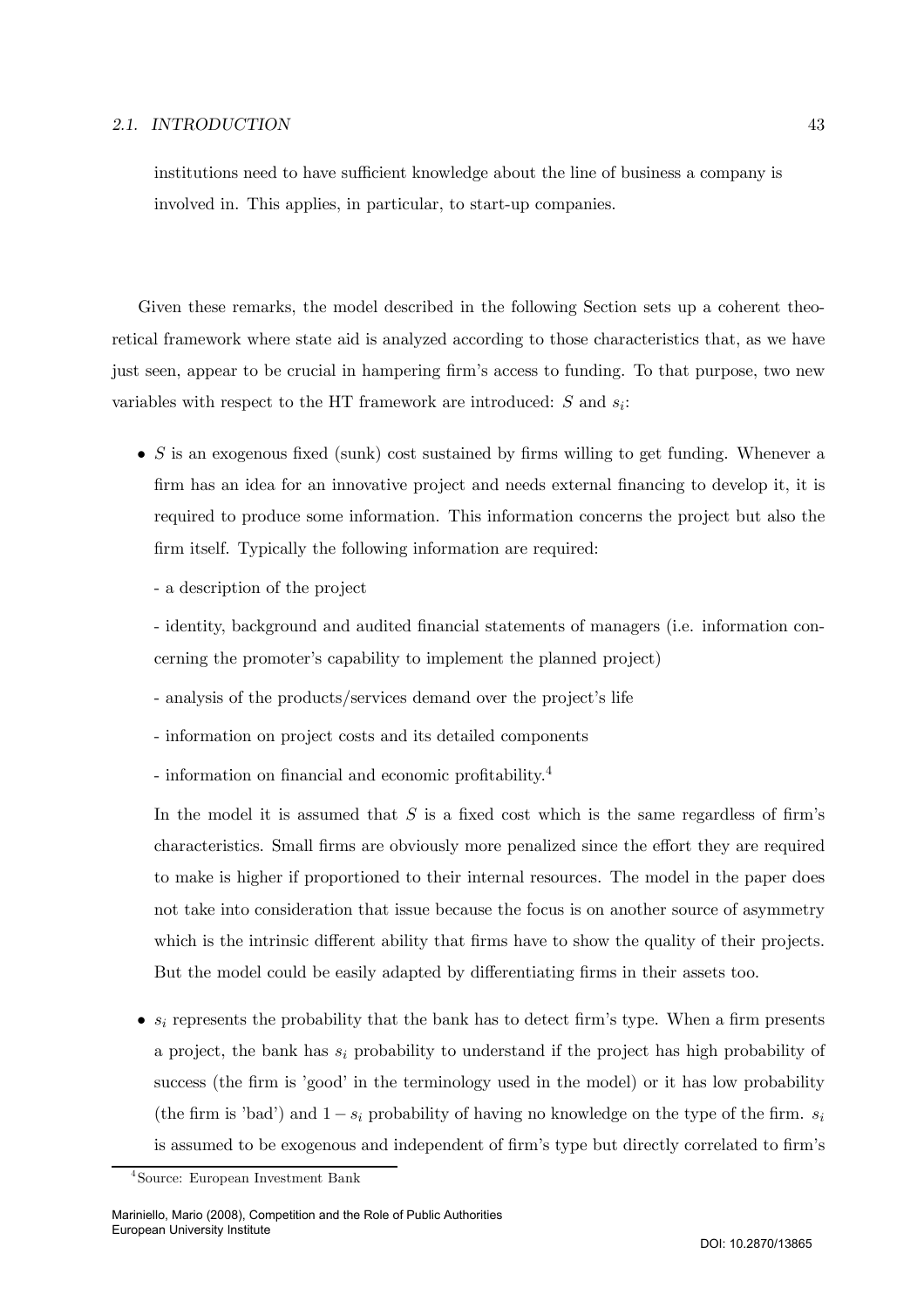size or experience. The idea is that a bigger or well established firm is more easily assessed by banks with respect to a young firm which is just starting a new activity or with respect to a SME which has relationship with only one or few banks. As we have seen above, SMEs feel the inadequacy of the information they are able to provide as one of the main barrier to their access to bank's financing. Big firms have often specific division and hire experts on purpose for assessing the quality of their projects. Young and small firms usually spend all their resources in the development of a project and are not able to provide detailed information on its success' likelihood.

The model described in the following Section shows that granting a subsidy to a small or young firm can be optimal for a welfare maximizing authority if the proportion of firms with a high probability of success in the economy is sufficiently large. This result is less trivial than it might appear. Indeed, subsidizing small or young firms has a greater positive effect on innovation (because those are the firms which are more affected by the market failure) but it entails a higher cost for society. This cost is due to the fact that the probability that the subsidy benefits a firm with low probability of success is higher when the 'informative power' of the firm is lower i.e. when the firm is small or young.

One way to reduce that source of costs is to grant the subsidy only after the bank has screened the firms; this allows the government to exploit the bank's filter in order to identify only those firms which would not be able to develop the innovative project without the government's intervention. As we are going to see, the model shows that this kind of aid is more effective with bigger or more experienced firms, as the costs' saving is greater when the firm's informative power is higher.

The rest of the paper is organized as it follows: Section 2 describes and solves the model; conclusions are discussed in Section 3. Proofs are reported in the Appendix.

# 2.2 The Model

# 2.2.1 The Basic Set-up

There are two players: a borrowing firm i and a lending bank l. Firm i can be of two types: with probability  $\alpha \in [0,1]$  the firm is good type  $(\theta = g)$ ; with probability  $1 - \alpha$  the firm is bad type  $(\theta = b)$ . The type of the firm is strictly related to the probability of success if the firm invest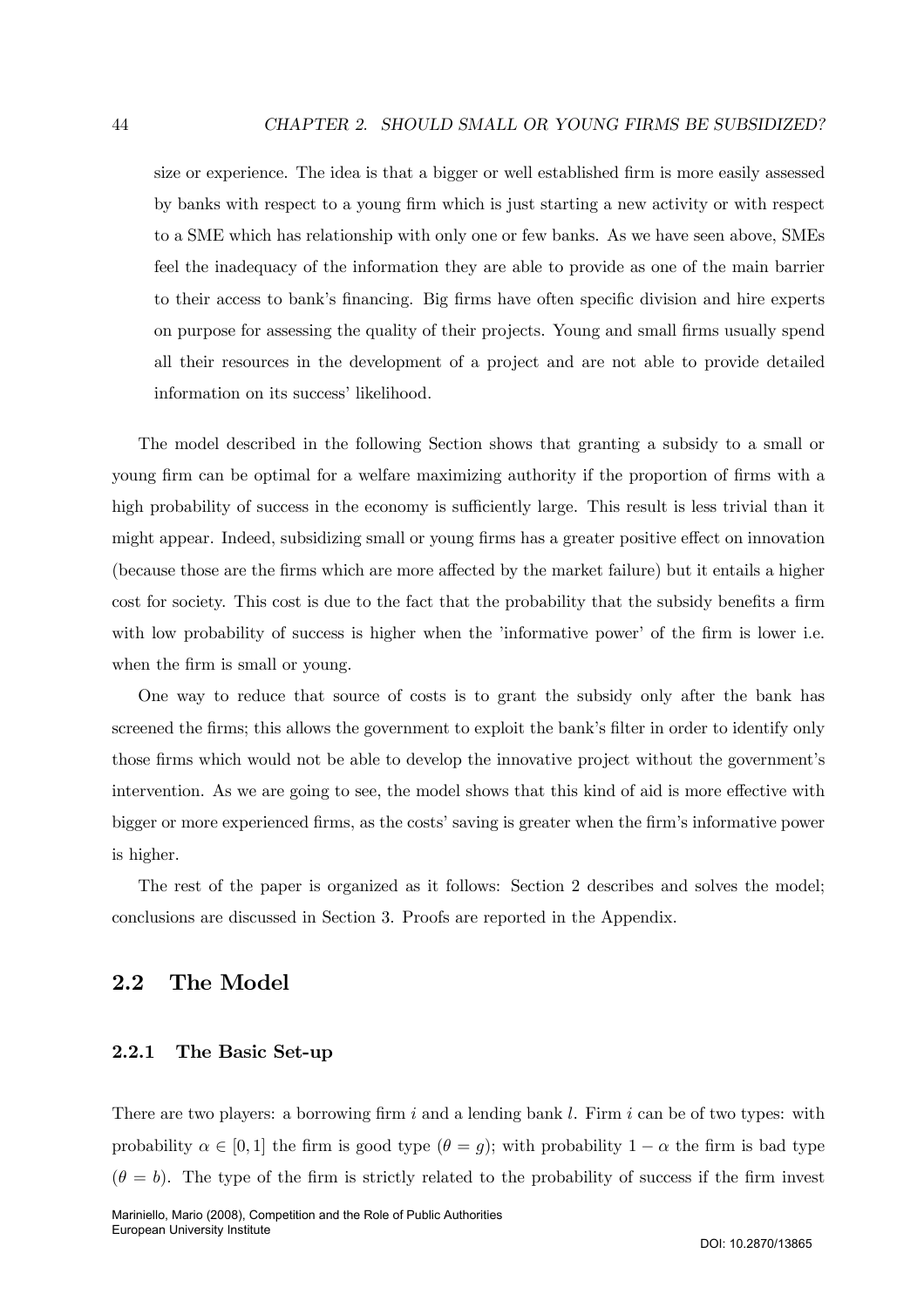in an innovation project. The parameter  $\alpha$  can thus be interpreted as the proportion of good firms in the economy i.e. the proportion of firms which present a project with high probability of success.<sup>5</sup>

Having enough financial resources, firm i could invest I in a project which yields R with probability  $p(\theta)$ . A good firm has probability 1 of success while a bad firm has probability 0 of success. Both types have an outside option of  $B$  with probability 1 if they invest the money received somewhere else and not in the research project. The value of the outside option is assumed to be lower with respect to the expected value of the project for a good firm:  $R > B$ . The parameters' values are known to all players. In addition, investing in the outside option is socially inefficient:  $B < I$ .<sup>6</sup>

Firm i has zero net private asset and it needs a loan from the bank in order to invest.<sup>7</sup> To do so, firm  $i$  has to sustain some fixed cost of entry  $S$  which represents the amount of effort required by the bank for providing information concerning firm's type. The bank may guess the firm's type with probability  $s_i$  while it gets no information with probability  $1-s_i$ . Both S and  $s_i$ are assumed to be exogenous and unrelated to firm's type.  $s_i$ , however, is an idiosyncratic term which is specific of the firm and depends positively on its size or experience.

The total cost of the investment is hence  $T = I + S$ . It is assumed that the total cost of investment is higher than the expected return from a project developed by a bad type:  $T > 0$ . Financing a bad firm is thus welfare detrimental, besides being not profitable for the bank. Financing a good firm is, instead, profitable if  $R$  is sufficiently large. In order to have such result, it is sufficient to restrict our analysis to the interval for which  $R>T+B$ , for a reason which will become clearer later.

During the bargaining phase, the bank proposes a contract to firm  $i$  making a take-it or leaveit offer. The contract is such that the gain from success in the development of the innovation is split between the firm and the bank according to their bargaining power.

$$
E(R_i^{\theta}) = \mu(R - T)p(\theta) + \xi
$$
\n(2.1)

<sup>&</sup>lt;sup>5</sup>To have an idea on how much could be  $\alpha$  in the real economy, notice that the percentage of successful innovators in some Member States varies from 19% (UK, low-technology sector) to 70% (Germany, high tecnology sector). Source: CIS3 (Community Innovation Survey).

<sup>&</sup>lt;sup>6</sup>For ease of exposition, here I am not discussing the origin of these parameters and consider them exogenous. Notice, however, that these parameters are coherent with the setting depicted by Holmstrom and Tirole (1997) where moral hazard is possible.

<sup>&</sup>lt;sup>7</sup>The gross private asset is however sufficient to cover administrative costs such as  $S$  as it is defined later.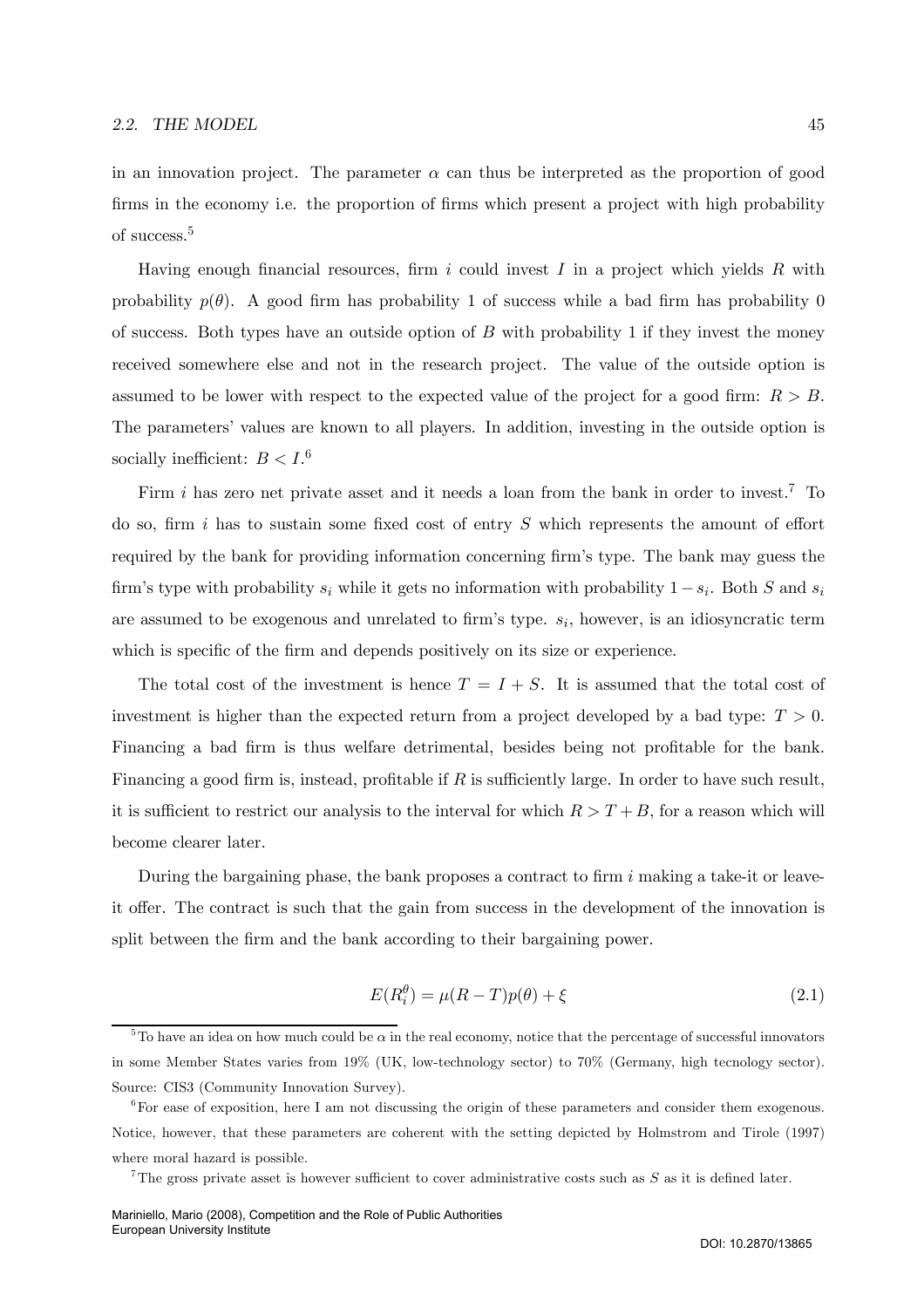$$
E(R_l^{\theta}) = (1 - \mu)(R - T)p(\theta) - \xi
$$
\n(2.2)

where  $E(R_i^{\theta})$  and  $E(R_l^{\theta})$  are the expected profits of the firm and the lender, respectively, and  $\mu \in [0,1]$  is the fraction of revenue going to firm i in case of success.  $\xi$  is a lump sum benefit that the bank grants to the firm in order to prevent moral hazard. It can be easily shown that  $\xi = B$ whenever  $\mu = 0$  and  $\theta = g$ .

In the following it is assumed that  $\mu = 0$  i.e. the bank gets all the surplus generated by the project in case of success. This assumption helps to simplify the model and it is relatively innocuous: as long as  $\mu \neq 1$ , a reduction in the total cost of the investment due to a subsidy increases the bank's willingness to finance, as we are going to see in the following. A different  $\mu$ would imply a different size of the subsidy necessary to trigger a financing decision. The effect of a change in the size of the needed subsidy is however already totally captured by an increase in  $B$  or a reduction in  $R$ , which are the determinants of the bank's profits. Summarizing:

- nature plays and chooses the firm's type. The firm can be either good (with probability  $\alpha$ ) or bad (with probability  $1 - \alpha$ ).
- firm i observes its own type and decides whether to present a project proposal to the bank  $(IN)$  or to stay out from the innovation market  $(OUT)$ . In the first case, firm i has to bear a fixed cost S. In the second case the firm makes zero profit.
- $\bullet$  if firm i has presented the project, nature plays and chooses whether the bank detects the firm i's type (with probability  $s_i$ ) or not (with probability  $1 - s_i$ ).
- the bank decides whether to finance  $(F)$  or not  $(NF)$  firm i.

Figure 1 represents the game tree of the basic model: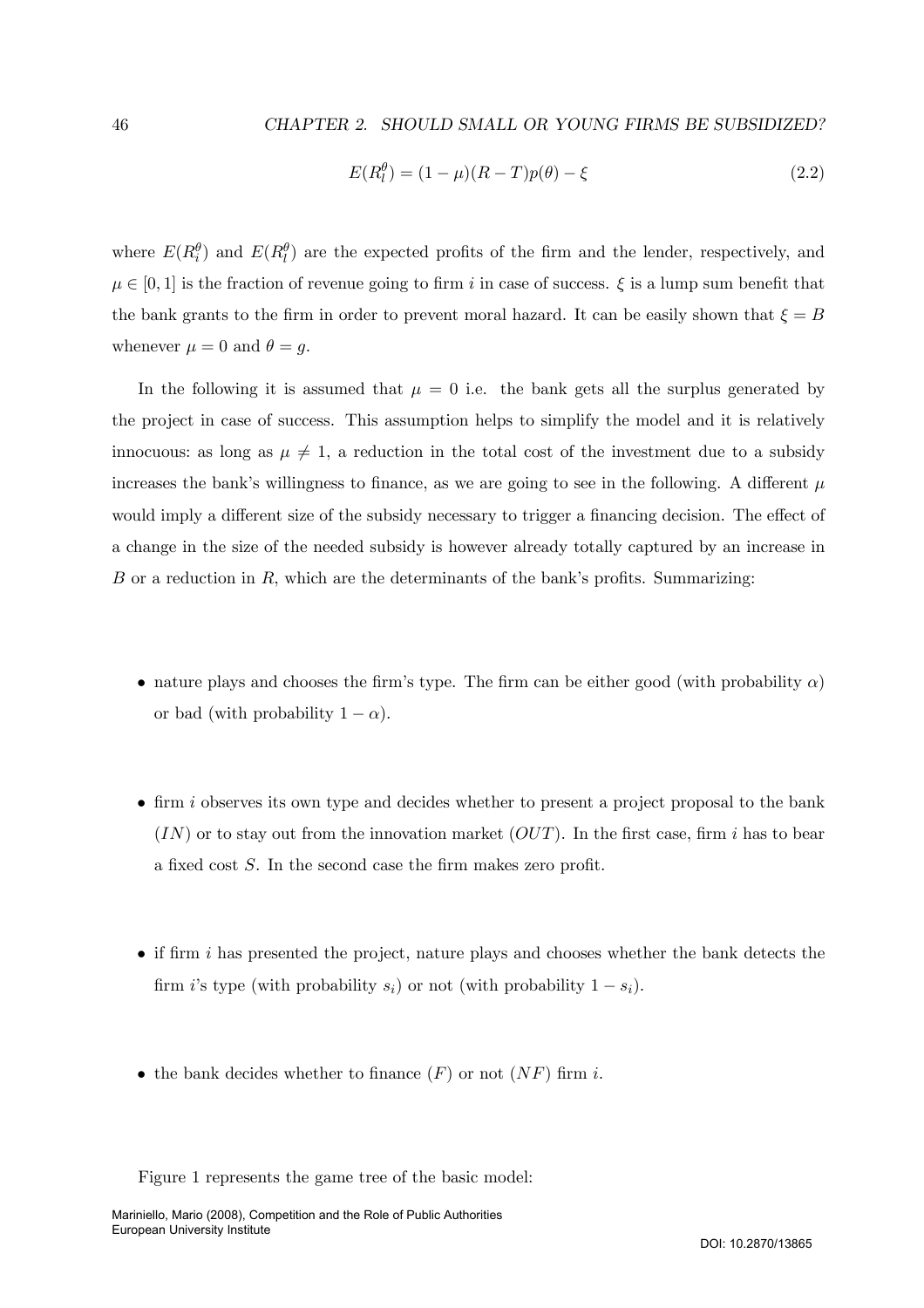

# 2.2.2 Solution of the Basic Model

Suppose that the bank can detect the firm's type with certainty:  $s_i = 1$ . By assumption, lending to a bad firm is unprofitable. Thus only good firms are financed. In that case, the bank would offer a contract such that:

$$
E(R_i^g) = B \tag{2.3}
$$

$$
E(R_l^g) = (R - T) - B \tag{2.4}
$$

under these conditions, indeed, the good firm has no incentive to deviate the money received from the bank in the outside option.

Now, suppose that no information on the firm's type is available to the bank:  $s_i = 0$ .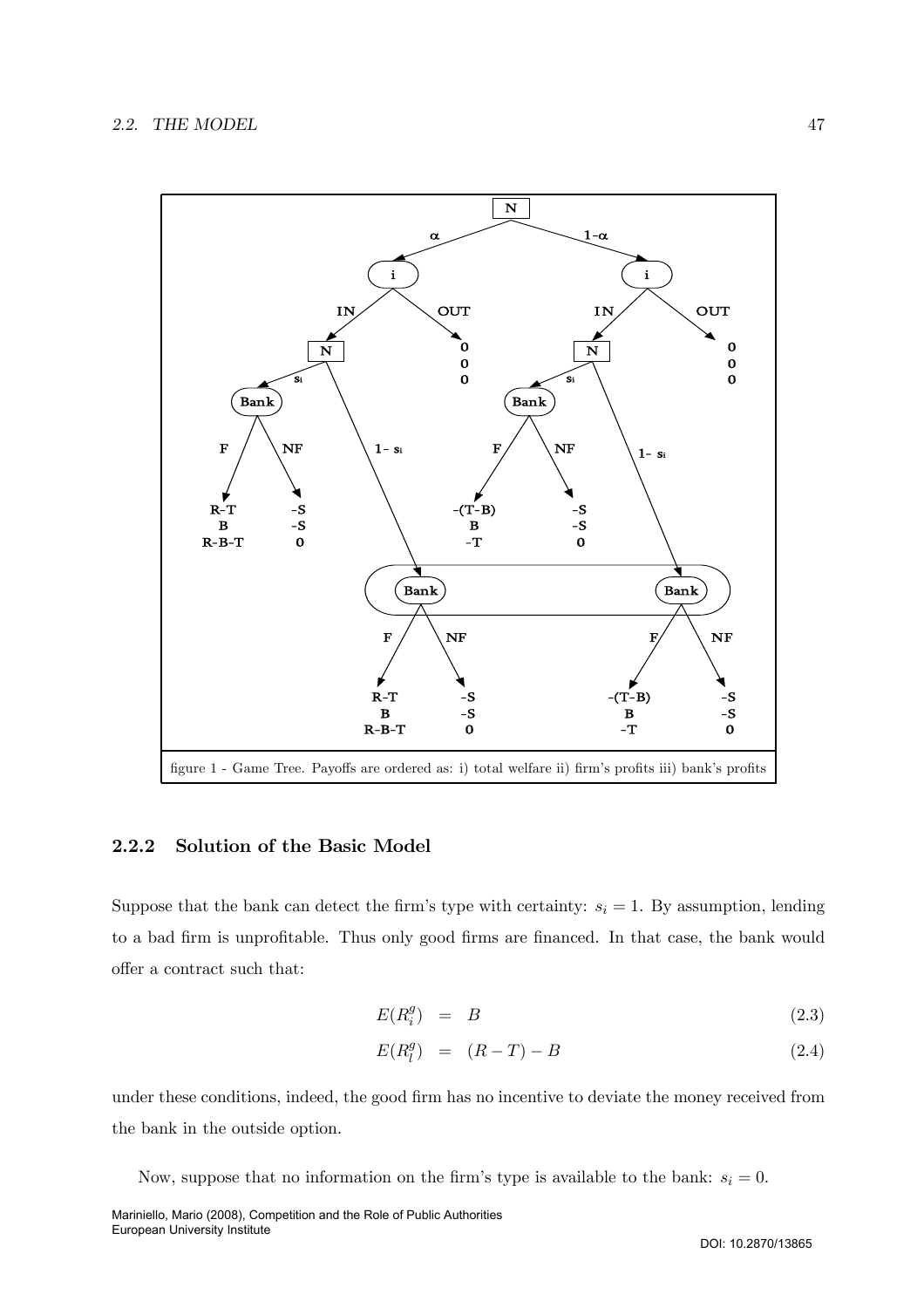Two pooling equilibria and a mixed strategy equilibrium may arise. Depending on the proportion of good types  $\alpha$  (i.e. on the probability that a good firm is knocking at the bank's door), the bank may or may not find it profitable to finance an 'unknown' type firm. Formally, the bank grants a loan to a firm if:

$$
E(R_l) = \alpha(R - B) - T \ge 0
$$

that is: the loan is granted only if the expected gains of the lender are higher than the total investment cost.

To have lending (and thus possible innovation) at the equilibrium, the proportion of good types must hence be sufficiently high:

$$
\alpha \geq \underline{\alpha} := \frac{T}{R - B} \tag{2.5}
$$

Two pure strategy equilibria may arise: an equilibrium where both the good and the bad type enter and the bank finances the firm if  $\alpha \geq \alpha$  and an equilibrium where nobody enters the market for innovation since the bank does not finance an unknown type firm if  $\alpha < \underline{\alpha}$ . In the first case, probability of innovation is  $\alpha$ , the firm's profits are B (whatever the type) and the bank's profits are  $\alpha(R - B) - T$ .

Since the firm has to sustain a fixed cost to propose the project (i.e. entry is risky), a mixed strategy equilibrium where a good firm enters with probability 1 and a bad firm randomizes between entering or staying out can arise too if  $\alpha < \underline{\alpha}$ .<sup>8</sup> This happens whenever the bank has belief such that it attaches  $\alpha$  probability to the left node of the infoset i.e. whenever it believes a firm the type of which has not been detected to be good with probability  $\alpha$ . In that case, the bank randomizes between financing and not financing. Formally, let  $\sigma_{\theta}$  be the probability attached by type  $\theta$  to entering and  $\eta$  be the probability attached by the bank to the financing decision whenever it is unaware of firm's type, we have:

$$
\begin{array}{rcl}\n\sigma_g &=& 1 \\
\sigma_b &=& \frac{\alpha (R - B - T)}{T(1 - \alpha)} \\
\eta &=& \frac{S}{B + S}\n\end{array}
$$

In this equilibrium the probability of innovation is  $\alpha \frac{S}{B+S}$  and both the firm (no matter the type) and the bank have zero profits. The intuition why the good type is also making zero profit is the following: the bad type randomizes between  $IN$  and  $OUT$ , so in both cases it has zero

<sup>&</sup>lt;sup>8</sup>Indeed, if entry was not risky, the bad firm would always enter the market for innovation with probability 1.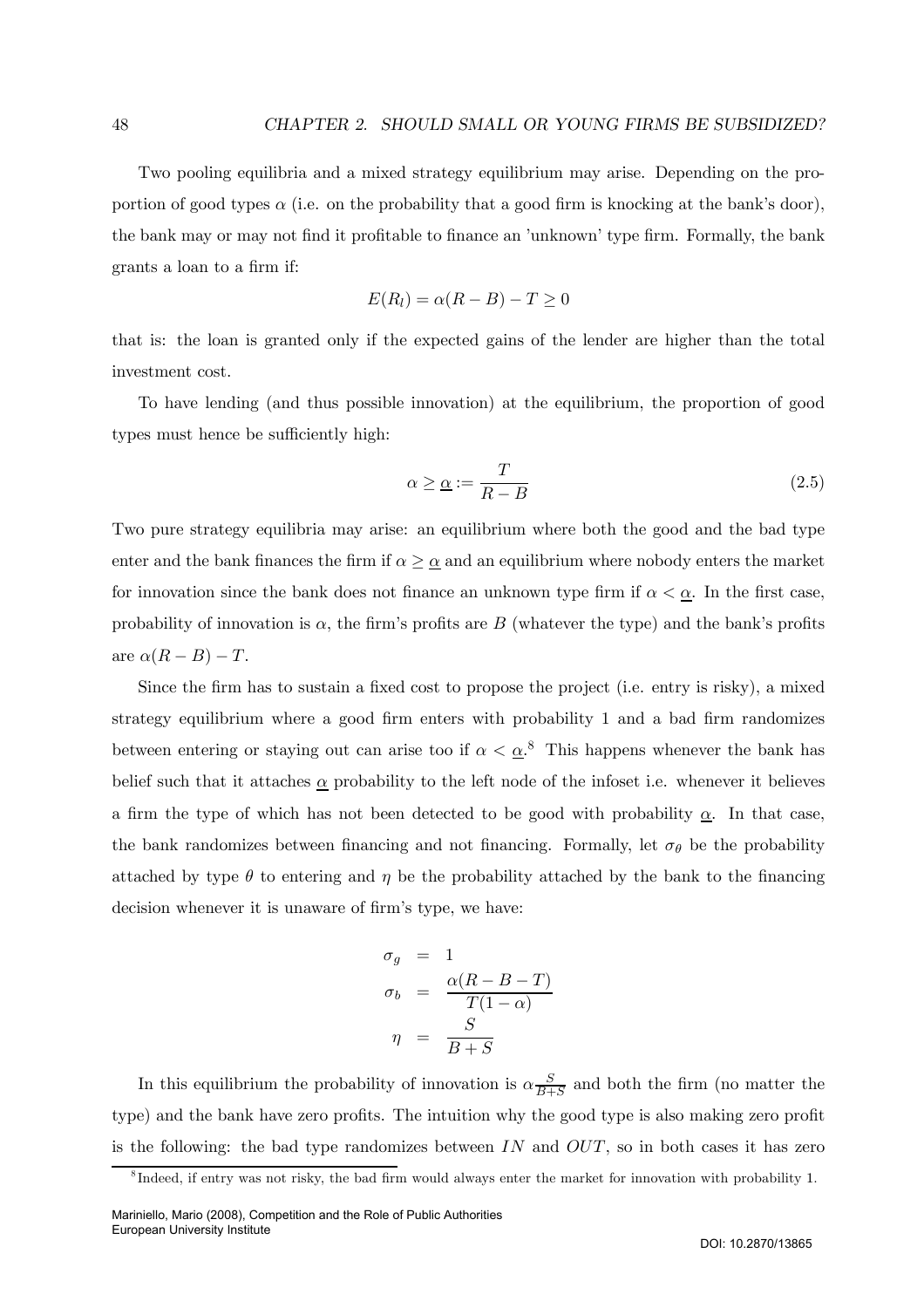expected profits. Since  $s_i = 0$ , there is no way the bank can distinguish between the two types and they are both treated in the same way. Hence the good type's expected profits are zero as well.

Since the pure strategy equilibrium where no lending occurs and the mixed strategy equilibrium coexist when  $\alpha < \underline{\alpha}$ , we need to select one of them in order to go on with the analysis. The mixed strategy equilibrium is superior with respect to the pure strategy one according to a forward induction criterion since the good type has always at least a weak incentive to enter whenever  $s_i \geq 0$ . I henceforth assume that the mixed strategy equilibrium occurs if  $\alpha < \underline{\alpha}$ .

Now let  $s_i \in (0,1)$ . That is: there is a positive probability that the bank is able to guess the firm's type.

We first need to define the following threshold:

$$
\overline{s} := \frac{B}{B+S} \tag{2.6}
$$

 $\overline{s}$  represents the level of  $s_i$  above which the equilibria reached are the same of the full detection benchmark. When  $s_i > \overline{s}$ , in fact, a bad firm has negative expected profits when entering the market for innovation since the probability of being detected is too high compared to the benefit it gets by being financed. It turns out that when  $s_i > \overline{s}$  only a good firm asks a loan to the bank. The bank is thus able to select the firms and offer a contract just to good firms.

Within the interval  $s_i \in [0, \overline{s})$  the mixed strategy equilibrium arises whenever  $\alpha < \underline{\alpha}$ . As we have seen, in that case, a good firm enters the market for innovation with probability 1 while a bad type randomizes between entering and not entering. Formally:

$$
\sigma'_{g} = 1
$$
  
\n
$$
\sigma'_{b} = \frac{\alpha(R - B - T)}{T(1 - \alpha)}
$$
  
\n
$$
\eta' = \frac{S}{B + S} + \frac{S s_{i}}{(1 - s_{i})(B + S)}
$$

Notice that given these parameters, if a firm's type is not detected, the bank has  $\alpha$  probability of facing a good type (this is why the bank randomizes between the two different choices).

In this equilibrium the probability of innovation is  $\alpha \left(s_i + \frac{S}{S+B}\right)$ ) and welfare is composed as it follows: a good firm has expected profits  $s_i(B + S)$ , a bad firm has expected profits equal to zero and the bank has expected profits equal to  $\alpha s_i(R - B - T)$ . Notice that the good type's expected profits tend to 0 for  $s_i \to 0$  and to B for  $s_i \to \overline{s}$ .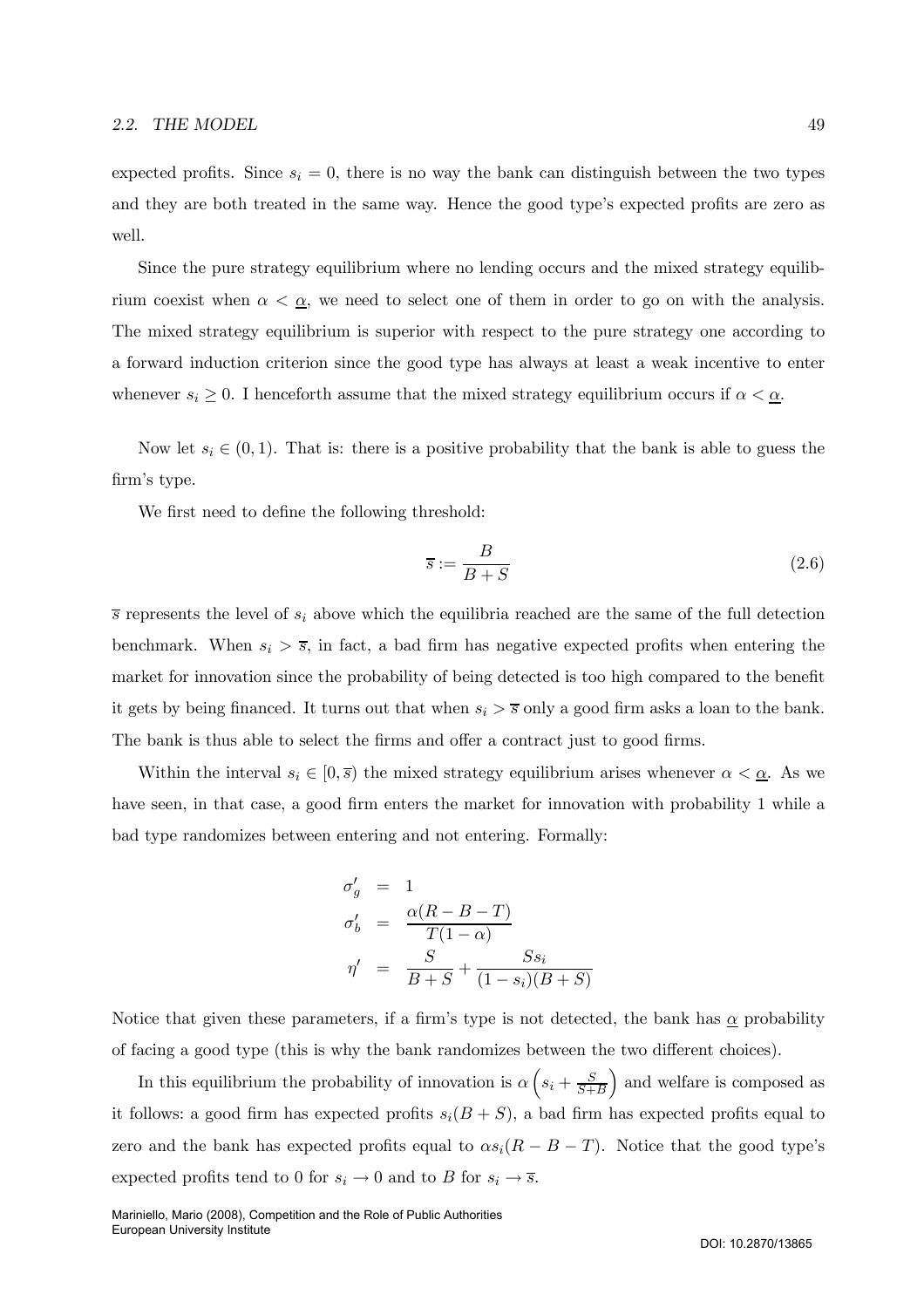After having solved the basic model, we can then conclude that innovation likelihood is below its potential because of imperfection in the financial markets whenever  $s_i < \overline{s}$  and  $\alpha < \underline{\alpha}$ . In that case, social welfare is given by:

$$
W = \alpha s_i (R - I)
$$

and a government G may be willing to subsidize the firm in order to stimulate innovation and maximize welfare. The following Section deals with that issue.

## 2.2.3 The State Aid Game

Let us assume that  $s_i < \overline{s}$  and  $\alpha < \underline{\alpha}$ . A state aid system is now introduced in the basic model. Players are now three since a government is also playing the game. At the beginning of the game, the government may grant a lump-sum subsidy x with a certain probability q. If granted, the subsidy reduces the total cost of investing  $T$  by  $x$  if the bank accepts to finance the project. The aid is thus not a free grant: since it is granted in the form of a reduction of the total cost of the investment, the firm is entitled to get the aid only if it will be financed by the bank. Notice, however, that the government is not able to discriminate among firms on the basis of their type since it does not have access to the same information provided to the bank. All players know if the aid is granted before firm i decides whether to enter the market for innovation or not. As the subsidy is granted before the firm and the bank play, this scheme is called the  $ex\text{-}ante$  aid scheme.

The amount of aid  $x$  is assumed to be sufficiently large to induce a financing decision when the bank does not know the firm's type i.e.  $x = T - \alpha(R - B)$ : a greater subsidy would be inefficient; a lower one would be useless. Indeed, a bank finds financing to yield non negative profits if and only if  $T - x \leq \alpha (R - B)$ .

Expected welfare is given by:

$$
E(W) = \alpha E(R_i^g) + (1 - \alpha)E(R_i^b) + E(R_l) - \lambda xq
$$
\n(2.7)

where  $\lambda$  is the shadow cost per unit of subsidy and q is the probability that the firm gets the subsidy at the beginning of the game. I henceforth assume that  $\lambda = 1$  that is: the tax system is efficient. We can accept such (unrealistic) assumption for two reasons: first of all it simplifies the model helping us to focus on the parameters of interests. Secondly, and most important, this assumption does not imply that granting a subsidy is not costly for the government, in this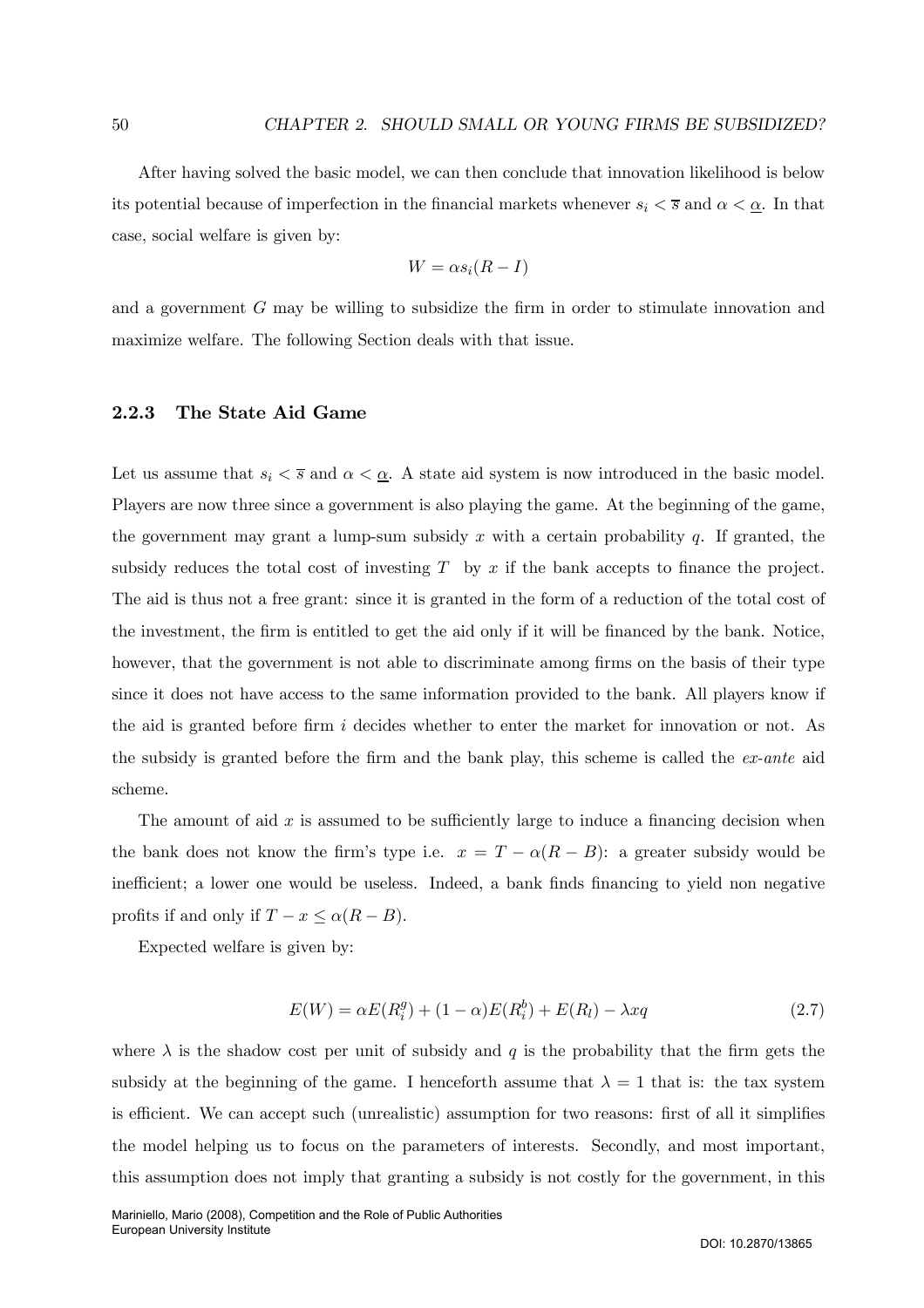#### 2.2. THE MODEL  $51$

context. Since the government is not able to guess the type of the firm, there is a possibility that the subsidy is granted to a bad firm. In that case welfare is reduced since, by assumption, the outside option  $B$  has lower value with respect to  $I$ , the cost of investing in the development of an innovation. Hence, granting a subsidy might be welfare detrimental even if the transfer of resources from the government to firms is perfectly efficient.

It turns out that, whatever is its type, if the firm knows to be entitled to get the subsidy at the beginning of the game, it enters the market for innovation and it is financed by the bank, with the exception of the case in which its type is bad and its type is detected by the bank.

The following payoff structure then occurs:

$$
E(R_i^g) = qB + (1-q)s_i(B+S)
$$
\n(2.8)

$$
E(R_i^b) = q((1 - s_i)B - s_iS) \tag{2.9}
$$

$$
E(R_l) = q(\alpha(1-\alpha)s_i(R-B)) + (1-q)(\alpha s_i(R-B-T))
$$
\n(2.10)

$$
E(W) = q((1 - \alpha)(B(1 - s_i) + Is_i) + \alpha R - T) + (1 - q)\alpha s_i(R - I)
$$
\n(2.11)

$$
\chi = q\alpha + (1-q)\alpha \left(s_i + \frac{S}{S+B}\right) \tag{2.12}
$$

where  $\chi$  is the probability that innovation takes place. Let us discuss each single equation in order to clarify the origin of these expressions. Notice that when the subsidy is not granted (with probability  $1 - q$ ) the payoffs are the same of those obtained with the basic model.

(2.8) represents the expected profits for a good firm. By definition, if a firm is subsidized, it is financed by the bank when the bank is not able to guess its type. Since the good firm enters the market for innovation with probability 1, that means that if the good firm is entitled to the subsidy, it is financed with certainty: indeed, if its type is not detected, it is still profitable for the bank to finance it because of the subsidy. Thus, if the good firm receives a subsidy it has expected profits equal to B.

(2.9) represents the expected profits for a bad firm. The bad firm can be financed only if its type is not detected. In addition, recall that the bad firm has 0 expected profits when the government does not play the game. If the subsidy is granted, the bad firm enters the market for innovation with probability 1 (recall that  $s < \overline{s}$  and hence the firm has expected profits which are higher than expected loss in case the bank detects its type).

By entering the market for innovation, the bad firm gets B with probability  $1 - s_i$  if it is not detected and looses  $S$  with probability  $s_i$  if the opposite happens.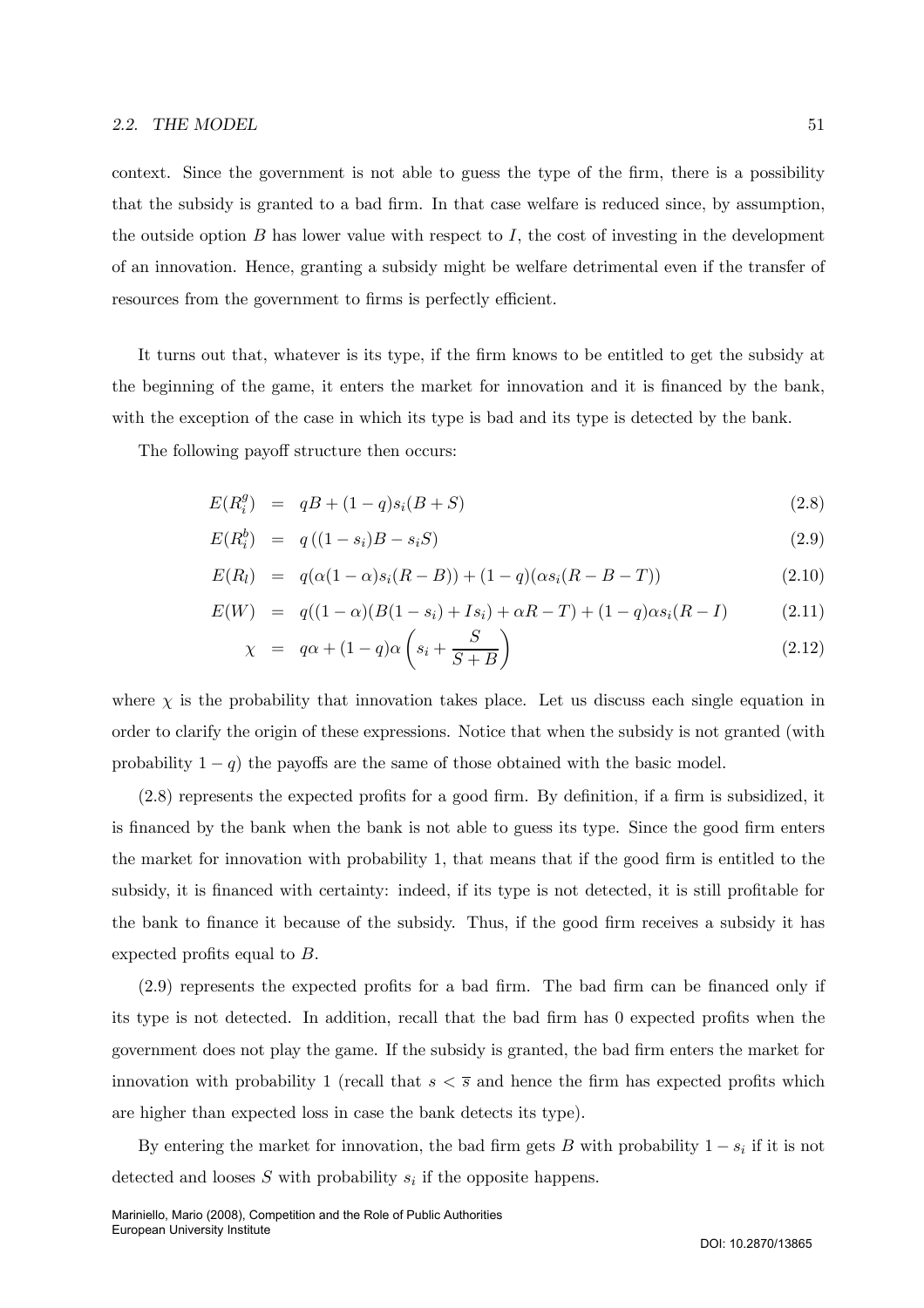(2.10) is the expression of the bank's expected profits. Since both types enter with probability 1, when the subsidy is granted the bank's profits are given by the sum of:

(i) the probability that the firm is good times the gain from financing a good firm:

$$
\alpha(R - B - (T - x))
$$

(ii) the probability that the firm is bad and it is erroneously financed times the loss given by financing a bad firm:

$$
(1-\alpha)(1-s_i)(-(T-x))
$$

Substituting for  $x$  we get that the expected profits when the subsidy is granted are indeed  $\alpha(1-\alpha)s_i(R-B).$ 

(2.11) represents the expected welfare which is computed as in (2.7). When the subsidy is granted, indeed, welfare is given by the sum of: the profits of the good firm times the probability that the firm is good  $(\alpha B)$ ; the profits of the bad firm times the probability that the firm is bad  $((1 - \alpha)((1 - s_i)B - s_iS))$ ; the profits of the bank  $(\alpha(1 - \alpha)s_i(R - B))$  minus x times the probability that a firm which is entitled to get the subsidy actually uses it:  $x(1-(1-\alpha)s_i)$ , i.e. if a firm is bad and its type is detected (this happens with probability  $(1 - \alpha)s_i$ ), it is not financed even if it is entitled to get the subsidy. Putting the terms together and simplifying results in the expression reported in (2.11). Another way to look at it is the following: when the subsidy is granted, welfare is the sum of the total gain for society, which is given by  $\alpha R + (1 - \alpha)(1 - s_i)B$ , minus the total cost, which is given by  $S$  (which is always sustained since both types enter the market with probability 1) plus  $(1 - s_i(1 - \alpha))I$  (which is the cost of the investment in the case the firm is financed).

(2.12) finally is the probability that innovation occurs at the equilibrium. As it can be noticed, the probability of a subsidy increases innovation likelihood by  $\left(1 - \left(s_i + \frac{S}{S+B}\right)\right) \alpha q$ . That is: the lower are  $s_i$  or  $S$ , the more effective in raising innovation is the subsidy.

# 2.2.4 The Subsidization Choice

Let us suppose that the government can observe only  $s_i$ . That is: the government does not know whether a firm is good or bad but it knows whether the bank is more or less able to detect its type on the basis of the available information. In particular, the government may adopt the following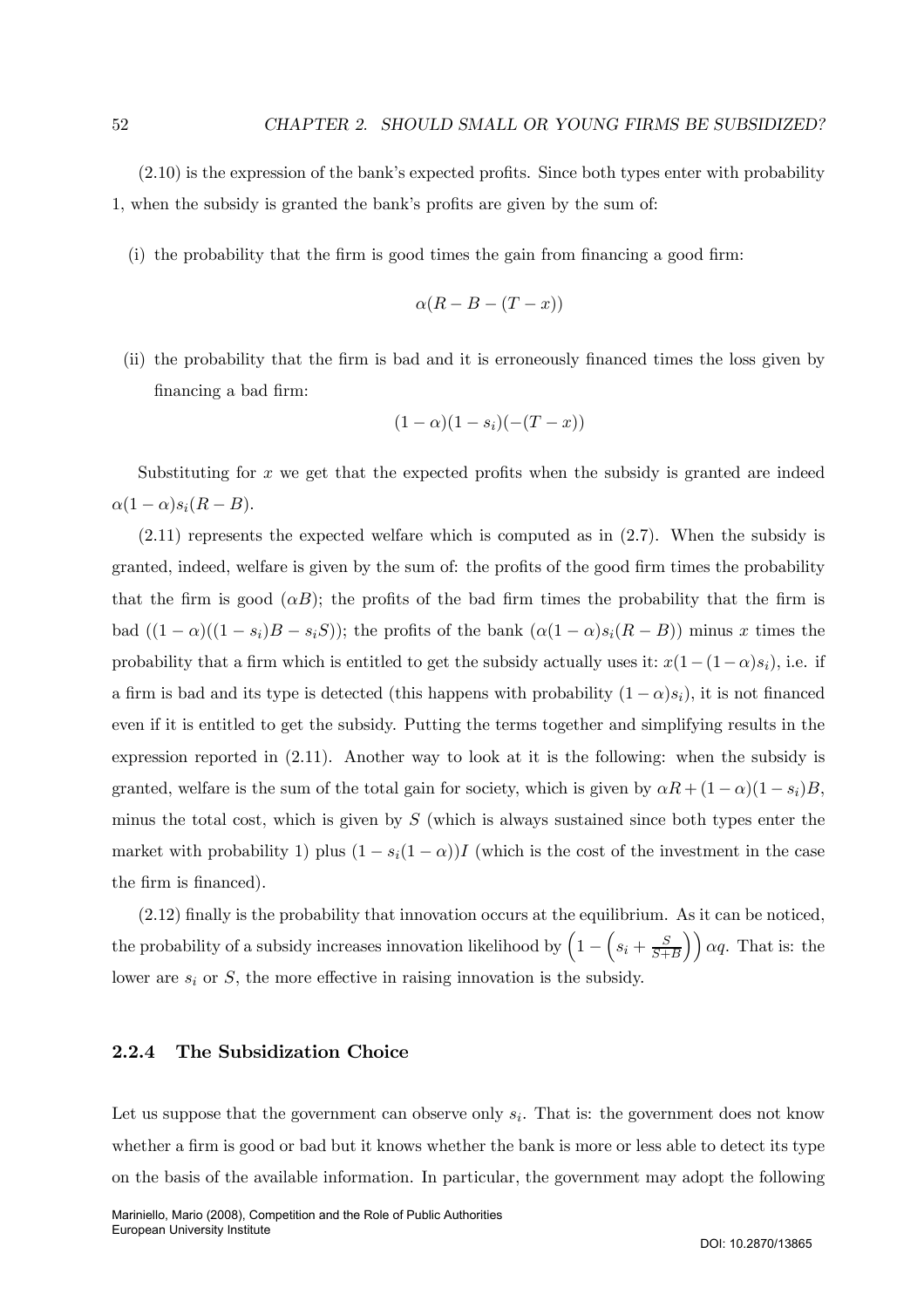#### 2.2. THE MODEL 53

rule: if the firm has a low informative ability, it can be subsidized. Notice that this kind of policy is usually implemented by governments, provided that  $s_i$  is a proxy of firm's experience or size (i.e. young or small firms have a low  $s_i$ ). What is the optimal threshold for subsidization from the point of view of the government? Let  $\tilde{s}$  be the threshold below which a firm is entitled to get the subsidy and recall that we are focusing on the interval where the intervention of the government is needed in order to boost innovation (i.e.  $s_i < \overline{s}$  and  $\alpha < \underline{\alpha}$ ). Notice that letting just one firm play the game is equivalent to assume that firms with different  $s_j$  parameter are drawn from a uniform distribution.

The government defines the function  $q(s_i)$  as to maximize the following welfare function:

$$
E(W) = [(\alpha R + (1 - \alpha)(1 - s_i)B - S - (1 - (1 - \alpha)s_i)I)]q(s_i) + [\alpha s_i(R - I)](1 - q(s_i))
$$
\n(2.13)

Maximizing (2.13) we get the following claim:

Claim 2.1 The optimal subsidy function is

$$
q(s_i) = 1
$$
 if  $s_i < \tilde{s}$  and  $\alpha > \tilde{\alpha}$   
 $q(s_i) = 0$  otherwise

where  $\widetilde{s} = 1 - \frac{S}{\alpha(R-B)-(I-B)}$  and  $\widetilde{\alpha} = \frac{I-B}{R-B}$ .

**Proof.** Equation (2.13) can be rewritten as follows:

$$
E(W) = \varphi(s_i, \alpha, R, B, I, S)q(s_i) + \varepsilon(s_i, \alpha, R, I)
$$

where  $\varphi(.) = S + (1 - s_i)(\alpha(R - B) - (I - B))$  and  $\varepsilon(.)$  is a known function of parameters which are independent of  $q(s_i)$ . It turns out that the optimal subsidy policy implies  $q(s_i)=1$  whenever  $\varphi(.) \geq 0$  and  $q(s_i)=0$  whenever  $\varphi(.) < 0$ .

We can then state the following proposition:

**Proposition 2.1** Provided that the proportion of high innovative ability firms is sufficiently high, the higher is the total investment's cost, the smaller (or younger) should be the firm which is entitled to get the aid.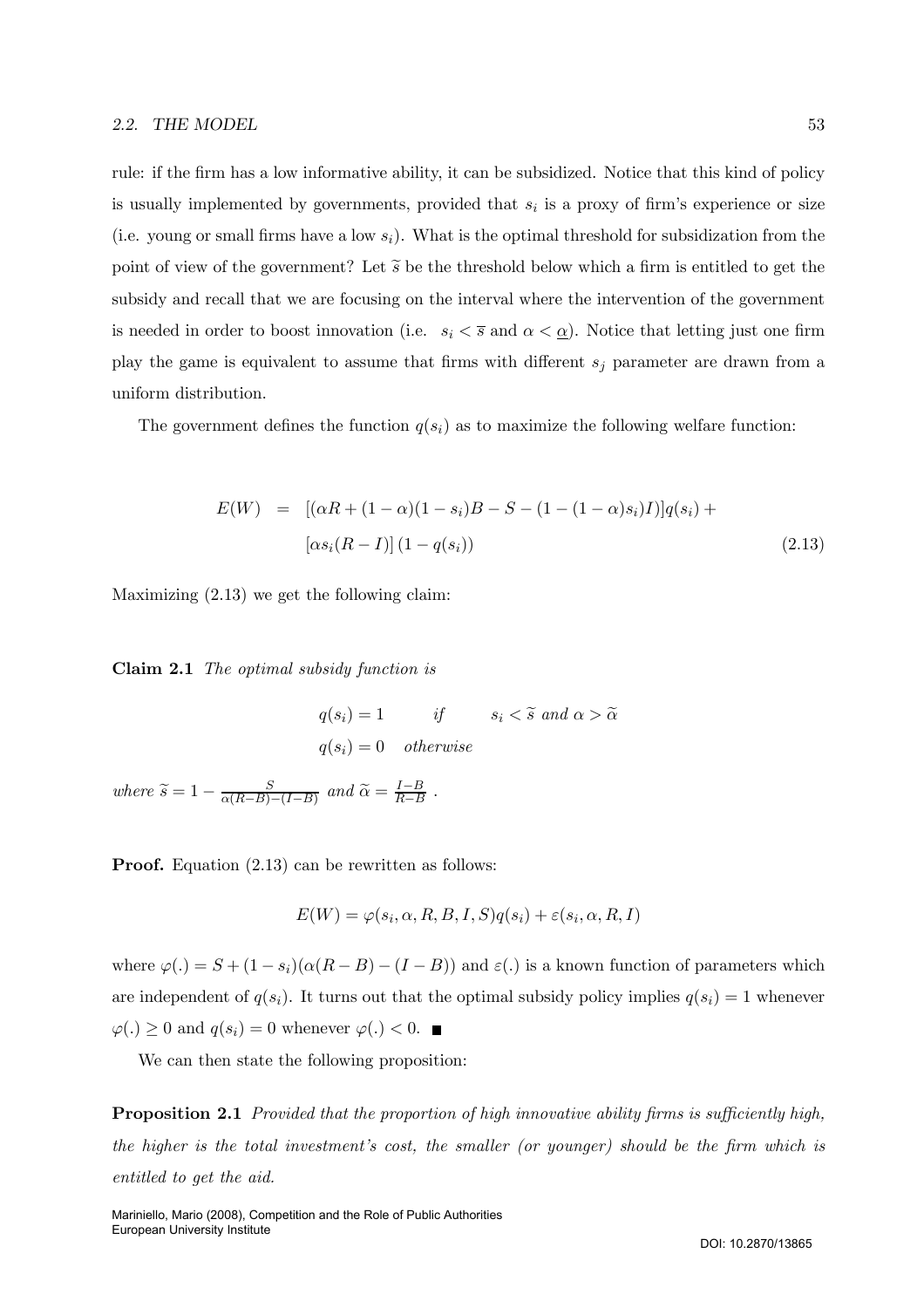**Proof.** It follows directly from Claim 2.1.  $\blacksquare$ 

Proposition 2.1 suggests that it might be optimal for the government to target only firms which are smaller or younger than a defined threshold if the probability of success for firms in the economy is sufficiently high (because otherwise it would not be worthy to induce a financing decision of the bank).<sup>9</sup> As the total cost of subsidization increases (that happens whenever  $B$ , S or I increase), this threshold gets smaller, because a greater positive effect of the subsidy on welfare is needed in order to compensate its higher cost. And obviously the subsidy is relatively more effective when the market failure due to asymmetric information is more evident i.e. when  $s_i$  is small. Interestingly, the positive effect of granting a subsidy to a small firm dominates the cost of subsidizing a firm which might be bad with an higher probability, given that it is harder for the bank to screen it.

In addition, notice that  $\tilde{s}$  is always smaller than  $\bar{s}$ . Indeed:

$$
\rho(\overline{s}, \tilde{s}) = \overline{s} - \tilde{s} = \frac{S(T - \alpha(R - B))}{(S + B)(\alpha(R - B) - (I - B))} > 0
$$
\n(2.14)

Since we are assuming that firms are uniformly distributed,  $\rho(\overline{s}, \widetilde{s})$  represents the proportion of firms which need the aid without getting it. They need the aid because there is a probability that they will not be financed even if they are good, since their informative power is lower than what should be in order to trigger a financing decision by the bank with probability  $1 (s_i \leq \overline{s}).$ However, they do not get the aid, because their informative power is so high that the relative gain from stimulating innovation is inferior to the relative cost of the aid, which is represented by the risk of making a bad firm to be financed  $(s_i > \tilde{s})$ . Indeed,  $\rho(\overline{s}, \tilde{s})$  is increasing in S and I and decreasing in  $\alpha$  and R, that is:  $\rho(\overline{s},\tilde{s})$  depends positively on the total cost of investment and negatively on the proportion of firms with high innovative ability in the economy and on the expected gain from innovation.

Proposition 2.2 The optimal subsidy threshold implies always a proportion of firms which do not get the aid even if they would need it in order to innovate.

**Proof.** It follows directly from  $(2.14)$ .

We can then conclude that under the  $ex$ -ante aid scheme where firms apply for the subsidy before submitting their project to banks, only small or unexperienced firms should be entitled to get the subsidy.

<sup>&</sup>lt;sup>9</sup>Indeed it is possible to prove that the government would never choose to implement a state aid system if  $\alpha < \tilde{\alpha}$ .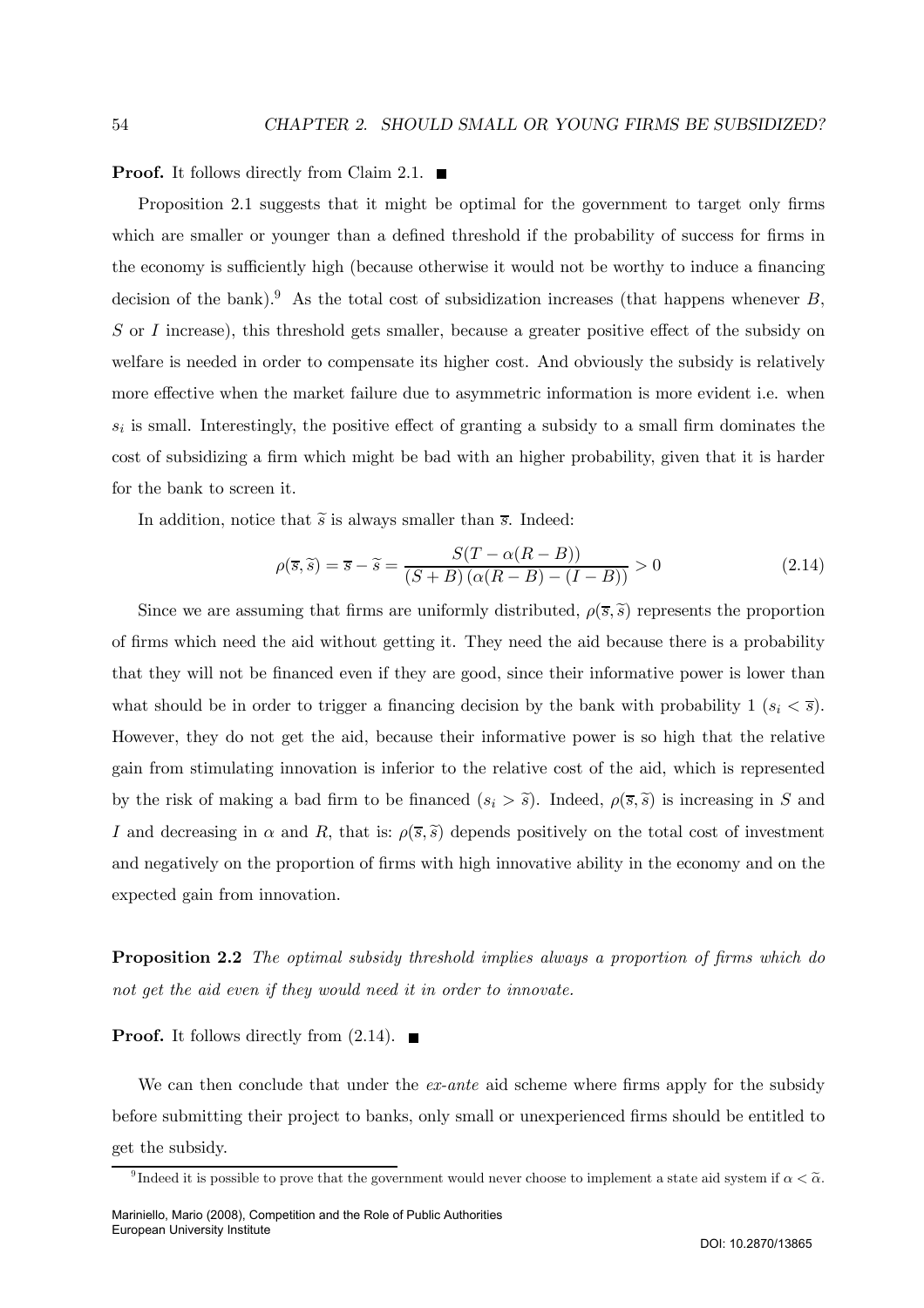In the next Section I propose an alternative aid scheme in which the aid is granted *after* the project is submitted to banks. As we are going to see, this changes the government's target policy.

#### 2.2.5 A Proposal for an Alternative Subsidy Scheme

In the aid scheme which has been analyzed in the previous section, subsidization is suboptimal when firms are not small enough  $(s_i > \tilde{s})$ . In this section, I propose an alternative aid scheme which might suggest a different target policy for the government. The idea is to find a way to exploit the ability that the bank has to guess the firm's type in order to grant the subsidy only when it is strictly necessary i.e. when the bank is not able to recognize the firm's type. In the previous aid scheme that does not happen: since the aid is granted before the project is submitted to the bank, even if the firm is recognized to be good (and hence, in principle, it would not need the aid for being financed by the bank) it is still entitled to get it. If, instead, the aid is granted only when it is strictly necessary, i.e. when the type of the firm is not detected, there is a comparative advantage for granting a subsidy to bigger firms since the bigger is  $s_i$  the lower is the expected cost of the grant.

Let us assume that players know if the aid is granted only *after* the project has been submitted to the bank and the aid does not depend on firm's characteristics. In other words, while in the previous aid scheme the government was granting the aid on the basis of firm's size/experience, now the government is subsidizing firms randomly: now whatever is the firm's size or experience, it has  $\gamma$  probability to get a subsidy ( $\gamma$  is assumed to be exogenous). After having assessed the project, the bank has three possibilities: to finance the firm directly  $(F)$ , not to finance the firm  $(NF)$  or to sign a contract which conditions the financing on the state's subsidy  $(FG)$ . If FG is chosen, the firm applies for the subsidy and receives it with probability  $\gamma$ . In that case the project is financed. Otherwise, with probability  $1 - \gamma$ , the project is discharged. Indeed, the bank may choose this last possibility whenever it believes that the riskiness of the project is too high with respect to the cost of investing if the aid is not granted while it is not if the aid is granted, since the aid reduces the investment's cost. As the aid is granted only after the firm and the bank have played, this scheme is called the ex-post aid scheme.

The ex-post aid scheme is equivalent to a scheme where banks and not firms are the subject entitled to ask for a subsidy to the government, assuming that this procedure is costly. Here the cost is represented by the possible loss of profits that happens when the bank applies for the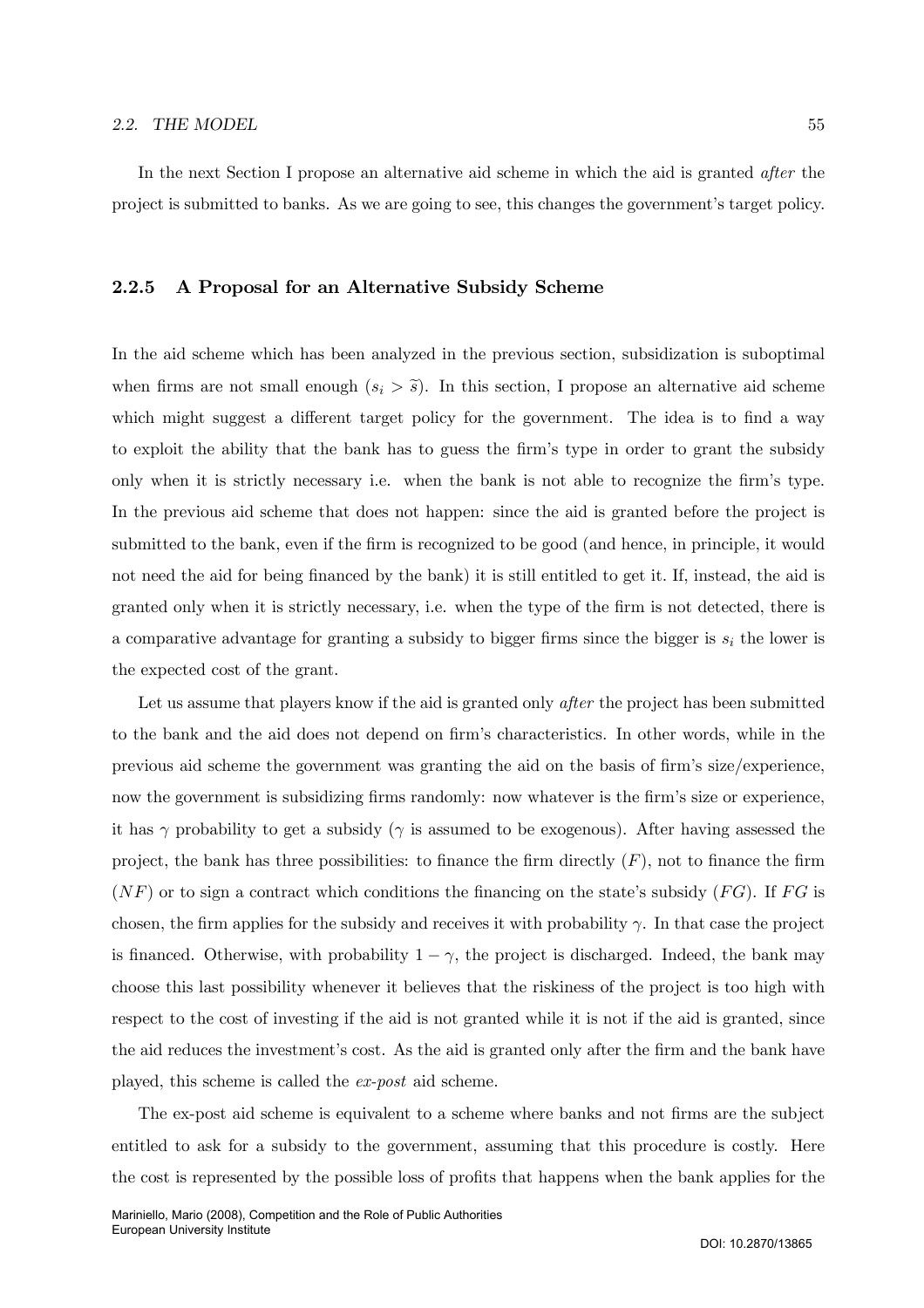subsidy without getting it.

The advantage of this aid scheme consists in the fact that now the government grants a subsidy only after the bank has evaluated the project. That reduces the cost of subsidization for two reasons: first of all because if the bank guesses the type of the firm and the firm is good, the subsidy is not granted (as we are going to see below,  $\gamma$  is assumed to be sufficiently low so that the bank prefers to finance directly a firm which is surely good). Secondly, because as far as the subsidy is not granted with certainty before the entry decision, bad firms have a lower incentive to enter the market for innovation, since the probability that they are not going to be financed is higher with respect to the previous aid scheme.

On the other hand, notice that this aid scheme may be not effective when firms are very small/unexperienced. That happens because very small firms are not financed if the probability of subsidization is not equal to 1.

When the game is played within this new setting, we get the following results. First of all, let us define the following thresholds:

$$
\overline{\gamma} := \frac{R - B - T}{R - B - (T - x)} = \frac{1}{1 - \alpha} \left( 1 - \frac{T}{R - B} \right) \tag{2.15}
$$

$$
\underline{s} := \overline{s} - \frac{1 - \gamma}{\gamma} \frac{S}{S + B} \tag{2.16}
$$

Concerning threshold (2.15), notice that whenever  $\gamma > \overline{\gamma}$ , the bank always prefers FG with respect to  $F$ , that is: the bank prefers to condition the funding decision on the state aid instead of directly financing the firm.<sup>10</sup> The intuition for this result is simple: suppose  $\gamma = 1$ . Why should a bank not apply for government's subsidy? it raises its expected profits (because total investment cost is reduced by the subsidy) without running any risk (because the subsidy is granted with certainty). More generally, if  $\gamma > \overline{\gamma}$ , implementing this aid scheme does not save any cost with respect to the previous aid scheme because even if the firm is surely good the bank chooses  $FG$ . On the contrary, if  $\gamma < \overline{\gamma}$  that means that if a firm is good and the bank detects its type, the bank prefers to finance the firm directly instead of relying on a possible subsidy, because in the last case it would run the risk of loosing a profitable investment opportunity with a sufficiently high probability  $1 - \gamma > 1 - \overline{\gamma}$ . The probability of getting the subsidy is then assumed to lie below threshold (2.15):  $\gamma < \overline{\gamma}$ .

<sup>&</sup>lt;sup>10</sup> Indeed, suppose the bank knows that the firm is good. With F, the bank has profits equal to:  $\pi_F = R - B - T$ ; with FG, instead, its profits are:  $\pi_{FG} = \gamma(R - B - (T - x))$ . It turns out that if  $\gamma > \gamma$  then  $\pi_{FG} > \pi_F$ .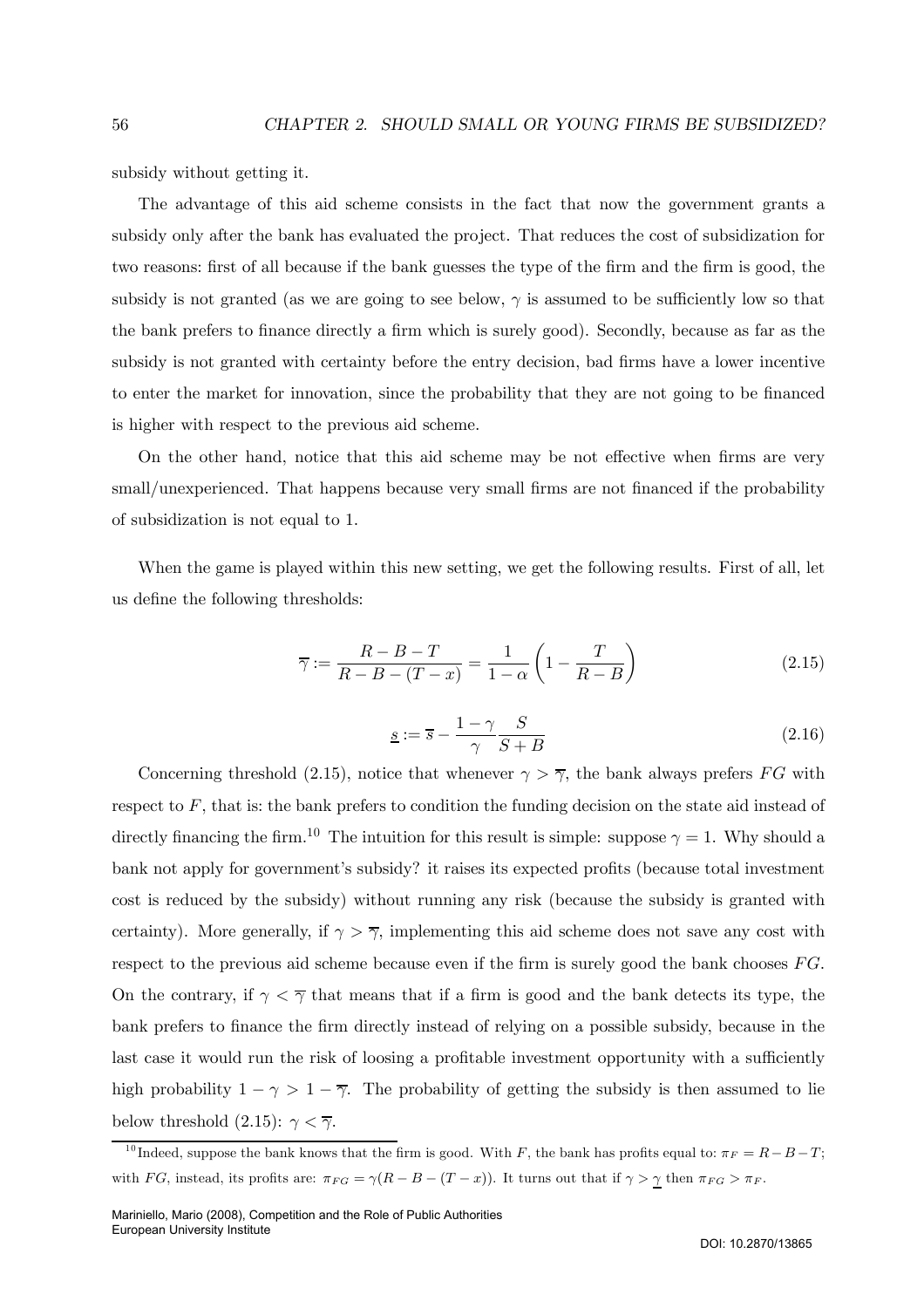#### 2.2. THE MODEL 57

Concerning threshold (2.16), notice that since the aid is now drawn after a firm has already entered the market for innovation, the firm's entering strategy changes according to the probability of getting the subsidy. Indeed, threshold  $(2.16)$  identifies the value for  $s_i$  according to which only one or both types enter with probability 1. If  $s_i < s$  then both types enter the market for innovation (notice that  $\underline{s}$  is increasing in  $\gamma$ ). On the contrary, if  $s_i > \underline{s}$ , a mixed strategy equilibrium where the good type enters with probability 1 and the bad type randomizes occurs. The reason for that depends on bad type's expected profits which are negative if the probability of being detected is too high. Notice that if  $\gamma$  were equal to 1, we would have the same threshold  $\overline{s}$  which we observed in the previous aid scheme. Indeed, by making the subsidy uncertain, the government enlarges the interval of values for  $s_i$  for which entering the market with probability 1 is unprofitable for bad firms.

It is possible to show that if  $s_i \leq \underline{s}$ , implementing the ex-post aid scheme makes the government to reach a lower level of welfare with respect to the ex-ante aid scheme. The intuition is as follows: when  $s_i$  is very low, the proposed aid scheme increases the likelihood of innovation but it does not equally reduce the cost of subsidization. Indeed, suppose that  $s_i = 0$ . The proposed aid scheme does not let the government save any money because the firm would always need the aid (i.e. the bank cannot be sure about the firm's type, so no money is saved when the firm is good) and a bad firm would enter with probability 1. Proof 1 in the Appendix shows this result.

Proposition 2.3 The ex-post aid scheme is suboptimal if granted to very small or young firms with respect to the ex-ante aid scheme. The threshold which identifies those firms,  $s$ , is a positive function of the exogenous probability of getting the subsidy after having applied for it.

**Proof.** See proof 1 in the Appendix.  $\blacksquare$ 

If  $\overline{s} > s_i > s$ , instead, a mixed strategy equilibrium arises. When the bank does not guess the firm's type, it attaches  $\overline{\alpha} = \underline{\alpha} + \frac{\gamma}{(1-\gamma)}$  $\frac{1}{(p_hR-B)}x$  probability to be dealing with a good type, given that a good type is entering with probability 1 and a bad type randomizes. Notice that  $\overline{\alpha} > \underline{\alpha}$  because with the new state aid system the bank's incentive to finance directly a firm are changed. Indeed, the proportion of good types must be higher in order to have direct financing, since the bank may now find it convenient to condition the financing decision on the subsidy instead of financing directly the firm. Under this perspective, the new aid scheme may crowd out investment.<sup>11</sup> The equilibrium strategies are the following:

<sup>&</sup>lt;sup>11</sup>In particular, for the bank to be indifferent between  $F$  and  $FG$  an higher probability of facing a good type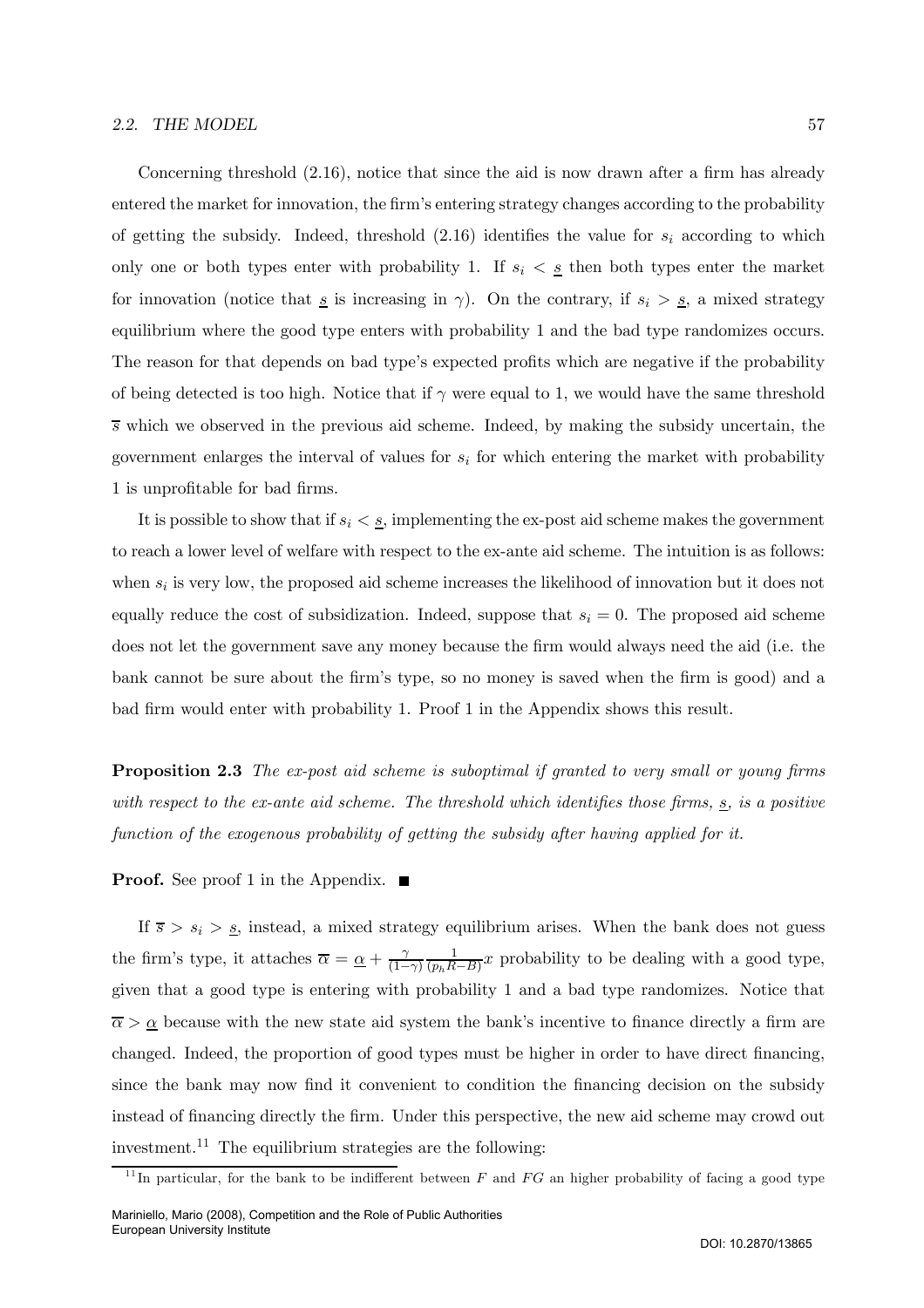$$
\sigma''_g = 1
$$
  
\n
$$
\sigma''_b = \frac{\alpha((1-\gamma)(R-T-B)) - \gamma \alpha x}{(1-\alpha)T - \gamma(1-\alpha)(T-x)}
$$
  
\n
$$
\eta'' = \frac{S(1 - (1-s_i)\gamma) - \gamma B(1-s_i)}{(1-\gamma)(1-s_i)(S+B)}
$$
  
\n
$$
\eta_{fg} = 1 - \eta''
$$

 $\eta_{fg}$  being the probability attached by the bank to FG. Notice: for  $\gamma = 0$  the same mixed strategy equilibrium of the no-aid case is reached. Notice moreover that when  $\gamma$  raises,  $\sigma''_b$  goes down since  $\overline{\alpha}$  increases together with  $\gamma$ . Paradoxically, if the probability of receiving a subsidy is increased, the likelihood of entry of a bad type is decreased. That happens because by increasing  $\gamma$ , FG becomes more convenient for the bank with respect to  $F$ . It turns out that entry for a bad guy is riskier. More generally speaking, we can state that this aid scheme reduces the probability of entry of a bad type when  $s_i > s$ . The total effect on welfare of this aid system with respect to the previous one is then twofold: first, a good firm recognized to be such now does not receive the subsidy and, second, the inefficiencies due to funding of a low quality project are reduced, as it is more unlikely that a bad type enters the market for innovation.

Given the above equilibrium strategies, the expected total welfare can be shown to be:

$$
E(W) = \alpha s_i (B+S) + \frac{\alpha((R-B-s_i T)\gamma x + s_i T(1-\gamma)(R-B-T))}{T(1-\gamma) + \gamma x} - \frac{\alpha \gamma (R-B)(B(1-s_i) - s_i S)}{(S+B)(\gamma x + (1-\gamma)T)}x
$$
\n(2.17)

if we substitute for x and take the derivative with respect to  $s_i$ , we get:

$$
\frac{\partial E(W)}{\partial s_i} = \alpha (R - I) > 0 \tag{2.18}
$$

It turns out that, independently of  $\gamma$ , expected welfare is increasing in  $s_i$ . The intuition for this result is easy to guess: on the one hand, the subsidy reduces a bad type's probability to enter. On the other hand, the subsidy scheme costs less the higher is  $s_i$  since the subsidy is when the type is unknown is required. To clarify, think about a game where a player  $j$  has to choose among two options: a and b which yield respectively 1 and 0 if status A is realized and  $-1$  and k if status B is realized. Initially  $k = 0$ , so for j to be indifferent between a and b it is necessary that  $P(A) = \frac{1}{2}$ . Suppose then that k increases:  $k = 1$ . For j to be indifferent between a and b it is now necessary that  $P(A) = \frac{2}{3}$ . So: since in this aid scheme the value of  $b$  ( $FG$ ) is increased it is now necessary that the probability of being at the left node of the infoset is itself increased in order for the bank to be indifferent between F and FG. That is why  $\overline{\alpha} > \underline{\alpha}$ .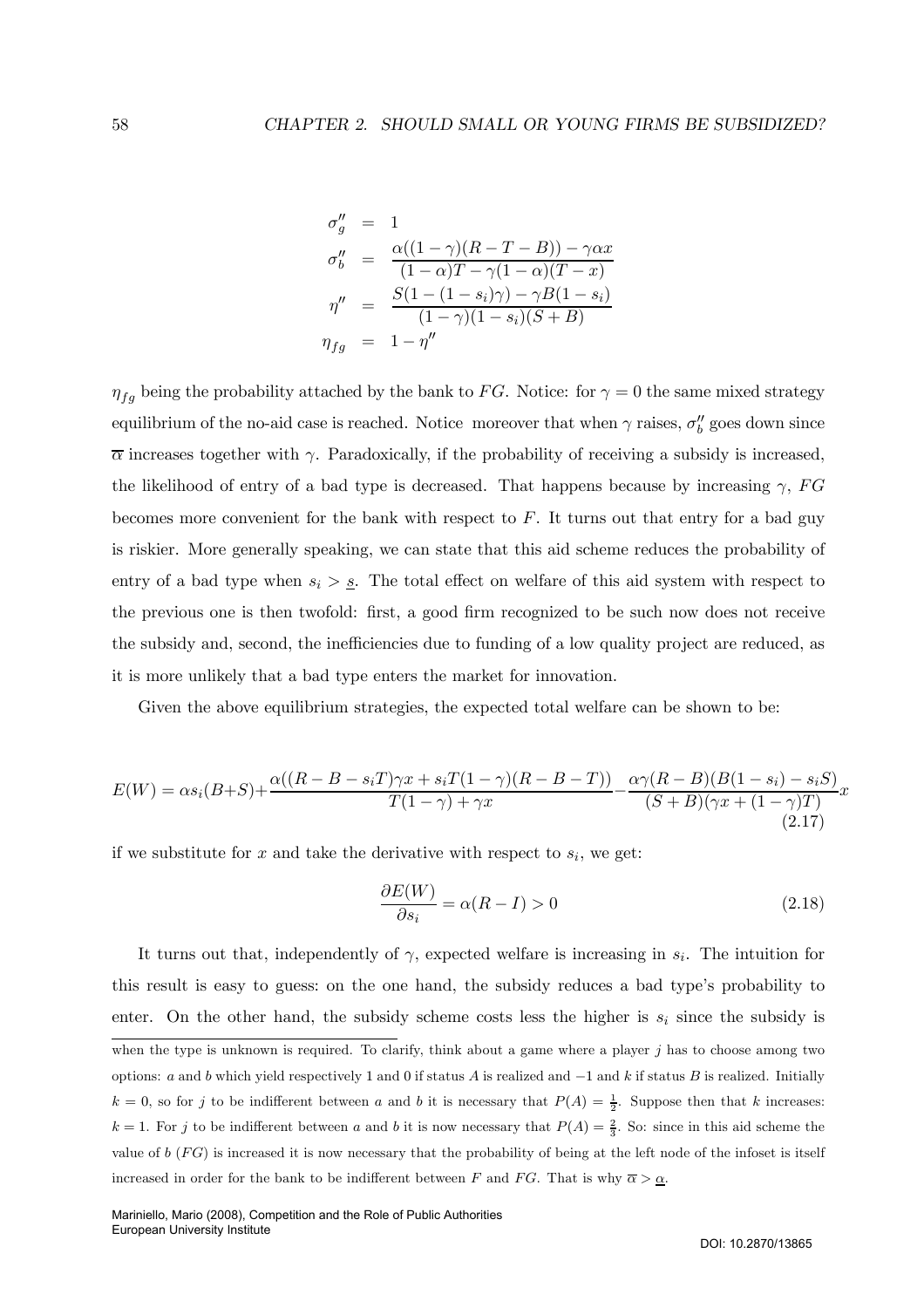strictly correlated with its necessity. When the firm has a high  $s_i$  it is unlikely that the subsidy will be needed by the firm (indeed,  $\eta''$ , the probability of being directly financed by the bank when it is unable to guess the type, is increasing in  $s_i$ ). However, for the mere fact of existing, the aid scheme changes the firm's entry strategy and the positive impact on welfare is higher the bigger is  $s_i$ . In addition notice that, contrary to what happens with the first aid scheme, even if a big/experienced firm  $(s_i > \overline{s})$  is by mistake entitled to get the subsidy, it does not get it, because when the bank is sure to be dealing with a good firm (this is always true when  $s_i > \overline{s}$  because project submission is not profitable for bad firms) it prefers not to run the risk of not financing it by conditioning the financing decision on the uncertain subsidization.

Proposition 2.4 If the introduction of the ex-post aid scheme has a positive impact on welfare, this impact is higher the bigger or the more experienced is the firm.

**Proof.** It follows directly from  $(2.18)$ 

Figure 2 compares the different level of welfare within the three different analyzed settings: without aid  $(A)$ , with the ex-ante aid scheme  $(B)$ , with the ex-post aid scheme  $(C)$ . As it can be noticed, the ex-ante aid scheme is associated with higher levels of welfare when the informative power of the firm is very low  $(s_i < \tilde{s})$  whilst the ex-post aid scheme is associated with higher level of welfare whenever  $s_i > \underline{s}$ .

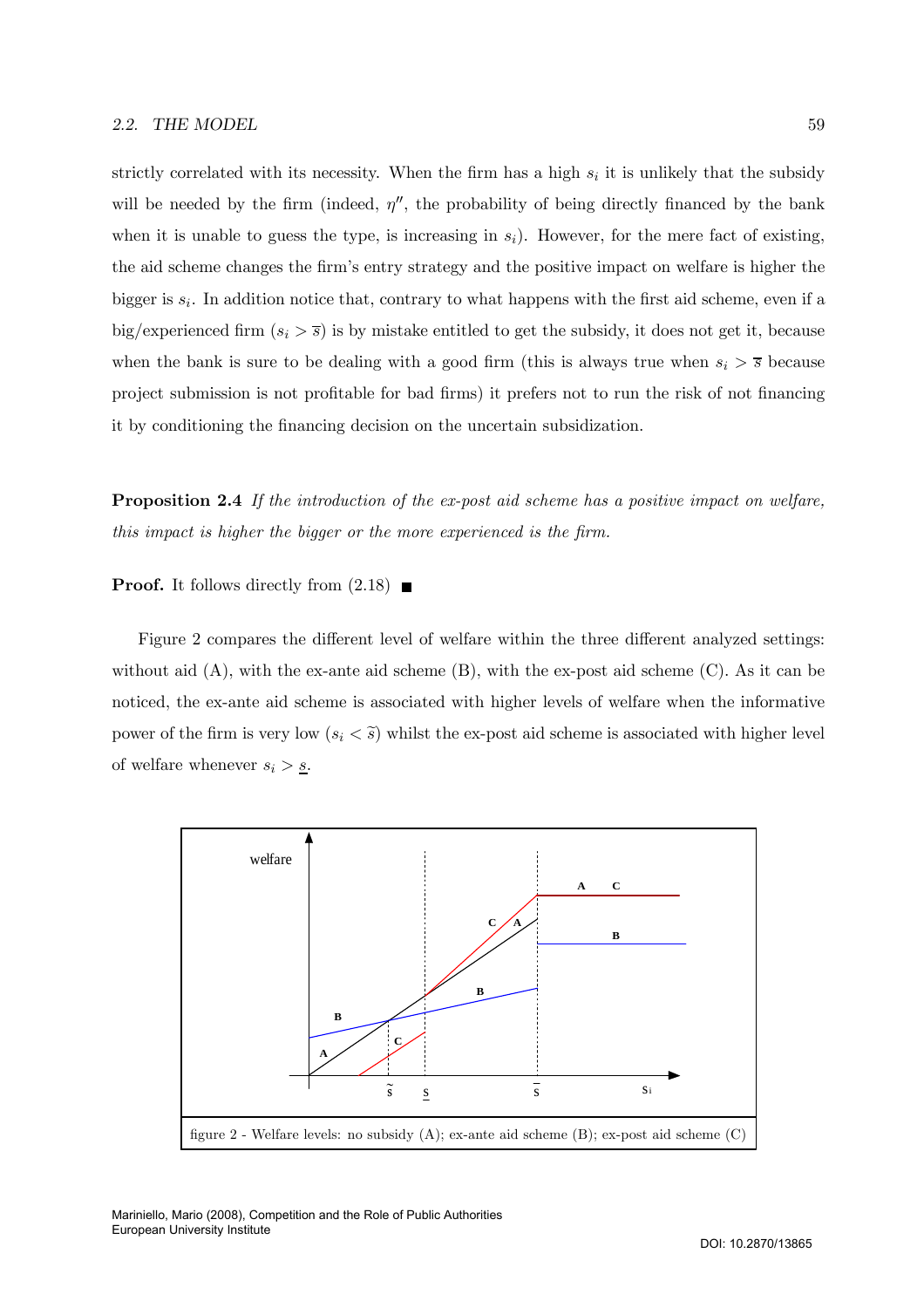# 2.3 Conclusions

The purpose of this paper is to analyze the impact of a state aid system aimed at stimulating innovation in the presence of imperfect financial market. To that intent a simple theoretical framework is proposed. The model adopted in Section 2 extends the basic model of Holmström and Tirole (1997) introducing asymmetries among firms by considering the amount of information available to banks, which differs from firm to firm. When assessing the quality of a firm proposing a project, banks may consider that the available information is not enough for funding, because they are not able to guess the actual probability of success of the proposed project. In the model it is assumed that this happens more often with small or young firms, since they usually lack of the information required by banks to that purpose.

In particular, when the proportion of firms with high probability of success is low (in the model:  $\alpha < \underline{\alpha}$  and the likelihood that the bank has enough information to guess the firm's probability of success is low  $(s_i < \overline{s})$ , innovation is below its potential because a profitable and potentially successful project is not financed with probability 1 as a consequence of imperfect information.

When innovation is below its potential, it can be increased through the implementation of an aid scheme.

In the simplest setting, the aid is granted at the beginning of the game and it is supposed to reduce the total amount of investment in a way such that the bank is induced to finance a firm the type of which is not able to guess.

The model shows that, within this setting, a state aid policy which targets only small or young firms (i.e. firms with  $s_i < \tilde{s}$ ) maximizes total welfare if the proportion of firms with high probability of success is sufficiently high  $(\alpha > \tilde{\alpha})$ . That happens because, even if it is more costly from the social point of view to grant a subsidy to a small/young firm (i.e. the likelihood of subsidizing a firm with a low probability of success is higher, given that banks find more difficult to assess small/young firms' projects' quality), the positive impact of the subsidy on innovation more than offset that cost, since the aid targets firms which more likely strictly need it in order to be able to innovate. The model moreover shows that the optimal state aid policy always implies a proportion of firms which do not get the aid even if they would need it in order to innovate. This proportion depends positively on the total cost of investment and negatively on the proportion of firms with high innovative ability in the economy.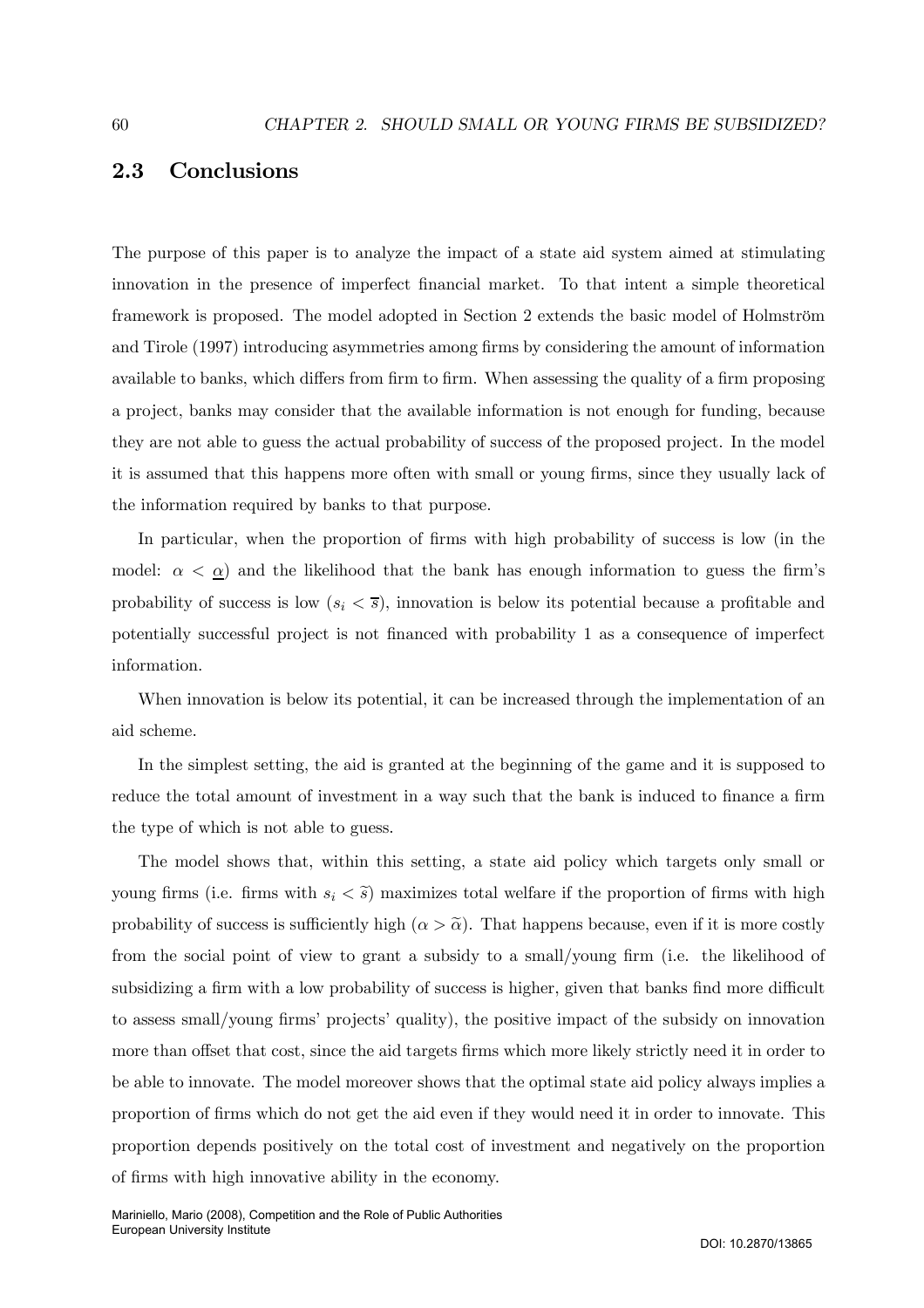#### 2.3. CONCLUSIONS 61

The ex-ante aid scheme in which the aid is granted before the firm asks a loan to the bank entails a positive probability that the aid is granted to a firm which does not strictly need it in order to be funded. Indeed, since the aid is granted at the beginning of the game regardless of the type of the firm (which is assumed to be unknown to the government), a firm which has a high probability of success still gets the aid even if its profitability is recognized by the bank and thus would have been financed anyway. The relative magnitude of this inefficiency obviously increases with the size/experience of the firm, since the bigger/experienced is the firm the less necessary is the subsidy. In order to overcome that problem, an alternative aid scheme is proposed. In the alternative aid scheme, a firm must first ask the loan to the bank and then, if the bank decides to condition the financing decision on the (uncertain) state aid, apply for the subsidy. The advantage of this aid scheme relies on the fact that within it the government can use the bank as a 'filter' in order to select the projects for which the subsidy is strictly necessary. The model shows that this ex-post aid scheme might be preferable when firms are bigger/older than a certain threshold  $(s_i > s)$  while it is suboptimal with smaller/younger firms if compared to the ex-ante aid scheme. As a general implication, the model provides a theoretical justification for subsidization to small/young firms from a welfare maximizing authority's point of view. The idea that smaller or younger firms should be entitled to get subsidies is usually taken for granted on the basis of a market failure argument, which does not take into consideration the cost of implementing a state aid system. This paper attempts to go beyond that showing that subsidizing small or young firms increases total welfare if the average likelihood of success for firms in the economy is not too small.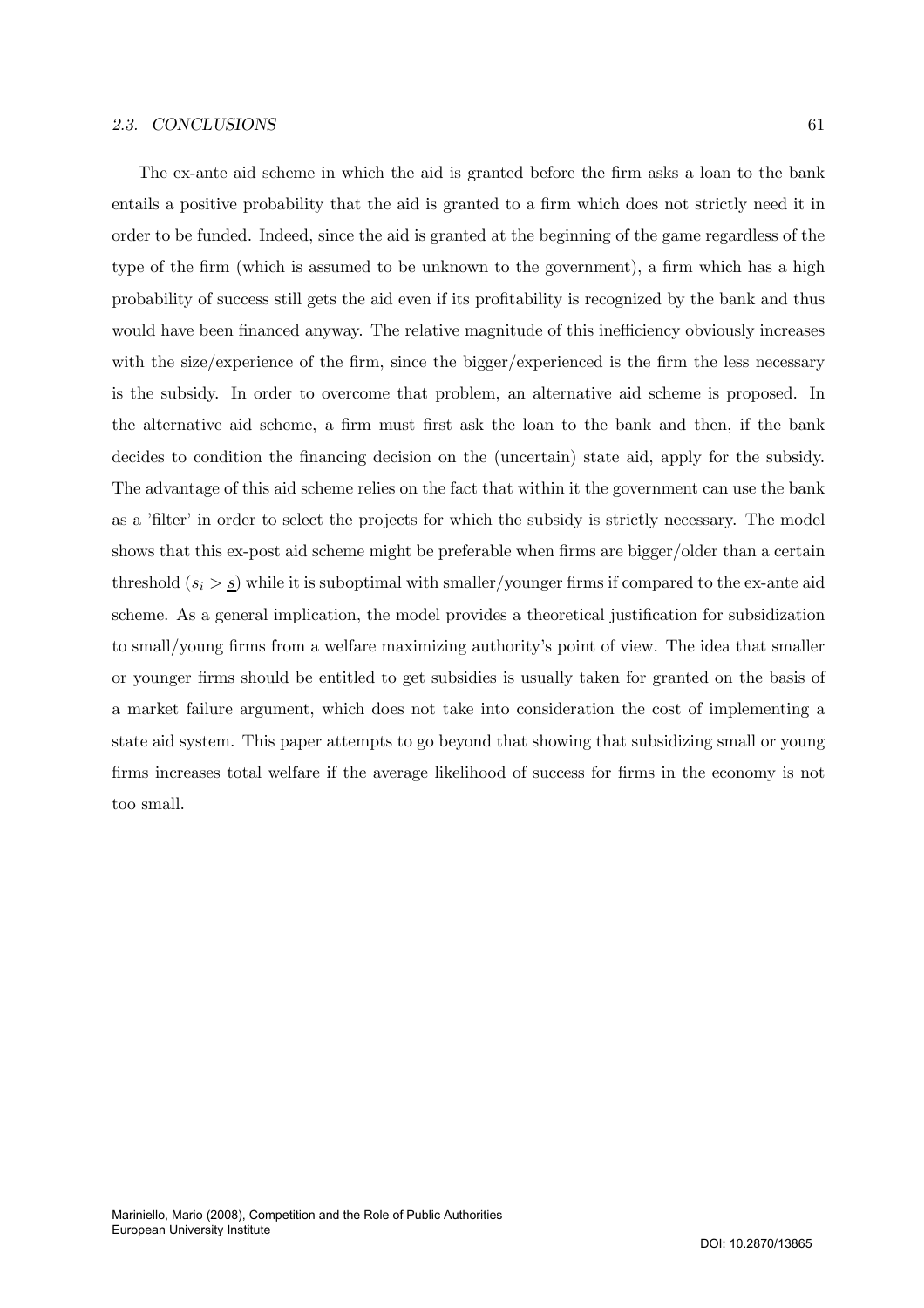## 2.A Appendix

Proof n 1. We need to show that welfare is lower with respect to the first aid scheme when the second aid scheme is implemented and  $s_i < \underline{s}$ . In that interval, the payoff structure is as it follows:

$$
E(R_i^g) = s_i B + (1 - s_i)(\gamma B - (1 - \gamma)S)
$$
  
\n
$$
E(R_i^b) = -s_i S + (1 - s_i)(\gamma B - (1 - \gamma)S)
$$
  
\n
$$
E(R_l) = \alpha(s_i (R - B - T) + (1 - s_i)\gamma (R - B - (T - x))) - (1 - \alpha)(1 - s_i)\gamma (T - x)
$$
  
\n
$$
E(W_2) = \gamma x (1 - s_i) - S + B(1 - s_i)(\gamma - \alpha \gamma) - I(s_i(\alpha - \gamma) + \gamma) + R\alpha(\gamma + (1 - \gamma)s_i) +
$$
  
\n
$$
-\lambda \gamma (1 - s_i)x
$$

where  $E(W_2)$  is the expected welfare with the second aid scheme. Setting  $q = \gamma$ , we get that welfare is increased under the second aid scheme iff::

$$
E(W_2) - E(W_1) = \frac{S}{xs_i} \frac{1-\gamma}{\gamma} < 0
$$

where  $E(W_1)$  is the expected welfare with the first aid scheme. Substituting for x and rearranging we get:

$$
E(W_2) - E(W_1) = \frac{S(1 - \gamma)}{\gamma s_i (T - \alpha (R - B))}
$$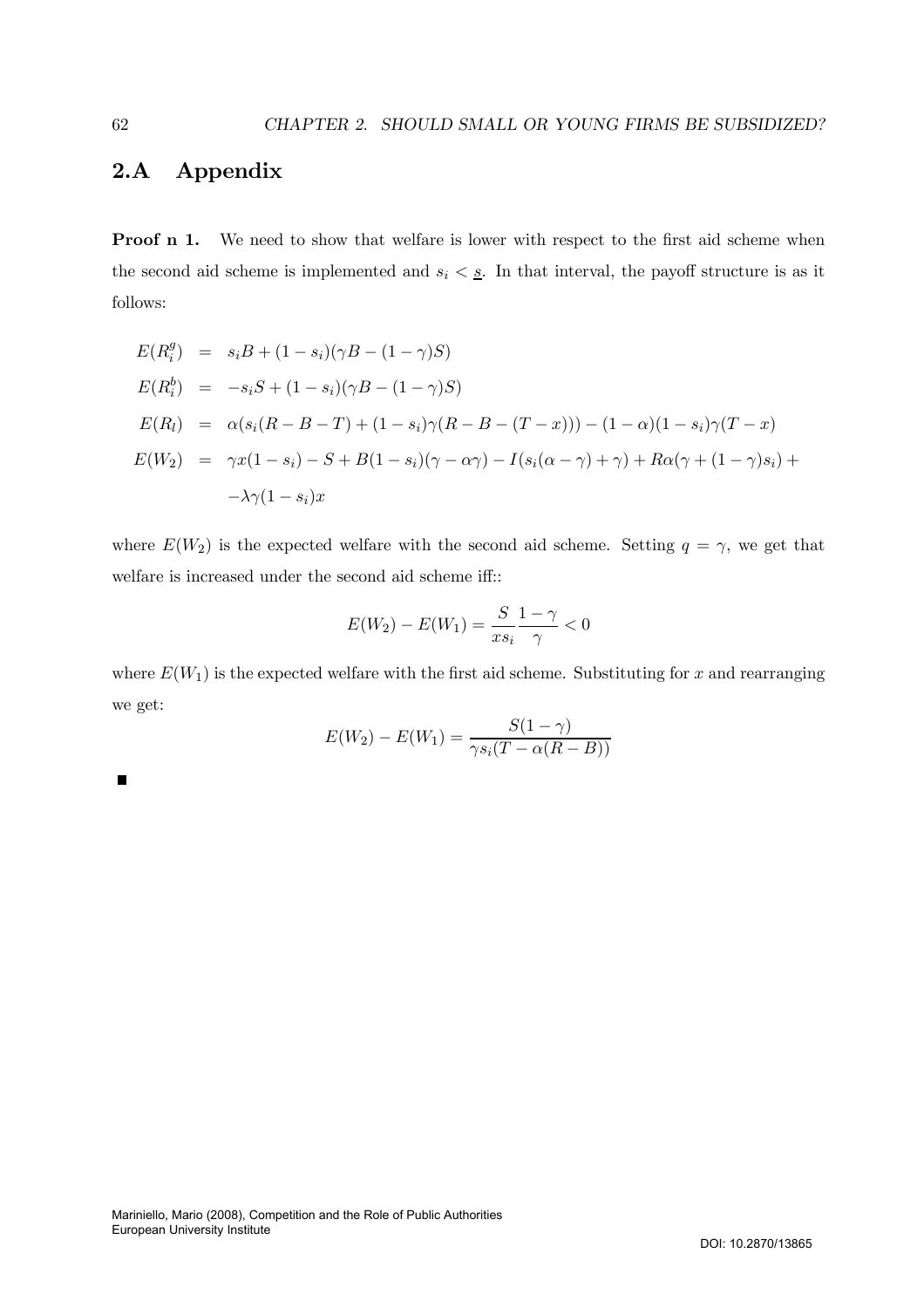Chapter 3

# Does Publicity Affect Competition?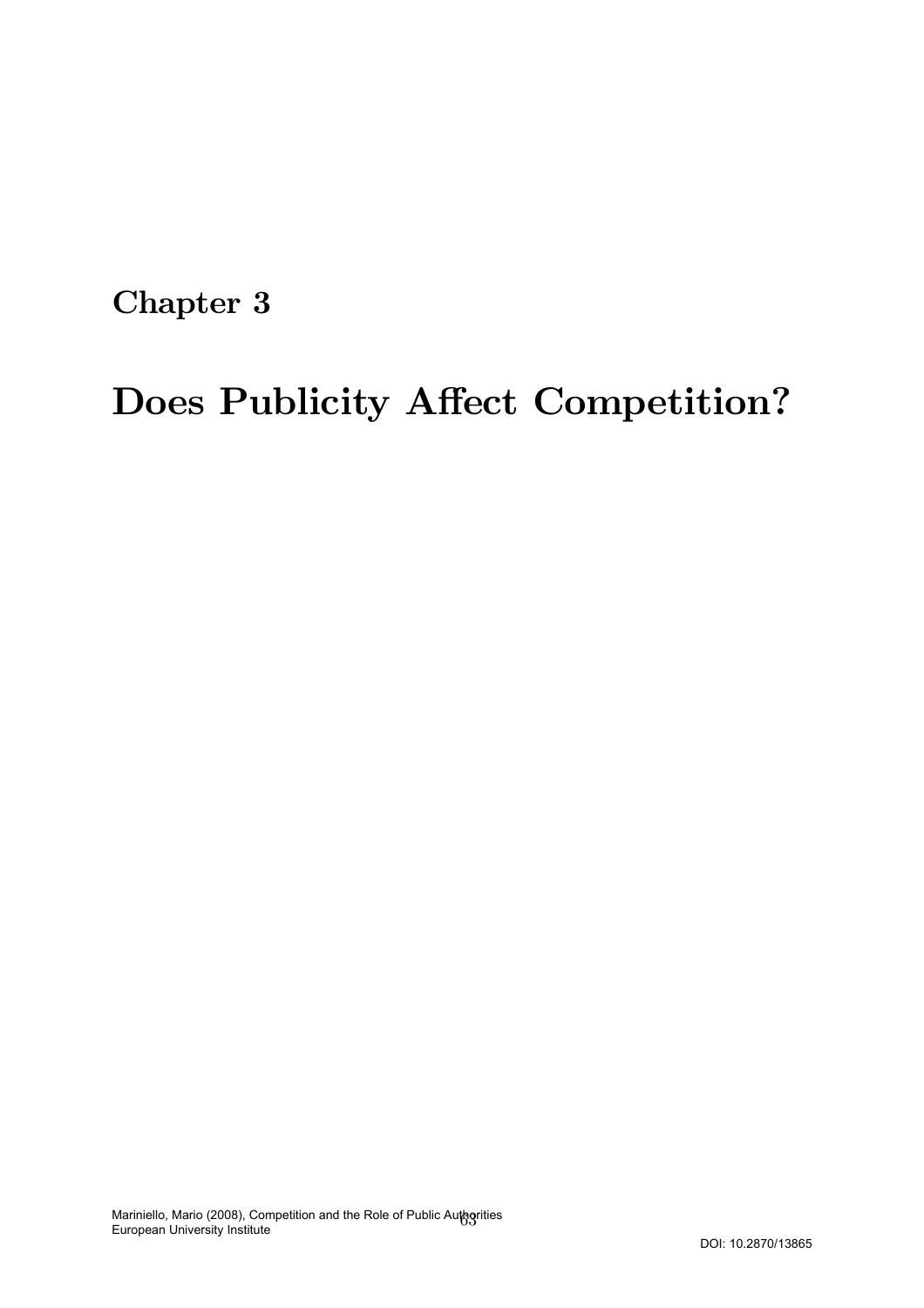## 3.1 Introduction

Suppose you are an entrepreneur. Your company is in construction and your customers are mainly local governments which put works out to tender. Participating to a public procurement auction is costly: you need to have a complete knowledge of the kind of work you are supposed to do, to write a project proposal which complies with the technical requirements defined by the tender and to be registered in the specific book of the authorized companies. Then you need to build your bidding strategy by balancing winning probability and expected costs. Eventually, you may apply to the auction, submit your bid and, hopefully, win with a certain probability.

Imagine that yours is one of the few companies which know that the tender is taking place. That is: the contracting agency did not advertise the tender (you may have some friends who work for the agency and you got the information from them). When deciding whether to participate or not to the auction, you will take into account that the number of competitors that you will face is small and that the likelihood of submitting a winning bid is high. You might even think that it will be easier to coordinate (tacitly or not) with your competitors, in order to get a better deal from the contracting authority. As a result, your incentives to join the auction are likely to be very high.

Now, suppose that one day you open your favorite national newspaper and realize that another contracting authority is advertising a similar tender. If the agency did not advertise the tender, surely you would not have participated: you actually would not have any clue that the tender was taking place. However, your incentives to participate are now smaller: since the tender is advertised on a national newspaper, you expect competition to be harsh. You might then decide not to participate because your expected profits (which are a function of the probability of submitting a winning bid) are not enough to offset your participation costs.

From the contracting authority point of view, thus, it is not clear whether increasing the advertising effort is always worthy doing. In other words, increasing the number of potential participants has an ambiguous effect on auctions' outcome.

This issue is relevant. Public procurement contracts in Member States amount to a huge slice of the European Union's GDP: 16% in 2002. Member States as well as the European Commission are pushing to increase the use of advertising policies by the contracting authorities. For instance, Directive 2004/18/CE stresses the importance of an extensive use of advertisement in order to let European firms be able to participate to all the tenders taking place within the European Union.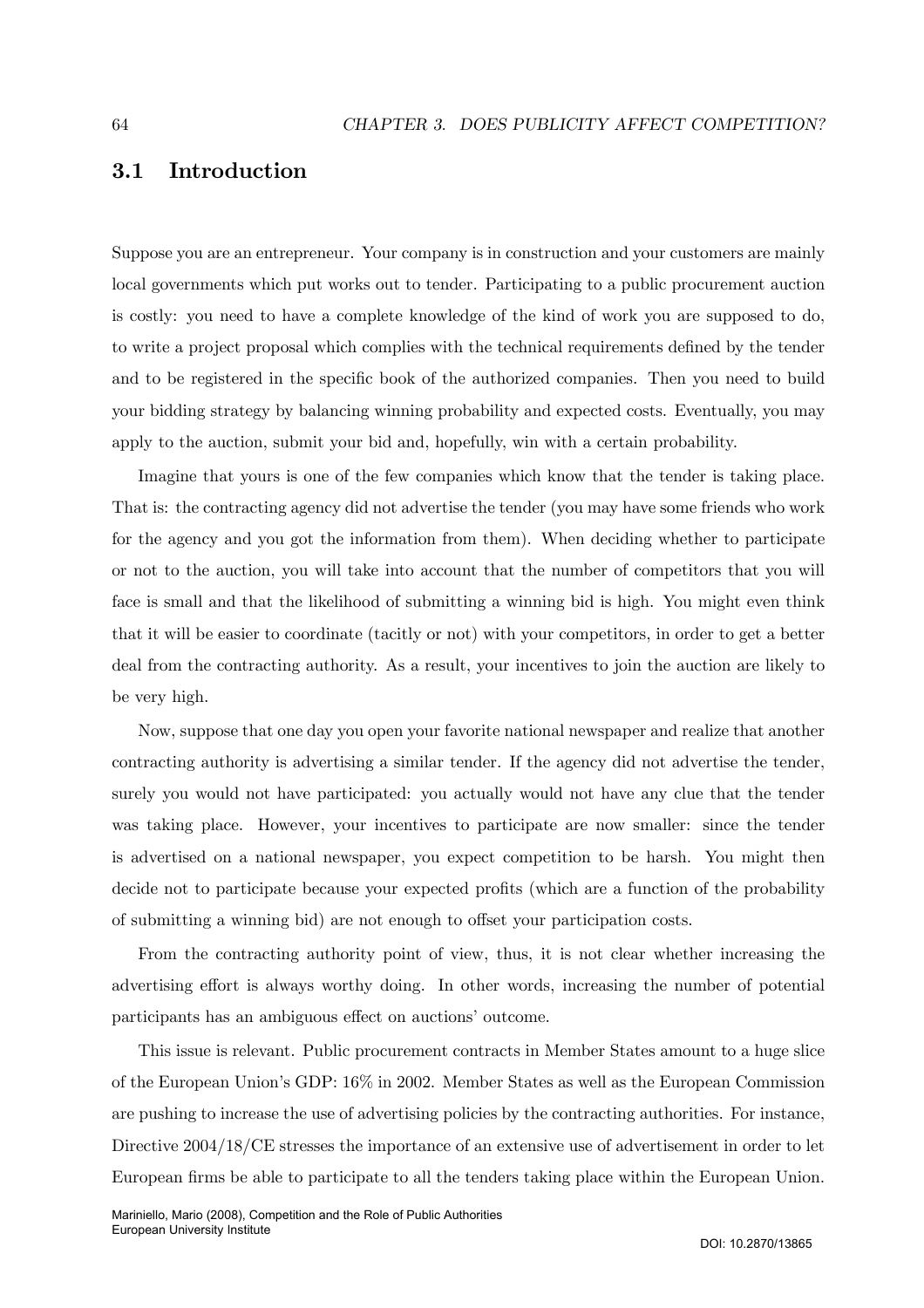#### 3.1. INTRODUCTION 65

Likewise, the European Commission promotes online advertising of public contracts EU-wide in order to increase transparency and to enhance public procurement auctions' efficiency level.

This paper uses a unique dataset to address that issue and empirically test the impact of publicity on competition in public procurement auctions.

Assessing the benefits of publicity in public procurement auctions, requires going through the following steps: first, one should ask whether and to which extent advertising rises competition; second, one should ask how competition, as it is influenced by advertising policy, decreases the price to be paid by the auctioneer to the winning bidder i.e. it increases the auctioneer's rent.

As for the first point, notice that a firm can join an auction only if the firm knows that the auction exists. Since participating to an auction requires to sustain some fixed cost, however, a firm might decide not to participate if it thinks that competition will be too harsh.

As for the second point, it is well accepted that an increase in the number of participants increases the auctioneer's rent: firms are pushed to bid more aggressively if the number of bids is increased.<sup>1</sup> Beyond that, advertising can affect participants' characteristics, by stimulating entry of outsiders (i.e. those firms which are located outside the region where the auction is taking place). Outsiders might decrease the likelihood of collusion, since local firms find it more difficult to coordinate, having fewer contacts with competitors.<sup>2</sup> Outsiders can even have a different cost structure: firms located far from the auctioneer participate only if their transport costs are very low or if they are not able to compete in their local market. On the other hand, publicity may discourage entry of local firms since, ceteris paribus, the incentive to participate is lower when more firms are applying. Local firms may have a deeper knowledge of the procedure implemented and of the work's features and they can exploit scale economies by dealing with the same authority more than once. It is not clear, then, what is the magnitude of the effect on auctioneer's rent which is associated to publicity and its selective effect rather than to its direct effect on the number of participants. Figure 1 offers a graphical intuition of those simple concepts.

Our paper aims at identifying the total effect of publicity on the number of actual bidders and on the auctioneer's rent.

Based on the recent theoretical contributions of Levin and Smith (1994) and Menezes and Monteiro (1996, 2000) we discuss the link between publicity and competition in a stylized model of endogenous entry in auctions where entry is costly and advertising tenders decreases firms'

<sup>&</sup>lt;sup>1</sup>See, for example, Brannman et al.  $(1987)$ .

 $2$ See Compte et al.  $(2005)$ .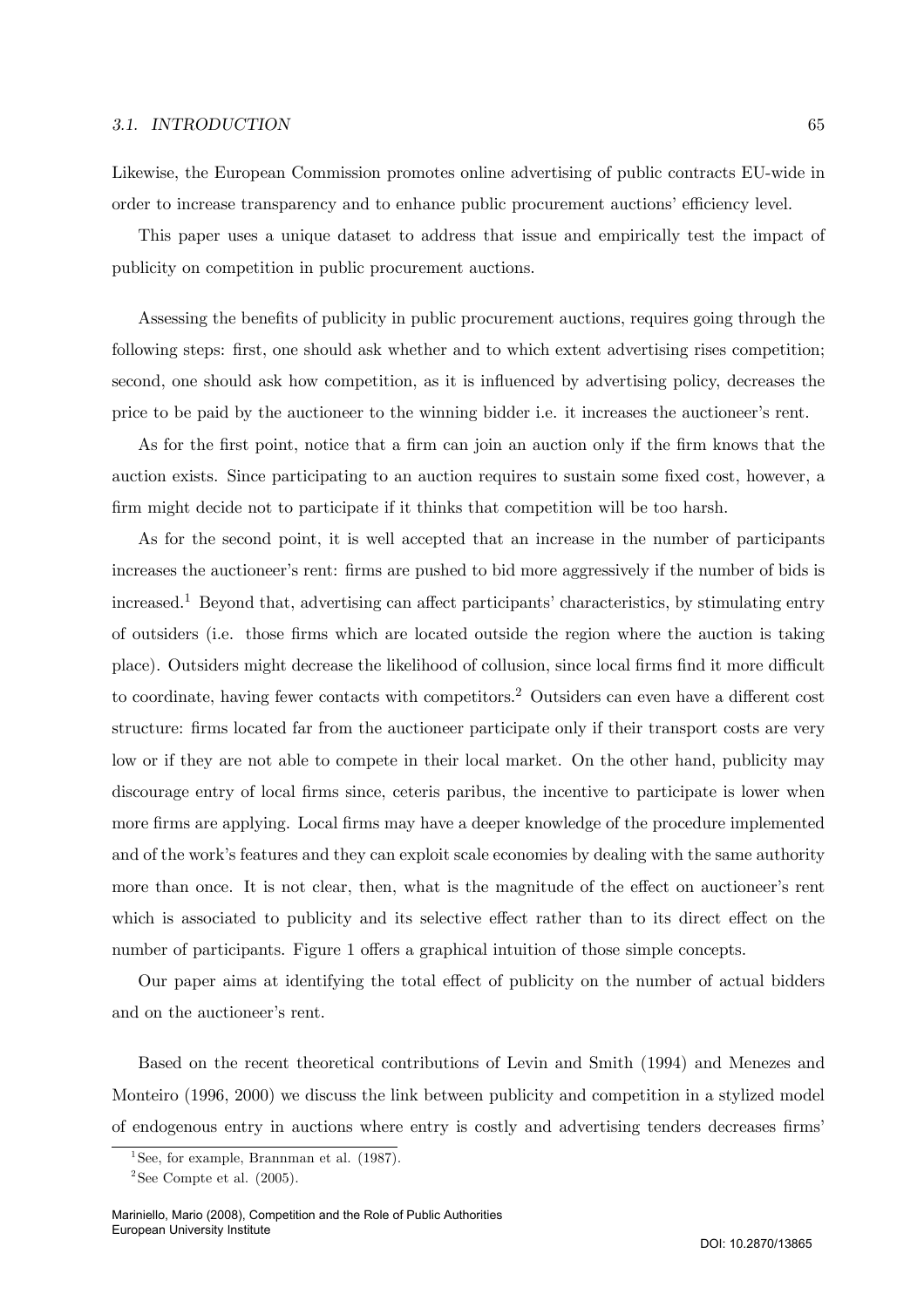search costs. Both Levin and Smith and Menezes and Monteiro consider a mechanism by which firms decide whether or not to participate to an auction. They differ, though, in the timing dimension of their models: in Levin and Smith firms incur a fixed cost of entry before seeing their values for the object while in Menezes and Monteiro firms learn their values prior to incurring bid preparation costs. Their conclusions are thus different: Levin and Smith suggest that the seller should not limit entry through a restriction policy (e.g. an entry fee) while Menezes and Monteiro find that entry fees may be optimal for the seller since they help to screen low valuation bidders when increased competition reduces the seller's expected revenue. Our model follows the one used by Menezes and Monteiro and integrates it with the possibility for the seller to advertise the tender.

From an empirical point of view, the effect of advertising tenders on competition has never been directly tested. Bajari and Hortacsu (2003) use a structural analysis to test the model of Levin and Smith with a dataset of E-Bay coin auctions. They find that the expectation of one additional bidder decreases bids by 3.2% in a representative auction. In addition, they find that the value of the object is among the main determinants of entry. They do not consider advertising, though. The choice of advertising an auction may be seen as the choice between choosing a mechanism which allows for free entry or restricts it. Lundberg (2005) investigates empirically the choice of procurement procedure in public auctions in Sweden where the contracting entity may choose one among several available mechanisms which are linked with different restrictions on entry. Her (descriptive) results do not show any significant impact from contract specifications and municipality characteristics on the probability that the contracting authority does not restrict entry.

Our database contains data on public procurement first price sealed bid auctions which took place in Tuscany (Italy) between 2000 and 2006. The database includes information on the auctioneers and their advertisement policy, on the type of work which is put out to tender, on bidding behavior and on the winning firms. The dataset is informative on the question under study because it keeps track of detailed information on all the public procurement auctions with a value greater than 150,000 euros and, in particular, because it offers a unique quasi-experimental setting to analyze the effect of publicity on competition. The Italian law prescribes that every public procurement auction should be advertised at 3 different publicity levels on the basis of their starting value. A Regression Discontinuity Design (RDD) can then be used to compare the outcomes of auctions with starting value immediately above or below each discontinuity threshold.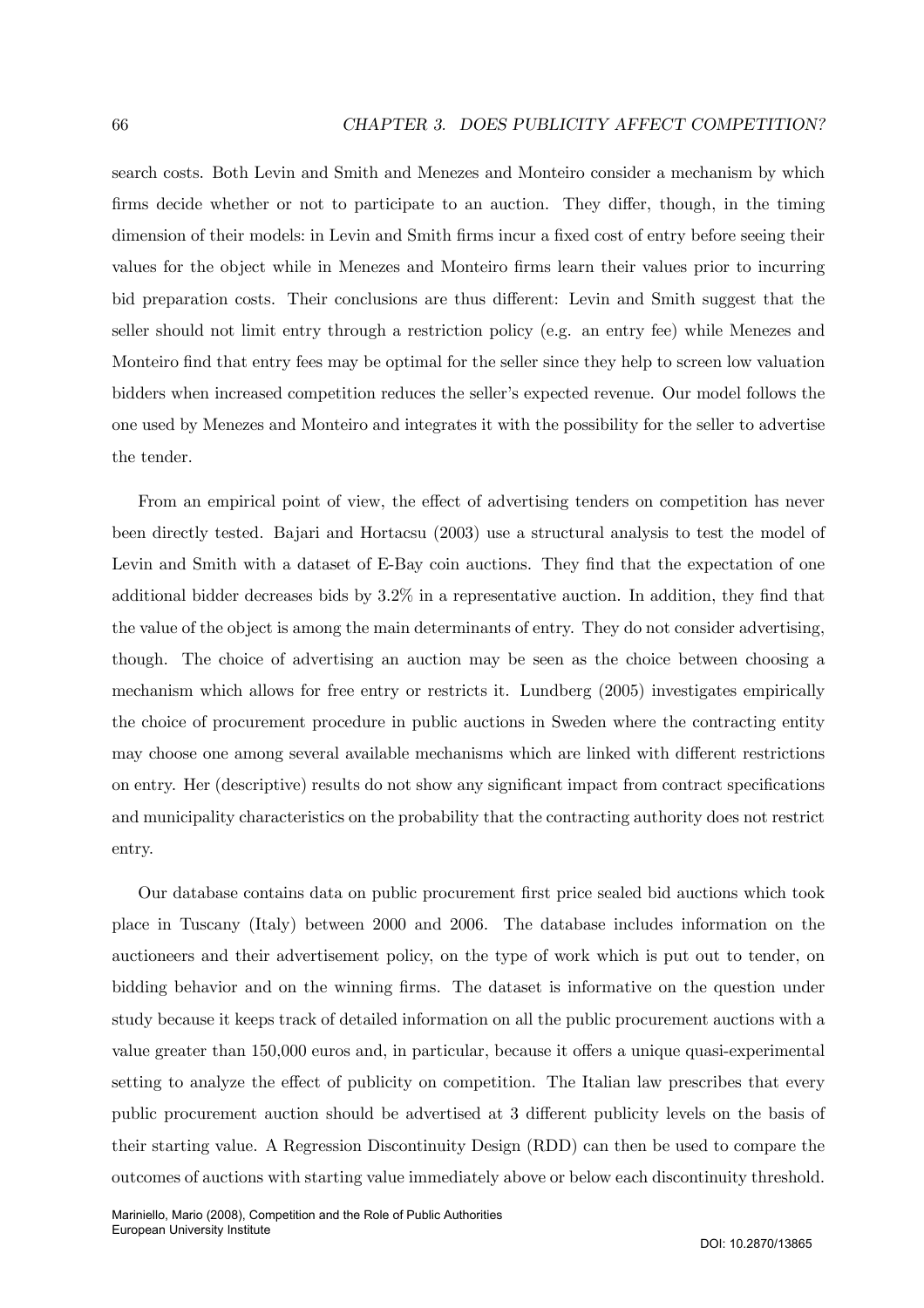#### 3.2. THE MODEL 67

Auctions above and below the thresholds have different publicity levels, but should otherwise be identical in terms of observable and unobservable characteristics determining the outcome of interest, which in our case is the number of bidders and the winning rebate.

Using this source of identification of the causal effect, we show that an increase of publicity determines an increase in the average number of bidders of 8.3 with respect to a benchmark average of 30 and an increase in the average rebates of 1.5% with respect to a benchmark average of 13%.

We further analyze auctions' outcomes deeper. In particular, we ask whether publicity has an impact on the nature of the winner and whether a relationship between competition in auctions and works' accomplishment exists. As for the first question, we find that publicity significantly raises the probability that the winner is located outside the region where the auction takes place and the probability that the winner is a group of firms rather than a single one. As for the second question, notice that it might well be that an increase in the number of participants encourages firms to over-bid when the auction takes place and then to reduce the quality of the works after having won the auction. Using duration analysis models with right censoring, we report evidence of a negative and statistically significant correlation between auctions' level of competition and the time it takes to the winner to finish the tendered works.

The rest of the paper is organized as follows. In the next section we introduce the theoretical model. Section 3 describes the institutional framework; Section 4 reports the empirical analysis. Conclusions and policy implications are discussed in Section 5.

## 3.2 The Model

We model a public procurement auction as a first price sealed bid auction where the number of bidders is endogenously determined in a way which is very similar to Menezes and Monteiro (MM) (2000). A single contract is put out to tender. The auctioneer is assumed to have zero reserve price. Firms bid a rebate b on the auction's starting amount for which they would be willing to do the works. Bidder i knows her own value  $v_i$  of the contract and the distribution  $F(v_i), \forall i \neq j$  of other n bidders' values.  $F(.)$  is continuous with support  $[0, \overline{v}]$ . Participating to the auction requires sustaining a fixed cost c plus some searching cost  $\delta$  which for the moment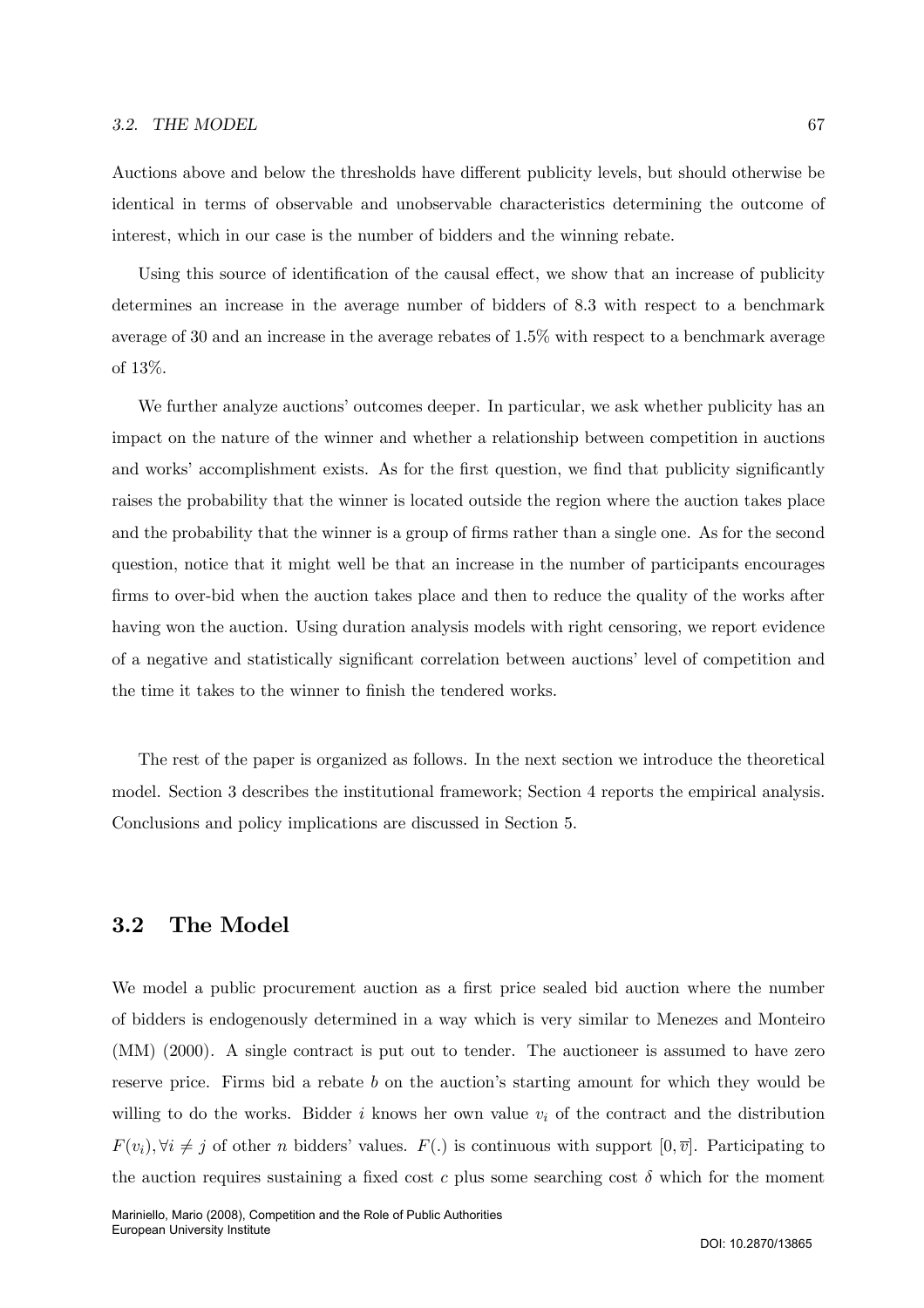are assumed to be  $0<sup>3</sup>$  Each bidder decides whether to submit a bid before knowing how many competitors will participate to the auction. Assuming that everyone else except  $i$  use the same strategy  $b$ , we have that  $i$ 's expected profits are:

$$
\pi_i(v_i, b_i, b) = (v_i - b_i)(F(\max\{b^{-1}(b_i), v_{\rho}\}))^{n-1} - c
$$

where  $v_{\rho}$  solves  $v_{\rho}F(v_{\rho})^{n-1}-c$  and it is such that  $\pi_i(v_{\rho},b^*)=0$  i.e.  $v_{\rho}$  is the cut-off value when all bidders use the same equilibrium strategy  $b^*$ .<sup>4</sup> The optimal bidding strategy which maximizes  $i$ 's expected profits is then given by:

$$
b^*(v) = \begin{cases} \frac{\int_{v_\rho}^v (n-1)x F(x)^{n-2} f(x) dx}{F(v)^{n-1}}, v \ge v_\rho\\ 0, v < v_\rho \end{cases}
$$
(3.1)

Equation (3.1) is crucial. It tells us that increasing the number of potential participants has two opposite effects on the optimal bidding strategy. On the one hand, since the cut-off value  $v_{\rho}$  value is increasing in n (provided that  $c < 1$ ), it decreases the probability that a player i participates to the auction (since that happens only if  $v_i > v_{\rho}$ ). On the other hand, it increases the equilibrium bid, since participating players take into account that, in equilibrium, other bidders participate only if their value is greater than  $v<sub>o</sub>$ .

The expected revenue generated by the auction is then given by the highest bid among those submitted:

$$
R = \int_{v_{\rho}}^{\overline{v}} b^*(x) n F^{n-1}(x) f(x) dx
$$

MM then show that the revenue generated by a first price sealed bid auction is equivalent to that generated by a second price sealed bid auction when the number of potential players is fixed and participation is endogenous. Thus  $R$  can be rewritten as follows:

$$
R = n(n-1) \int_{v_{\rho}}^{\overline{v}} (1 - F(x)) x(F(x))^{n-2} f(x) dx
$$

Now suppose that the auctioneer is able to control the number of participants in order to maximize her revenue. MM uses a variable  $\delta \in (-c, 1-c)$  which represents an entry fee (if positive) or a subsidy (if negative). In our context,  $\delta$  represents firms' searching cost, which are assumed to be decreasing in the level of publicity. Let us introduce a new continuous variable  $p \in [0, \delta]$  which is directly correlated with the auctioneer's advertising effort. Let us assume that a marginal increase

<sup>&</sup>lt;sup>3</sup>You may well think about c as the cost of preparing a project and submit a bid, while  $\delta$  is the cost of looking around for existing tenders.

<sup>&</sup>lt;sup>4</sup>Menezes and Monteiro show that such strategy exists. Notice that for any  $c < 1$ ,  $v'_{\rho}(n) < 0$ .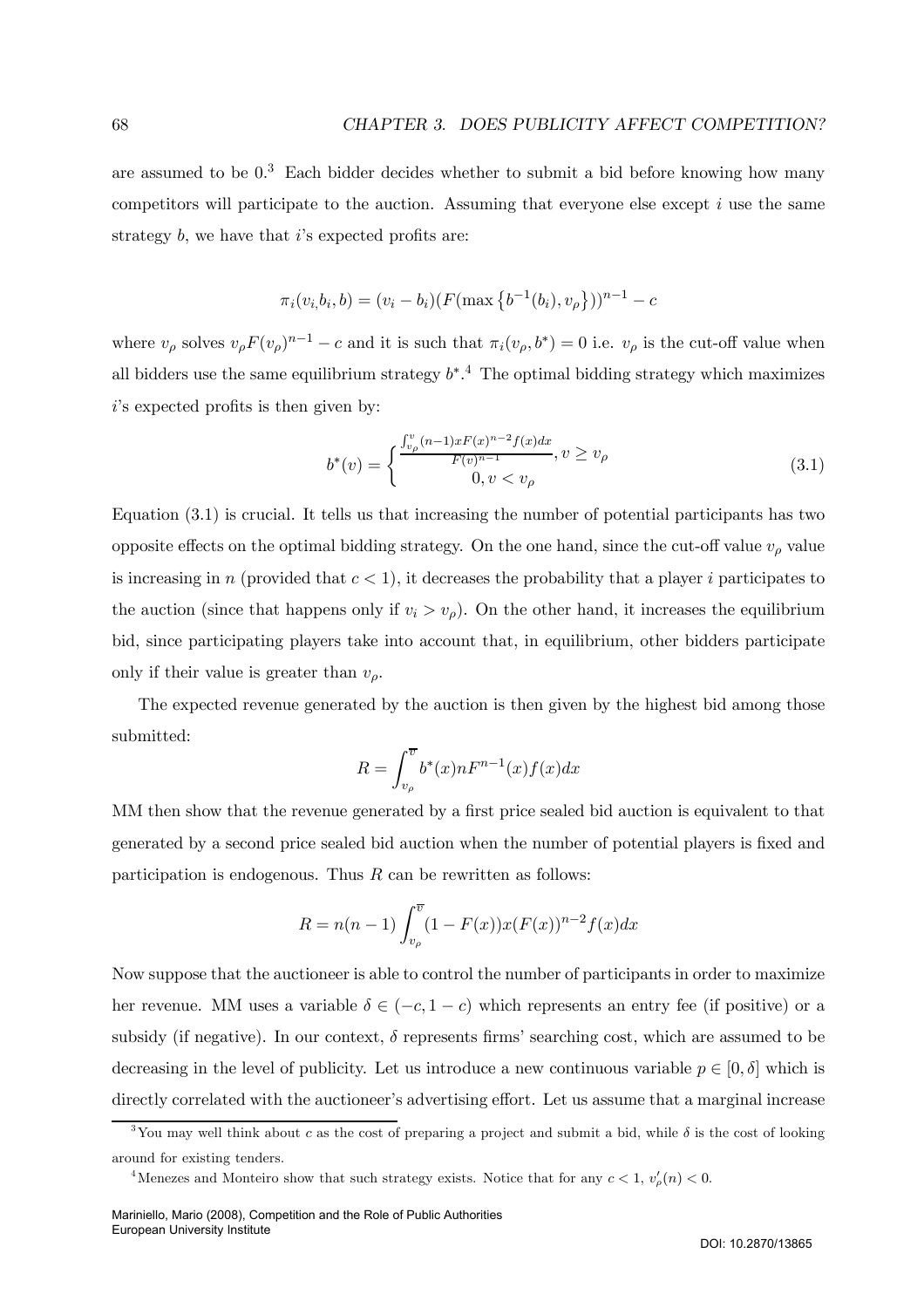in p is translated in an equivalent reduction in  $\delta$  at a cost  $\frac{p^2}{2}\lambda z$ , where z is the advertising cost (e.g. the cost of publishing the tender on a national newspaper) and  $\lambda$  is the shadow cost of public expenditure.

Thus, total revenue can be maximized maximizing the following expression:

$$
\varphi(\widehat{\delta}) = \max_{p} \left( n(n-1) \int_{v_{\rho}(\delta - p)}^{\overline{v}} (1 - F(x)) x(F(x))^{n-2} f(x) dx - \frac{p^2}{2} \lambda z \right)
$$

which yields:

$$
\varphi'(\delta - p^*) = -n(n-1)(1 - F(v_\rho(\delta - p^*)))v_\rho(\delta - p^*)(F(v_\rho(\delta - p^*)))^{n-2}f(v_\rho(\delta - p^*))v_\rho'(\delta - p^*) - p^*\lambda z = 0
$$
\n(3.2)

which implicitly defines the optimal level of publicity  $p^*$ .

Equation (3.2) has a simple and powerful implication which motivates our empirical analysis: the optimal level of publicity may be lower than its maximum possible level even if its cost is zero i.e.  $z = 0 \Rightarrow p^* = \delta$ . In other words, it might be optimal for the auctioneer not to increase the number of potential bidders in order to increase its revenue, even it would not spend anything to do so. The intuition comes directly from equation (3.1). Indeed, to show that this is the case, it is sufficient to find at least one case in which the optimal level of  $\delta$  is positive notwithstanding  $z = 0$ . The following example illustrates this possibility.<sup>5</sup>

Example 3.1 Assume that the n players are represented by random draws from the distribution  $F(x) = x^4$  and  $p = z = 0$ . Expected revenue is then:

$$
R = 4n(n-1)\left(\frac{1-c-\delta}{4n-3} - \frac{1-(c+\delta)^{\frac{4n-1}{4n+3}}}{4n+1}\right)
$$

Assume further that  $n = 20$  and  $c = 0.1$ . It turns out that the level of  $\delta$  which maximizes R is positive and it is  $\delta = 0.031$ .

We can then state the following proposition:

Proposition 3.1 Independently of its cost, the optimal level of publicity can be below its maximum possible level.

**Proof.** It follows directly from example 3.1.  $\blacksquare$ 

<sup>5</sup>Example 1 is similar to Example 4 of MM.

Mariniello, Mario (2008), Competition and the Role of Public Authorities European University Institute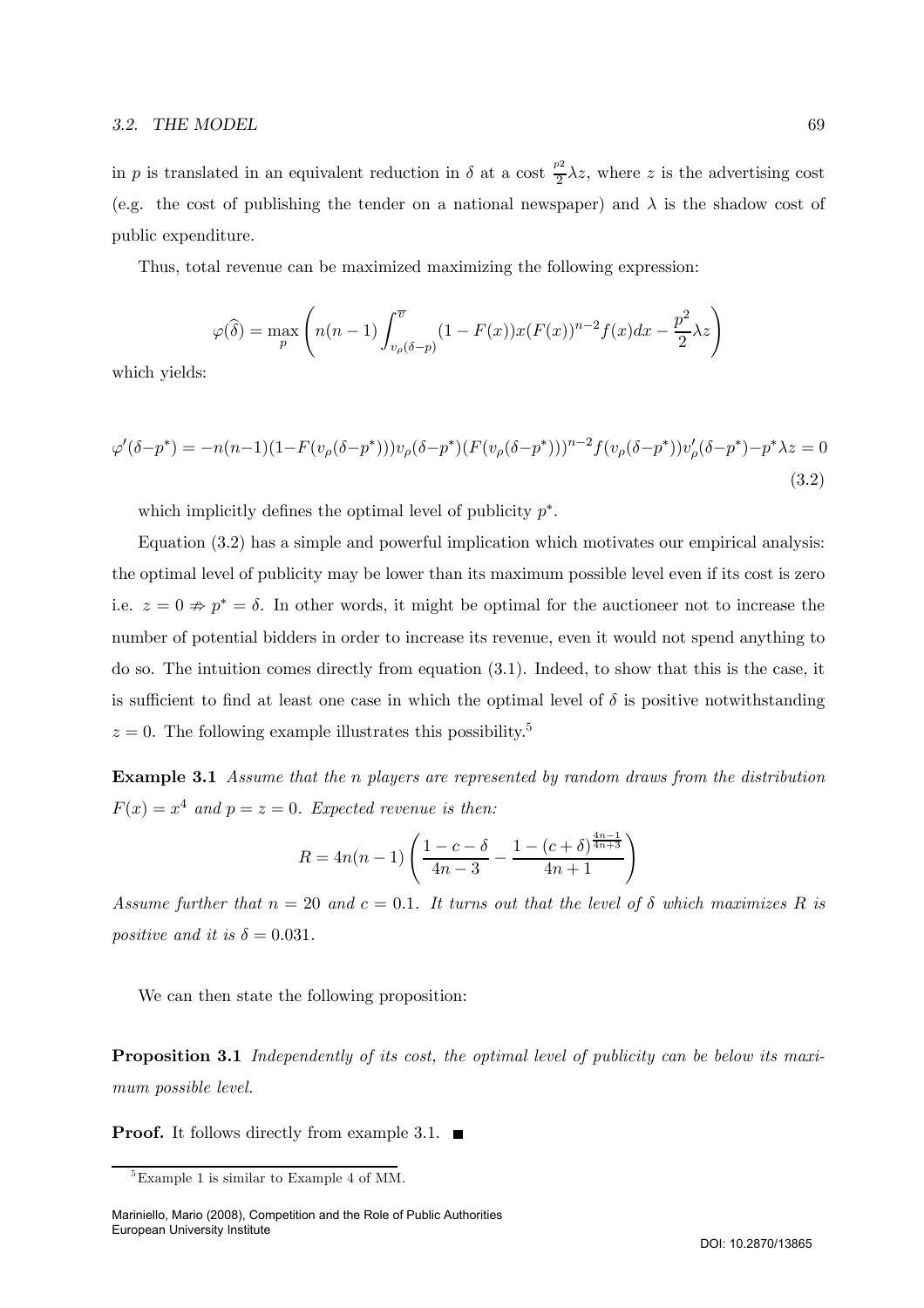#### 3.2.1 An intuitive IO model

The result stated in Proposition 3.1 is not necessarily limited to the context of auctions. Indeed, suppose you have a pool of 2 firms which may enter a market where demand is linear and given by  $Q = 1 - P$ . When two or more firms are in the market they compete à la Cournot. Each firm has marginal cost  $c = \frac{1}{2}$  and has to sustain a fixed (sunk) cost  $K < \frac{1}{36}$  in order to enter the market

In a two-stages game where firms first decide whether to enter the market and then they set their output, the equilibrium is the following. Each firm enters the market and produces  $q = \frac{1}{6}$ making profits  $\pi = \frac{1}{36} - K > 0$ . Total quantity produced is then  $Q = \frac{1}{3}$ . Welfare is  $W = \frac{1}{9} - 2K$ .

Now suppose that the pool of potential entrants is enlarged. This might be the outcome of an advertisement policy, in our context. The new pool is made of the two firms plus another firm j which is more efficient than the others. That firm has marginal cost  $c_j < 3\sqrt{K} < \frac{1}{2}$ .

Notice that under these conditions only  $j$  enters the market. If even only one of the inefficient firms enters the market it would indeed make negative profits:  $\pi = \left(\frac{c_j}{3}\right)^2 - K < 0$ .

The equilibrium with the new pool of firms is thus the following:  $j$  is the unique firm in the market. It produces  $q_j = Q = \frac{1-c_j}{2}$  making profits equal to  $\pi_j = \left(\frac{1-c_j}{2}\right)$  $\bigg)^2 - K$ . Thus, if  $c_j$ is sufficiently high  $(c_j > \frac{1}{3})$  the advertisement policy which has enlarged the pool of potential entrant firms had a negative impact on total competition in the market (now there is just one firm instead of two) and on consumer surplus (now the quantity produced is lower). Notice, however, that total welfare is increased as it is now equal to  $W' = \frac{(1-c_j)^2}{8} + \frac{(1-c_j)}{4}$  $2 - K$  which is always greater than W in the considered interval of K and  $c_i$ . Total welfare is increased because as only one firm enters the market a duplication of the fixed cost  $K$  is prevented. Consider, though, that in our context the auctioneer maximizes her revenue (which might be represented by consumer surplus) and not total social welfare. $6$ 

We now introduce the institutional framework from which our data are drawn and then proceed with the empirical analysis motivated by Proposition 3.1

 $6$ Indeed, suppose that the auctioneer is a municipality. If her objective was total welfare she would restrict the auction to firms which belongs to the local area. A possibility which is ruled out by law.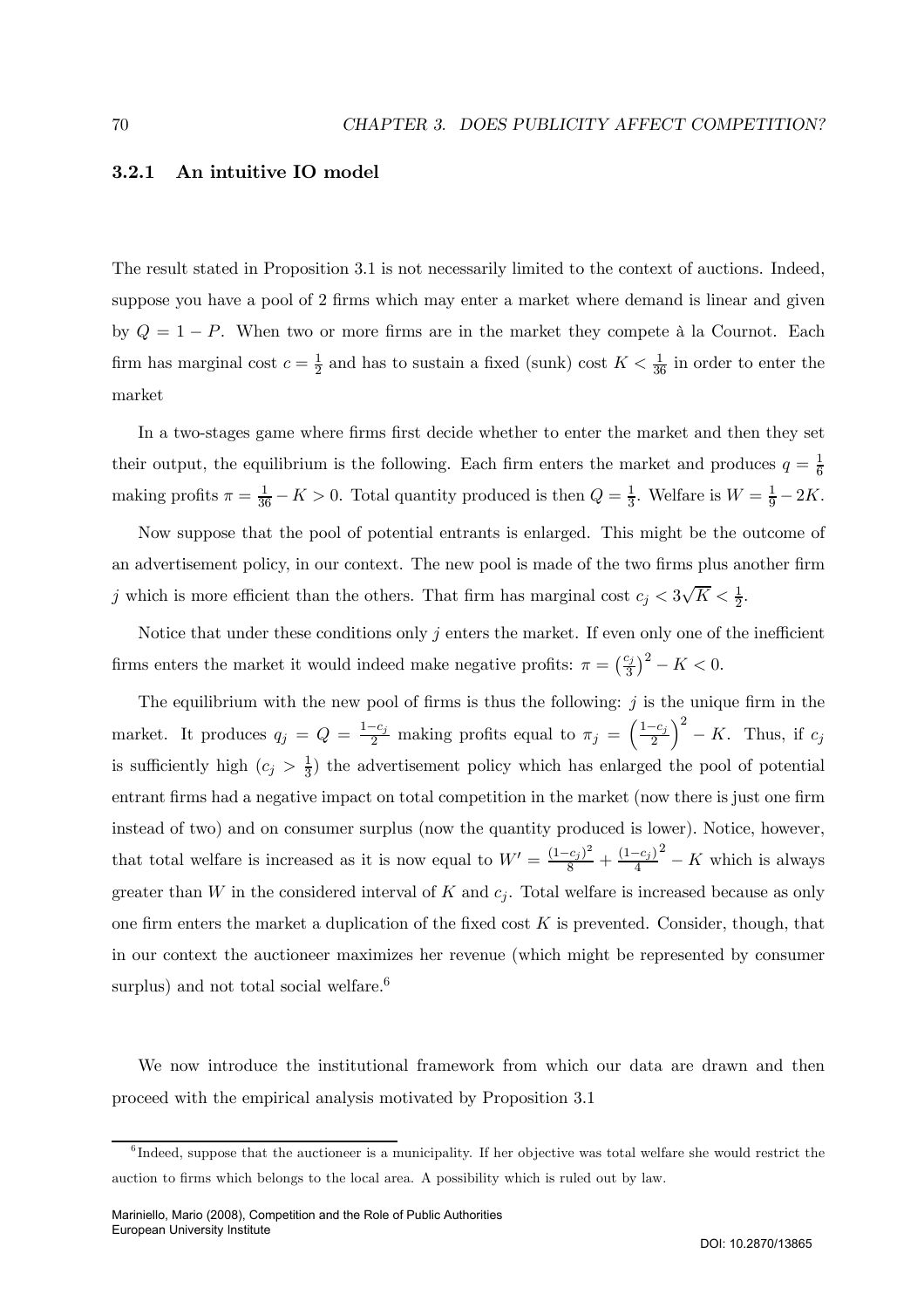## 3.3 Institutional Framework

We base this empirical analysis on novel and detailed administrative data from the Italian Authority for Surveillance of Public Procurement (Autorita' Vigilanza Lavori Pubblici, AVLP), which collects data on each single public procurement auction with starting value greater or equal than 150,000 euros which takes place in Italy. Tables 1 and 2 report the descriptive statistics relative to the sample. Our database amounts to 5,735 auctions, a vast majority of which (85%) are auctions with direct participation of firms (*pubblico incanto*) while in the remaining ones participation is subject to auctioneer's invitation after firms have applied for it (licitazione privata). The two types of auctions do not show any substantial difference, though. The contracting authorities are mainly municipalities (52% of the sample). The rest of the sample is made of tenders invited by provinces (11%), health-care public bodies (ASL) and other public bodies or corporations.

The contracting authority must define all the details concerning the works that have to be carried on by the winning firm, including the starting price that the auctioneer would pay to the winner if only one firm participates to the auction. On average, the auctions' starting value in the sample amounts to 974 thousands of euros though the standard deviation is rather high: indeed, the median starting value is 363 thousands of euros. Notice, moreover, that most of the auctions are done to contract out road's constructions (30.5% of the total) which include maintenance and reconstruction and whatever is necessary to guarantee truckage, by rail and air transport. The contracting authority must define the requirements which have to be satisfied by bidders as well. Bidders have to be certified that they are able to carry on the works of that particular size and in that particular sector i.e. they need to be audited by an attestor society  $(SOA, \textit{social} or \textit{ganismo})$ di attestazione) and be registered for the required category in a specific book. So, for example, if the construction of a road is put out to tender and the contracting authority estimates that the amount of qualified work that has to be done is valued 700,000 euros, the required SOA category will likely be: 3-OG3, where 3 refers to the size of the works and OG3 to the category "road constructions". The size requirements are mainly based on firms' turnover.7

All the considered auctions are first-price sealed-bid: firms bid the price for which they are willing to do the works in the form of a percentage reduction - rebate - with respect to the auction's starting value. In all the auctions which are included in our database the selection

<sup>&</sup>lt;sup>7</sup>Notice that the required SOA category is not a direct function of the auction's starting value. Indeed, the works to be done are usually a complex combination of several expertises and hence the required SOA categories may be more than once. For our analysis we consider just the primary required SOA category.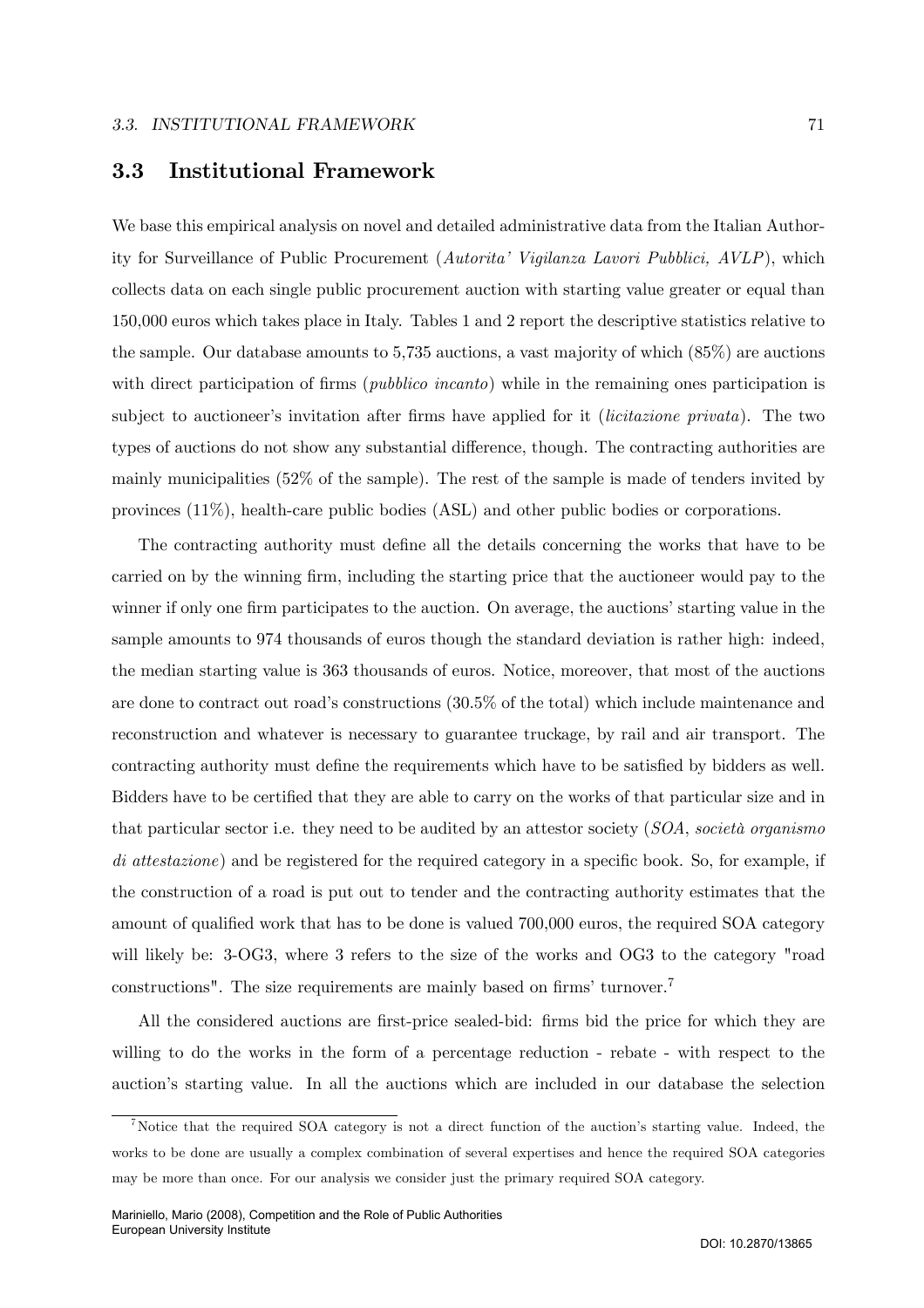criterion for the winner is uniquely based on the rebate i.e. the technical component of firms' offer plays no role (provided that the winner will satisfy some minimum quality standards which are set by the contracting authority).<sup>8</sup> Table 1 reports descriptive statistics of our data. In the sample, it is observed that the average number of firms participating to the auction is 30 with standard deviation 30, and a median of 21. The winning rebate is on average 13.4% with standard deviation 5.9, which is very close to the median value (14.1%). In addition, to explore the nature of competition three main indicators are considered: the probability of a winner coming from outside the region, the legal nature of the winner, and the indication of whether the winner is a member of a group of firms. The probability that the winner is coming from outside the region is 0.48 with standard deviation 0.5; only  $11\%$  of the winners are public companies with standard deviation 0.31 and 22% of the winners are member of a group of firms (standard deviation 0.41). Concerning tenders' advertisement, until July 2006, auctions were classified by the law according to their starting value as it is illustrated by the following table, where the first column reports y, the auction's starting value (in hundreds of thousands), the second column reports the level of publicity required by the law and the third column reports an approximation of the average potential population which can be reached through the correspondent level of publicity.<sup>9</sup>

<sup>&</sup>lt;sup>8</sup>The winning rebate is not necessarily the highest bidden. In order to prevent firms from over-bidding (i.e. bidding a price which does not allow to recoup works' expenses) a complex (and criticizable) mechanism is implemented. According to this rule, all the bids which exceed the average bid by more than the average deviation from the average are automatically excluded. Bidders thus have to guess which will be this 'anomaly threshold' (as it is called) and try to place a bid below it.

<sup>&</sup>lt;sup>9</sup>Notice that the level of publicity (the *treatment* in our model) is an ordinal variable where the first (lowest) level is associated with the smallest set of potential participants (proxied by the population).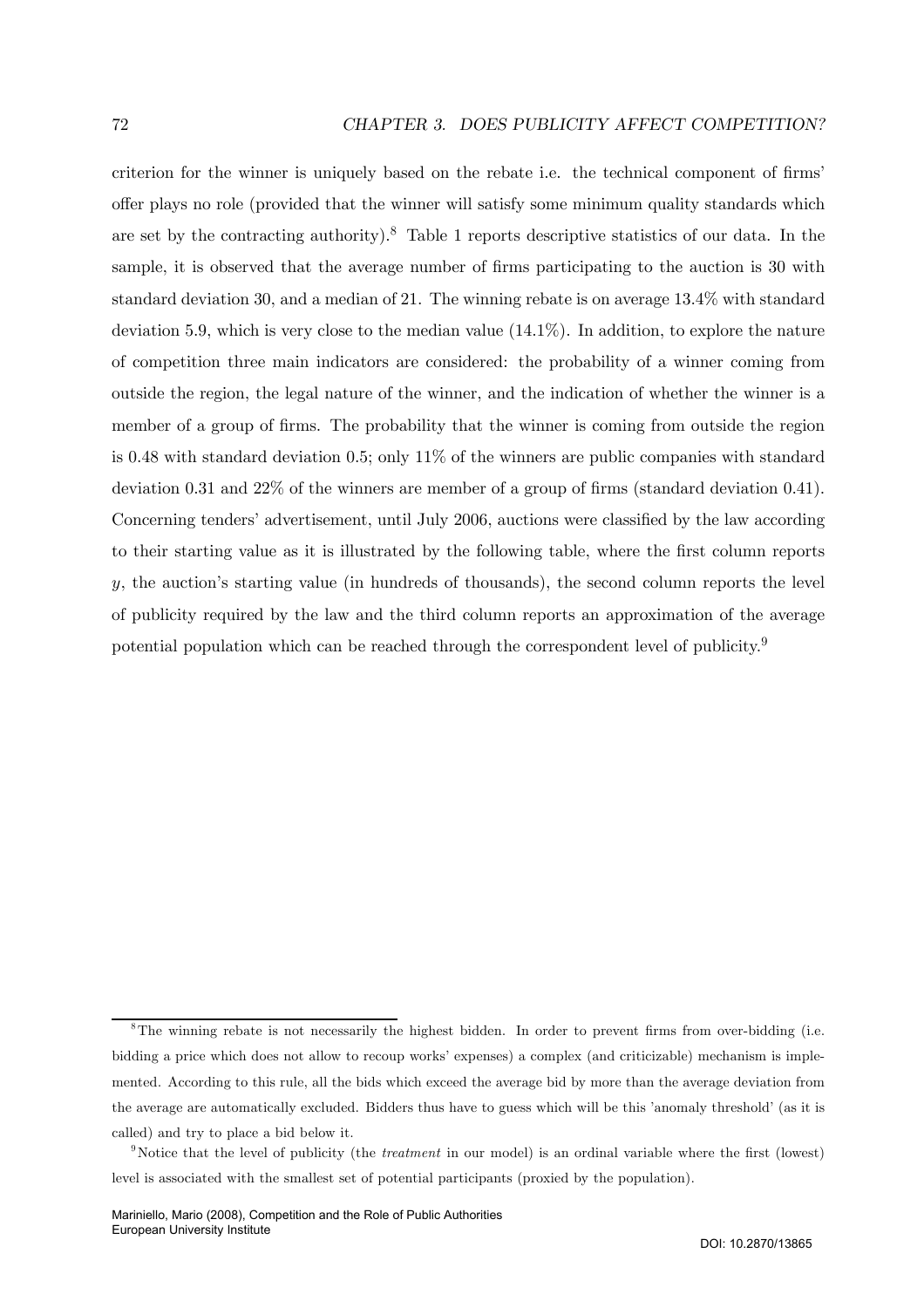| $\boldsymbol{y}$         | publicity                                | average potential population |
|--------------------------|------------------------------------------|------------------------------|
|                          | $EU$ - Official Journal $(GUCE)$         | 460,000,000                  |
| $y \geq 50$ SRD          | Italian Official Journal $(GURI)$        | 58,000,000                   |
|                          | National Newspapers (at least 2)         | 58,000,000                   |
|                          | Regional Newspapers (at least 2)         | 3,500,000                    |
|                          | Italian Official Journal $(GURI)$        | 58,000,000                   |
| $10 \in \leq y < 50$ SRD | National Newspapers (at least 2)         | 58,000,000                   |
|                          | Regional Newspapers (at least 2)         | 3,500,000                    |
| $5 \leq y < 10 \in$      | Regional Official Journal ( <i>BUR</i> ) | 3,500,000                    |
|                          | Provincial Newspapers (at least 2)       | 360,000                      |
| $y < 5 \in$              | Notice Board                             | 12,500                       |

table A

According to Table A, auctions with starting value below 500 thousands of euros have to be published on the contracting authority's notice board. This is considered the least amount of possible publicity, since only firms which have direct access to the auctioneer's premises or have direct contact with its staff may get information on the tender. The cost of publishing on the notice board is zero. The second interval goes from 500 to 1,000 thousands and it identifies those auctions for which the compulsory level of publicity is local i.e. those tenders that must be advertised in at least two newspapers spread all over the province where the works should be made and in the official regional journal (Bollettino Ufficiale Regionale, BUR). Publishing on BUR is very cheap: an average tender should not cost more than 500 euros. Provincial newspapers are cheap as well, since advertisement's price is proportional to the number of printed copies. The third level of publicity is national and concerns those tenders with starting values above 1,000 thousands of euros and below the community threshold (5,000 thousands of SDR, special drawing  $rights^{10}$ ). These tenders must be published on two national and two regional newspapers and on the national official journal (Gazzetta Ufficiale della Repubblica Italiana, GURI). The average cost for publishing on a national newspaper is about 800 euros (somewhat less for a regional newspaper). GURI, though, is very expensive: publishing a tender's abstract may cost around 7-8 thousands of euros. Finally, the maximum amount of publicity is enforced when tenders'

 $10$  At the time of writing, 5,000,000 SDR were equivalent to 6,771,500 euros.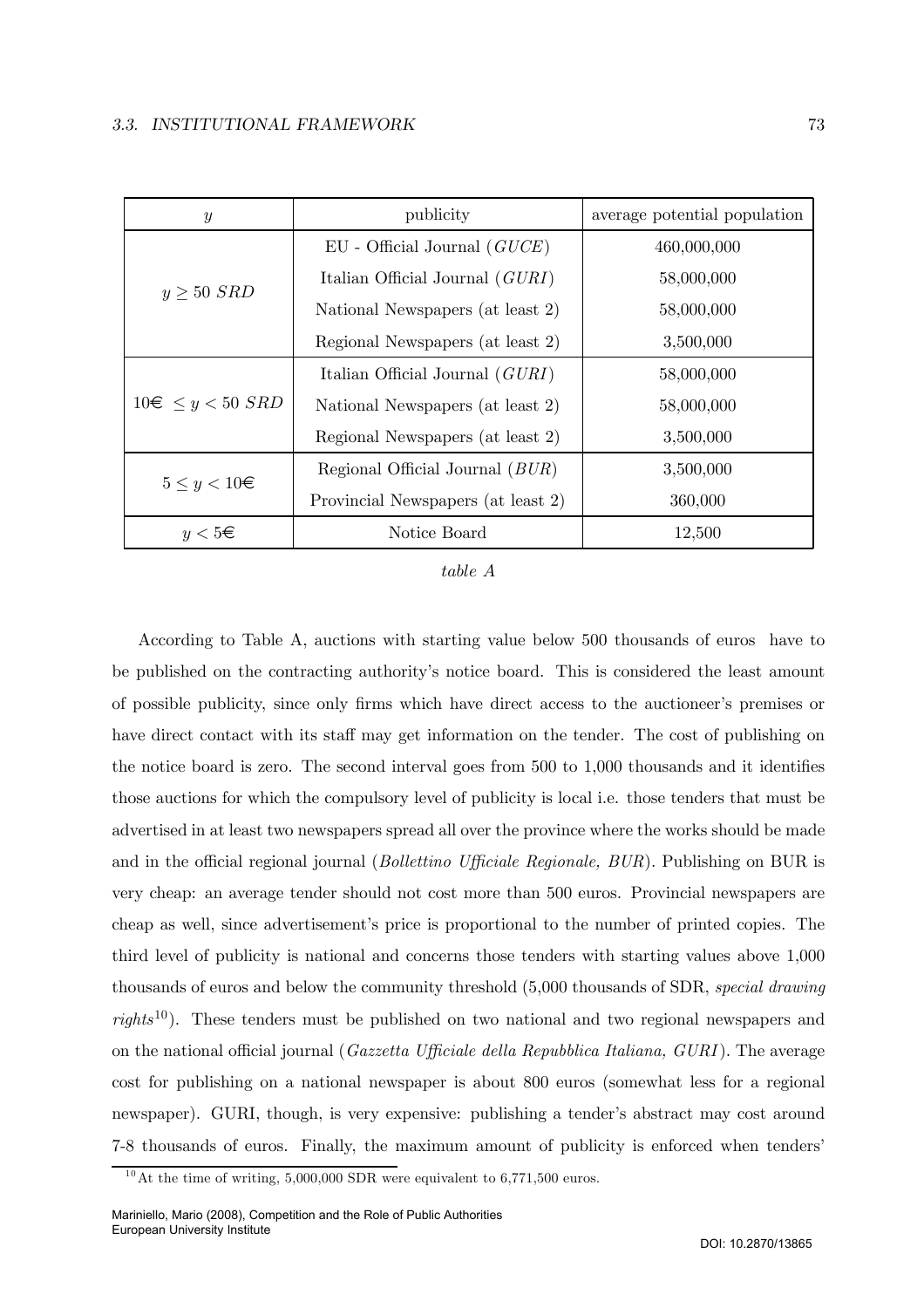starting value is above the community threshold. In that case the contracting authority must also advertise on the European official journal (Gazzetta Ufficiale Comunità Europea, GUCE) in addition to the obligations defined for the tenders belonging to the previous group. Notice, however, that publishing on GUCE is free of charge, so no additional cost is sustained by the contracting authorities. From July 2006, Law Dlgs 163/2006 removes the thresholds and forces the contracting authorities to publish on GURI at a national newspaper level, regardless of the auction's starting value (if it is greater than 150, 000 euros). This paper may then provide a way to measure the impact of the law reform. In our sample, 88% of the tenders were published on the contracting authority's notice board, 20% on the Tuscan BUR and about 18% on the GURI. On the other hand, the average number of newspapers on which the advertisement of the tender appeared is: 0.187 for provincial newspapers, 0.493 for regional newspapers and 0.583 for national newspapers. From a more general perspective we can conclude that the sample show a sufficiently large variation in the data leaving the possibility for the econometric analysis which is illustrated in the following section.

## 3.4 The Empirical Analysis

#### 3.4.1 Identification strategy

Contracting authorities which maximize the auctioneer's revenue implement different advertisement strategies with respect to contracting authorities which pursue other aims, such as maximize political rent through collusion with local firms. Because of this endogeneity problem, we expect OLS to be unable to give us unbiased estimation of the model. To disentangle the causality relationship between publicity and auction's outcome we thus implement a more refined technique: the Regression Discontinuity Design (RDD). In Section 3 we saw that an higher level of publicity (the treatment) is assigned to auctions if an observed covariate, the starting value of the auction, crosses a known threshold.

We are aware that using exogenous thresholds which are identified by the law is not equivalent to a controlled experiment because individuals' assignment might be not completely random. Lee (2007), however, shows that in these cases the RDD can nevertheless identify impact estimates that share the same validity as those resulting from a randomized experiment.

As in the summary guide to practice by Imbens and Lemieux (2007), to implement the RDD to our analysis we go through the following steps: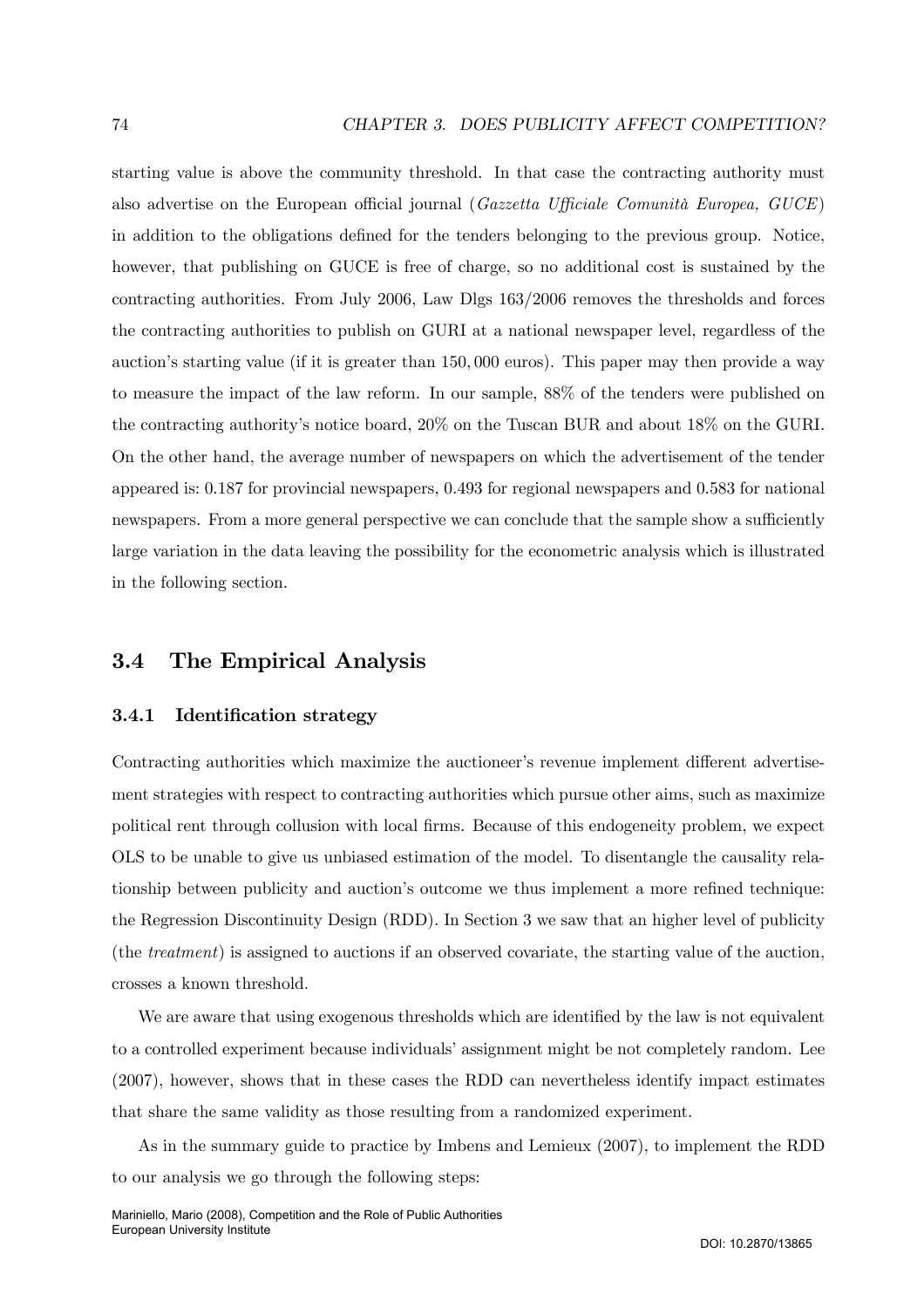#### 3.4. THE EMPIRICAL ANALYSIS 75

- 1. Inspect the Graphical Analysis.
- 2. Estimate the treatment effect using TSLS where standard errors can be computed using the usual (robust) TSLS standard errors.
- 3. Assess the Robustness and Identification assumptions by looking at possible jumps in the value of pre-treatment variables at the cut-off point.

In this section we discuss the theory and the assumptions required to implement the RDD. We define  $y_j$  as the j-th threshold in the auctions' starting value which determines a discontinuity point in the amount of publicity, as established by the law. The  $j - th$  discontinuity point separates the j and  $j+1$  levels in publicity assignment imposed to contractors. We call these levels 'publicity brackets'. We aim at identifying the causal effect of publicity on auctions' outcomes by focusing on auctions in the neighborhood of those discontinuity points. Let Y be the auction's real starting value (the 'running variable'), and  $Z$  be the level of theoretical publicity that the contractor should implement under perfect compliance to the assignment rule. We denote by P the level of publicity actually observed in the auction. P may differ from its theoretical level if the contracting authority does not comply with the law assignment: indeed, it is very unlikely that a contracting authority would be punished from AVLP if P differs from  $Z$ .<sup>11</sup> Finally let C represent the outcome of auctions indicating the level of competition. In the analysis we alternatively consider C to be the number of bidders or the winning rebate. Let  $C_l$  and  $C_h$  being the values of  $C$  respectively below and above the generic discontinuity point  $j$ . To identify the causal effect of publicity on competition we need the following continuity assumptions:

$$
E\{C_l|Y=y_j^+\}=E\{C_l|Y=y_j^-\}\tag{3.3}
$$

$$
E\{P_l|Y=y_j^+\}=E\{P_l|Y=y_j^-\}\tag{3.4}
$$

where  $y_j^+$  and  $y_j^-$  represent the left and the right limits of the starting value of the auction. As in Hahn et al. (2001) and Garibaldi et al. (2007), under the continuity conditions, for an auction in a neighborhood of the cut-off point the mean effect of being assigned to a higher theoretical publicity bracket  $Z = h$  (instead of the lower one  $Z = l$ ) on the actual publicity level P and on the competition level  $C$  are:

<sup>&</sup>lt;sup>11</sup>We then use a version of RDD called *Fuzzy Regression Discontinuity Design*, which is used when there is not perfect compliance by individuals.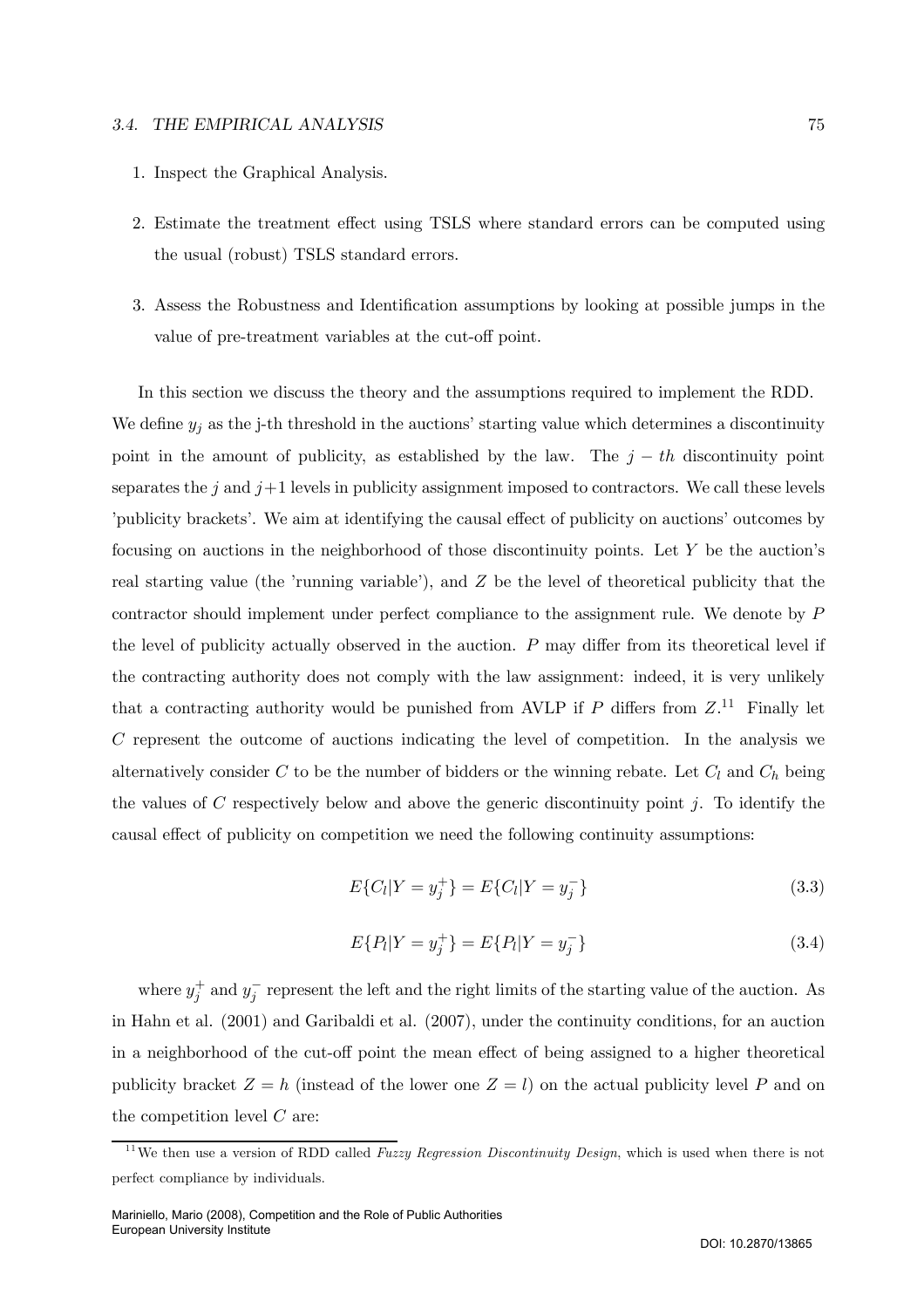$$
E\{P|y_j^+\} - E\{P|y_j^-\}.\tag{3.5}
$$

$$
E\{C|y_j^+\} - E\{C|y_j^-\}.\tag{3.6}
$$

 $(3.5)$  and  $(3.6)$  are usually called the *intention-to-treat* (ITT) effects.<sup>12</sup>

Following Angrist et al. (2000)'s seminal paper we interpret the ratio of the two ITT effects of expressions  $(3.5)$  and  $(3.6)$  as the causal effect of P on C (of publicity on competition). This can be done only if two more conditions are satisfied: the validity of the exclusion restriction and the monotonicity condition. The exclusion restriction requires that the theoretical publicity  $Z$  affects the outcome, C, only through the observed level of publicity (which is reasonable in our context). The monotonicity condition requires that no auction is induced to display a lower (higher) actual level of publicity if the theoretical publicity is exogenously moved from  $l$  to  $h$  (from  $h$  to  $l$ ).

If the three assumptions are satisfied, then the ratio:

$$
\Pi(y_j) = \frac{E\{C|y_j^+\} - E\{C|y_j^-\}}{E\{P|y_j^+\} - E\{P|y_j^-\}},
$$
\n(3.7)

identifies the average effect of a change in the actual level of publicity on the level of competition at  $Y = y_j$  for those who are induced to show a higher level of publicity because their theoretical publicity increases from  $l$  to  $h$ .<sup>13</sup>

#### 3.4.2 Graphical Analysis

We model the publicity function according to Table A which assigns different levels of publicity according to the auction's starting value. We thus have:

|  | $P = \left\{ \begin{array}{lll} P & \textit{Geographical Level} & \textit{Running Variable} \\ 0 & \textit{Local} & \textit{if} & 1.5 \leq Y < 5 \\ 1 & \textit{Regional} & \textit{if} & 5 \leq Y < 10 \\ 2 & \textit{National} & \textit{if} & 10 \leq Y < Y^* \\ 3 & \textit{EU} & \textit{if} & Y \geq Y^* \end{array} \right.$ |  |
|--|-------------------------------------------------------------------------------------------------------------------------------------------------------------------------------------------------------------------------------------------------------------------------------------------------------------------------------------|--|
|  |                                                                                                                                                                                                                                                                                                                                     |  |
|  |                                                                                                                                                                                                                                                                                                                                     |  |
|  |                                                                                                                                                                                                                                                                                                                                     |  |
|  |                                                                                                                                                                                                                                                                                                                                     |  |

 $12$ To keep the notation as simple as possible, we omit time subscripts. In the empirical analysis we consider all the relations conditioned on time periods.

 $13$  For details on the average nature of the effect see Garibaldi et al. (2007).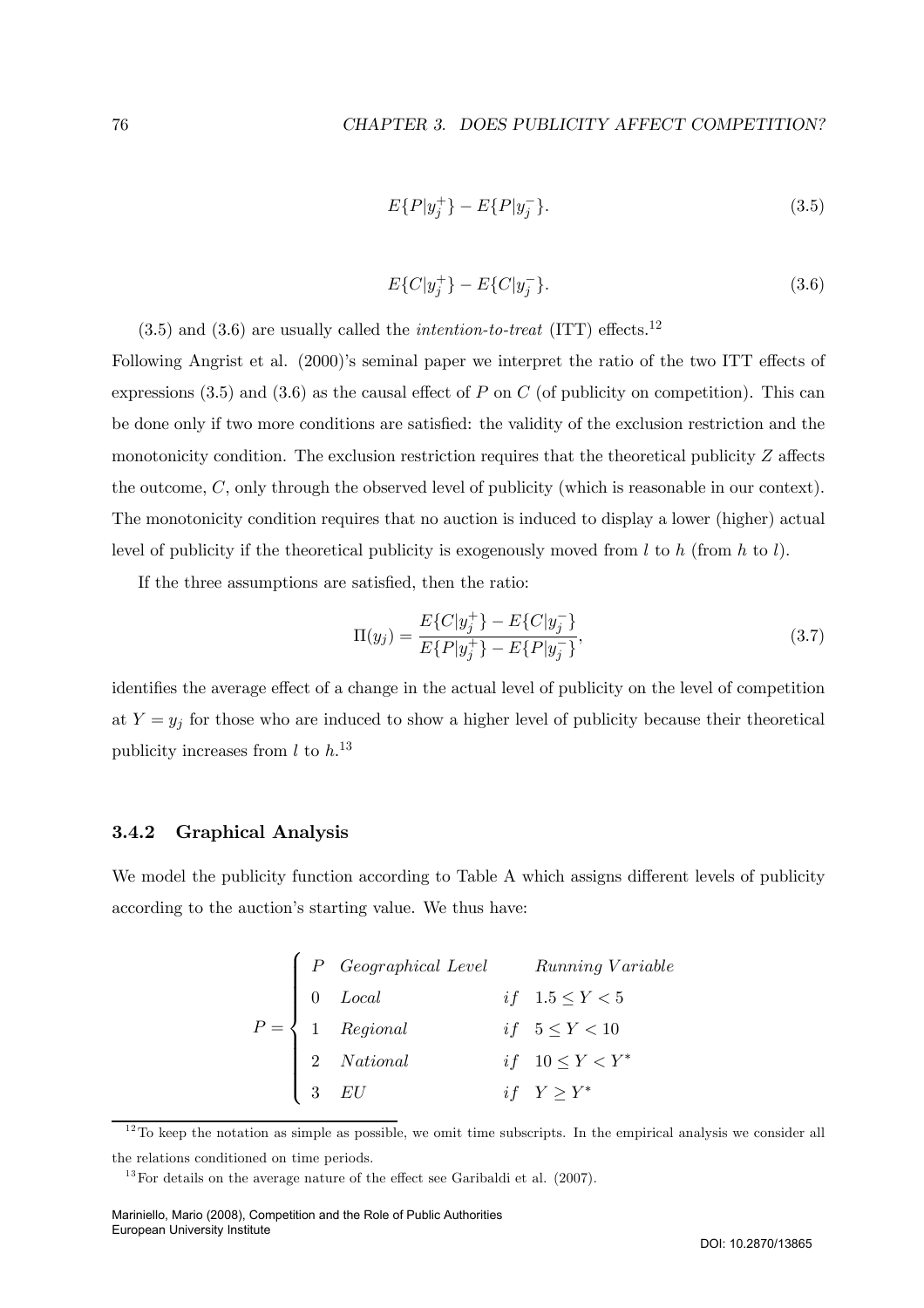Where Y is the starting value of the auction expressed in 100,000 euro (real value year 2000) and  $Y^*$  varies across the year of analysis. Due to non perfect compliance, we construct an indicator of theoretical publicity, which will be used as the instrument for actual publicity:

$$
Z = \begin{cases} 0 & if & 1.5 \le Y < 5 \\ 1 & if & 5 \le Y < 10 \\ 2 & if & 10 \le Y < Y^* \\ 3 & if & Y \ge Y^* \end{cases}
$$

Under perfect compliance  $Z$  and  $P$  should coincide. Figure 2 shows that this is not the case in our context: the green line (which represents the actual publicity) indeed do not overlap with the orange line (which represents the theoretical publicity).

Figure 3 represents graphically non-parametric estimates of the main variables of interest. The two boxes on the left plot P on Y at the discontinuity thresholds 1 and 2, respectively. The other two boxes on the right plot the number of bidders on Y for the same discontinuity points. We estimate these locally weighted smoothing regression separately on the left and on the right of the cut-off points. Jumps in the plots show the effect of the threshold on the variable of interest thus offering a graphical interpretation of the intention-to-treat effects as defined by (3.5) and (3.6). As it can be noticed, the figures show that the actual publicity is uniformly not lower than the theoretical publicity on both discontinuities at the left of the threshold. At the right of the threshold we observe some problems of compliance with the law on publicity but not that big to violate the monotonicity condition required by RDD, as pointed out in Garibaldi et al. (2007). Concerning the number of bidders, we observe a jump at the right of both cut-off points. The mean impact of the actual publicity on competition, which is the ratio of the jump of the level of competition and the jump of the level of actual publicity, turns out to be larger at the first discontinuity rather then at the second. The figures show that there is a substantial effect of publicity on competition at the right of the thresholds. The impact weakens at discontinuity 2. We implement a graphical test on the continuity assumption following Lee (2007) to support the identification strategy required by our estimation technique, as in Garibaldi et al. (2007). We proceed in two steps: first, we plot the histograms of the auctions' starting value around the thresholds (see figure 4) to identify any form of manipulation of the running variable. Second, we inspect the pre-intervention variables as defined below. Figure 4 shows that the distribution of the auctions' starting value is right skewed. No significant mass probability around the single thresholds is identified, although a single peak is observable at discontinuity one. The presence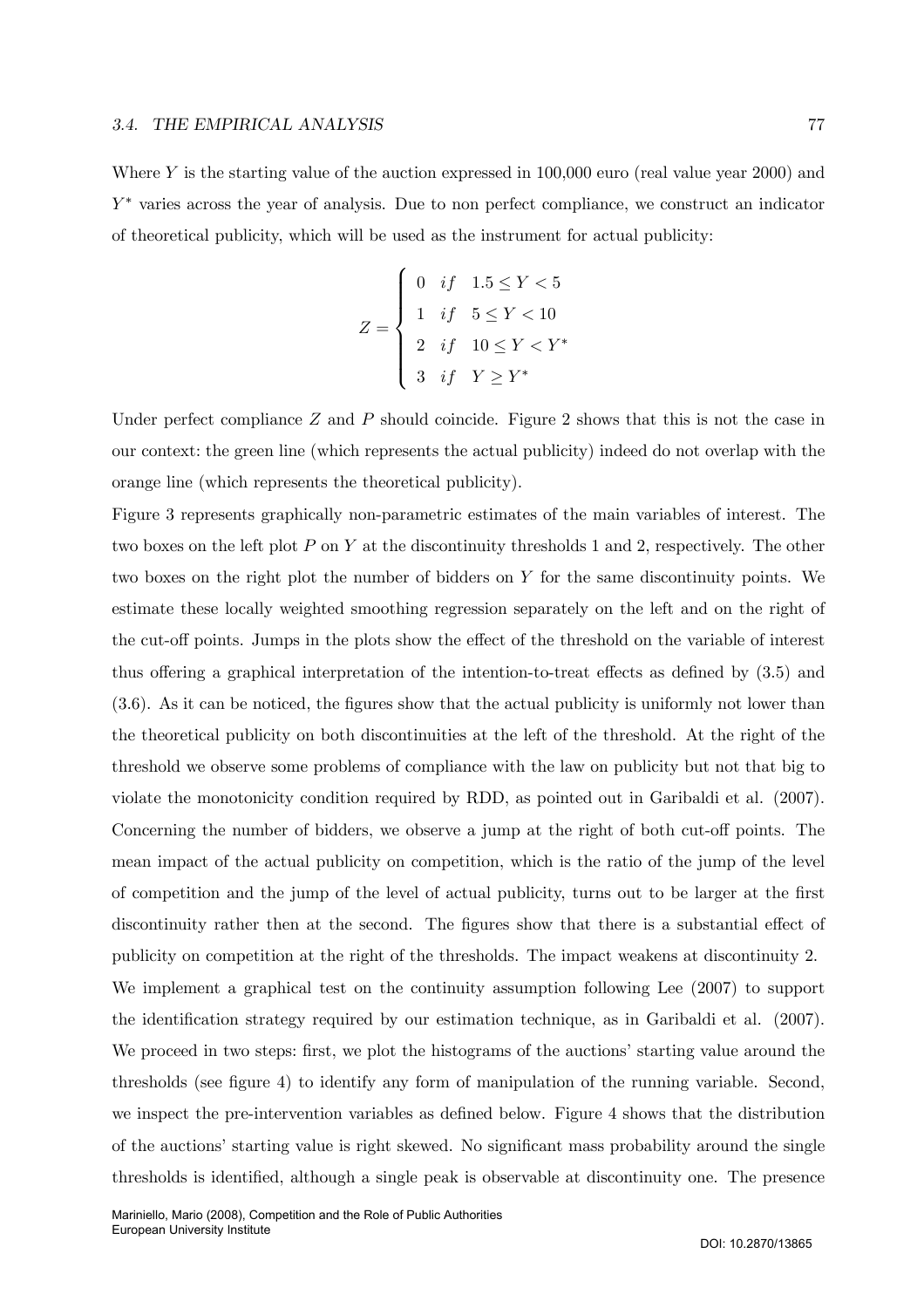of the peak may raise identification problems. We thus further analyze that issue through the pre-intervention variables.

We define our set of pre-intervention variables from the detailed available information. These variables, in principle, should meet the following two conditions: they should not be affected by the publicity law, but they may depend on the same unobservables (e.g. efficiency/collusion of the contractors with participants), likely to affect the level of competition  $C$ . To test the continuity condition we use the information available on the person in charge to take care of the auction's administrative process. In particular we plot her professional qualification (engineer or geometrician) against Y and we analyze the behavior of the plots around the thresholds. In the graphical analysis we focus just on these two pre-treatment variables while in the regression analysis we enlarge the set of information available to include several other variables. Since these are observed before the determination of the publicity level, they can be used as pre-treatment variables. The graphical test for the continuity assumption would suggest evidence of sorting and lack of continuity if the plots of these indicators against Y would show a jump at the cutoff points. Identification would not be possible in those cases since auctions assigned to high theoretical level of publicity  $Z_h$  would be not comparable to auctions assigned to a low level of publicity  $Z_l$  with respect to unobservables relevant for the outcome C. Figure 5 shows that there are no jumps at the first threshold while jumps are very small at the second. Thus the graphical analysis suggests the presence of no manipulation of the running variable Y .

In the following section we further investigates these graphical results by considering a battery of regression based tests.

#### 3.4.3 Regression Framework and Aggregation of the Effects

Following Angrist and Lavy (1999) and Garibaldi et al. (2007), we consider the aggregate effects of publicity on competition estimating the following equation: $^{14}$ 

$$
C = g(Y) + \beta P + \delta X + \epsilon \tag{3.8}
$$

where  $g(Y)$  is a fourth order polynomial in Y and P the observed level of publicity. To reduce the amount of observed heterogeneity we consider three information sets which include several

 $14$  Given the size of the Tuscany sample we choose to focus on the across discontinuities average results. We plan to focus on each single discontinuity once we will get access to the whole Italian dataset.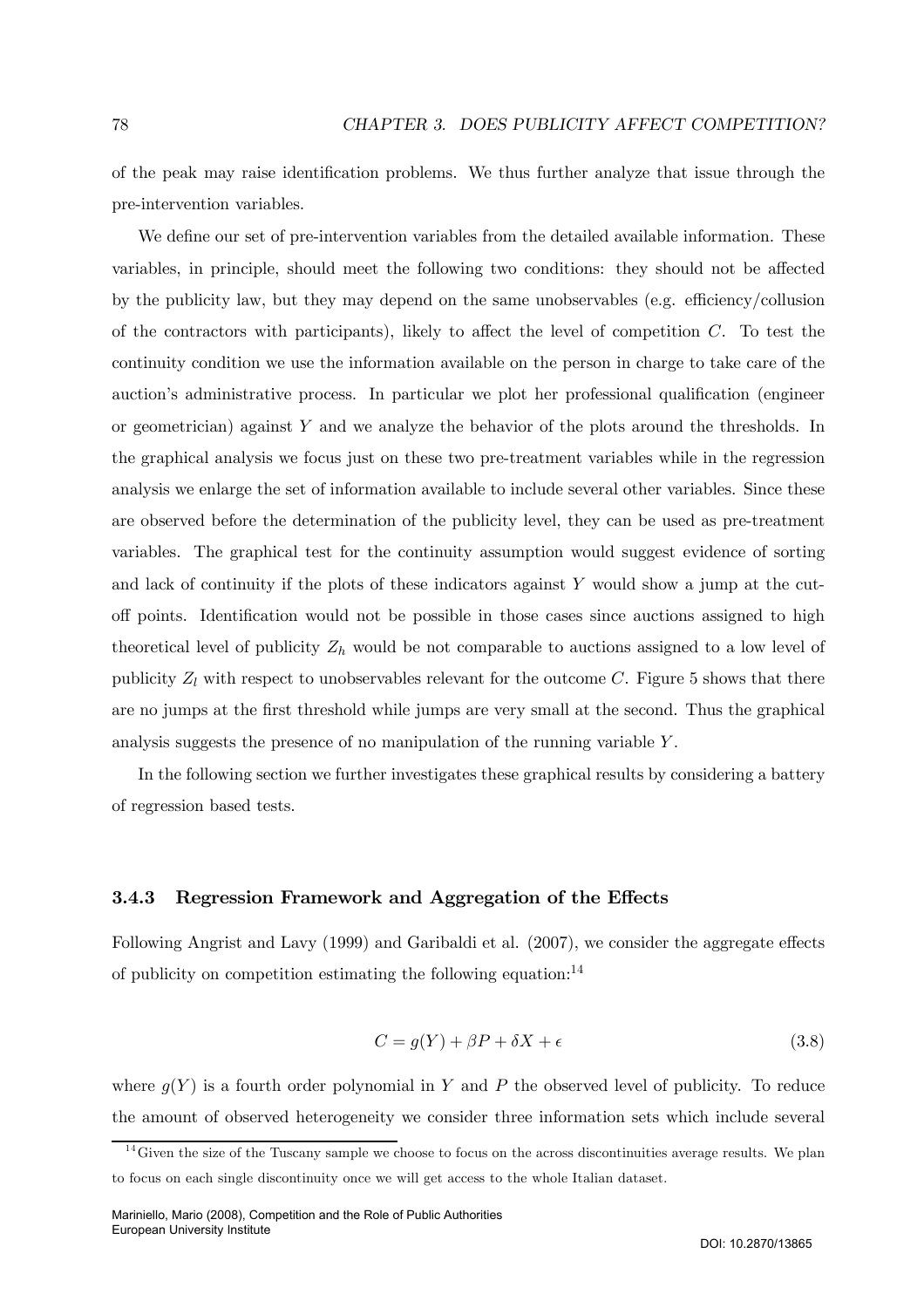covariates. We define the matrix X respectively being SMALL, MEDIUM, or LARGE. The SMALL information set includes year indicators only, MEDIUM includes year indicators plus the fourth order polynomial in Y,  $g(Y)$ , while LARGE includes MEDIUM plus indicators of the nature of the auction. These are observable characteristics for both the good and the contractor: the typology of works which are put out to tender (i.e. road constructions, educational buildings, health-care building-units and other typologies); whether the contractor is a municipality, a province, or the region;<sup>15</sup> the firms' technical requirements needed by the bidders to participate to the auction. None of these covariates are determined by the publicity law but are clearly correlated to the starting value of the auction and thus have to be included as controls.

We estimate via TSLS equation (3.8) and we interpret this instrumental variables estimate as a weighted average of the RDD estimates at each discontinuity point with weights that are function of the covariances between the actual and the theoretical publicity at the cut-off point,  $cov(P, Z|Y = y_j), j = 1, 2, 3.$ 

Table 3 reports the sample average of the outcome considered, the intention-to-treat, the OLS and the TSLS-IV estimates with the (robust) standard errors for the coefficients of publicity only. The odd rows, starting from the third, report the estimates considering the three different information sets: SMALL, MEDIUM, and LARGE. In the table we report the analysis of the number of bidders and the rebates based on equation (3.8) estimated over all the discontinuities. We do not report estimates obtained separately for each discontinuity point and we focus our discussion on the overall estimates that appear to be sufficiently precise. Column 1 of Table 3 reports the intention-to-treat effect of theoretical publicity on actual publicity. The estimates indicate that an increase from a lower starting value bracket, say 1.5 − 5 hundreds of thousand of euros, to an higher one, say  $5 - 10$  hundreds of thousand of euros, shifts the actual publicity by 0.74 if we consider the LARGE information set, by the 0.81 if we consider the MEDIUM one, and by 0.86 if we consider the SMALL one. We interpret these results as a lack of full treatment compliance due to non perfect law enforcement. We believe that this problem is not such big to invalidate the monotonicity assumption required by the RDD.

The overall intention-to-treat estimation of the theoretical publicity on both the number of bidders and rebates (columns 2 and 5 respectively) suggests that following an increase of one unit in the theoretical publicity, the number of bidders would increase from 6 to 9, with respect to

 $15$ There are several typologies of contractors which are excluded by the analysis. We focus on municipalities, provinces, and regions because they represent a big fraction of the sample.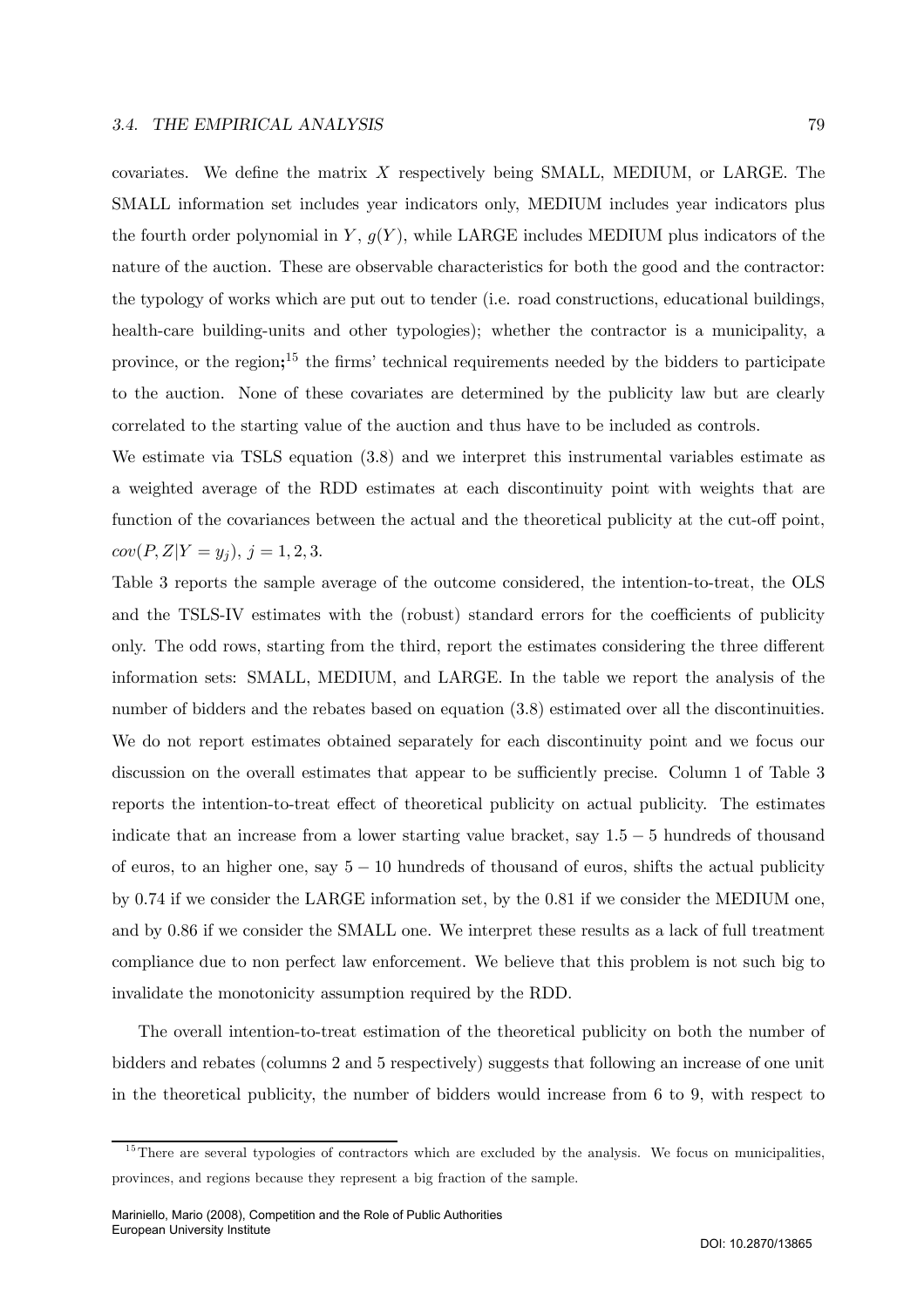a sample average of 30 bidders considering the different information sets. On the other hand, following an increase in one unit in the theoretical publicity, the winning rebate would increase from 1 to 1.5 percentages points with respect to a sample average winning rebate of 13.4%.

The OLS regression of the number of bidders and the winning rebate on the actual publicity suggests a positive correlation between publicity and competition (columns 3 and 6). The TSLS estimates of the same effects are 8.3 for the number of bidders and 1.5 for the winning rebate (columns 4 and 7), once we consider the LARGE information set. In this IV estimation we use as excluded instrument the theoretical level of publicity, Z. All the estimated results are statistically different from zero at 1 % significance level where standard errors are computed using the robust formula. If we compare these coefficients with the sample averages, we get that an increase of one level in publicity (for example by shifting from regional to national level) leads to a 27% increase in the number of bidders and a 11% increase in the winning rebate. In addition, we observe a large bias towards zero of the OLS results due to endogeneity and unobserved heterogeneity (e.g. collusion/efficiency of the contractors) which are removed in the Regression Discontinuity Design analysis.

As shown in Section 4.1, the RDD identification strategy is mainly based on the validity of the continuity conditions. In Section 4.2 we already performed a graphical test of such assumptions. Here, we report preliminary evidence based on regression analysis following Lee (2007), Imbens and Lemieux (2007), and Garibaldi et al. (2007) to further test those conditions. We perform the tests by estimating the same models as in equation (3.8) using as outcomes the set of pretreatment variables. As in Section 4.2, the analysis is focused on the available information on the person in charge for the auction's administrative process. The first pre-treatment outcome that we consider is an indicator of the professional qualification. This variable can take five values: 1 if the person in charge is an engineer, 2 if she is an architect, 3 if she is a geometrician, 4 if she has a generic qualification, 5 in all the other cases. Table 4 reports the evidence. If the estimates of the coefficients on the actual publicity indicator using the theoretical publicity as an instrument are statistically different from zero, that would indicate that auctions below the threshold show systematic differences in the profession of the person in charge compared to auctions above the thresholds. This would suggest the possibility that in some of the auctions there was selection around the thresholds and lack of continuity in the baseline outcomes. We find no evidence of selection by looking at the overall results reported in Table 4. The intention-to-treat estimates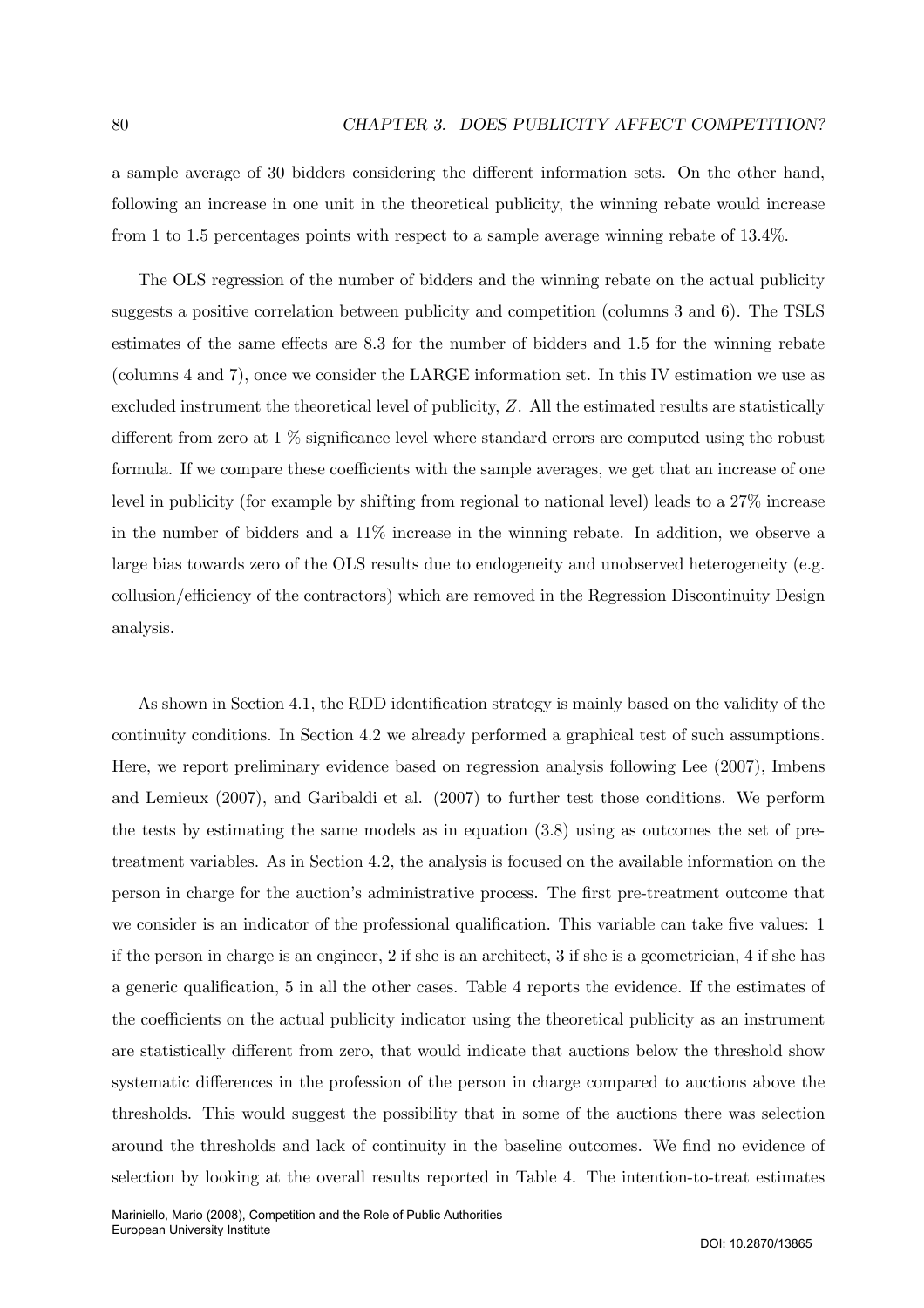in the first column indicates that a one unit increase in the publicity level is associated with a reduction of 0.024 of the indicator of profession. This estimates is small and statistically not different from zero. Similar results are reported by the TSLS estimates in the last column of the table. We can therefore exclude the existence of sorting around the thresholds. We further enquire this issue by using other information on the person in charge such as: whether he/she is a male, her age, the second letter of her name and the last number of the year of born.<sup>16</sup> As in the first row of Table 4, also in the other rows each coefficient comes from a separate regression. For example, the left cell of the row corresponding to the gender of the person in charge indicates that being male reduces the amount of publicity implemented by 0.0042 and this estimate is small and statistically not different from zero. This is exactly what we should find if our identification strategy is correct and such conclusion is confirmed by the rest of the table. In the first two columns of Table 4 we find no systematic differences with respect to these proxies among auctions assigned to alternative level of theoretical publicity. Moreover, no systematic difference emerges with respect to the actual level of publicity in the TSLS estimates, although the actual publicity and the pre-treatment outcomes appear to be correlated in the OLS regressions.

Table 4 supports the validity of the continuity conditions once we consider both the MEDIUM and the LARGE information sets and thus allows us to conclude that there is no evidence of manipulation of the running variable Y.

#### The Nature of the Winner

As suggested in the Introduction, publicity might have a direct effect on the nature of competition through participating firms' selection. In this paragraph we briefly derive some insights on that issue by analyzing the impact of publicity on the nature of the auction's winner. We are aware, though, that a proper analysis would require data on the whole sample of participating firms  $(\text{winners} + \text{lossrs}).$ 

Table 5 reports the OLS and the IV estimates and their robust standard errors of the effect of publicity on three variables: the location of the winner, the legal identity of the winner and whether the winner is a member of a group of several joined firms.

According to the IV estimates, an increase in the level of publicity is associated with a positive and significative increase by 25 percentage points, with a standard error of 0.052, of the

 $16$ We obtained this information from the fiscal code.

Mariniello, Mario (2008), Competition and the Role of Public Authorities European University Institute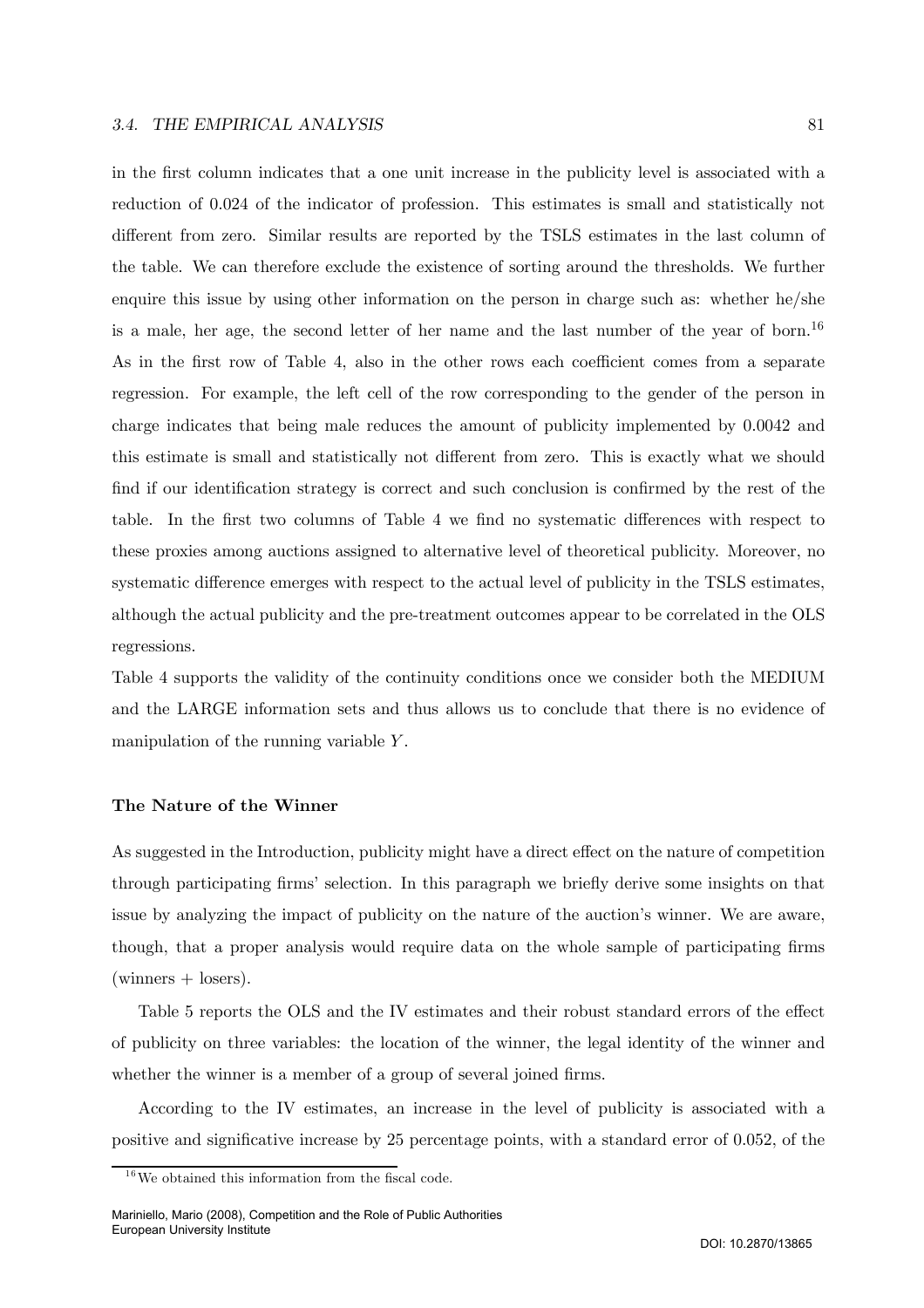probability that the winner is located outside the region where the auction takes place. This result is consistent with our ex-ante expectations: publicity helps contracting authorities to attract firms which do not belong to the local area.<sup>17</sup> No significant impact of publicity on the probability that the winner is a public company is observed: apparently publicity equally targets firms with limited legal responsibility and public companies. Finally, publicity raises the likelihood that the winner is a group of firms instead of a single one: an increase in one level of publicity is indeed associated with an increase of 16 percentage points in the probability that the winner is a group, with a standard error of 0.042. This might be due to the expected level of competition: when publicity is high, firms expect a higher level of competition. A higher level of efficiency (reachable through the scale economies of a group, for example) is thus needed in order to win the auction.

#### 3.4.4 Duration Analysis

In this section we report evidence of a negative correlation between the number of participants or the winning rebate and the duration of the works. In particular we describe the behavior of the hazard function,  $h(l) = \frac{f(s)}{S(s)}$ , defined as the (instantaneous) probability of accomplishing the works at s given survival until s. Let  $L \geq 0$  be the random variable representing the duration of the works (expressed as the number of days between the moment in which the auction takes place and the accomplishment of the works) and l the realized duration.  $F(l) = Pr[L \le l]$  is the cumulative distribution function, while  $S(l) = Pr[L > l] = 1 - F(l)$  is the survival function. We use a duration analysis because our data are right-censored: indeed, several works are still not accomplished at the day the Authority collected the data. Hence, for each i the observed duration  $T_i = t$  is the minimum among the complete duration  $L_i = l$  and the censored duration  $C_i = c$ .

We first report non parametric hazard estimates and then we add some structure to the hazard function in order to link its behavior to auctions' indicators of competition.

In the non parametric analysis we let  $d_i(t)$  be the number of works accomplished at duration t and  $r_i(t)$  be the number of works at risk of being accomplished at time t with duration t (where  $r_i(t)$  includes the works censored at t or later). The estimated hazard function is

$$
\hat{h}_i(t) = \frac{d_i(t)}{r_i(t)}\tag{3.9}
$$

 $17$  We might suppose that the likelihood of collusion among the competing firms is then reduced, since it is more difficult to coordinate with outsiders.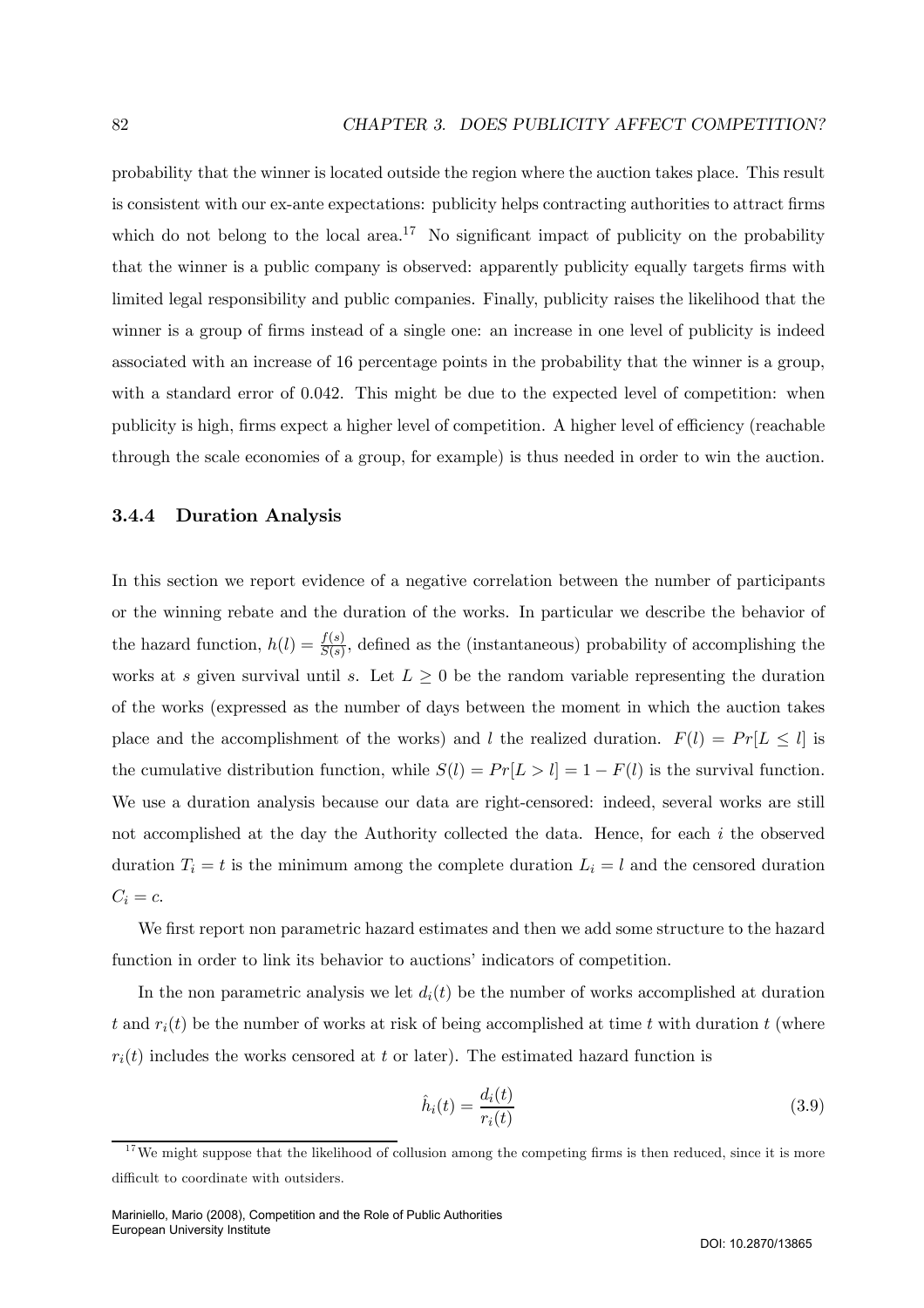#### 3.4. THE EMPIRICAL ANALYSIS 83

and the, the Kaplan-Meier estimated survival function is

$$
\hat{S}_i(t) = \prod_{s \le t} \left( 1 - \frac{d_i(s)}{r_i(s)} \right) \tag{3.10}
$$

Figure 6 plots the Kaplan-Meier (KM) estimates of the survival function of the duration of the works, by the number of bidders for road constructions in year 2000 only. From left to right, the orange line represents the KM estimates considering all the auctions where the number of bidders are above the median of the distribution of the number of bidders. The green line pools together all the observations while the blue line represents auctions with the number of bidders below the median. According to Figure 5 the survival function is always higher for auctions with number of bidders below the median, which implies that they have a higher overall duration rate.

To add more structure to the analysis we implement a battery of parametric models and test the statistical significance of this finding. In the parametric models we pool together all the available information and control for it. As in Section 4.3, we add as regressors the MEDIUM and the LARGE information sets. We then propose a particular functional form of the hazard that includes the observables, as it is usual in parametric analysis. The focus is on the specific effect of the number of bidders or the winning rebate on the duration of the works. We base our analysis on the partial-likelihood approach proposed by  $\text{Cox } (1972).^{18}$  We report the estimates of the  $\hat{\beta}$  of a series of models as follow:

$$
h_i(t|x,\beta) = h_0(t)e^{X'\beta} \tag{3.11}
$$

Table 6 reports the results of the analysis on works' duration. Columns 1 and 2 show the effects of a shift of the number of bidders and of the winning rebate above the median of their sample distribution respectively. Columns 3, 4 and 5 report the effects of the nature of the winner. Rows 1 and 2 of the same table refer to the MEDIUM and LARGE info sets to reduce the observed variability due to heterogeneity. The estimated coefficients are reported in the form of  $\hat{\beta}$  (and not as hazard ratios) with the robust standard errors in parentheses. For instance, the first row  $\hat{\beta} = 0.31$  indicates that a shift of the number of bidders above the median determines an

<sup>&</sup>lt;sup>18</sup>We report the COX-PH model only. Results for Exponential, Weibull, and Gompertz are available on request. Notice that this class of models requires the proportionality assumption to write the hazard function as in equation (11). As suggested in Jenkins' class notes (http://www.iser.essex.ac.uk/teaching/degree/stephenj/ec968/), we inspect the shape of the survival function and we observe a parallelism among them. We thus considered feasible the implementation of the proportional hazard class of models.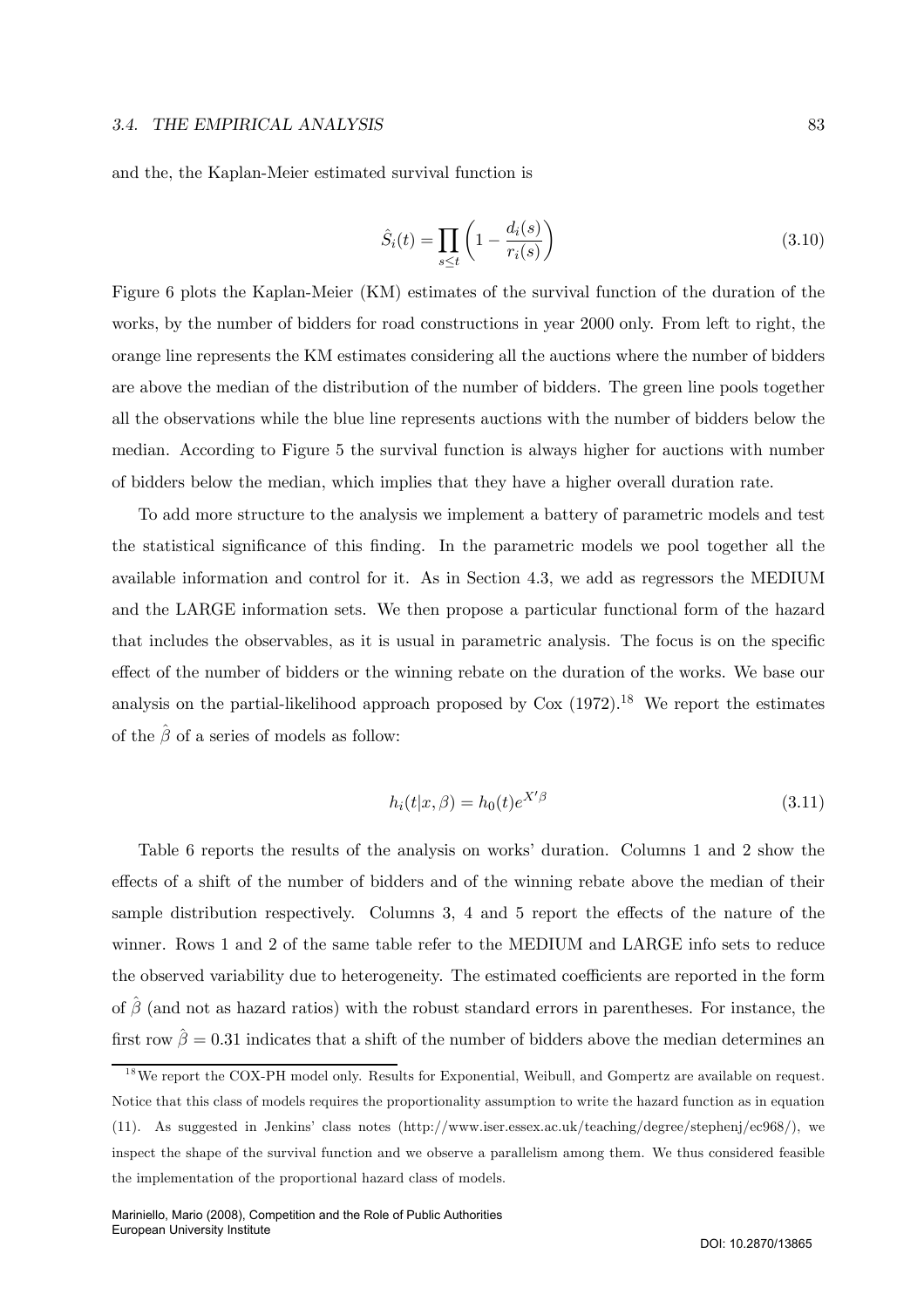increase in the hazard of 31% (and hence a significative reduction in the duration of the works). This effect is significant at 1% level.

On the other hand (and rather surprisingly) no significant effect is observed for the winning rebate. Evidence thus suggests a negative correlation between the number of bidders and the duration of the works while no correlation with the winning rebate.

Concerning the nature of the winner, the only significant effect on the hazard rate reported is the one of being member of a group. The estimates thus suggest that the economy of scales associated with firms' grouping matters in reducing the time of accomplishment. On the other hand, it is interesting to notice that while publicity affects the origin of the winner, coming from outside the region does not impact the duration of the works (which might be interpreted as one of the determinants of their quality).

## 3.5 Conclusions

Economic theory suggests that increasing the actual number of bidders in an auction has a positive effect on the auctioneer's rent. Increasing the number of potential bidders via an increase in the level of publicity made to advertise the tender has an ambiguous effect on the auction's outcome, though. On the one hand, a firm may be not aware that a tender is taking place if the contracting authority does not advertise it. On the other hand, a firm might be discouraged to participate if it observes a high level of publicity because that signals that competition in the auction will be harsh: if the probability of recouping the participation cost is too low, the firm might decide not to enter the competition.

Using a unique dataset on public tenders which took place in Tuscany - Italy in the period 2000 - 2006, this paper tests the effects of publicity on competition in public procurement auctions. Our empirical analysis reports evidence of a positive and statistically significant effect of publicity on the number of participants to auctions and on the winning rebate, i.e. on the auctioneer's rent.

In the paper we first adapt the model of Menezes and Monteiro (2000) on endogenous entry in auctions allowing for the optimal choice of publicity and show that it can be the case that the optimal level of publicity is not the maximal one even if publicity comes for free to the auctioneer. That is: it might be the case that keeping the number of potential bidders smaller than what it could be is an optimal policy, because of the trade-off illustrated above.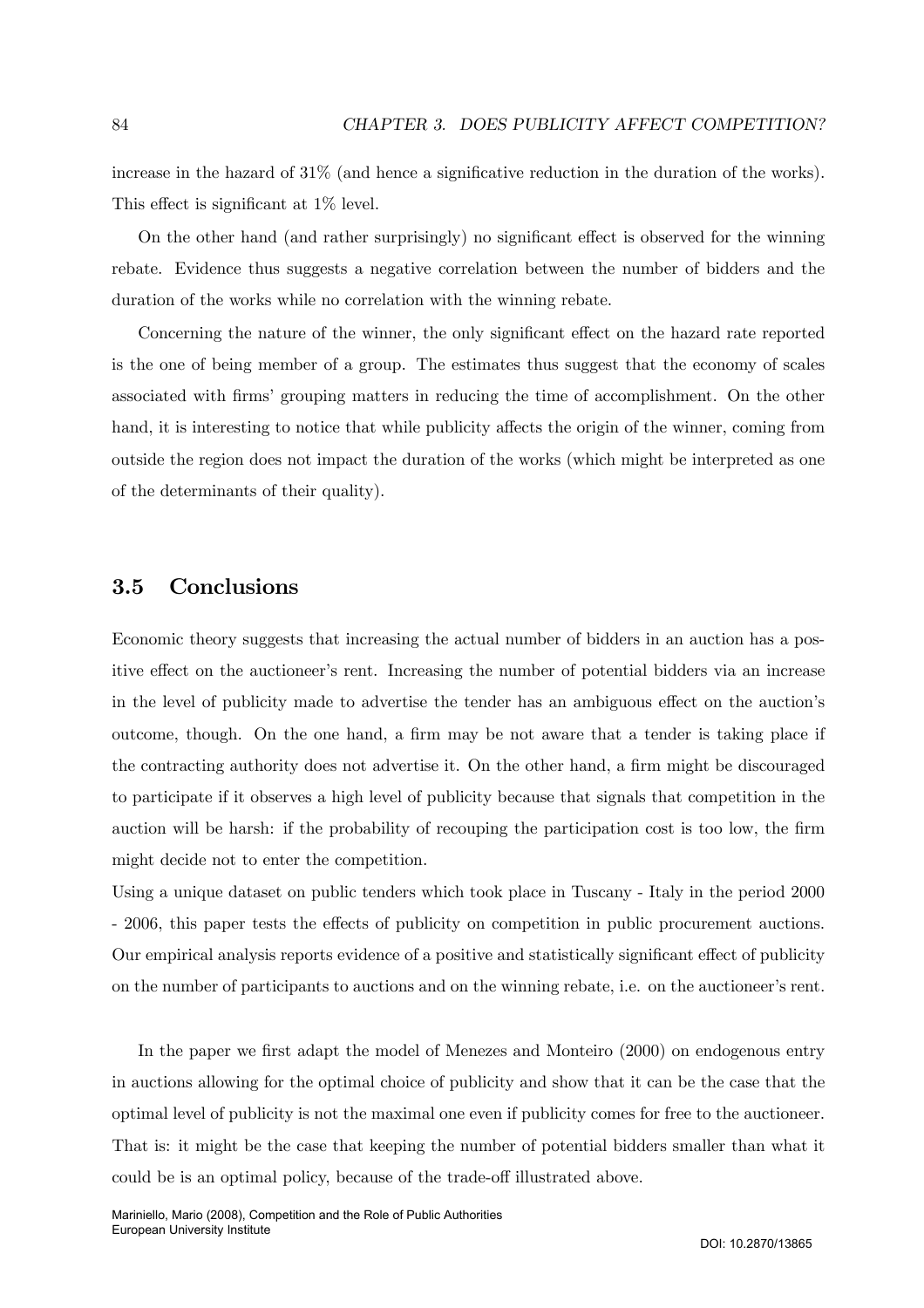#### 3.5. CONCLUSIONS 85

Next, we apply our econometric analysis to the database collected by the Italian Authority for Surveillance of Public Procurement.

Thanks to the Italian law on publicity for public procurement auctions, we are able to identify the publicity rule that contractors should follow according to the auction's starting value: the bigger is the value of the works which are put out to tender the broader the advertisement policy implemented by the contracting authority must be. Within this framework we implement a Regressions Discontinuity Design (RDD) which allows us to compare auctions with similar starting values immediately above or below each discontinuity threshold which separate different levels of due publicity.

By using this source of identification, we are able to disentangle the causal effect of publicity on competition. We show that an increase in one level of publicity (for instance from local to regional) increases the number of bidders by 8.3 with respect to a sample average of 30. That is: it increases the number of participants by 27%. We also show that such increase in publicity rises the winning rebate by 1.5 percentage points with respect to a sample average of 13.4% (i.e. the winning rebate is increased by 11%). These results are supported by the tests of the continuity conditions which we perform both graphically and within the regression analysis' framework. We also report evidence of a negative correlation between competition and the time to deliver the good put on auction within a duration analysis framework. Indeed, a shift of the number of bidders above the median determines an increase in the hazard of 31% (and hence a significative reduction in the duration of the works). This effect is significant at 1% level. The empirical analysis suggests that, within the context of our data, increasing the level of publicity has a positive effect on auctions' outcomes. Indeed, it seems that the deterrence effect due to an increase in the number of potential competitors is more than offset by the knowledge effect due to the fact that firms get information on tenders more easily. At this level of the analysis, however, we cannot disentangle the positive effect which is due just to the number of potential competitors from several other effects which publicity might have on the nature of competition. Indeed, increasing the publicity level might determine a reduction of the probability of collusion (simply because a 'maverick entry' from outsiders become more easy) or it might attract a particular kind of competitor which might induce local firms to bid more aggressively. The paper, however reports some preliminary explorations on this issue suggesting that publicity affects the origin of the winner and the the probability of the winner being a group of firms rather than a single one. We plan to address that issue with further research.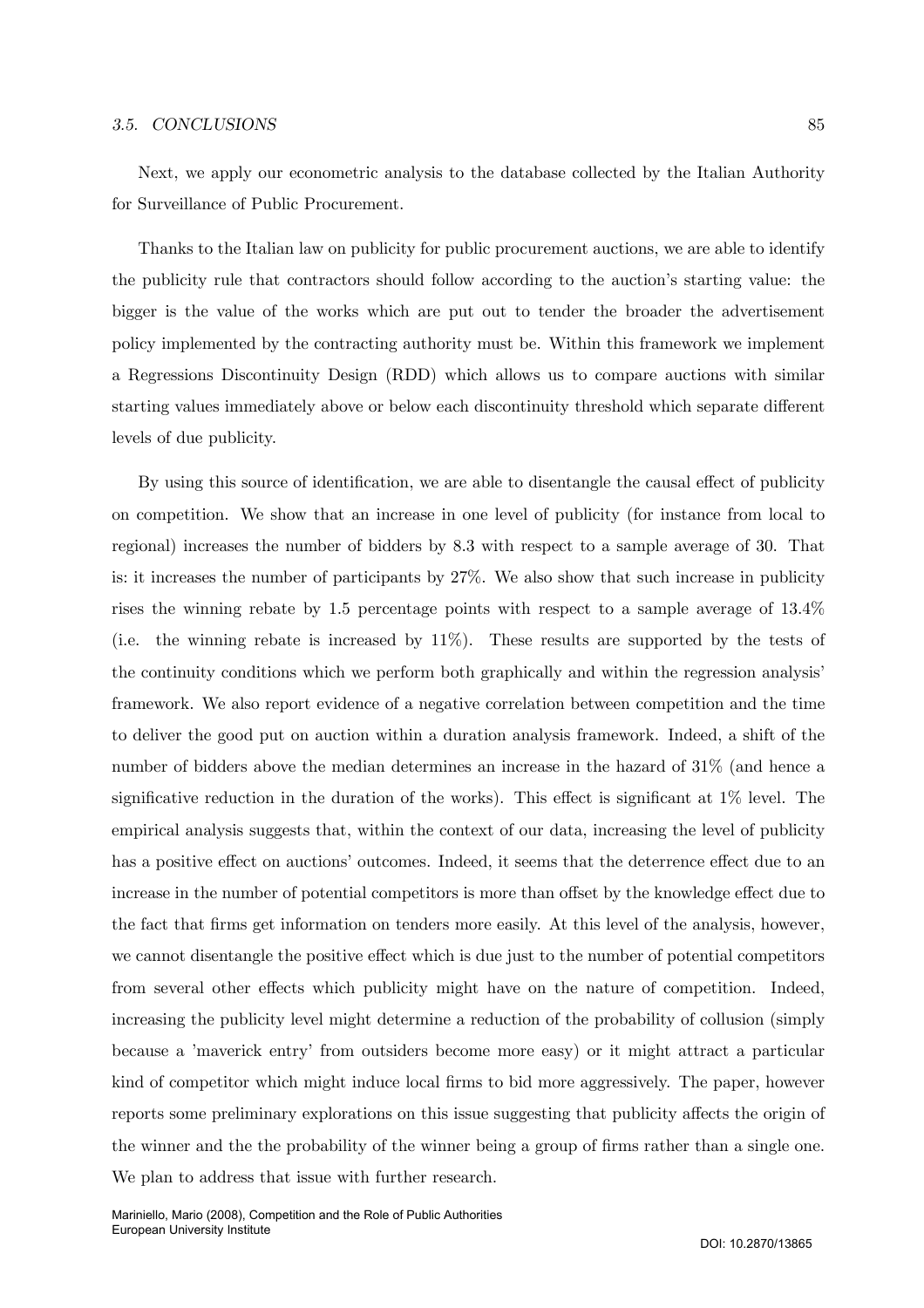## 3.A Figures and Tables



figure 1 - The effect of publicity on competition

|                                  | Percentiles |        |                  |                  |                |                |                |         |
|----------------------------------|-------------|--------|------------------|------------------|----------------|----------------|----------------|---------|
|                                  | mean        | sd     | p10              | p25              | p50            | p75            | p90            | $\bf n$ |
| Number of Bidding Firms          | 30          | 30     | 3                | 9                | 21             | 43             | 70             | 5735    |
| Winning rebate                   | 13          | 5.9    | $\overline{5}$   | 11               | 14             | 16             | 19             | 5735    |
| Winner outside the region        | .48         | $.5\,$ | $\overline{0}$   | $\overline{0}$   | $\overline{0}$ | $\mathbf{1}$   | $\mathbf{1}$   | 5735    |
| Winner public company            | .11         | .31    | $\overline{0}$   | $\overline{0}$   | $\overline{0}$ | $\overline{0}$ | $\mathbf{1}$   | 5735    |
| Winner member of a group         | .22         | .41    | $\overline{0}$   | $\overline{0}$   | $\overline{0}$ | $\overline{0}$ | $\mathbf{1}$   | 5735    |
|                                  |             |        |                  |                  |                |                |                |         |
| Notice Board                     | .9          | .29    | $\mathbf{1}$     | $\mathbf{1}$     | $\mathbf{1}$   | $\mathbf{1}$   | $\mathbf{1}$   | 5735    |
| Regional Official Journal        | .21         | .41    | $\overline{0}$   | $\overline{0}$   | $\overline{0}$ | $\overline{0}$ | $\mathbf{1}$   | 5735    |
| Italian Official Journal         | .19         | .39    | $\theta$         | $\boldsymbol{0}$ | $\overline{0}$ | $\overline{0}$ | $\mathbf{1}$   | 5735    |
|                                  |             |        |                  |                  |                |                |                |         |
| Number of Province Newspapers    | .19         | .56    | $\overline{0}$   | $\overline{0}$   | $\overline{0}$ | $\overline{0}$ | $\mathbf{1}$   | 5735    |
| Number of Regional Newspapers    | .5          | .84    | $\overline{0}$   | $\overline{0}$   | $\overline{0}$ | $\mathbf{1}$   | $\overline{2}$ | 5735    |
| Number of National Newspapers    | $.59\,$     | .9     | $\overline{0}$   | $\overline{0}$   | $\overline{0}$ | $\mathbf{1}$   | $\overline{2}$ | 5735    |
|                                  |             |        |                  |                  |                |                |                |         |
| Euro (in 100000)                 | 9.6         | 42     | 1.8              | 2.3              | 3.7            | 7.5            | 17             | 5735    |
|                                  |             |        |                  |                  |                |                |                |         |
| The Contractor is a Municipality | .52         | $.5\,$ | $\boldsymbol{0}$ | $\boldsymbol{0}$ | $\mathbf{1}$   | $\mathbf{1}$   | $\mathbf 1$    | 5735    |
| The Contractor is a Province     | .11         | .32    | $\overline{0}$   | $\overline{0}$   | $\overline{0}$ | $\overline{0}$ | 1              | 5735    |

table 1 - Descriptive Statistics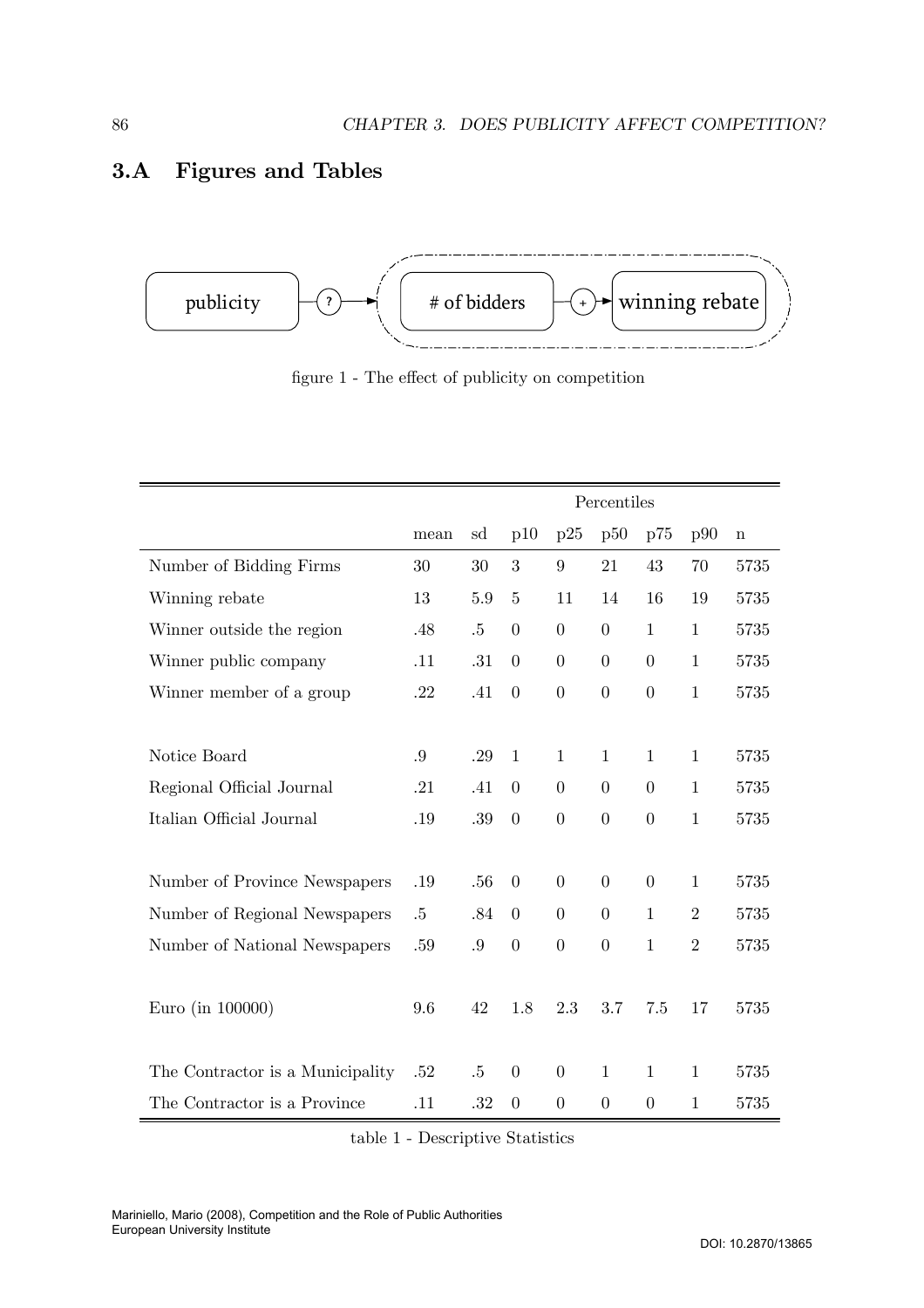## 3.A. FIGURES AND TABLES 87

|                                  | Roads | Education | Culture | Others |
|----------------------------------|-------|-----------|---------|--------|
| Number of Bidding Firms          | 42.5  | 23.4      | 29      | 24.7   |
| Winning rebate                   | 12.9  | 13.6      | 14.1    | 13.5   |
| Winner outside the region        | .406  | .5        | .517    | .524   |
| Winner public company            | .115  | .0534     | .111    | .101   |
| Winner member of a group         | .181  | .192      | .255    | .224   |
|                                  |       |           |         |        |
| Notice Board                     | .931  | .902      | .899    | .888   |
| Regional Official Journal        | .139  | .197      | .241    | .251   |
| Italian Official Journal         | .129  | .146      | .198    | .246   |
|                                  |       |           |         |        |
| Number of Province Newspapers    | .176  | .183      | .215    | .201   |
| Number of Regional Newspapers    | .373  | .421      | .532    | .606   |
| Number of National Newspapers    | .436  | .564      | .67     | .687   |
|                                  |       |           |         |        |
| Euro (in 100000)                 | 10.5  | 6.39      | 8.66    | 10.1   |
|                                  |       |           |         |        |
| The contractor is a Municipality | .588  | .684      | .619    | .416   |
| The contractor is a Province     | .209  | .212      | .0613   | .0367  |
| Fraction of the total            | 29.9  | 13.7      | 8.82    | 47.6   |

table 2 - Descriptive statistics by object's typology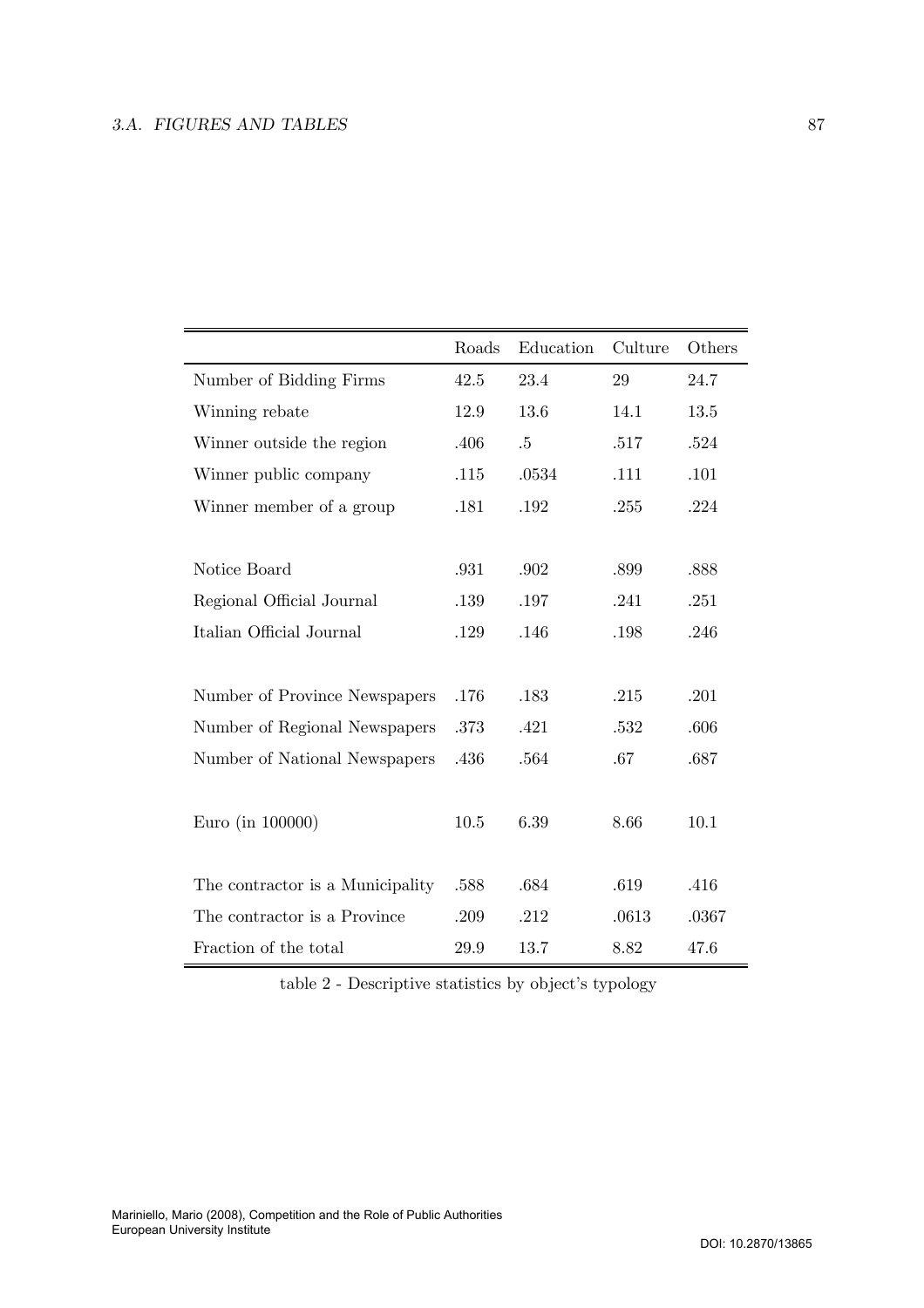

figure 2 - The publicity function



figure 3 - Intention-to-treat effects

Mariniello, Mario (2008), Competition and the Role of Public Authorities European University Institute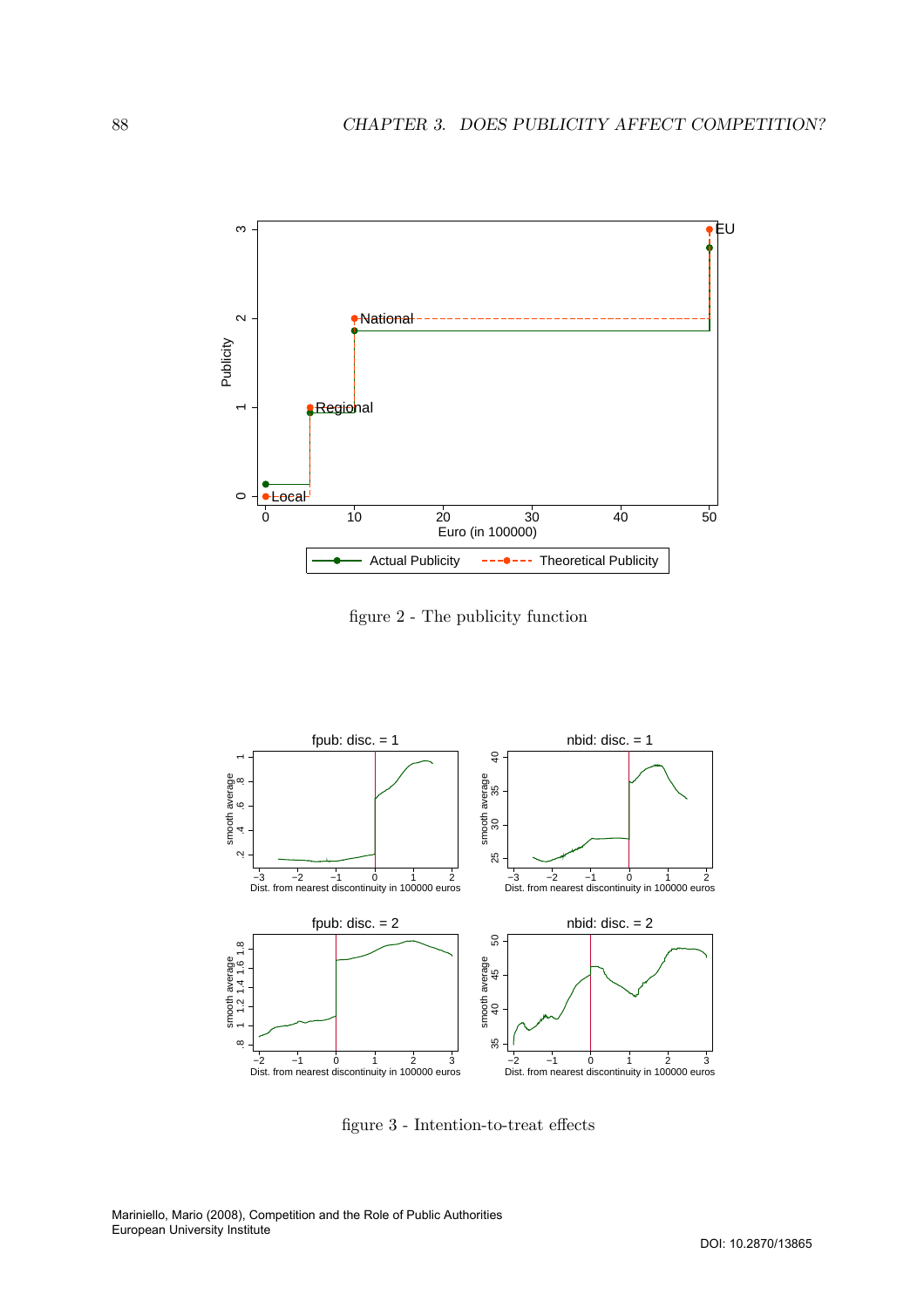

figure 4 - The distribution of the starting values for roads' contracts



figure 5 - Continuity conditions and sorting: the profession of the person in charge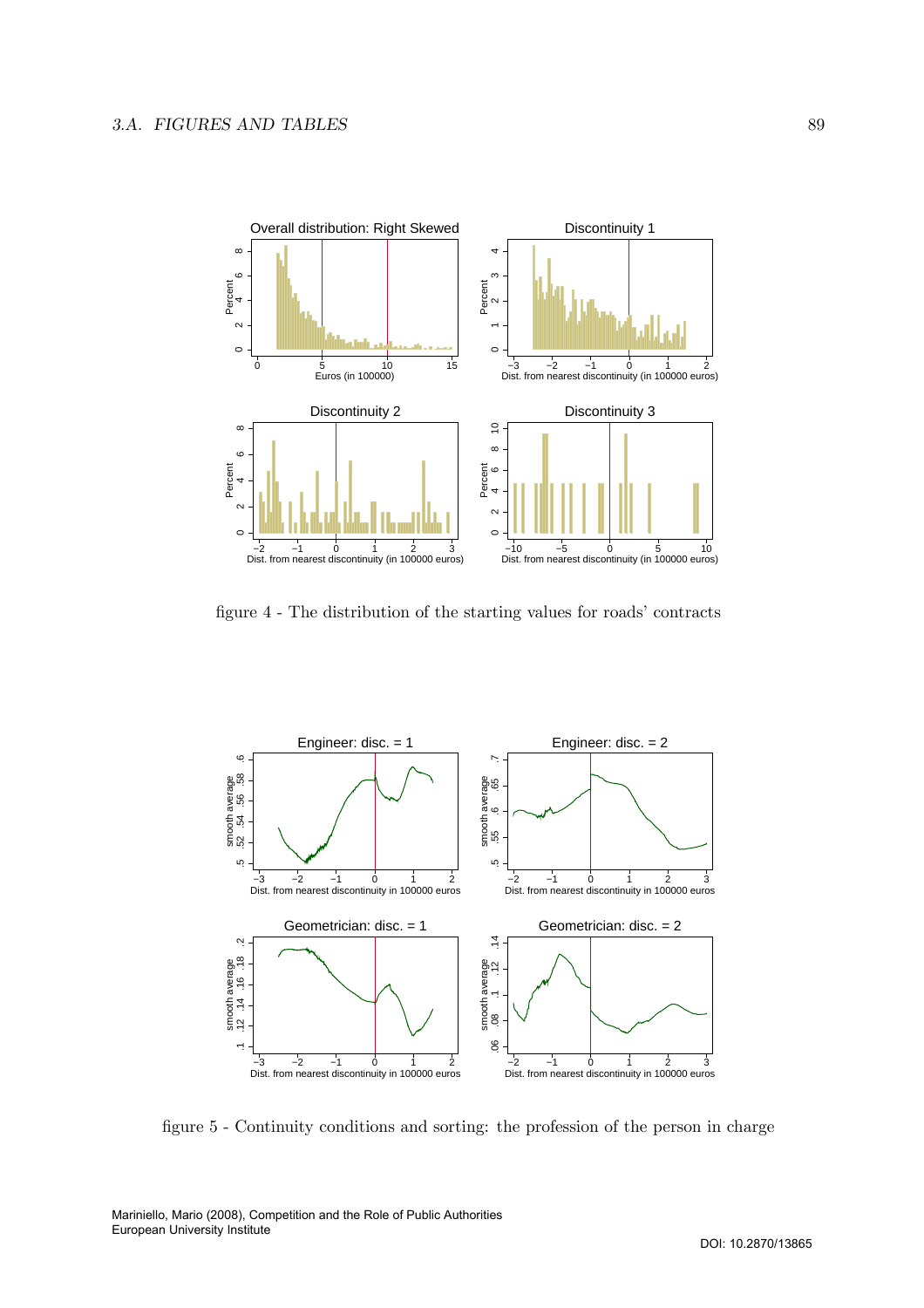| Method        | OLS-ITT    | <b>OLS-ITT</b>   | <b>OLS</b>     | <b>IV-LATE</b>  | OLS-ITT      | <b>OLS</b> | <b>IV-LATE</b>       |
|---------------|------------|------------------|----------------|-----------------|--------------|------------|----------------------|
| Outcome       | Publicity  | Number of        | Number of      | Number of       | Winning      | Winning    | Winning              |
|               |            | <b>Bidders</b>   | <b>Bidders</b> | <b>Bidders</b>  | Rebate       | Rebate     | Rebate               |
|               |            |                  |                |                 |              |            |                      |
| Treatment     |            |                  | Publicity      | Publicity       |              | Publicity  | Publicity            |
|               |            |                  |                |                 |              |            |                      |
| Instrument    | Theo.Publ. | Theo.Publ.       |                | Theo.Publ.      | Theo.Publ.   |            | Theo.Publ.           |
| Mean-Out.     | .62        |                  | $30\,$         |                 |              | 13         | $\ddot{\phantom{0}}$ |
| (sd)          | .86        |                  | $30\,$         |                 |              | $5.9\,$    |                      |
|               |            |                  |                |                 |              |            |                      |
| <b>SMALL</b>  | .86        | $\boldsymbol{9}$ | 6.8            | 11              | 1.5          | 1.6        | 1.8                  |
| $(\text{se})$ | .01        | $.54\,$          | $.5\,$         | .65             | $\cdot 1$    | $\cdot$ 1  | .12                  |
|               |            |                  |                |                 |              |            |                      |
| <b>MEDIUM</b> | .81        | 13               | 6.7            | 17              | .94          | 1.1        | 1.3                  |
| (se)          | .01        | .78              | .66            | $\mathbf{1}$    | .17          | .13        | .22                  |
|               |            |                  |                |                 |              |            |                      |
| LARGE         | .74        | $\boldsymbol{6}$ | 2.3            | $\!\!\!\!\!8.3$ | $\mathbf{1}$ | $\,1$      | 1.5                  |
| (se)          | $.02\,$    | 1.1              | .68            | $1.6\,$         | .22          | .14        | $.3\,$               |
|               |            |                  |                |                 |              |            |                      |
| $\mathbf N$   | 5500       | 5734             | 5500           | 5500            | 5734         | 5500       | 5500                 |

table 3 - Regression discontinuity estimates of the effect of publicity on competition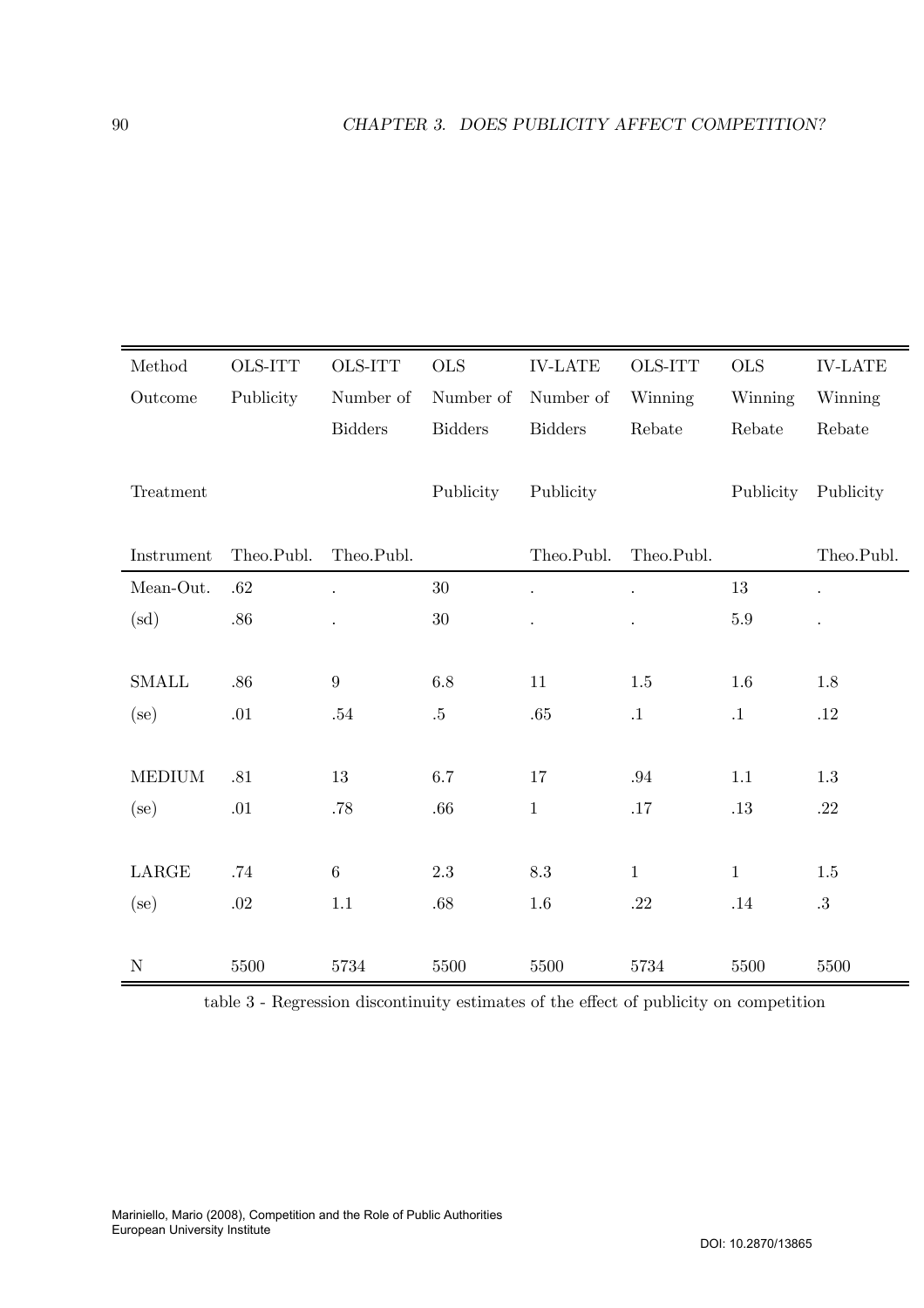| Method                | OLS-ITT       | <b>OLS-ITT</b> | <b>OLS</b>    | <b>OLS</b> | <b>IV-LATE</b> | <b>IV-LATE</b> |
|-----------------------|---------------|----------------|---------------|------------|----------------|----------------|
| Treatment             |               |                | Publicity     | Publicity  | Publicity      | Publicity      |
| Instrument            | Theo.Publ.    | Theo.Publ.     |               |            | Theo.Publ.     | Theo.Publ.     |
| Info. Set             | <b>MEDIUM</b> | LARGE          | <b>MEDIUM</b> | LARGE      | <b>MEDIUM</b>  | LARGE          |
| Prof. type            | $-.024$       | $.053\,$       | .09           | .11        | $-.0021$       | .09            |
| $\rm (sd)$            | $.034\,$      | .056           | .029          | .034       | .042           | .076           |
|                       |               |                |               |            |                |                |
| Male                  | $-.0042$      | $-.018$        | $-.011$       | $-.015$    | $-.0045$       | $-.023$        |
| $(\text{se})$         | .0081         | .013           | .0066         | .0076      | .01            | .018           |
|                       |               |                |               |            |                |                |
| Age                   | .45           | .26            | .76           | $.6\,$     | .68            | $.4\,$         |
| $(\text{se})$         | $\cdot$ 2     | .31            | $.16\,$       | $.19\,$    | $.25\,$        | $.43\,$        |
|                       |               |                |               |            |                |                |
| Sec.Let.Name          | .15           | $-.15$         | .21           | .049       | .19            | $-.27$         |
| $(\text{se})$         | .14           | .21            | .11           | .13        | .17            | $.29\,$        |
|                       |               |                |               |            |                |                |
| Last Num.Year of Born | $-.094$       | .083           | $-.017$       | .11        | $-.14$         | .13            |
| $(\text{se})$         | $.074\,$      | .12            | .06           | .071       | .093           | .16            |

table 4 - Tests for the presence of sorting and for the continuity conditions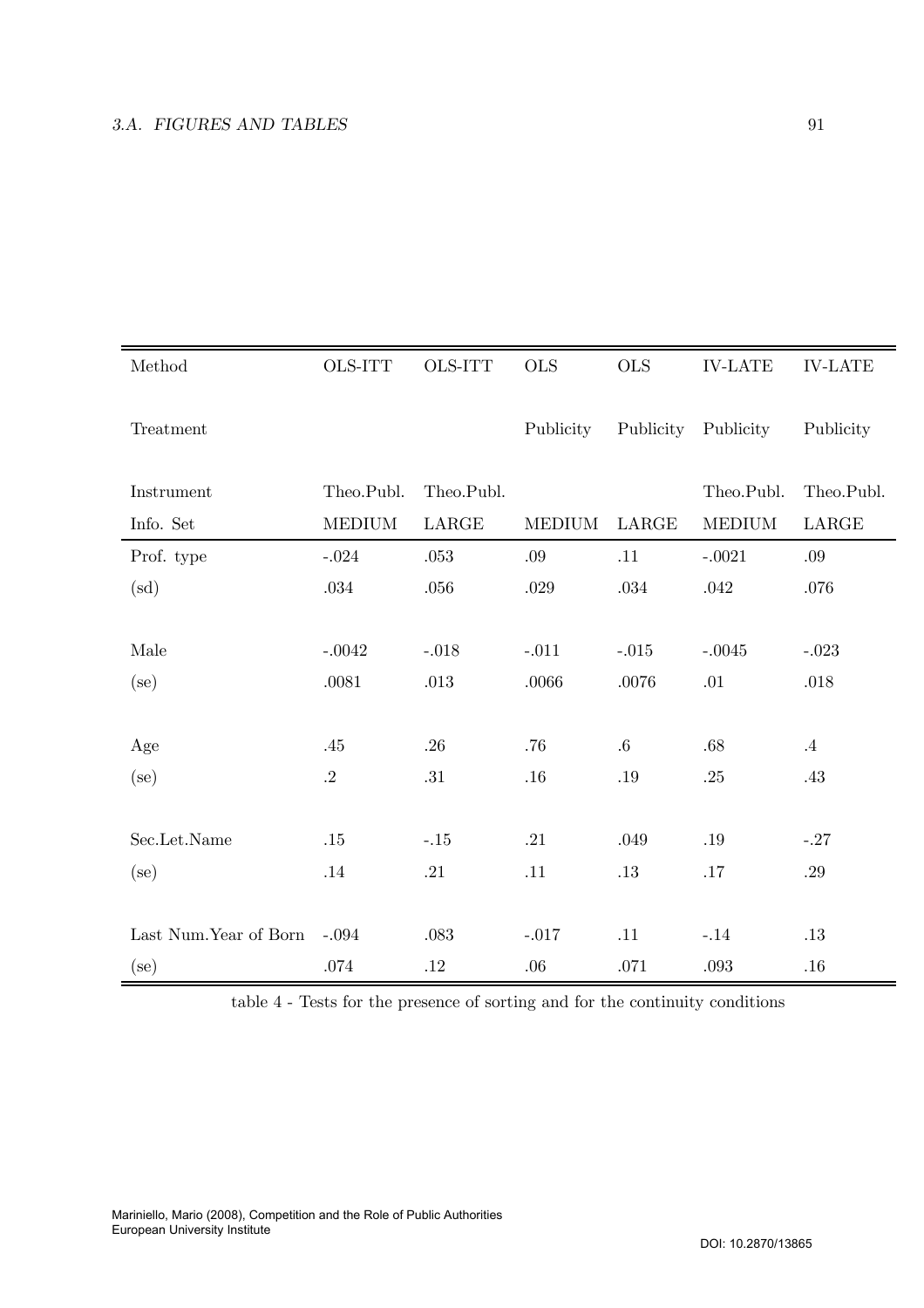| Method        | <b>OLS</b> | <b>IV-LATE</b> | <b>OLS</b> | <b>IV-LATE</b>       | <b>OLS</b> | $\operatorname{IV-LATE}$ |
|---------------|------------|----------------|------------|----------------------|------------|--------------------------|
| Outcome       | Winner     | Winner         | Winner     | Winner               | Winner     | Winner                   |
|               | Outside    | Outside        | Public     | Public               | Member     | Member                   |
|               | Region     | Region         | Company    | Company              | of a Group | of a Group               |
|               |            |                |            |                      |            |                          |
| Treatment     | Publicity  | Publicity      | Publicity  | Publicity            | Publicity  | Publicity                |
|               |            |                |            |                      |            |                          |
| Instrument    |            | Theo.Publ.     |            | Theo.Publ.           |            | Theo.Publ.               |
| Mean-Outcome  | .48        |                | .099       | $\ddot{\phantom{a}}$ | .21        |                          |
| $\rm (sd)$    | $.5\,$     |                | $.3\,$     |                      | .41        |                          |
|               |            |                |            |                      |            |                          |
| <b>SMALL</b>  | $\cdot$ 1  | .23            | .054       | .094                 | .076       | .16                      |
| $(\text{se})$ | .0091      | .015           | .0074      | .01                  | .0087      | .013                     |
|               |            |                |            |                      |            |                          |
| <b>MEDIUM</b> | .046       | .3             | .01        | .019                 | $.033\,$   | $\cdot$ .2               |
| $(\text{se})$ | .012       | .034           | .0084      | $.02\,$              | .011       | .028                     |
|               |            |                |            |                      |            |                          |
| <b>LARGE</b>  | .0041      | .25            | .011       | .045                 | .0048      | .16                      |
| $(\text{se})$ | .012       | .052           | .0088      | .032                 | .012       | .042                     |
|               |            |                |            |                      |            |                          |
| ${\bf N}$     | 4881       | 4881           | 5350       | 5350                 | 5350       | 5350                     |

table 5 - Regression discontinuity estimates of the effect of publicity on the nature of the winner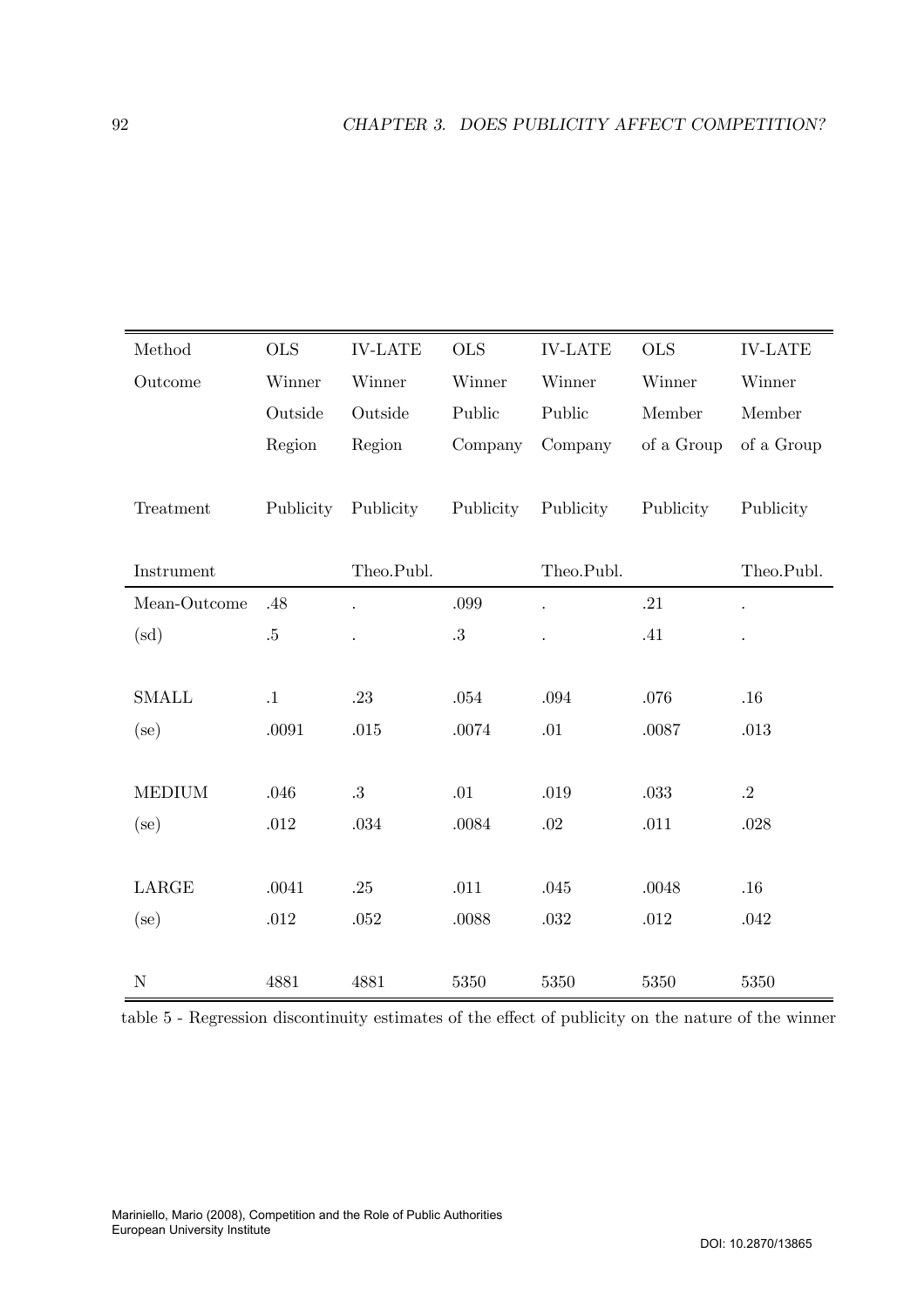

figure 6 - Competition and duration: kaplain-meier estimates, roads in year 2000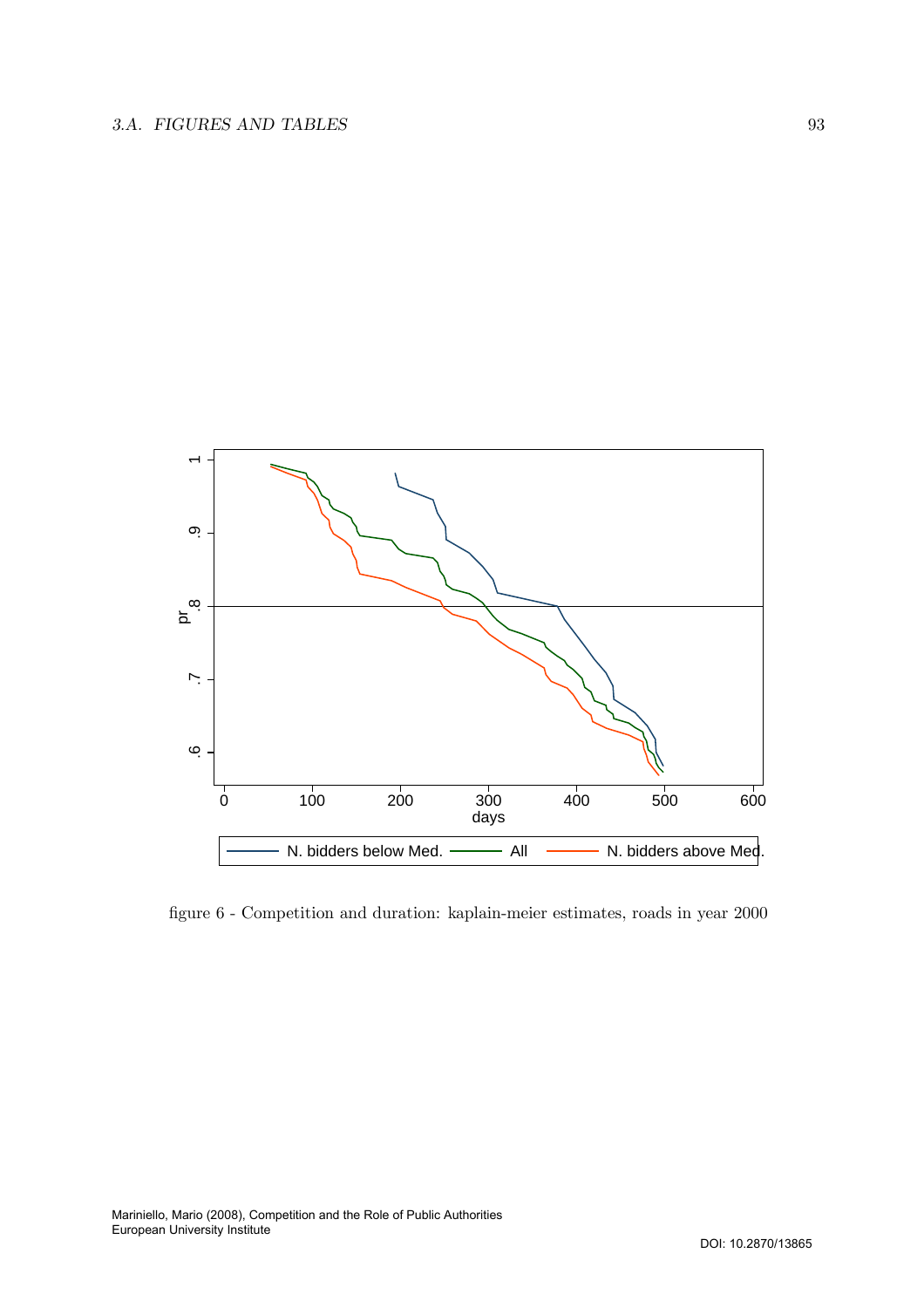|               | Number     | Winning | Winner  | Winner    | Winner     |
|---------------|------------|---------|---------|-----------|------------|
|               | of bidders | rebate  | outside | Public    | Member     |
|               | above      | above   | region  | Company   | of a Group |
|               | median     | median  |         |           |            |
| Info. Set     |            |         |         |           |            |
| <b>MEDIUM</b> | .31        | $-.026$ | $-.082$ | $\cdot$ 1 | .29        |
| $(\text{se})$ | .04        | .041    | .042    | .068      | .044       |
|               |            |         |         |           |            |
| LARGE         | .19        | .02     | $-.034$ | .051      | .31        |
| $\rm (se)$    | .044       | .044    | .043    | .07       | .045       |
|               |            |         |         |           |            |
| N             | 5723       | 5723    | 5209    | 5723      | 5723       |

table 6 - Works' duration, estimated hazard ratios from cox-PH models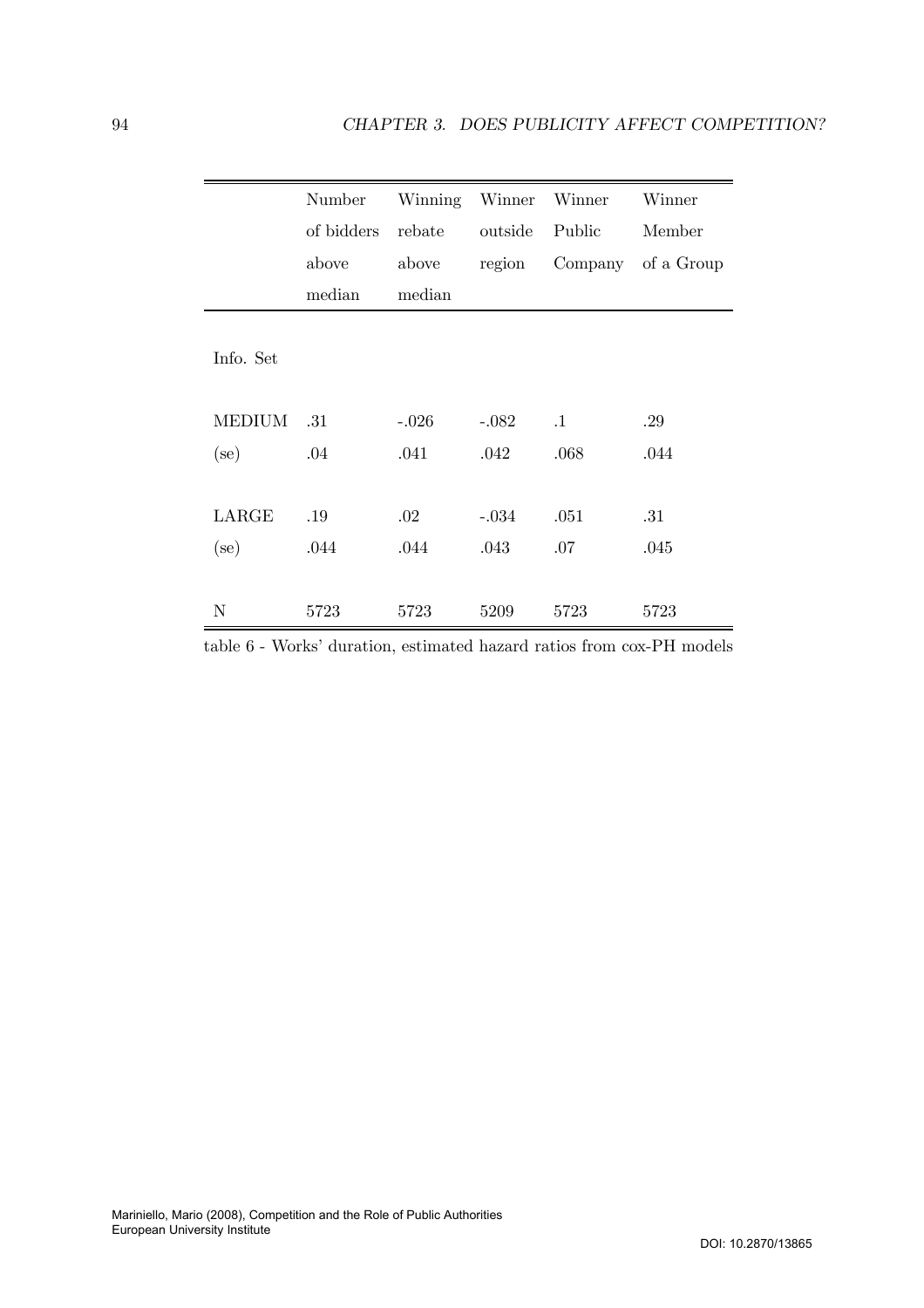## Bibliography

- [1] Akerlof, G.A. The market for lemons: Quality, uncertainty and the market mechanism. Quarterly Journal of Economics 84, 1970
- [2] Angrist, J. D. Graddy, K Imbens, G. W. The Interpretation of Instrumental Variables Estimators in Simultaneous Equations Models with an Application to the Demand for Fish. Revue of Economic Studies no. 67, 2000.
- [3] Angrist, J.D. Lavy, V. Using Maimonides' Rule to Estimate the Effect of Class Size on Scholastic Achievement. The Quarterly Journal of Economics, Vol. 114, No. 2., 1999.
- [4] Bajari, P. Hortacsu, A. Winner's Curse, Reserve Prices and Endogenous Entry: Empirical Insights from Ebay Auctions. RAND Journal of Economics, vol. 34, no. 2, 2003.
- [5] Barros, P. P. Cabral, L. Competing for Foreign Direct Investment. Review of International Economics 8(2), 2000.
- [6] Beck, Thorsten Demirguc-Kunt, Asli Laeven, Luc Maksimovic, Vojislav The Determinants of Financing Obstacles. Policy Research Working Paper 3204. World Bank, Washington, D.C., 2004.
- [7] Bertocchini, A. Ferretti, C. Lasagni, B. Lattarulo, P. Investimenti ed Opere Pubbliche in Toscana. IRPET, 2005.
- [8] Besley, T. Seabright, P. The Effects and Policy Implications of State Aids to Industry: an Economic Analysis. Economic Policy 28, 1999.
- [9] Blanes, J. Busom, I. Who participates in R&D subsidy programs? The case of Spanish manufacturing firms. Research Policy, Vol. 33, 2004.
- [10] Brander, J. A. Spencer, B. J. Export Subsidies and International Market Share Rivalry. Journal of International Economics 18, 1985.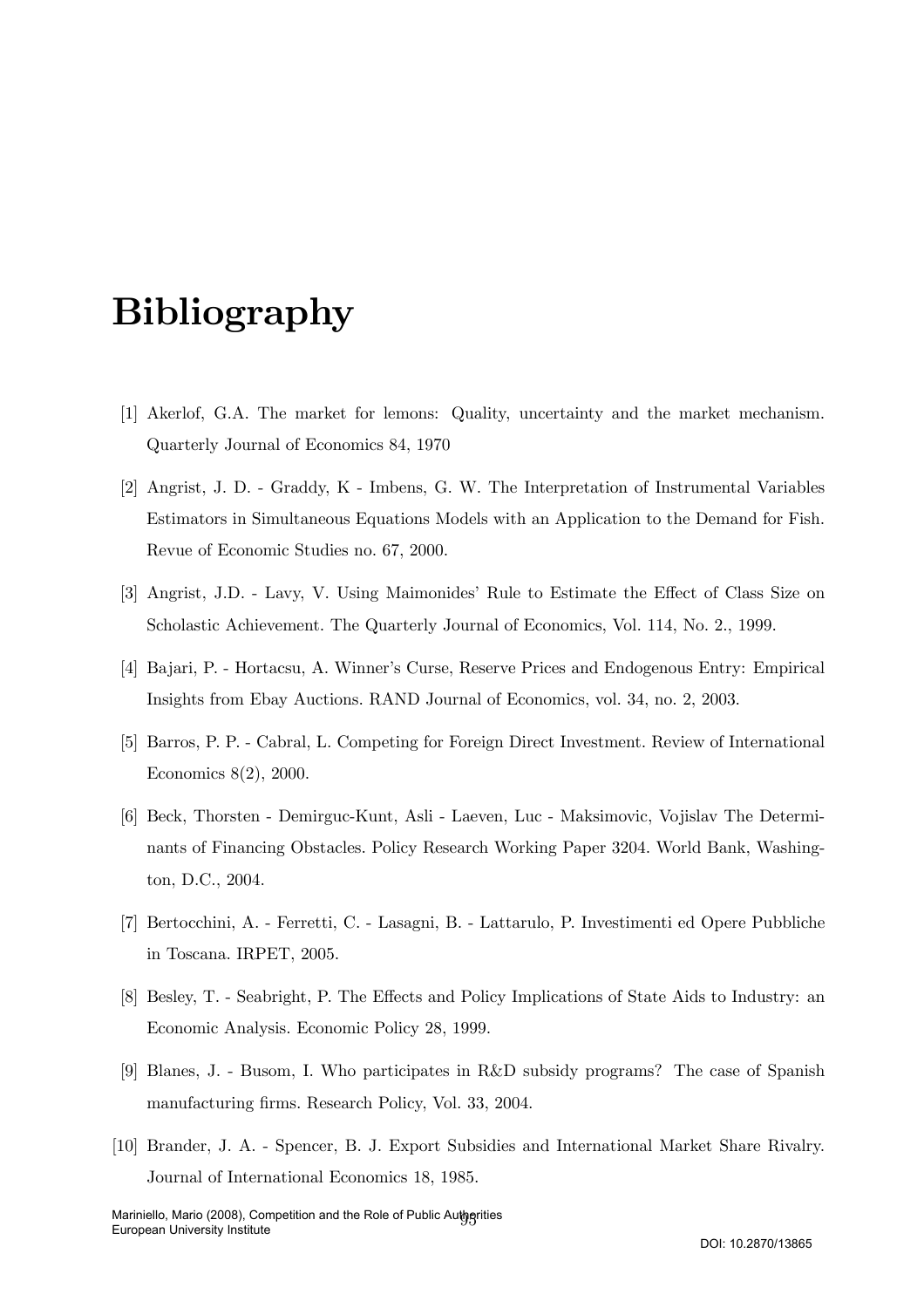- [11] Cestone, G. Corporate Financing and Product Market Competition: An Overview. Giornale degli Economisti e Annali di Economia, 58, 1999.
- [12] Collie, D. R. Prohibiting State Aid in an Integrated Market: Cournot and Betrand Oligopolies with Differentiated Products. Journal of Industry, Competition and Trade, vol. 2, no. 3, 2002.
- [13] Collie, D. R. State Aid in the European Union: the Prohibition of Subsidies in an Integrated Market. International Journal of Industrial Organization 18, 2000.
- [14] Collie, D. R. State Aid to Investment and R&D. European Economy, Economic Papers, No. 231, European Commission, Brussels, 2005.
- [15] Compte, O. Lambert-Mogiliansky, A. Verdier, T. Corruption and Competition in Public Procurement Auctions. RAND Journal of Economics, 36, 2005.
- [16] Cox, D. R. Regression Models and Life-Tables. Journal of the Royal Statistical Society, Series B (Methodological), vol. 34, no. 2, 1972.
- [17] David, P.A. Hall, B.H. Toole A.A. Is public R&D a complement or substitute for private R&D? A review of the econometric evidence. Research Policy (29)4-5, 2000.
- [18] Devereux, M. Schiantarelli F. Investment, financial factors and cash flow from U.K. panel data. In: Hubbard G. (Ed.), Information, Capital Markets and Investment. University of Chicago Press, Chicago, IL, 1990.
- [19] Diamond, D.W. Financial Intermediation and Delegated monitoring. Review of Economic Studies 51, 1984.
- [20] Feldstein, M. How Big Should Government Be?. National Tax Journal 50 No.2, 1997.
- [21] Fumagalli, C. On the Welfare Effects of Competition for Foreign Direct Investments. European Economic Review 47, 2003.
- [22] García-Quevedo, J. Do Public Subsidies Complement Business R&D? A Meta-Analysis of the Econometric Evidence. Kyklos 57, 1, 2004.
- [23] Garcia, J.A. Neven, D. State Aid and Distortion of Competition, a Benchmark Model. HEI Working Paper no. 06, 2005.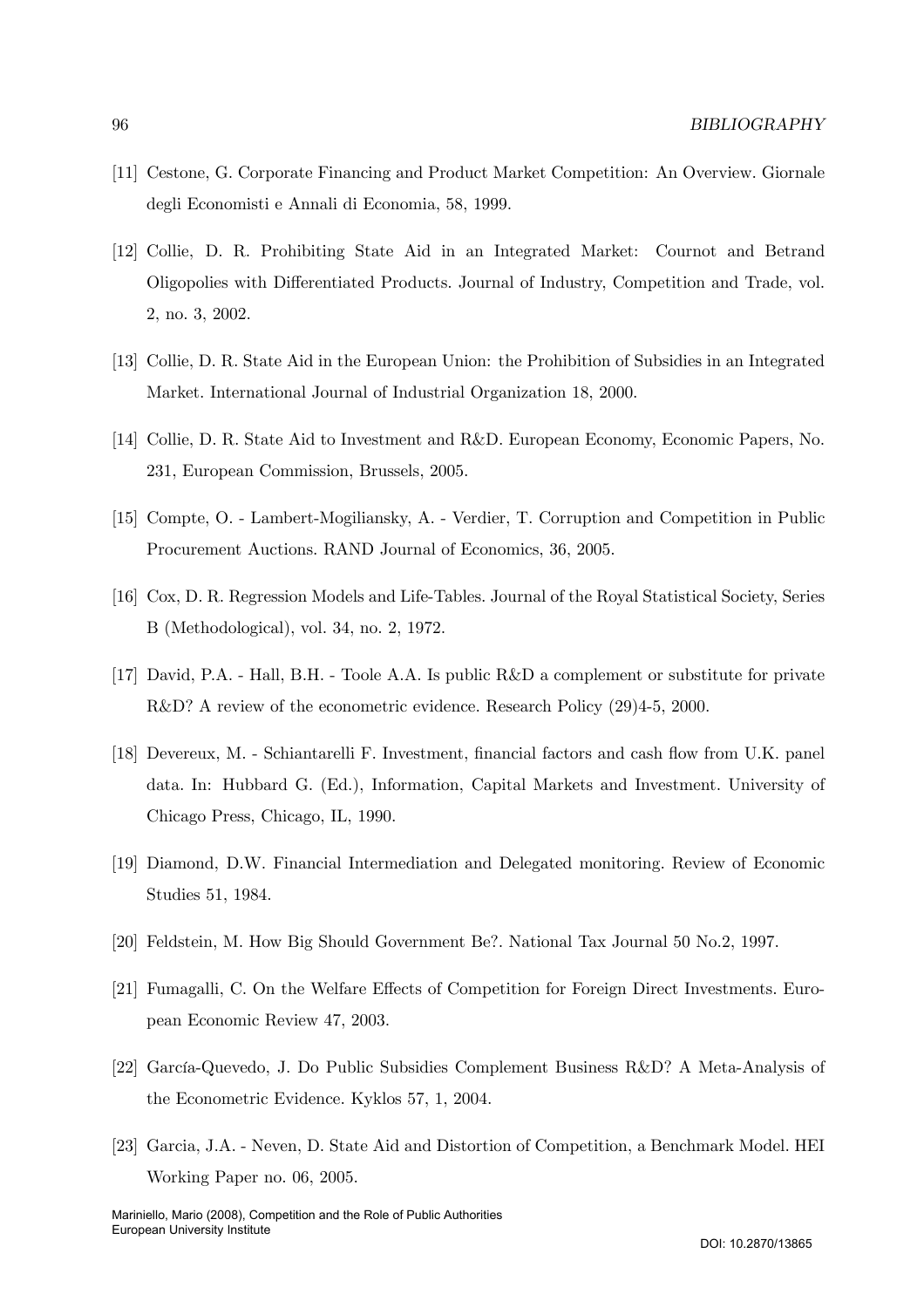- [24] Garibaldi, P. Giavazzi, F. Ichino, A. Rettore, E. College Cost and Time to Complete a Degree: Evidence from Tuition Discontinuities. NBER Working Paper No. 12863, 2007.
- [25] Hahn, J. Todd, P. Van der Klaauw, W. Identification and Estimation of Treatment Effects with a Regression-Discontinuity Design. Econometrica vol.69, no. 1, 2001.
- [26] Hall, Bronwyn H. The Financing of Research and Development. NBER Working Paper Series, 2002.
- [27] Hanson, G. H. Should Countries Promote Foreign Direct Investment?. United Nations Discussion Paper Series G-24, 2001.
- [28] Holmström, B. Tirole, J. Financial Intermediation, Loanable Funds, and the Real Sector. Quarterly Journal of Economics, 52, 1997.
- [29] Imbens, G. Lemieux, T. Regression Discontinuity Designs: A Guide to Practice. NBER Working Papers no. 13039, 2007.
- [30] Kaplow, L. The Optimal Supply of Public Goods and the Distortionary Cost of Taxation. National Tax Journal 49 No. 4, 1996.
- [31] Klette, T.J. Moen, J. Griliches, Z. Do subsidies to commercial R&D reduce market failures? Microeconometric evaluation studies. Research Policy 29 (4/5), 2000.
- [32] Kreps, M. D. Scheinkman, J. A. Quantity Precommitment and Bertrand Competition Yield Cournot Outcomes. The Bell Journal of Economics, vol. 14 no. 2, 1983.
- [33] Krugman, P. Is Free Trade Passé?. Economic Perspectives, vol. 1 no. 2, 1987.
- [34] Lee, D.S. Randomized Experiments from Non-random Selection in U.S. House Elections. Journal of Econometrics (forthcoming), 2007.
- [35] Levin, D. Smith, J.L. Equilibrium in Auctions with Entry. The American Economic Review, vol. 84, no. 3, 1994.
- [36] Lundberg, S. Restrictions on Competition in Municipal Competitive Procurement in Sweden. International Advances in Economic Research, vol. 11, no. 3, 2005.
- [37] Lyons, B. Could politicians be more right than economists? A theory of merger standards. CCR working paper, 2002.